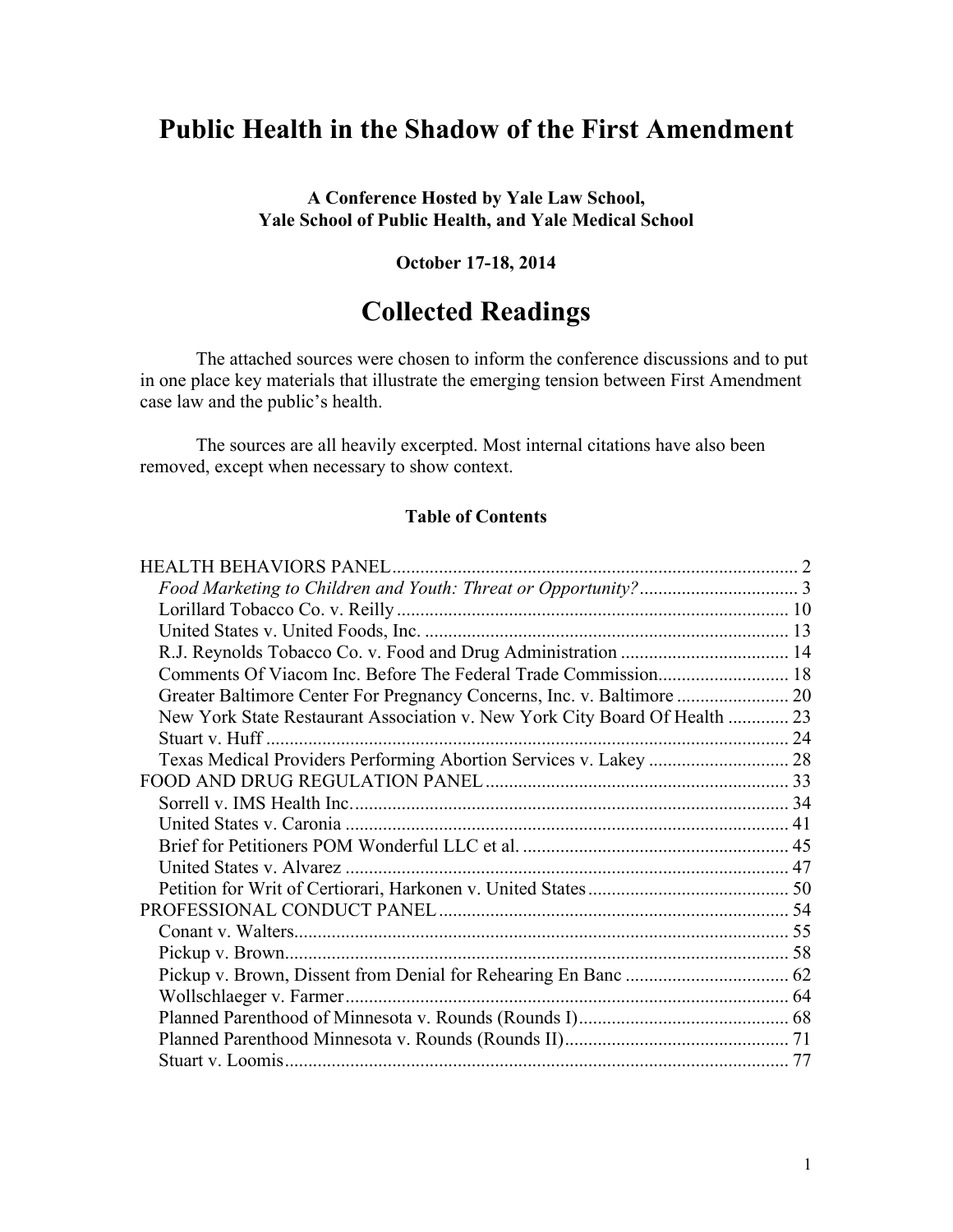# **HEALTH BEHAVIORS PANEL**

Today, the First Amendment comes into potential conflict with any public health campaign that is designed to highlight particular information or risks to individuals, or to influence an individual's perception of legal products. Such programs are, however, an increasingly prominent aspect of public health efforts, for example to combat obesity and smoking. Prominent campaigns have been recently launched in the U.S. to require the disclosure of nutritional/caloric information at restaurants, to mandate graphic warnings on cigarette cartons, and to discourage the marketing of junk food to children. All have been subject to First Amendment challenge. Even disclosure of plainly factual information, such as caloric content, is not immune from constitutional challenge (although such challenges have so far not succeeded). More risky are strategies that seek to condense information into simple heuristics, or that deliberately invoke emotion in order to persuade the public. A prominent federal appeals court recently concluded, for example, that the FDA's proposed graphic warnings on cigarettes were unconstitutional because they strayed from the presentation of factual information and instead attempted to use emotion to persuade. Children as well as adults are the targets of sophisticated food and cigarette marketing, and evidence clearly shows that such marketing has significant effects on their experience and choices. But it is unclear whether or how government can counteract these messages and their influence on health, without running afoul of the First Amendment. Finally, cases about marketing of food and tobacco must be considered alongside recent precedents about information disclosure in the abortion context. Can the government require clinics or doctors to transmit certain information or images to women seeks abortions, or might these interventions – like graphic warnings on cigarettes – be rejected as too emotive, or otherwise as improperly compelled speech? These questions will be revisited in the next section on intersections between the First Amendment and the regulation of professional conduct.

Important questions that are raised by this series of cases, and that will be addressed in this panel include: How important are information campaigns to reducing the ill-health effects of obesity and smoking? How important is emotion to such campaigns, and should the use of emotion in social marketing raise constitutional concerns? Should courts consider evidence from behavioral psychology when assessing the validity of social marketing campaigns? Should government be allowed to use the same tools that advertisers use to garner attention and convey information in simplified fashion – and if they are not, what will the resulting "market" in speech about products look like? What leeway does government have to constrain marketing to children in particular, especially given that it may be difficult to regulate marketing to children without also affecting marketing that reaches adults? And in general, what are the implications of constitutionalizing this area of commercial regulation, and allocating more authority to courts to adjudicate complex issues of science and public health?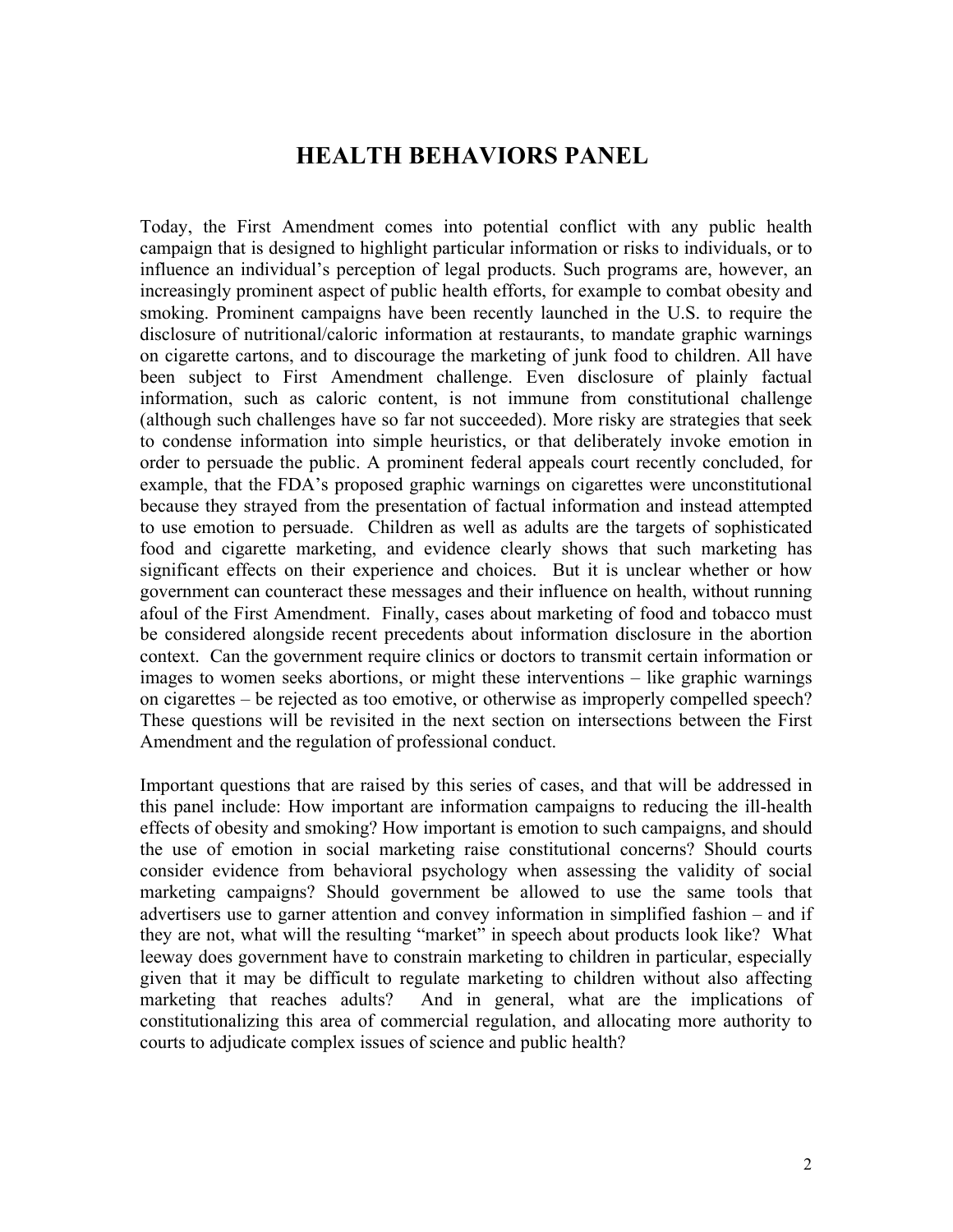## *Food Marketing to Children and Youth: Threat or Opportunity?*  National Research Council<sup>1</sup> (2006), pp. 342-351

[This report provides evidence of the influence of food marketing on the dietary patterns and health behaviors of children and youth, as well as a set of policy proposals. The excerpted section, which analyzes the legal regulation of the food industry's marketing to children, provides a useful summary of some trends in the commercial speech case law up to that point.]

#### Legal Regulation of Advertising and Marketing

The legal regulation of food is frequently directed not merely at defects or dangers in the food itself, but also at the ways in which food is marketed. Common law and related statutory causes of actions have traditionally provided redress for harms caused by the fraudulent selling of food such as misbranded meat (United States v. Jorgensen, 1998), misleading or deceptive advertising related to food (National Bakers Services, Inc. v. FTC, 1964), and failure to warn with regard to dangerous food. The precise legal standards vary in the 50 states, and also change over time.

The regulation of consumer advertising is a central task of the Federal Trade Commission (FTC). The FTC is authorized to regulate "unfair or deceptive acts or practices in or affecting commerce" (15 U.S.C.  $\S$  45(a)(1), 2002), and in particular, any "false advertisement . . . in or having an effect upon commerce, by any means, for the purpose of inducing, or which is likely to induce, directly or indirectly the purchase of food . . . ." (15 U.S.C.  $\S$  52(a)(1), 2002). "[A]n advertisement is deceptive under the Act if it is likely to mislead consumers, acting reasonably under the circumstances, in a material respect. . . ." In implementing this standard, the FTC examines the overall net impression of an advertisement and engages in a 3-part inquiry: (1) What claims are conveyed in an advertisement? (2) Are the claims false or misleading? (3) Are the claims material to prospective consumers"?. . . In determining the acceptability of advertising to children, the law—in both its judicial and administrative manifestations—recognizes the special status and cognitive limitations of children. Advertisements that are acceptable if addressed to an adult, might be deceptive, unfair, or misleading when directed to a child. When an act or a practice is targeted to a specific audience such as children, the FTC will determine whether it is unfair or deceptive by reference to its effect on a reasonable member of that group. The FTC thus evaluates the legality of advertisements or sales practices directed to children in terms of how they are perceived by an ordinary child. The FTC has required those who sought to use television commercials containing characters such as Santa Clause or the Easter Bunny to promote 1-900 telephone numbers allowing children to speak with the fictional characters and to win prizes, to disclose a range of relevant information "in a manner understandable to children." Congress

<sup>&</sup>lt;sup>1</sup> The National Institute of Medicine's Committee on Food Marketing and the Diets of Children and Youth prepared the report. Members of this committee included: J. Michael McGinnis (chair); Daniel Anderson; J. Beales, III; David Britt; Sandra Calvert; Keith Darcy; Aimee Dorr; Lloyd Kolbe; Dale Kunkel; Paul Kurnit; Robert Post; Richard Scheines; Frances Seligson; Mary Story; Ellen Wartella; and Jerome Williams.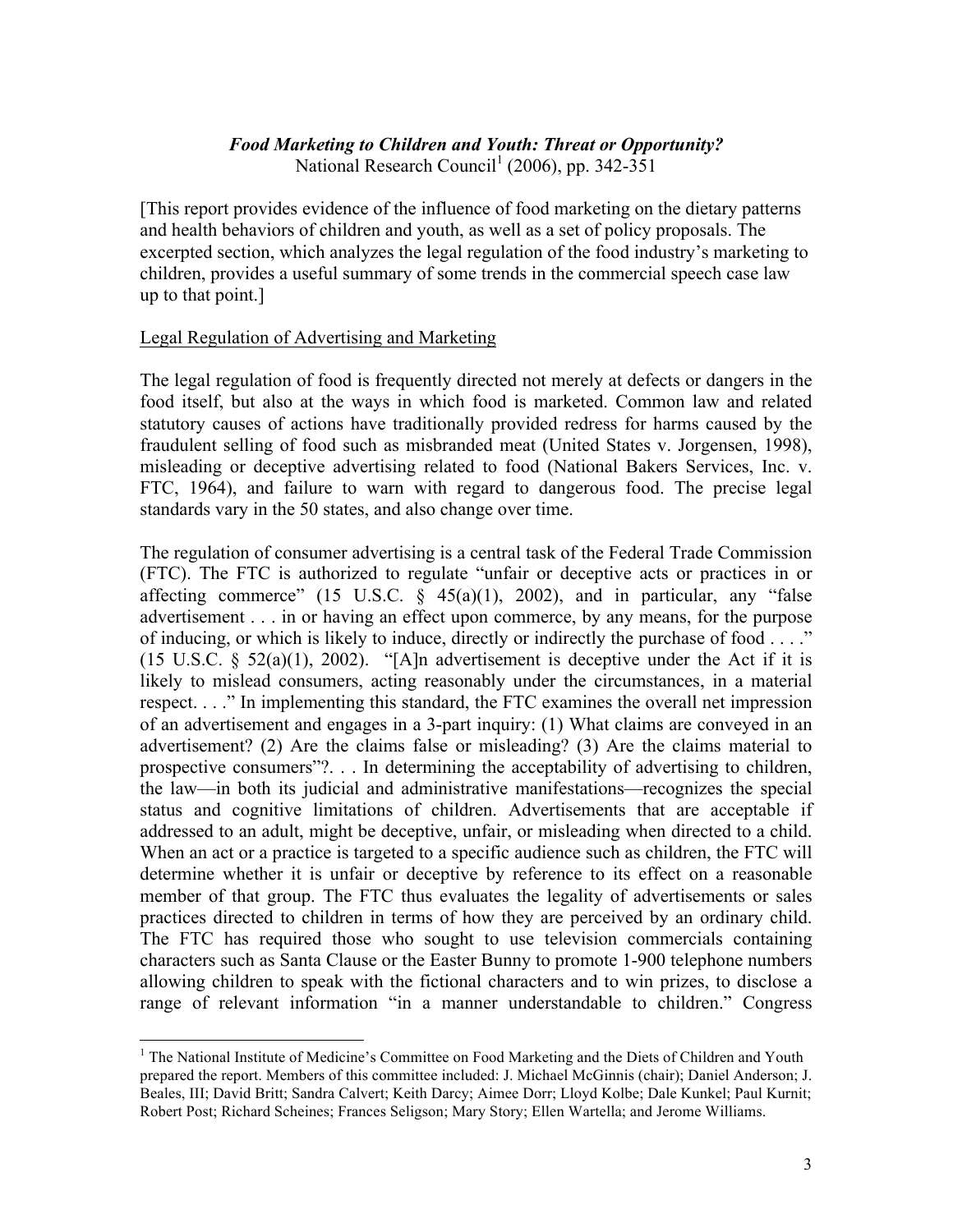followed up on the FTC's efforts in this area by enacting the Telephone Disclosure and Dispute Resolution Act (15 U.S.C. § 5701 et seq., 2004), which, among other requirements, mandated that the FTC promulgate rules which prohibited marketers from directing advertisements for pay-per-call services at children under the age of 12 years, unless the service was for a bona fide educational service.

In 1978 the FTC sought commentary on a proposed rule that would ban television advertisements addressed to children too young to understand the selling purpose of advertising and also ban television advertisements for food products posing the most serious dental health risks which are directed to, or seen by, audiences with a significant proportion of older children. The proposed rulemaking, known as "kid-vid," proved intensely controversial, evoking criticism from Congress, and resulted in a 1981 FTC staff recommendation that the FTC terminate the proposed rulemaking.

There is an important legal distinction between regulations of food and regulations of advertising for food. The former poses few constitutional questions, whereas the latter directly raises issues of freedom of expression. Although the Supreme Court had held in 1942 that "the Constitution imposes no . . . restraint on government" regulation of "purely commercial advertising," (Valentine v. Chrestensen, 1942), it reversed course in 1976 (Virginia State Board of Pharmacy v. Virginia Citizens Consumer Council, Inc., 1976) and created what is now known as "commercial speech doctrine," a complex web of rules restricting government regulations of private advertising. The precise nature of these rules remains contested and complex, but the doctrine which the Court uses most frequently to resolve constitutional issues of commercial speech is the Central Hudson test:

In commercial speech cases, then, a four-part analysis has developed. At the outset, we must determine whether the expression is protected by theFirst Amendment. For commercial speech to come within that provision, it at least must concern lawful activity and not be misleading. Next, we ask whether the asserted governmental interest is substantial. If both inquiries yield positive answers, we must determine whether the regulation directly advances the governmental interest asserted, and whether it is not more extensive than is necessary to serve that interest (Central Hudson Gas & Electric Corporation v. Public Service Commission, 1980).

Under the Central Hudson test, government can regulate advertisements which are misleading. There is some suggestion in the case law that advertisements that are merely potentially misleading, as distinct from inherently misleading, may not be prohibited altogether, but must instead be subject to milder correctives, such as mandatory disclosure requirements designed to ameliorate potential deception (Peel v. Attorney Registration and Disciplinary Commission, 1990). Because "[t]he determination whether an advertisement is misleading requires consideration of the legal sophistication of its audience" (Bates v. State Bar of Arizona, 1977), it is likely that advertisements addressed to children may be deemed misleading even if they would not be if addressed to adults (FTC v. R. F. Keppel & Brothers, Inc., 1934).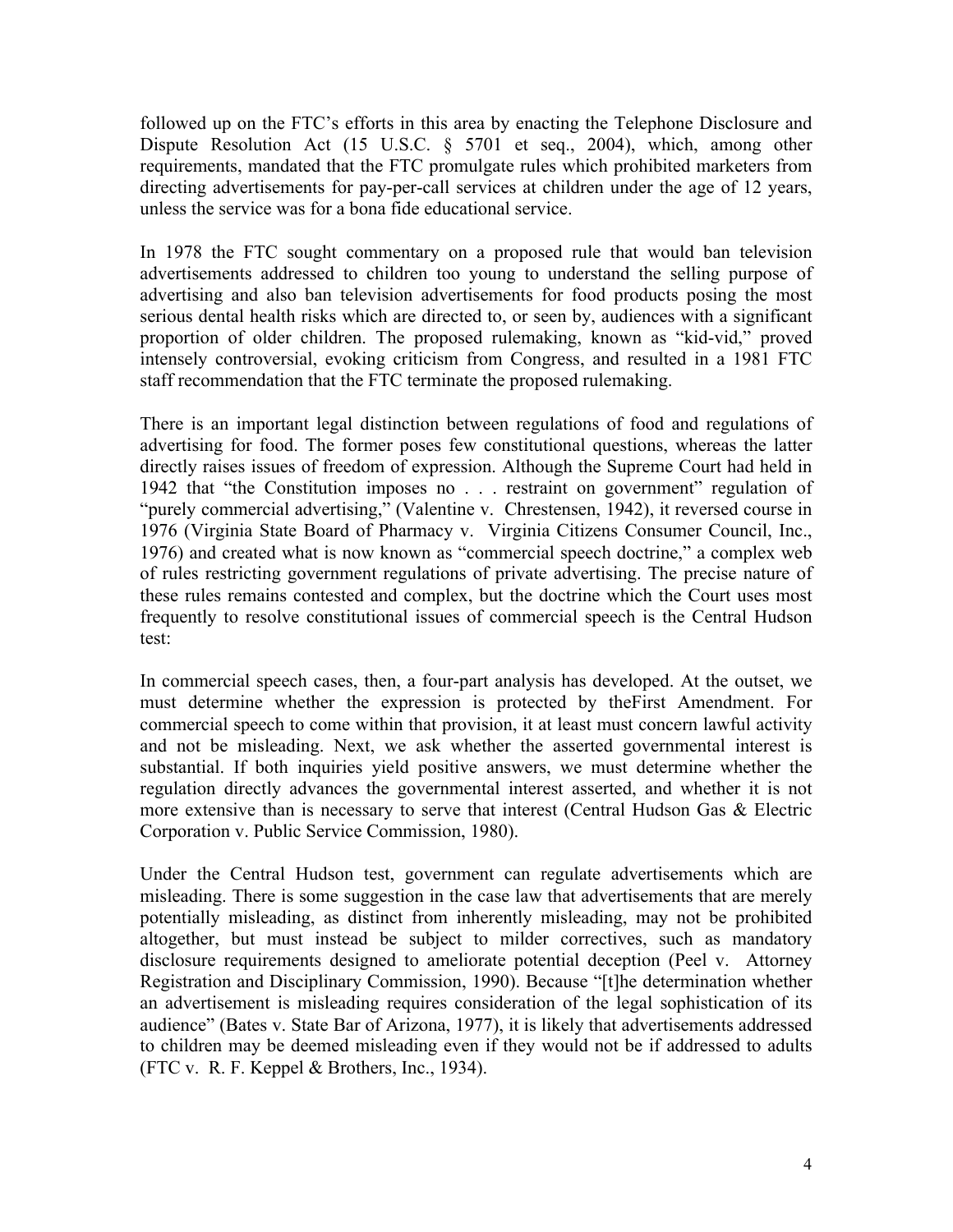The Central Hudson test imposes constitutional restraints on government efforts to restrict truthful, non-misleading advertisements in order to achieve desirable policy objectives like preventing smoking by children (Lorillard Tobacco Company v. Reilly, 2001) or promoting energy conservation (Central Hudson Gas & Electric Corporation v. Public Service Commission, 1980). Government regulations must directly advance a substantial state interest in a manner that is not more "extensive than is necessary." It is typically not difficult to demonstrate that well-designed regulation directly advances the interests it is designed to serve. Although the government "'must demonstrate that the harms it recites are real and that its restriction will in fact alleviate them to a material degree,'" (Greater New Orleans Broadcasting Association v. United States, 1999), the Supreme Court has generally proved receptive to the practical "theory that product advertising stimulates demand for products, while suppressed advertising may have the opposite effect" (Lorillard Tobacco Company v. Reilley, 2001).

In recent years, however, the Supreme Court has tended to interpret the final prong of the Central Hudson test with increasing severity. It has used the "no more extensive than is necessary" requirement to strike down many government efforts to regulate truthful, nonmisleading advertising (Lorillard Tobacco Company v. Reilly, 2001; Thompson v. Western States Medical Center, 2002). The Court has not been entirely consistent in its interpretation of this requirement. Although, on the one hand, the Court has "made it clear that 'the least restrictive means' is not the standard" and that case law instead requires merely "a reasonable 'fit between the legislature's ends and the means chosen to accomplish those ends'" (Lorillard Tobacco Company v. Reilly, 2001), the Court has also, on the other hand, held "that if the Government could achieve its interests in a manner that does not restrict speech, or that restricts less speech, the Government must do so" (Thompson v. Western States Medical Center, 2002). What is clear is that a majority of the Court has grown decidedly unreceptive to the idea that the state can prohibit "the dissemination of truthful commercial information in order to prevent members of the public from making bad decisions with the information" (Thompson v. Western States Medical Center, 2002, at 374–375). . . .

The extent to which Central Hudson will govern restrictions on marketing as well as restrictions on advertising is not clear. In Hoffman Estates v. Flipside, the Court considered a village ordinance that made it illegal for any person to "sell any items, effect, paraphernalia, accessory or thing which is designed or marketed for use with illegal cannabis or drugs" without first obtaining a license from the government (Hoffman Estates v. Flipside, Hoffman Estates, Inc., 1982). Despite the fact that the restrictions of the ordinance were triggered because of "the presence of drug-related designs, logos, or slogans on paraphernalia," the Court ruled that "the village does not restrict speech as such, but simply regulates the commercial marketing of items that the labels reveal may be used for an illicit purpose." The Court added that "insofar as any commercial speech interest is implicated here, it is only the attenuated interest in displaying and marketing merchandise in the manner that the retailer desires. We doubt that the village's restriction on the manner of marketing appreciably limits Flipside's communication of information."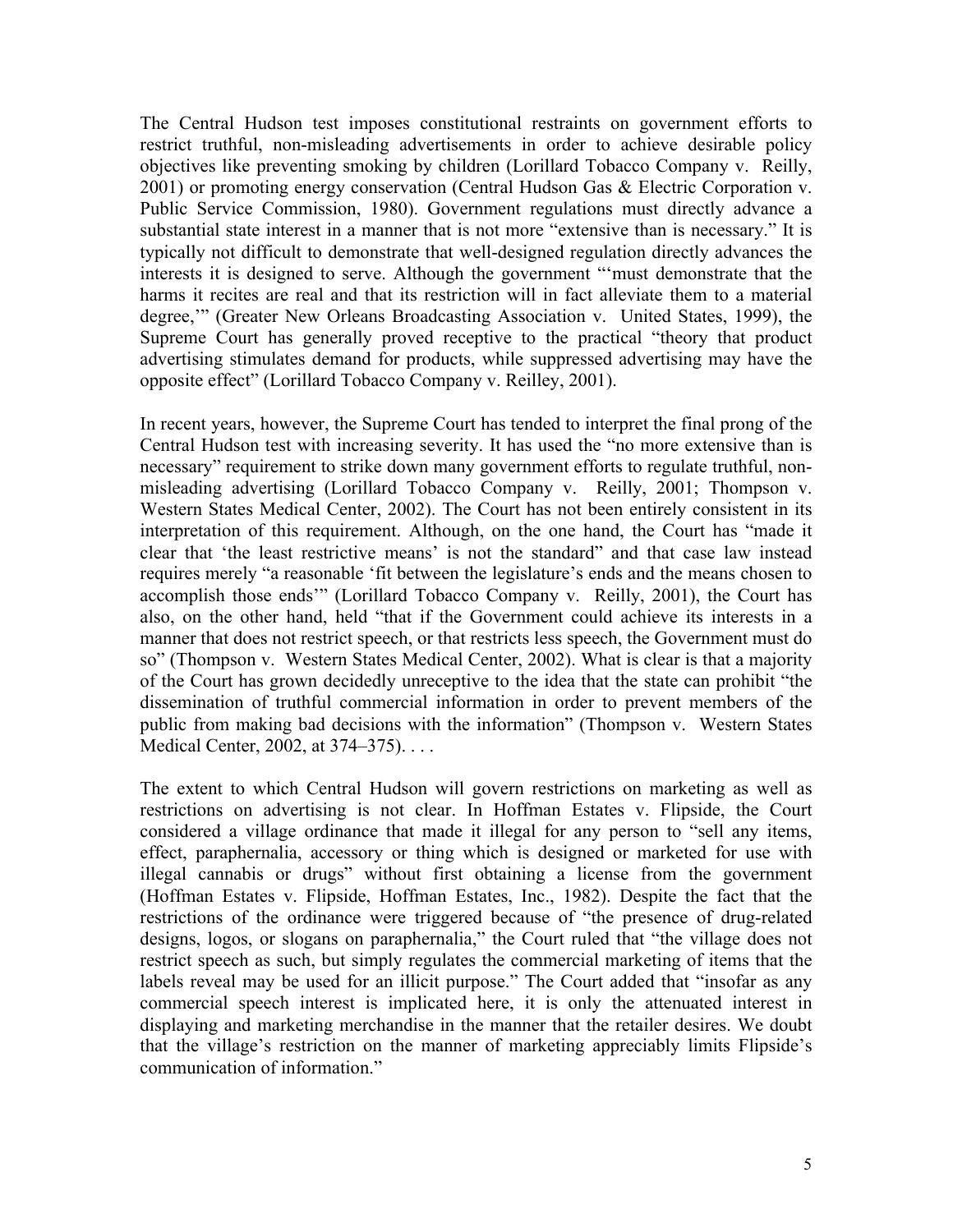In Lorillard Tobacco Company v. Reilly (2001) the Court upheld against the First Amendment challenge a Massachusetts law that required retailers to place all tobacco products behind a counter and that prohibited retailers from permitting customers to handle tobacco products before they had contact with a salesperson. The Court held that even "[a]ssuming that petitioners have a cognizable speech interest in a particular means of displaying their products," the statute survived First Amendment scrutiny because it sought "to regulate the placement of tobacco products for reasons unrelated to the communication of ideas."

These decisions suggest that the line between regulating advertising and regulating the marketing of products is quite unclear. The Court has intimated that the latter may be subject to different and more lenient forms of constitutional scrutiny than the former, even if marketing regulations are triggered by communicative content. Yet lower courts have applied the Central Hudson test to restrictions on marketing that include telemarketing (Mainstream Marketing Services, Inc. v. FTC, 2004), "winback" marketing (Southwestern Bell Telephone, L.P. v. Moline, 2004), and the use of consumer information in marketing (Trans Union, LLC v. FTC, 2002).

The Central Hudson test governs regulations of advertising that apply to the general public. It is probable that the test will not pertain if government wishes to regulate advertising within specific and limited institutional contexts, like prisons or schools, in which the state exercises more comprehensive managerial control. The Court has held that in such environments state regulations of speech should be treated with special and considerable deference (Burbridge v. Sampson, 1999; Hazelwood School District v. Kuhlmeier, 1988; Jones v. N.C. Prisoners' Labor Union, Inc., 1977; Thornburgh v. Abbott, 1988; Turner v. Safley, 1987; Williams v. Spencer, 1980).

Because "there is a compelling interest in protecting the physical and psychological wellbeing of minors" (Sable Communications, Inc. v. FCC, 1989) special constitutional rules may also apply to the regulation of advertising addressed to children. Although children retain First Amendment rights, it is also clear that in "at least . . . some precisely delineated areas, a child . . . is not possessed of that full capacity for individual choice which is the presupposition of First Amendment guarantees" (Ginsberg v. New York, 1968). For this reason "material which is protected for distribution to adults is not necessarily constitutionally protected from restriction upon its dissemination to children." Specific constitutional concerns may be raised if state regulations substantially interfere with the ability of parents to communicate information to their children (Bolger v. Youngs Drug Products Corporation, 1983), but even if "the supervision of children's reading may best be left to their parents, the knowledge that parental control or guidance cannot always be provided and society's transcendent interest in protecting the welfare of children justify reasonable regulation of the sale of material to them"(Ginsberg v. New York, 1968). Schools have broad discretion in restricting speech if that speech poses a material and substantial disruption (Tinker v. Des Moines Independent School District, 1969), bears the imprimatur of the school (Hazelwood School District v. Kuhlmeier, 1988), or is inconsistent with its basic educational mission (Bethel School District v. Fraser, 1986).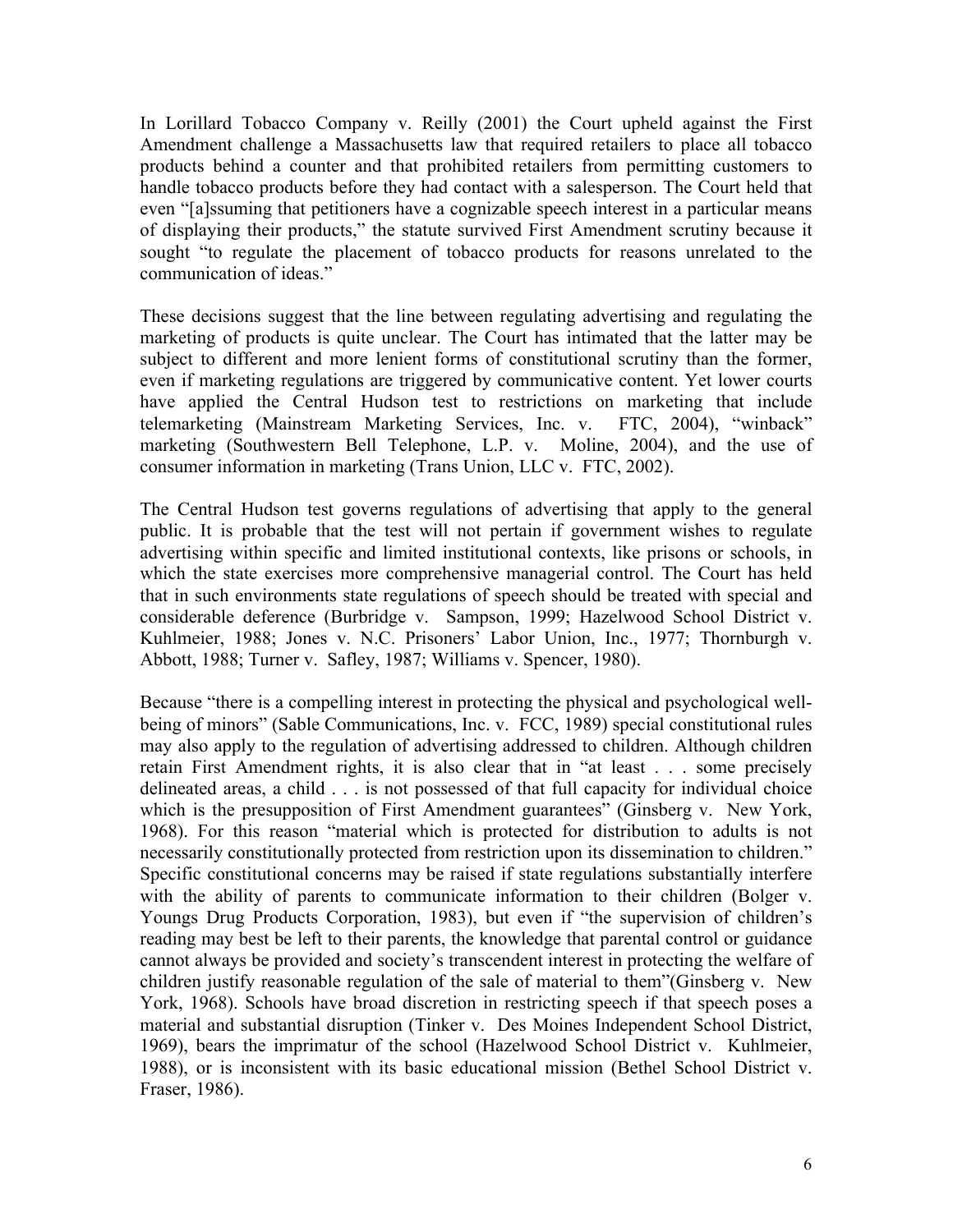The primary constitutional constraint which the Court has imposed on the regulation of children's advertising flows from the idea that "the governmental interest in protecting children from harmful materials . . . does not justify an unnecessarily broad suppression of speech addressed to adults" (Reno v. American Civil Liberties Union, 1997). Thus the Court ruled in a recent case that even if a state has an important interest in regulating the advertising of tobacco to children, it must nevertheless respect the fact that "tobacco manufacturers and retailers and their adult consumers still have a protected interest in communication"(Lorillard Tobacco Company v. Reilly, 2001). Regulation of children's advertising must not only satisfy the final prong of the Central Hudson test, but it must also respect the integrity of communications between an advertiser and adults. It may not "reduce the adult population . . . to reading only what is fit for children" (Butler v. Michigan, 1957). As the Court recently said in the context of striking down restrictions on commercial mail designed, in part, to limit children's access to certain information: "The level of discourse reaching a mailbox simply cannot be limited to that which would be suitable for a sandbox" (Bolger v. Youngs Drug Products Corp., 1983; Lorillard Tobacco Company v. Reilly, 2001).

There are also distinct constitutional rules that apply to federal regulation of the broadcast media. Although "broadcasting is clearly a medium affected by a First Amendment interest" (Red Lion Broadcasting Company v. FCC, 1969), it is accorded "special treatment" (Action for Children's Television v. FCC, 1995; FCC v. Pacifica Foundation, 1978). This is because broadcast frequencies are said to constitute "a scarce resource" that broadcasters hold in trust for the general public (Columbia Broadcasting System, Inc. v. Democratic National Committee, 1973; Red Lion Broadcasting Company v. FCC, 1969) and because the broadcast media are said to constitute "a uniquely pervasive presence in the lives of all Americans" that reach into "the privacy of the home," where they become "uniquely accessible to children, even those too young to read" (FCC v. Pacifica Foundation, 1978). The Court has concluded that "the government's interest in the 'well-being of its youth' and in supporting 'parents' claim to authority in their own household'... amply justifies special treatment of indecent broadcasting." In the special case of broadcast media, government regulation can infringe on adult communicative rights in order to ensure the protection of children.

Congress has largely entrusted the regulation of broadcast media to the Federal Communications Commission (FCC), which possesses a "broad" and "expansive" power "to assure that broadcasters operate in the public interest" (McConnell v. FEC, 2003; Red Lion Broadcasting Company v. FCC, 1969). The FCC has promulgated rules to protect the interests of children. Of particular pertinence are the FCC's rules enforcing the Children's Television Act, P.L. No. 101–437, 104 Stat. 996 (1990), which sets advertising limits for children's programming. The Act requires television broadcasters to "limit the duration of advertising in children's television programming to not more than 10.5 minutes per hour on weekends and not more than 12 minutes per hour on weekdays" (47 U.S.C. § 303a(b), 2002). The FCC interpreted children's programming to refer to "programs originally produced and broadcast primarily for an audience of children 12 years of age and under," and it crafted rules specifically designed to protect such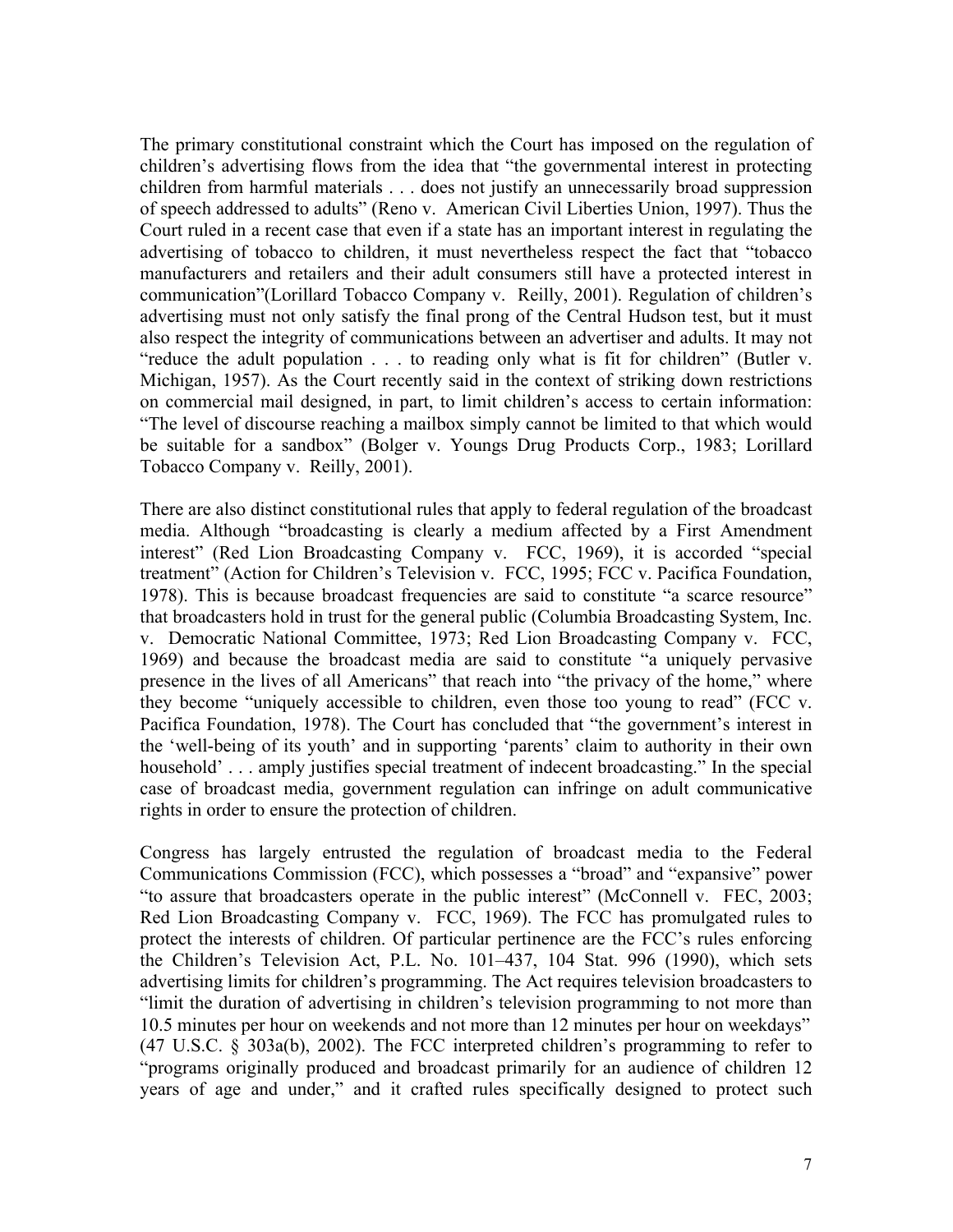children, who "constitute the audience primarily affected by overcommercialization because they are the persons who have the most difficulty distinguishing between commercial and programming material." The FCC also regulates television stations' broadcast of "program-length commercials," which it defines as "a program associated with a product, in which commercials for that product are aired" (16 C.F.R. § 308.3(a)(6), 2005). The FCC has applied these rules to prevent integrated cross-promotion. In one instance, it fined a television station which broadcast an advertisement for "Disney on Ice" during an episode of "Chip and Dale's Rescue Rangers." In holding the station responsible for violating the rule, the FCC noted that the policy was motivated by "a fundamental regulatory concern, that children who have difficulty enough distinguishing program content from unrelated commercial matter, not be all the more confused by a show that inter-weaves program content and commercial matter" (UTV of San Francisco [KBHK-TV], 10 FCC Record 10,986 [Oct. 4, 1995]). The FCC has held various other stations liable for violating this marketing restriction as well (North Carolina Broadcasting Partners [WCCB-TV], 16 FCC Record 5,627 [Mar. 7, 2001]; Gary M. Cocola [KXVO-TV], 15 FCC Record 9,192 [May 26, 2000]; Peak Media of Pennsylvania [WWCP-TV], 14 FCC Record 13,937 [Aug 27, 1999]).

Because of the special constitutional status of the broadcast media, there is little doubt that these FCC regulations meet First Amendment standards, even though they substantially interfere with the ability of advertisers to reach adults, who often view children's programs. The committee agreed that there was potential benefit from children's advertising closely aligned with healthful diets, and if an emphasis on the advertising of healthful foods and beverages could not be accomplished voluntarily, Congress should consider and, most felt, enact legislation mandating the shift on both broadcast and cable television. The customary deliberations of the legislative process would afford the opportunity for further assessment of the execution and implications of such a shift.

Government regulation of the Internet, by contrast, has been held subject to ordinary First Amendment principles (Reno v. American Civil Liberties Union, 1997). At the present time, the FTC is the lead federal agency in regulating commercial practices on the Internet. As of 2004, the FTC had pursued approximately 300 cases that challenged Internet practices involving substantial harms to consumers (North Carolina Broadcasting Partners [WCCB-TV], 16 FCC Record 5,627 [Mar. 7, 2001]; Gary M. Cocola [KXVO-TV], 15 FCC Record 9,192 [May 26, 2000]; Peak Media of Pennsylvania [WWCP-TV], 14 FCC Record 13,937 [Aug. 27, 1999]). Some of these cases involved deceptive or unfair marketing practices deployed in other media as well as the Internet, such as deceptive weight loss practices. Other cases have involved advertising or marketing practices that are unique to the Internet, such as the use of spyware (FTC v. D Squared Solutions, LLC, 2003). The FTC has also issued rules regulating websites' collection of personal information from children pursuant to its authority under the Children's Online Privacy Protection Act (COPPA) (15 U.S.C. §§ 6501–6506, 2002). The regulations apply to operators of any websites or online services directed at children and to operators who knowingly collect or maintain personal information from a child.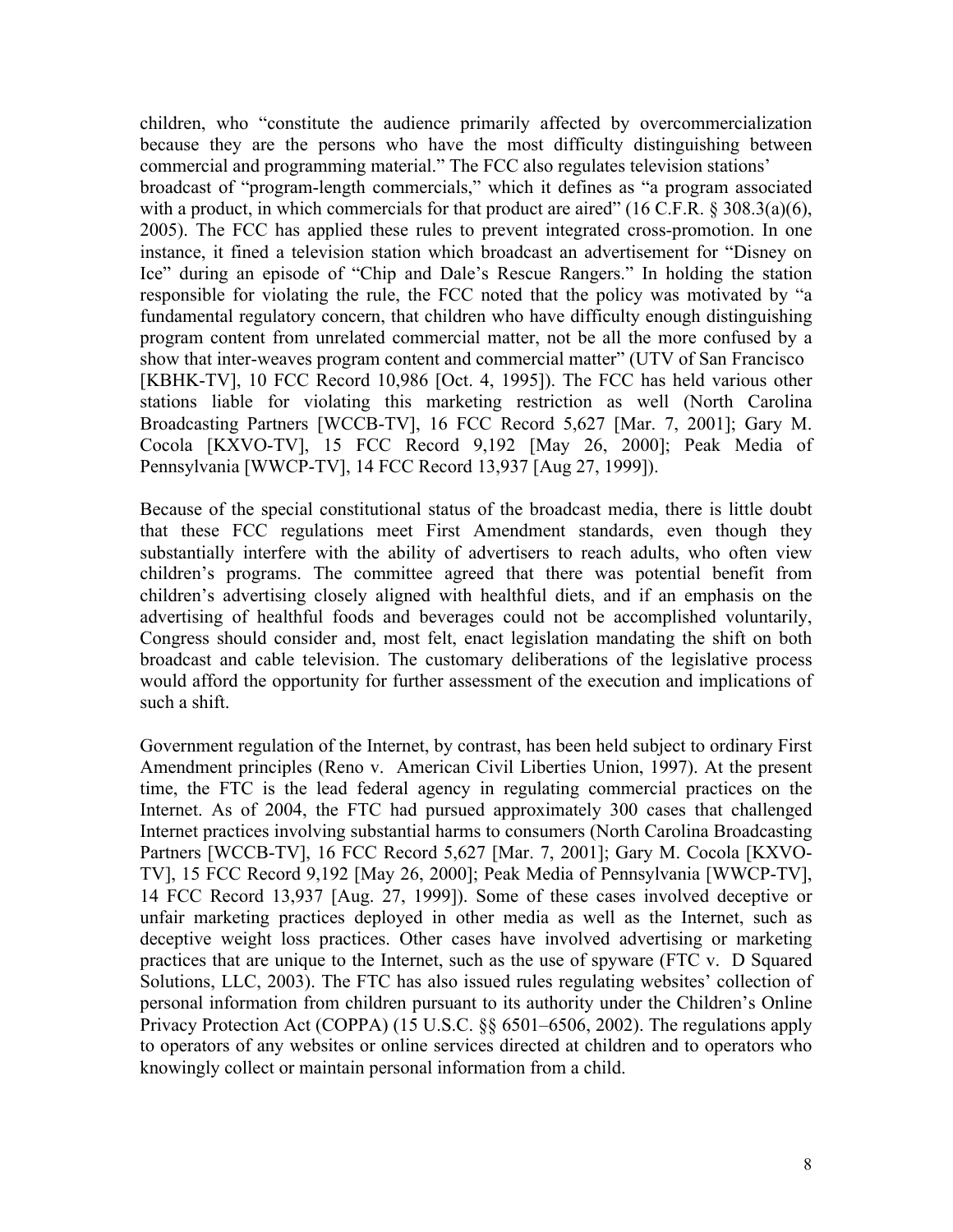The rules impose various requirements on operators, including that they post a clear and prominent link to a notice of their privacy policies with regard to children on the home pages of their websites or online service as well as in each additional area where personal information is collected from children. These notices must include information about the identity of the operator, the types of personal information that is being collected from children, how the operator uses that information, and whether that information is disclosed to third parties. In addition, the regulations require that the operators obtain parental permission before they collect, use, or disclose the personal information of children. Operators must provide parents with a reasonable means to review the personal information collected from their children and to stop its maintenance or continued collection if they desire. The regulations prohibit an operator from conditioning a child's "participation in a game, the offering of a prize, or another activity on the child's disclosing more personal information than is reasonably necessary to participate in such activity." Finally, the regulations require operators to establish and continue reasonable procedures to protect the confidentiality, security, and integrity of personal information collected from children (16 C.F.R. 312.8).

It is likely that restrictions on Internet speech will be subject to the same kind of First Amendment scrutiny as would be deployed were the restrictions applicable to speech in movies or in newspapers. The nature of this scrutiny will depend upon whether the communication at issue is categorized as "public discourse" (Hustler Magazine v. Falwell, 1988), in which case constitutional review will be quite strict, or instead as "commercial speech," in which case it will be subject to the more lenient standard of the Central Hudson test. Regulation of the Internet poses unresolved constitutional issues because the constitutional status of much speech on the Internet is at this time highly uncertain.

Increasingly prominent are "advergames," which contain branded products built directly into a game through video games or Internet-based games with the intent to sell products (Chapter 4). Courts are just now beginning to rule that video games, if they are sufficiently artistic and complex, can be "analytically indistinguishable from other protected media, such as motion pictures or books, which convey information or evoke emotions by imagery, and are protected under the First Amendment" (American Amusement Machine Association v. Kendrick, 2001; Interactive Digital Software Association v. St. Louis County, 2003; Video Software Dealers Association v. Maleng, 2004; Wilson v. Midway Games, 2002). If advergames seem to have the primary purpose and effect of selling products, however, they might be categorized as advertisements rather than motion pictures or books, and hence subject to the standards of the Central Hudson test. There is also the question of how courts will categorize entire websites, such as Postopia.com, hosted by Viacom International (compare Ford Motor Company v. Texas Department of Transportation, 2001 with Fred Wehrenberg Circuit of Theatres, Inc. v. Moviefone, Inc., 1999). This website features Kraft Foods' food and beverage brands that contain both advergames and other types of commercial informational content (Viacom International, 2005).

Finding: Regulations for those who advertise and market food and beverage products to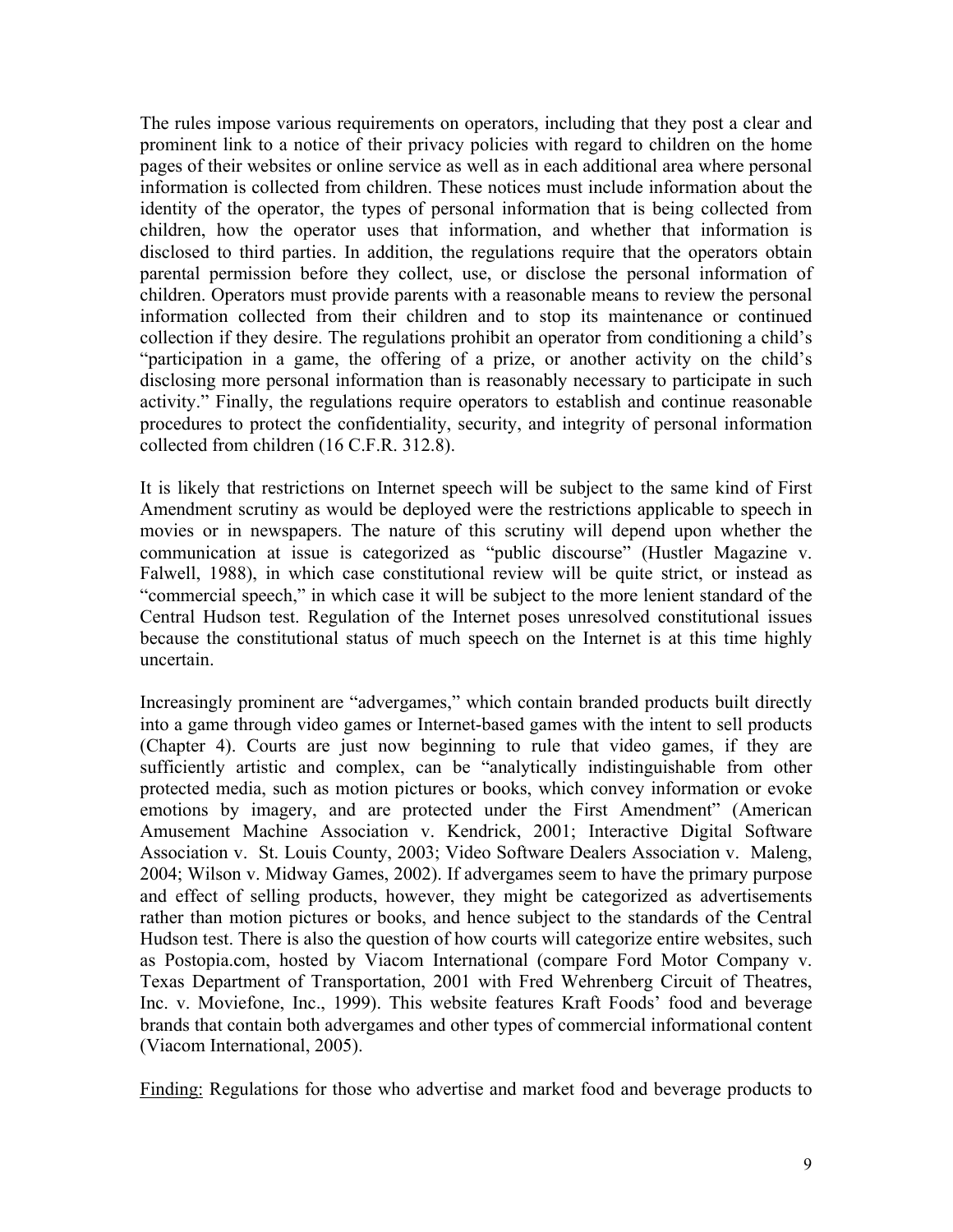children will need to evolve as the food industry develops new techniques for promoting its products. How current law will be applied to rapidly changing areas like the Internet cannot currently be predicted with confidence. However, future regulatory interventions should certainly be taken on the basis of reliable data concerning the impacts on children of the marketing and advertising of food and beverage products. Currently, neither the Federal Trade Commission, nor any other responsible federal agency, collects or maintains such data.

# **Lorillard Tobacco Co. v. Reilly**

United States Supreme Court 533 U.S. 525 (2001)

[The Attorney General of Massachusetts promulgated regulations governing the advertising and sale of cigarette and other tobacco products. A group of cigarette manufacturers filed suit, arguing that the regulations were preempted by a federal statute, and violated the First Amendment. The First Circuit upheld most of the regulations. The Supreme Court affirmed in part and reversed in part, holding that most of the regulations invalid. Most relevant, the Court held *inter alia* that regulations prohibiting outdoor advertising of smokeless tobacco or cigars within 1,000 feet of school or playground violated the First Amendment; regulations prohibiting indoor, point-of-sale advertising of smokeless tobacco and cigars lower than 5 feet from floor of retail establishment located within 1,000 feet of school or playground violated the First Amendment; but regulations requiring retailers to place tobacco products behind counters and requiring customers to have contact with salesperson before they are able to handle such products did not violate the First Amendment.]

Justice O'CONNOR delivered the opinion of the Court.

For over 25 years, the Court has recognized that commercial speech does not fall outside the purview of the First Amendment. Instead, the Court has afforded commercial speech a measure of First Amendment protection " 'commensurate' " with its position in relation to other constitutionally guaranteed expression. The analysis contains four elements:

At the outset, we must determine whether the expression is protected by the First Amendment. For commercial speech to come within that provision, it at least must concern lawful activity and not be misleading. Next, we ask whether the asserted governmental interest is substantial. If both inquiries yield positive answers, we must determine whether the regulation directly advances the governmental interest asserted, and whether it is not more extensive than is necessary to serve that interest." *Central Hudson Gas & Elec. Corp. v. Public Serv. Comm'n of New York*, 447 U.S. 557, 566  $(1980)$ ...

Only the last two steps of Central Hudson's four-part analysis are at issue here. The Attorney General has assumed for purposes of summary judgment that petitioners' speech is entitled to First Amendment protection. With respect to the second step, none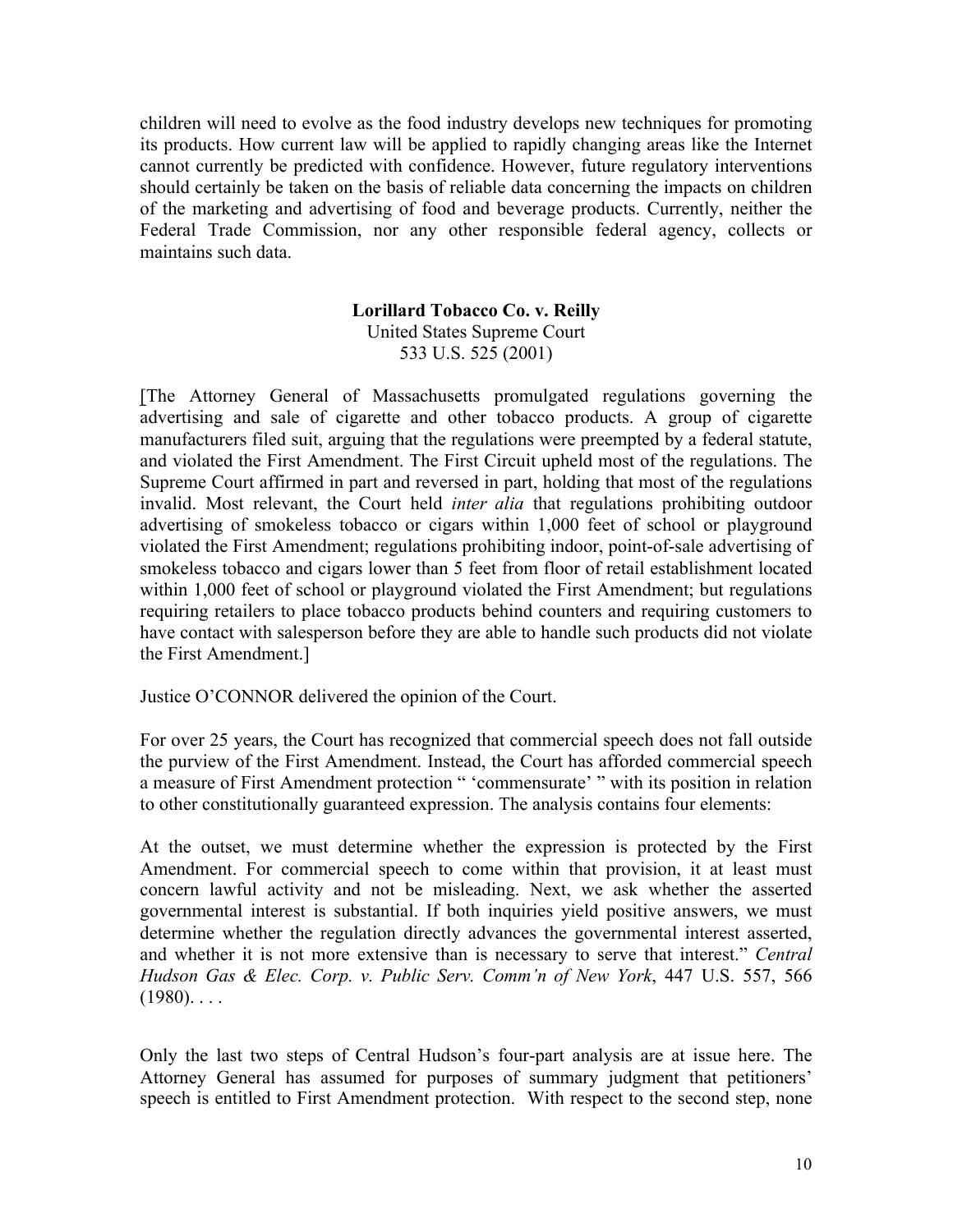of the petitioners contests the importance of the State's interest in preventing the use of tobacco products by minors.

The third step of Central Hudson concerns the relationship between the harm that underlies the State's interest and the means identified by the State to advance that interest. . . . We do not, however, require that "empirical data come . . . accompanied by a surfeit of background information. . . . [W]e have permitted litigants to justify speech restrictions by reference to studies and anecdotes pertaining to different locales altogether, or even, in a case applying strict scrutiny, to justify restrictions based solely on history, consensus, and 'simple common sense.'"

The last step of the Central Hudson analysis "complements" the third step, "asking whether the speech restriction is not more extensive than necessary to serve the interests that support it." We have made it clear that "the least restrictive means" is not the standard; instead, the case law requires a reasonable "'fit between the legislature's ends and the means chosen to accomplish those ends, ... a means narrowly tailored to achieve the desired objective.'" Focusing on the third and fourth steps of the Central Hudson analysis, we first address the outdoor advertising and point-of-sale advertising regulations for smokeless tobacco and cigars. We then address the sales practices regulations for all tobacco products. . . .

Our review of the record reveals that the Attorney General has provided ample documentation of the problem with underage use of smokeless tobacco and cigars. In addition, we disagree with petitioners' claim that there is no evidence that preventing targeted campaigns and limiting youth exposure to advertising will decrease underage use of smokeless tobacco and cigars. On this record and in the posture of summary judgment, we are unable to conclude that the Attorney General's decision to regulate advertising of smokeless tobacco and cigars in an effort to combat the use of tobacco products by minors was based on mere "speculation [and] conjecture."

Whatever the strength of the Attorney General's evidence to justify the outdoor advertising regulations, however, we conclude that the regulations do not satisfy the fourth step of *Central Hudson* analysis. . . . The substantial geographical reach of the Attorney General's outdoor advertising regulations is compounded by other factors. "Outdoor" advertising includes not only advertising located outside an establishment, but also advertising inside a store if that advertising is visible from outside the store. The regulations restrict advertisements of any size and the term advertisement also includes oral statements.

In some geographical areas, these regulations would constitute nearly a complete ban on the communication of truthful information about smokeless tobacco and cigars to adult consumers. The breadth and scope of the regulations, and the process by which the Attorney General adopted the regulations, do not demonstrate a careful calculation of the speech interests involved. . . . The uniformly broad sweep of the geographical limitation demonstrates a lack of tailoring.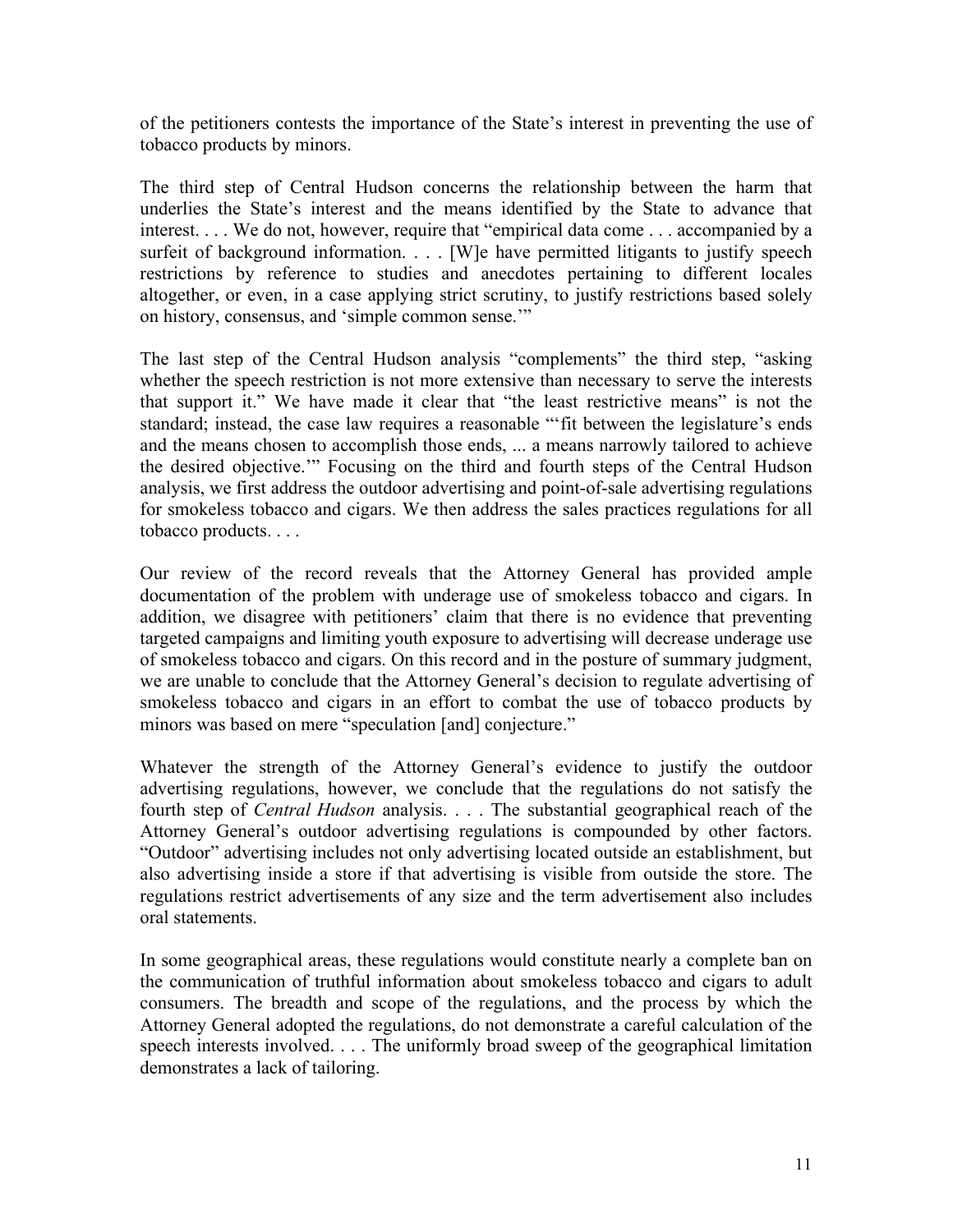In addition, the range of communications restricted seems unduly broad. For instance, it is not clear from the regulatory scheme why a ban on oral communications is necessary to further the State's interest. Apparently that restriction means that a retailer is unable to answer inquiries about its tobacco products if that communication occurs outdoors. Similarly, a ban on all signs of any size seems ill suited to target the problem of highly visible billboards, as opposed to smaller signs. To the extent that studies have identified particular advertising and promotion practices that appeal to youth, tailoring would involve targeting those practices while permitting others. As crafted, the regulations make no distinction among practices on this basis.

The Court of Appeals recognized that the smokeless tobacco and cigar petitioners' concern about the amount of speech restricted was "valid," but reasoned that there was an "obvious connection to the state's interest in protecting minors." Even on the premise that Massachusetts has demonstrated a connection between the outdoor advertising regulations and its substantial interest in preventing underage tobacco use, the question of tailoring remains. The Court of Appeals failed to follow through with an analysis of the countervailing First Amendment interests. . . .

A careful calculation of the costs of a speech regulation does not mean that a State must demonstrate that there is no incursion on legitimate speech interests, but a speech regulation cannot unduly impinge on the speaker's ability to propose a commercial transaction and the adult listener's opportunity to obtain information about products. After reviewing the outdoor advertising regulations, we find the calculation in these cases insufficient for purposes of the First Amendment. . . .

We conclude that the point-of-sale advertising regulations fail both the third and fourth steps of the *Central Hudson* analysis. A regulation cannot be sustained if it "'provides only ineffective or remote support for the government's purpose,'" or if there is "little chance" that the restriction will advance the State's goal. As outlined above, the State's goal is to prevent minors from using tobacco products and to curb demand for that activity by limiting youth exposure to advertising. The 5–foot rule does not seem to advance that goal. Not all children are less than 5 feet tall, and those who are certainly have the ability to look up and take in their surroundings. . . .

[The Court then turned to the regulations requiring retailers to place tobacco products behind counters and requiring customers to have contact with salesperson before they are able to handle such products.] We conclude that the sales practices regulations withstand First Amendment scrutiny. The means chosen by the State are narrowly tailored to prevent access to tobacco products by minors, are unrelated to expression, and leave open alternative avenues for vendors to convey information about products and for would-be customers to inspect products before purchase.

We have observed that "tobacco use, particularly among children and adolescents, poses perhaps the single most significant threat to public health in the United States." From a policy perspective, it is understandable for the States to attempt to prevent minors from using tobacco products before they reach an age where they are capable of weighing for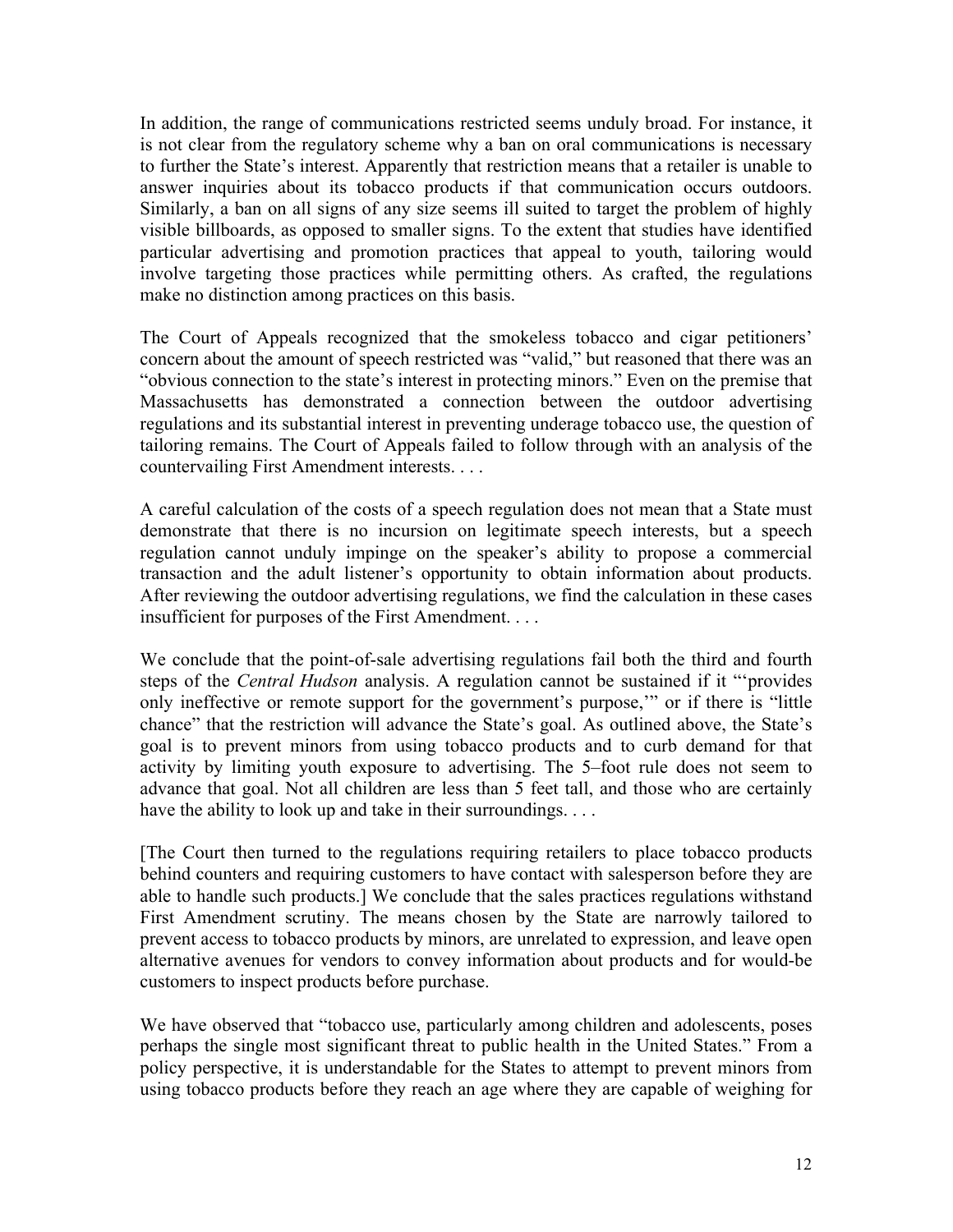themselves the risks and potential benefits of tobacco use, and other adult activities. Federal law, however, places limits on policy choices available to the States. . . .

To the extent that federal law and the First Amendment do not prohibit state action, States and localities remain free to combat the problem of underage tobacco use by appropriate means. The judgment of the United States Court of Appeals for the First Circuit is therefore affirmed in part and reversed in part, and the cases are remanded for further proceedings consistent with this opinion.

> **United States v. United Foods, Inc.** United States Supreme Court 533 U.S. 405 (2001)

[The Mushroom Promotion, Research, and Consumer Information Act empowered the Secretary of Agriculture to impose mandatory assessments upon handlers of fresh mushrooms. The funds were generally spent on generic advertising to promote mushroom sales. A large agricultural company filed suit, arguing that the assessments violated the First Amendment by forcing companies to subsidize generic advertising that benefited rival mushroom producers. The Sixth Circuit held that the assessments violated the First Amendment and the Supreme Court affirmed.]

Justice KENNEDY delivered the opinion of the Court.

A quarter of a century ago, the Court held that commercial speech, usually defined as speech that does no more than propose a commercial transaction, is protected by the First Amendment. "The commercial marketplace, like other spheres of our social and cultural life, provides a forum where ideas and information flourish." *Edenfield v. Fane*, 507 U.S. 761, 767 (1993). . . .

Just as the First Amendment may prevent the government from prohibiting speech, the Amendment may prevent the government from compelling individuals to express certain views or from compelling certain individuals to pay subsidies for speech to which they object. Our precedents concerning compelled contributions to speech provide the beginning point for our analysis. The subject matter of the speech may be of interest to but a small segment of the population; yet those whose business and livelihood depend in some way upon the product involved no doubt deem First Amendment protection to be just as important for them as it is for other discrete, little noticed groups in a society which values the freedom resulting from speech in all its diverse parts. First Amendment concerns apply here because of the requirement that producers subsidize speech with which they disagree.

"[T]he general rule is that the speaker and the audience, not the government, assess the value of the information presented." There are some instances in which compelled subsidies for speech contradict that constitutional principle. Here the disagreement could be seen as minor: Respondent wants to convey the message that its brand of mushrooms is superior to those grown by other producers. It objects to being charged for a message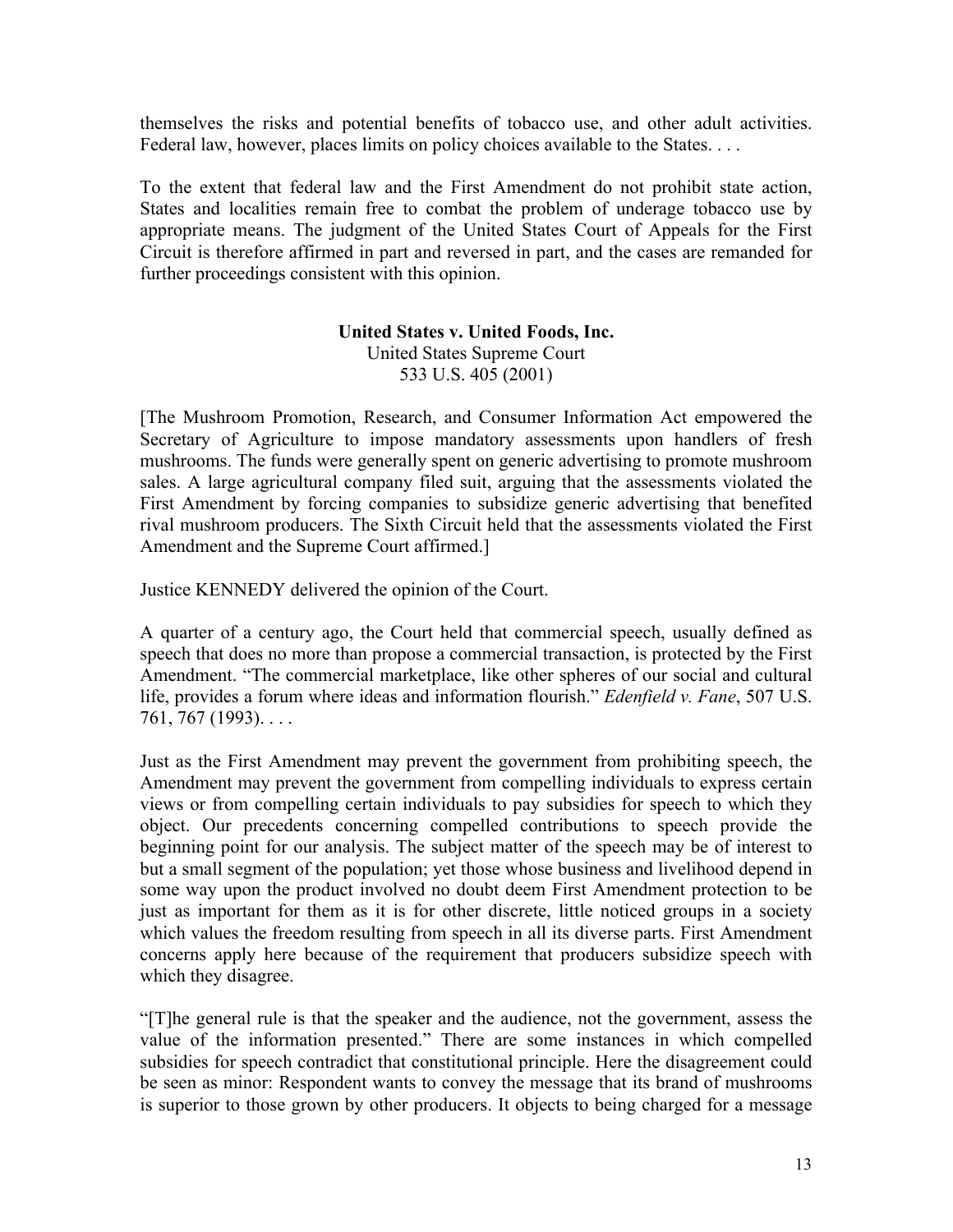which seems to be favored by a majority of producers. The message is that mushrooms are worth consuming whether or not they are branded. First Amendment values are at serious risk if the government can compel a particular citizen, or a discrete group of citizens, to pay special subsidies for speech on the side that it favors; and there is no apparent principle which distinguishes out of hand minor debates about whether a branded mushroom is better than just any mushroom. As a consequence, the compelled funding for the advertising must pass First Amendment scrutiny. . . .

It is true that the party who protests the assessment here is required simply to support speech by others, not to utter the speech itself. We conclude, however, that the mandated support is contrary to the First Amendment principles set forth in cases involving expression by groups which include persons who object to the speech, but who, nevertheless, must remain members of the group by law or necessity....

The statutory mechanism as it relates to handlers of mushrooms is concededly different from the scheme in *Glickman*; here the statute does not require group action, save to generate the very speech to which some handlers object. In contrast to the program upheld in *Glickman*, where the Government argued the compelled contributions for advertising were "part of a far broader regulatory system that does not principally concern speech," there is no broader regulatory system in place here. We have not upheld compelled subsidies for speech in the context of a program where the principal object is speech itself. Although greater regulation of the mushroom market might have been implemented under the Agricultural Marketing Agreement Act of 1937, 50 Stat. 246, 7 U.S.C. § 601 et seq., the compelled contributions for advertising are not part of some broader regulatory scheme. The only program the Government contends the compelled contributions serve is the very advertising scheme in question. . . . [T]he expression respondent is required to support is not germane to a purpose related to an association independent from the speech itself. . . . For these and other reasons we have set forth, the assessments are not permitted under the First Amendment. . . .

#### **R.J. Reynolds Tobacco Co. v. Food and Drug Administration**

United States Court of Appeals for the District of Columbia Circuit 696 F.3d 1205 (2012)

[Pursuant to the Family Smoking Prevention and Tobacco Control Act, the Food and Drug Administration issued regulations requiring cigarette packages to include text and graphic images designed to highlight the dangers of smoking. Five tobacco companies challenged the rule, arguing that it compelled speech in violation of the First Amendment. The District Court granted the companies' motion for summary judgment. The D.C. Circuit affirmed, holding that an intermediate standard of review applied and that the FDA failed to provide substantial evidence that graphic warnings on cigarette advertising would directly advance its interest in reducing smoking rates.]

BROWN, Circuit Judge: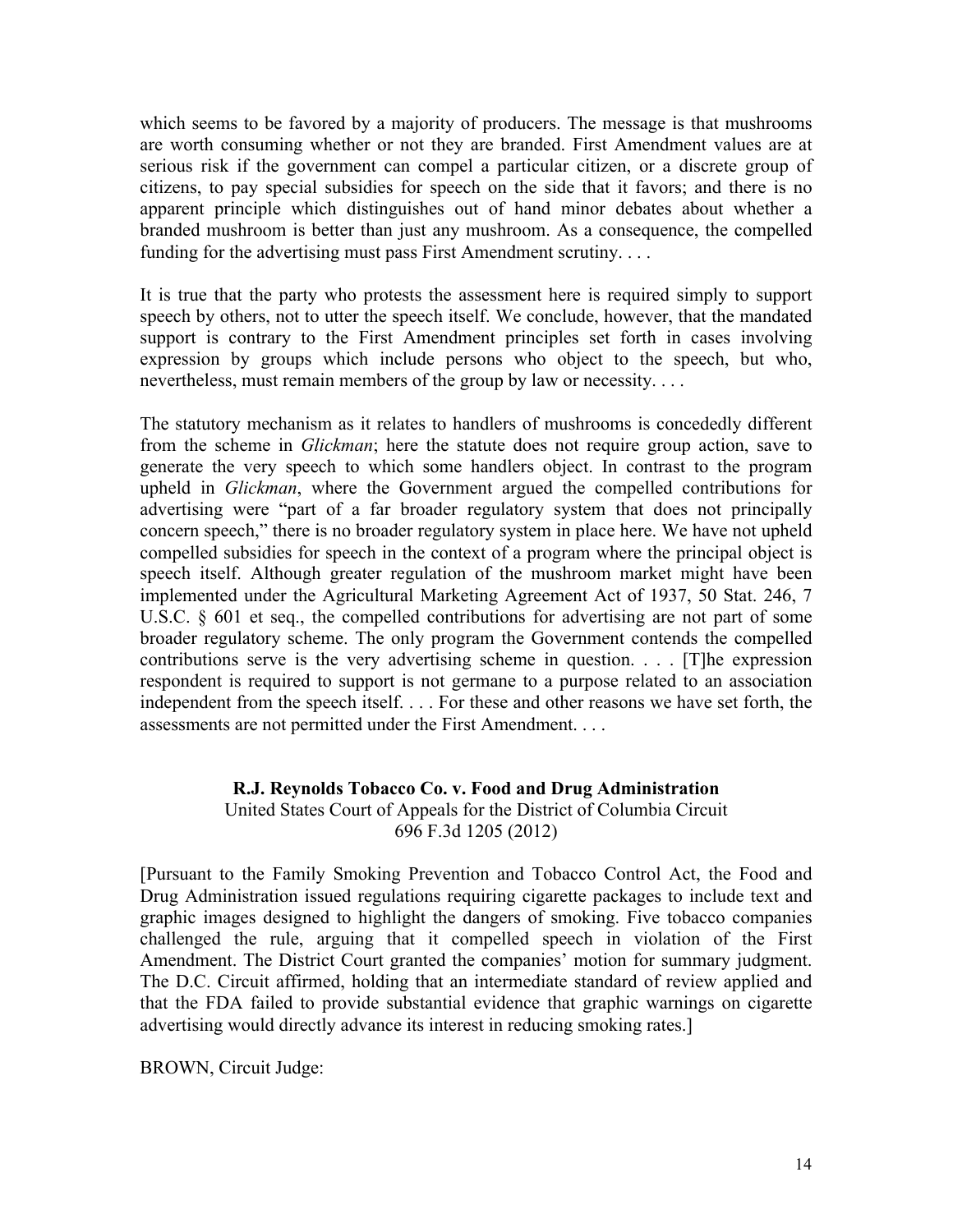.... Both the right to speak and the right to refrain from speaking are "complementary" components of the broader concept of individual freedom of mind" protected by the First Amendment. . . . This case contains elements of compulsion and forced subsidization. The Companies contend that, to the extent the graphic warnings go beyond the textual warnings to shame and repulse smokers and denigrate smoking as an antisocial act, the message is ideological and not informational. "[B]y effectively shouting well-understood information to consumers," they explain, "FDA is communicating an ideological message, a point of view on how people should live their lives: that the risks from smoking outweigh the pleasure that smokers derive from it, and that smokers make bad personal decisions, and should stop smoking." In effect, the graphic images are not warnings, but admonitions: "[D]on't buy or use this product." No one doubts the government can promote smoking cessation programs; can use shock, shame, and moral opprobrium to discourage people from becoming smokers; and can use its taxing and regulatory authority to make smoking economically prohibitive and socially onerous. And the government can certainly require that consumers be fully informed about the dangers of hazardous products. But this case raises novel questions about the scope of the government's authority to force the manufacturer of a product to go beyond making purely factual and accurate commercial disclosures and undermine its own economic interest—in this case, by making "every single pack of cigarettes in the country [a] mini billboard" for the government's anti-smoking message.

Even assuming the Companies' marketing efforts (packaging, branding, and other advertisements) can be properly classified as commercial speech, and thus subject to less robust First Amendment protections, a thorny question remains: how much leeway should this Court grant the government when it seeks to compel a product's manufacturer to convey the state's subjective—and perhaps even ideological—view that consumers should reject this otherwise legal, but disfavored, product? Neither the Act nor the agency's regulation squarely addresses this question. However, for present purposes, we can assume, without deciding, that *if* such compulsion is constitutionally permissible, the state's actions must still withstand the applicable level of scrutiny.

Courts have recognized a handful of "narrow and well-understood exceptions" to the general rule that content-based speech regulations—including compelled speech—are subject to strict scrutiny. There are two primary exceptions in the commercial speech context. First, "purely factual and uncontroversial" disclosures are permissible if they are "reasonably related to the State's interest in preventing deception of consumers," provided the requirements are not "unjustified or unduly burdensome." *Zauderer v. Office of Disciplinary Counsel of Supreme Court of Ohio*, 471 U.S. 626, 651 (1985). Second, restrictions on commercial speech are subject to less stringent review than restrictions on other types of speech. For a statute burdening commercial speech to survive, the government must affirmatively prove that (1) its asserted interest is substantial, (2) the restriction directly and materially advances that interest, and (3) the restriction is narrowly tailored. *Central Hudson Gas & Elec. Corp. v. Public Serv. Comm'n of New York*, 447 U.S. 557, 566 (1980). While this text is not quite as demanding as strict scrutiny, it is significantly more stringent than *Zauderer*'s standard, which is akin to rational-basis review. . . .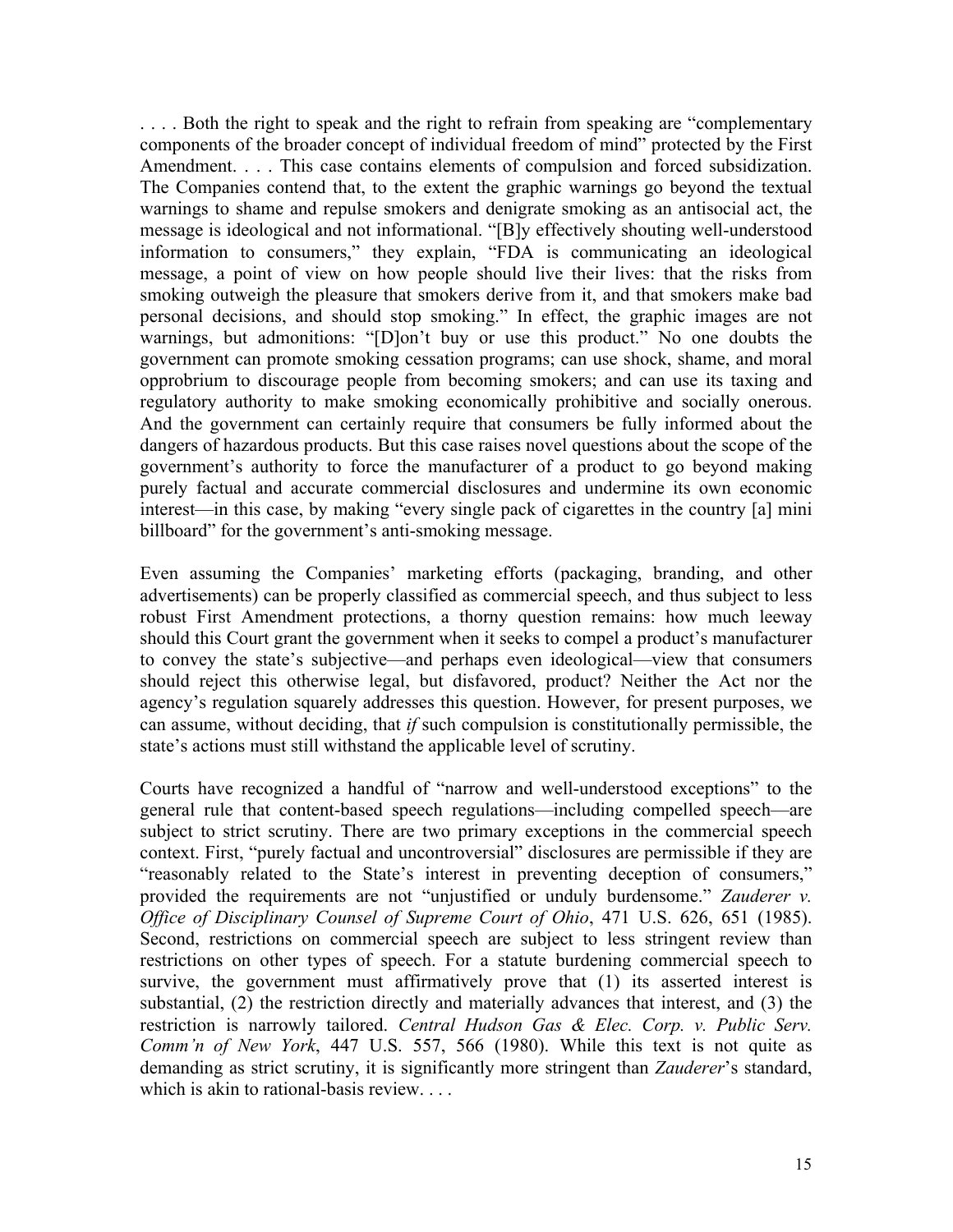[The Court first considered the applicability *Zauderer*.] . . .FDA does not frame *this* rule as a remedial measure designed to counteract specific deceptive claims made by the Companies, nor did it offer a remedial justification for the graphic warnings during the rulemaking proceeding. While the Companies' representations about "light" or "low tar" cigarettes might have been misleading, the Act now prohibits such statements. Unlike in *Warner–Lambert,* FDA has not shown that the graphic warnings were designed to correct any false or misleading claims made by cigarette manufacturers in the past. Nor did it show that absent disclosure, consumers would likely be deceived by the Companies' packaging in the future. Rather, FDA framed the warnings as general disclosures about the negative health effects of smoking. The warnings thus represent an ongoing effort to discourage consumers from buying the Companies' products, rather than, as in *Warner– Lambert,* a measure designed to combat specific deceptive claims.

Moreover, the graphic warnings do not constitute the type of "purely factual and uncontroversial" information or "accurate statement[s]," to which the *Zauderer* standard may be applied. The disclosures approved in *Zauderer* [] were clear statements that were both indisputably accurate and not subject to misinterpretation by consumers.

The FDA's images are a much different animal. FDA concedes that the images are not meant to be interpreted literally, but rather to symbolize the textual warning statements, which provide "additional context for what is shown." But many of the images chosen by FDA could be misinterpreted by consumers. For example, the image of a man smoking through a tracheotomy hole might be misinterpreted as suggesting that such a procedure is a common consequence of smoking—a more logical interpretation than FDA's contention that it symbolizes "the addictive nature of cigarettes," which requires significant extrapolation on the part of the consumers. Moreover, the graphic warnings are not "purely" factual because—as FDA tacitly admits—they are primarily intended to evoke an emotional response, or, at most, shock the viewer into retaining the information in the text warning.

In fact, many of the images do not convey *any* warning information at all, much less make an "accurate statement" about cigarettes. For example, the images of a woman crying, a small child, and the man wearing a T-shirt emblazoned with the words "I QUIT" do not offer any information about the health effects of smoking. And the "1– 800–QUIT–NOW" number, when presented without any explanation about the services provided on the hotline, hardly sounds like an unbiased source of information. These inflammatory images and the provocatively-named hotline cannot rationally be viewed as pure attempts to convey information to consumers. They are unabashed attempts to evoke emotion (and perhaps embarrassment) and browbeat consumers into quitting. While none of these images are patently false, they certainly do not impart purely factual, accurate, or uncontroversial information to consumers. Consequently, the images fall outside the ambit of *Zauderer. . . .* 

Because this case also involves a compelled commercial disclosure, we follow the lead of *Philip Morris* and apply the intermediate standard set forth in *Central Hudson.* . . .Under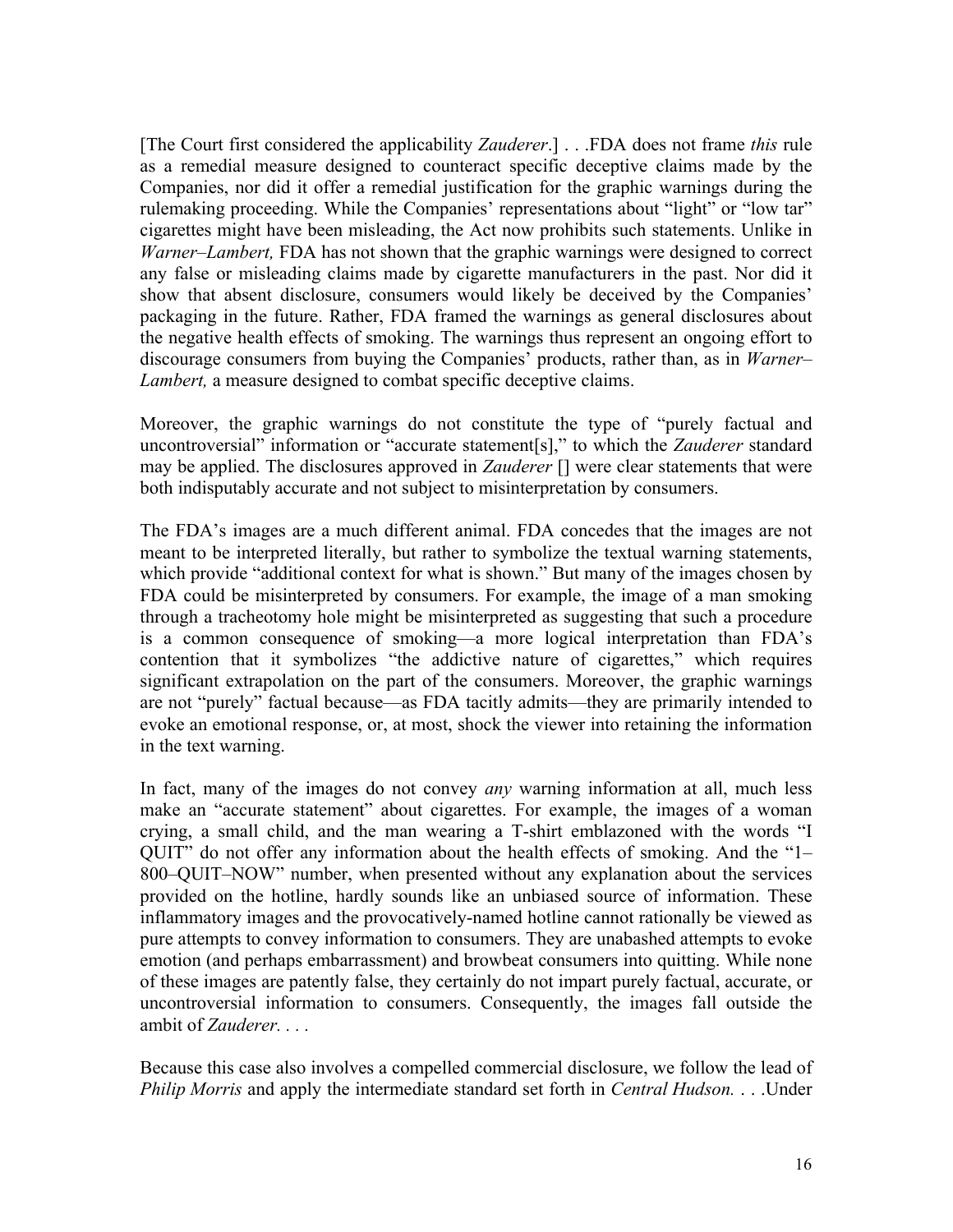*Central Hudson,* the government must first show that its asserted interest is "substantial." If so, the Court must determine "whether the regulation directly advances the governmental interest asserted, and whether it is not more extensive than is necessary to serve that interest." The party seeking to uphold a restriction on commercial speech bears the burden of justifying it. Because this case involves a challenge to final agency action, the Administrative Procedure Act governs our review of the record.

Unlike rational-basis review, the *Central Hudson* standard does not permit this Court to "supplant the precise interests put forward by [FDA] with other suppositions." We thus begin by identifying FDA's asserted interests.

A review of the statute and the administrative record makes clear that the graphic warnings are intended to encourage current smokers to quit and dissuade other consumers from ever buying cigarettes. One of the Act's many stated purposes is "promot[ing] cessation to reduce disease risk and the social costs associated with tobacco-related diseases." The *only* explicitly asserted interest in either the Proposed or Final Rule is an interest in reducing smoking rates. The Proposed Rule states in its preamble that the government has a "substantial interest in reducing the number of Americans, particularly children and adolescents, who use cigarettes and other tobacco products." And the preamble to the Final Rule reiterates the same interest. Although counsel attempted to disclaim this interest at oral argument, the administrative record shows otherwise: the primary objective of the Rule was "both to discourage nonsmokers from initiating cigarette use and to encourage current smokers to consider quitting.".

Assuming FDA's interest in reducing smoking rates is substantial, we next evaluate whether FDA has offered substantial evidence showing that the graphic warning requirements "directly advance[ ] the governmental interest asserted" to a "material degree." The government bears the burden of justifying its attempt to restrict commercial speech and its burden is not light. A restriction that "provides only ineffective or remote support for the government's purposes" is not sufficient, and the government cannot satisfy its burden "by mere speculation or conjecture." The requirement that a restriction directly advance the asserted interest is "critical," because without it, the government "could [interfere with] commercial speech in the service of other objectives that could not themselves justify a burden on commercial expression."

FDA has not provided a shred of evidence—much less the "substantial evidence" required by the APA—showing that the graphic warnings will "directly advance" its interest in reducing the number of Americans who smoke. FDA makes much of the "international consensus" surrounding the effectiveness of large graphic warnings, but offers no evidence showing that such warnings have *directly caused* a material decrease in smoking rates in any of the countries that now require them. While studies of Canadian and Australian youth smokers showed that the warnings on cigarette packs caused a substantial number of survey participants to think—or think more—about quitting smoking, and FDA might be correct that intentions are a "necessary precursor" to behavior change, it is mere speculation to suggest that respondents who report increased *thoughts* about quitting smoking will actually follow through on their intentions. And at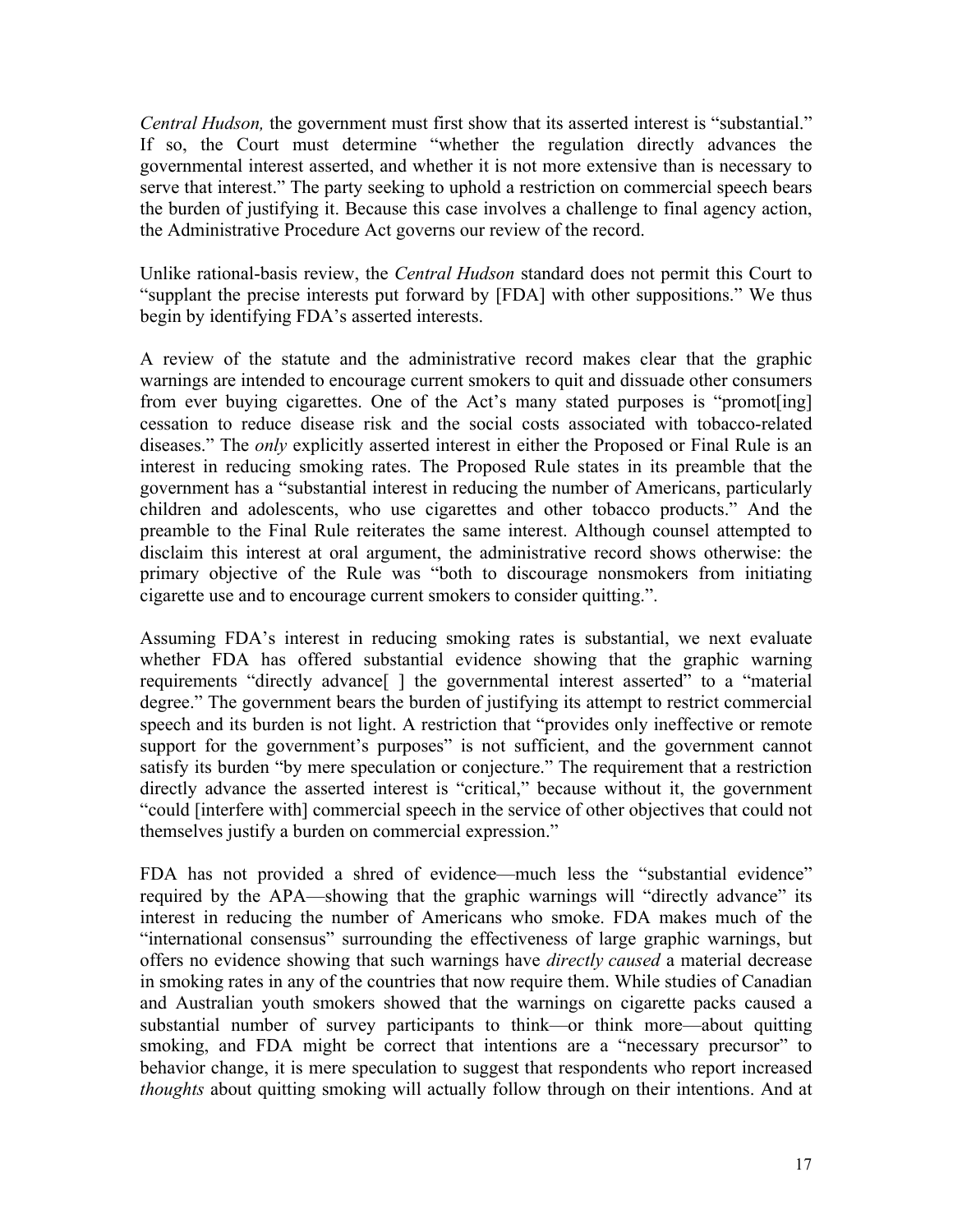no point did these studies attempt to evaluate whether the increased thoughts about smoking cessation led participants to actually quit. Another Australian study reported increased quit *attempts* by survey participants after that country enacted large graphic warnings, but found "no association with short-term quit success." Some Canadian and Australian studies indicated that large graphic warnings *might* induce individual smokers to reduce consumption, or to help persons who have already quit smoking remain abstinent. But again, the study did not purport to show that the implementation of large graphic warnings has *actually* led to a reduction in smoking rates.

FDA's reliance on this questionable social science is unsurprising when we consider the raw data regarding smoking rates in countries that have enacted graphic warnings. . . .

The First Amendment requires the government not only to state a substantial interest justifying a regulation on commercial speech, but also to show that its regulation directly advances that goal. FDA failed to present any data—much less the substantial evidence required under the APA—showing that enacting their proposed graphic warnings will accomplish the agency's stated objective of reducing smoking rates. The Rule thus cannot pass muster under *Central Hudson. . . .*

#### **Comments Of Viacom Inc. Before The Federal Trade Commission**

In the Matter of Interagency Working Group on Food Marketed to Children: General Comments and Proposed Market Definitions FTC Project No. P094513

[In 2011, the FTC released a set of preliminary proposed principles to guide industries that market food to children, and a request for comments. The proposed guidelines were voluntary, and designed to refocus food industry advertising towards ensuring that children make healthy eating choices, in order to combat childhood obesity. Several corporations opposed the proposed guidelines, including Viacom. The excerpt below is Viacom's First Amendment argument against the proposed guidelines.]

While the Interagency Report labels its proposals as voluntary, the fact that the principles were drafted by government, will be shared with Congress, and have been accompanied by explicit threats of more onerous government intervention gives the Federal Working Group's action the distinct imprimatur of government coercion. When viewed, as they must be, through the lens of a government speech restriction, the purportedly voluntary guidelines trigger the same First Amendment concerns – and constitutional scrutiny – that unquestionably would invalidate mandatory restrictions on truthful advertising. If these types of marketing restrictions were imposed pursuant to direct regulations or legislation, they plainly would be unconstitutional. In short, the notion that proposed restrictions issued by a group of regulatory agencies are intended only to guide "voluntary" conduct is an exercise in sophistry that no court would view as anything other than government action, subject to full First Amendment analysis.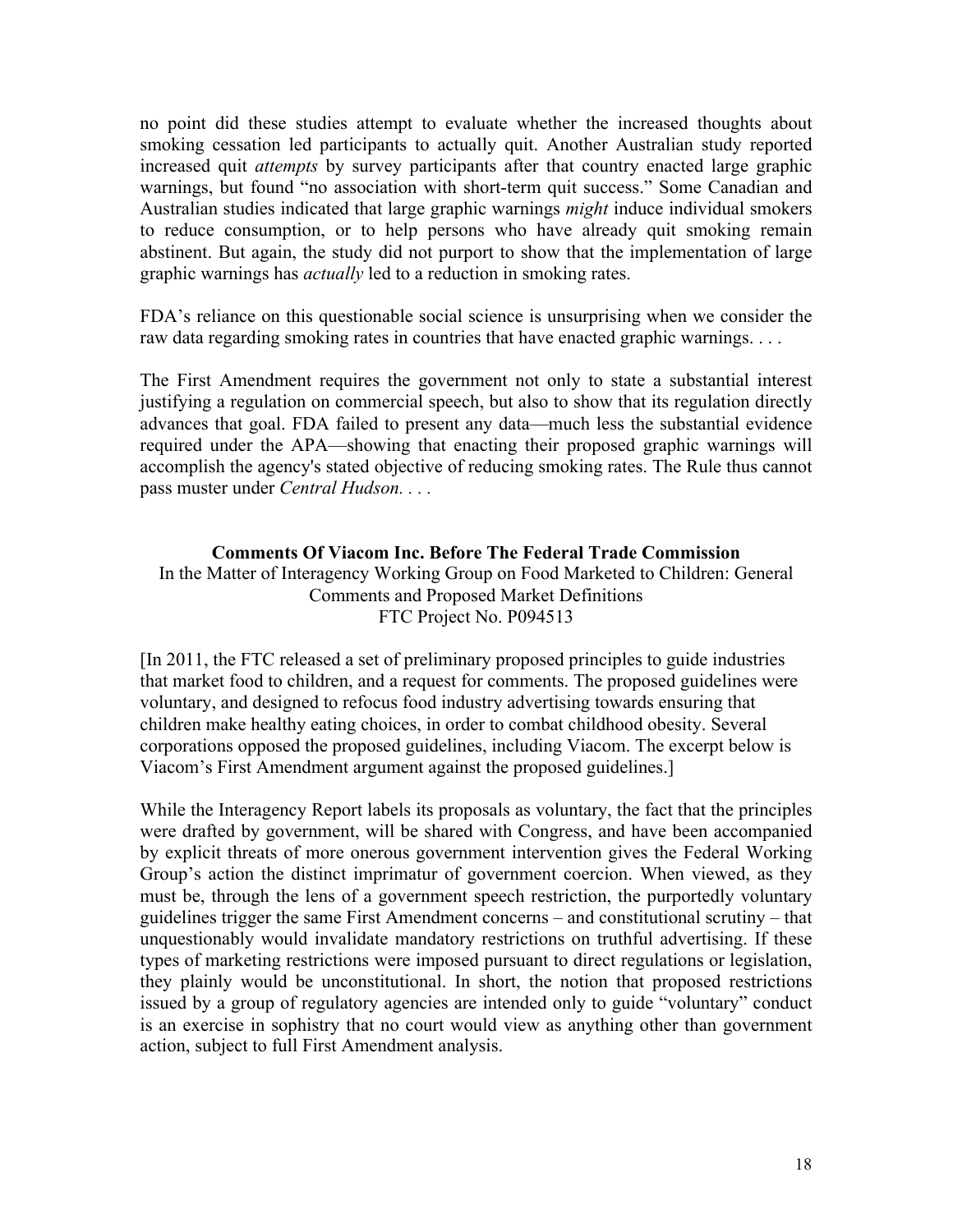In a long line of decisions, the Supreme Court has struck down restrictions on "commercial speech" that, like the Federal Working Group proposals here, are not narrowly tailored to serve a substantial governmental interest. Viacom has retained a constitutional law expert, Professor Kathleen Sullivan, to evaluate the constitutional implications of the Federal Working Group's efforts to restrict food marketing; her report is attached as Appendix A hereto. In Professor Sullivan's expert opinion, "government may not regulate truthful commercial speech unless its means are narrowly tailored to such objectives, a test that any effort to stop childhood obesity by regulating speech must fail."

Notwithstanding the attempts in the Interagency Report to cloak the marketing restrictions in comforting prose through words such as "voluntary" and "guidelines," the Federal Working Group quite clearly is attempting to address its professed concern with childhood obesity through restricting lawful speech. Rather than using its considerable direct powers to address the causes of childhood obesity, which are in the proper ambit of regulation, the government instead attempts to address the issue only by limiting speech – a "violation of the basic First Amendment principle that regulation of speech, including commercial speech, should be a last, not a first, resort for government action." Indeed, as Professor Sullivan explains, the "Supreme Court has long made clear that the government should not be in the business of approving or disapproving truthful commercial speech based on its content in order to protect consumers from making choices that the government views as bad for them. The Court has likewise made clear that this analysis does not change where the government aims at protecting children." Professor Sullivan concludes that "[t]he government's food marketing proposal departs from all of these basic First Amendment premises.". . . .

Professor Sullivan puts its succinctly: "A set of 'guidelines' issued by a group of regulatory agencies with enormous regulatory and investigatory power over the food and media industries that are subject to those guidelines is the functional equivalent of government action, and companies may not be required to surrender free speech protections in exchange for the 'benefit' that government refrains from regulating them directly."

Under an appropriate First Amendment analysis, restrictions on commercial speech – truthful speech that proposes the sale of lawful goods or services – are subject to heightened scrutiny. The Federal Working Group's proposals cannot withstand such scrutiny. First, the proposals would have a harmful impact on far more speech than is related to the government's goals. The Federal Working Group would sweep within its purview a tremendous volume of programming that is accessible to and of interest to adults as well as children. The Supreme Court repeatedly has admonished that speech restrictions cannot reduce general discourse to only that which is fit for children's consumption. Second, any causal connection between advertising and childhood obesity is far too attenuated to satisfy the strong empirical showing required for restrictions on commercial speech. Third, the government has numerous alternative, less restrictive means to achieve its objectives, rather than resorting to a ban on free speech. For these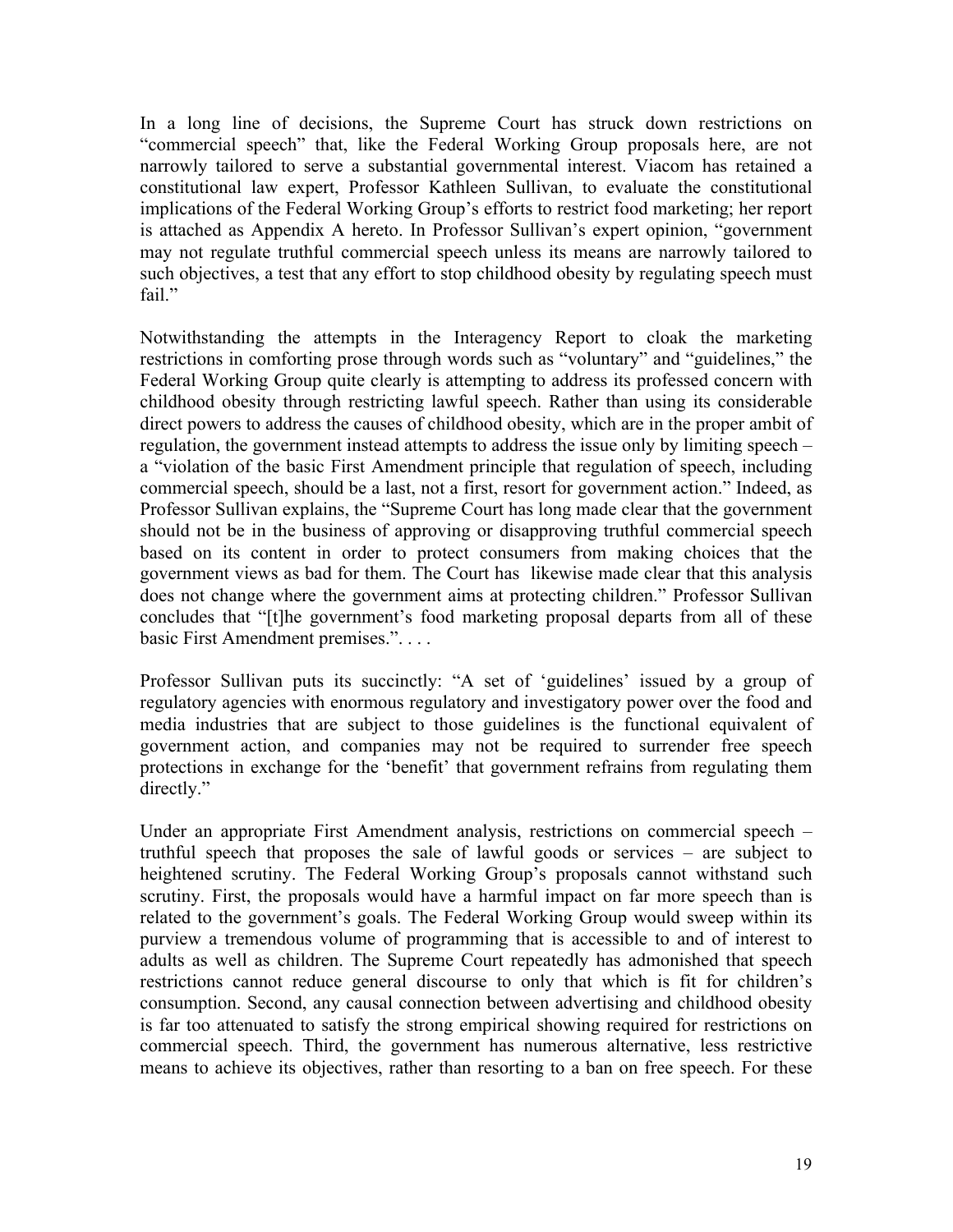reasons, Professor Sullivan concludes, the restrictions set out in the Interagency Report must fail.

Under the governing four-part test set forth by the Supreme Court in *Central Hudson Gas v. Public Service Comm'n*, commercial speech that (1) promotes a lawful transaction and is not misleading may not be restricted unless the government can show that its regulation (2) serves a substantial government interest, (3) directly advances the governmental interest asserted, and (4) is no more extensive than necessary to serve that interest. In *Board of Trustees, SUNY v. Fox*, the Court clarified step (4), holding that "no more extensive than is necessary" means that a regulation must be narrowly tailored to its goal, but need not be the least restrictive means of achieving it (as would be the case for a content-based regulation of noncommercial speech). The Court has invalidated virtually every commercial speech regulation challenged before it in recent decades, most often for failing either or both of steps (3) and (4).

It goes without saying that the food advertising in the crosshairs of the Interagency Report is truthful and not misleading; not even the Federal Working Group claims otherwise. Even conceding that the government has a substantial interest in addressing childhood obesity, "such an interest may not be pursued through excessively sweeping or paternalistic means of limiting access to truthful speech, as the government attempts to do by promulgating" so-called "voluntary" guidelines.42 Thus, the Federal Working Group cannot demonstrate that its proposed marketing restrictions meet the narrow tailoring required by steps (3) and (4).

As Professor Sullivan details, the Federal Working Group proposals fail to directly advance the government's goals. Central Hudson's "narrow tailoring" analysis requires a strong empirical showing that a speech restriction "will truly and effectively advance its goal; it cannot be satisfied based merely on a conceivable or hypothetical relationship between the government's asserted end and the means of suppressing commercial speech." Thus, the Federal Working Group "bears a heavy burden to demonstrate empirical support for its contentions that changes in advertising will cause changes in consumption." Yet the Interagency Report is bereft of any attempt to draw the necessary connection. If anything, the report is all the more troubling because the government persists in focusing on speech limitations even in the face of its own studies (both the Interagency Report itself as well as the National Institute of Medicine) refuting a connection between advertising or obesity or, at a minimum, showing any possible connection to be highly attenuated.

#### **Greater Baltimore Center For Pregnancy Concerns, Inc. v. Baltimore** United States Court of Appeals for the Fourth Circuit 721 F.3d 264 (2013)

[Baltimore passed an ordinance requiring "limited-service pregnancy centers" to disclose that they do not provide abortion and contraceptive services. The District Court enjoined the ordinance for compelling speech in violation of the First Amendment. In this en banc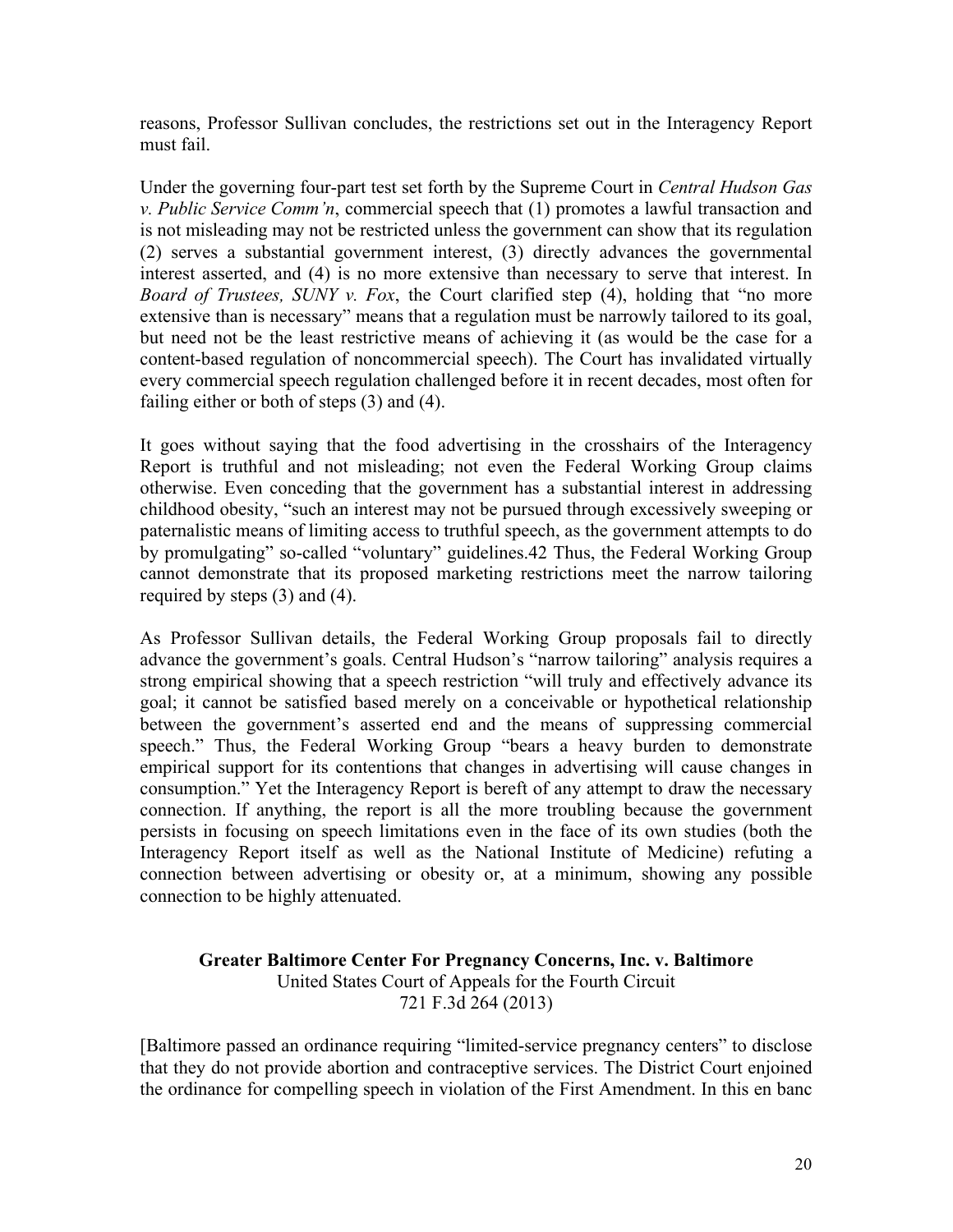proceeding, the Fourth Circuit vacated and remanded the judgment, finding that strict scrutiny may not have been the appropriate standard but that the trial record was insufficiently developed to determine the appropriate level of scrutiny.]

### KING, Circuit Judge:

. . . .The plaintiffs insisted that the strict scrutiny standard applies and cannot be satisfied, because the Ordinance fosters viewpoint discrimination against what they termed "prolife pregnancy centers" and unjustifiably compels only those centers to engage in government-mandated speech. The plaintiffs portrayed the Ordinance-mandated sign as ensuring that every conversation at a limited-service pregnancy center begins with the subject of abortion, and conveying the morally offensive message that abortion is available elsewhere and might be considered a good option. . . .

The City characterized the Ordinance as a consumer protection regulation, referring to evidence in the Ordinance's legislative record showing that limited-service pregnancy centers often engage in deceptive advertising to attract women seeking abortion and comprehensive birth-control services, and then use delay tactics to impede the women from accessing those services. According to the City, limited-service pregnancy centers thereby pose a threat to public health, in that the risks and costs of abortion increase as a woman advances through her pregnancy, and that delays in access to the birth control of a woman's choice can leave the woman vulnerable to unintended pregnancy and sexually transmitted diseases. . . .

The court explained that "[t]he dialogue between a limited-service pregnancy center and an expectant mother begins when the client or prospective client enters the waiting room of the center," and that the presence of an Ordinance-mandated sign (as "a stark and immediate statement about abortion and birth-control") would alter the course of the center's communications with its clients and prospective clients. "At the very least," according to the court, "a disclaimer conspicuous to anyone visiting the CENTER regarding the lack of abortion and birth-control services, mandates the inclusion of a government message concurrent, and intertwined with, [the CENTER's] delivery of fully protected speech."

As an additional reason to apply strict scrutiny, the district court declared that the City "enacted the Ordinance out of disagreement with Plaintiffs' viewpoints on abortion and birth-control," thereby engaging in "a particularly offensive form of content-based discrimination<sup>"</sup>

The court reasoned that, because "the Ordinance is applicable only to those who will *never* provide or refer for abortion or [certain] birth-control services," it must have been discriminatorily aimed at "those with strict moral or religious qualms regarding abortion and birth-control.". . .

There were two grounds for the district court's ruling on the narrow tailoring issue. First, "the Ordinance does not provide a 'carve-out' provision for those limited-service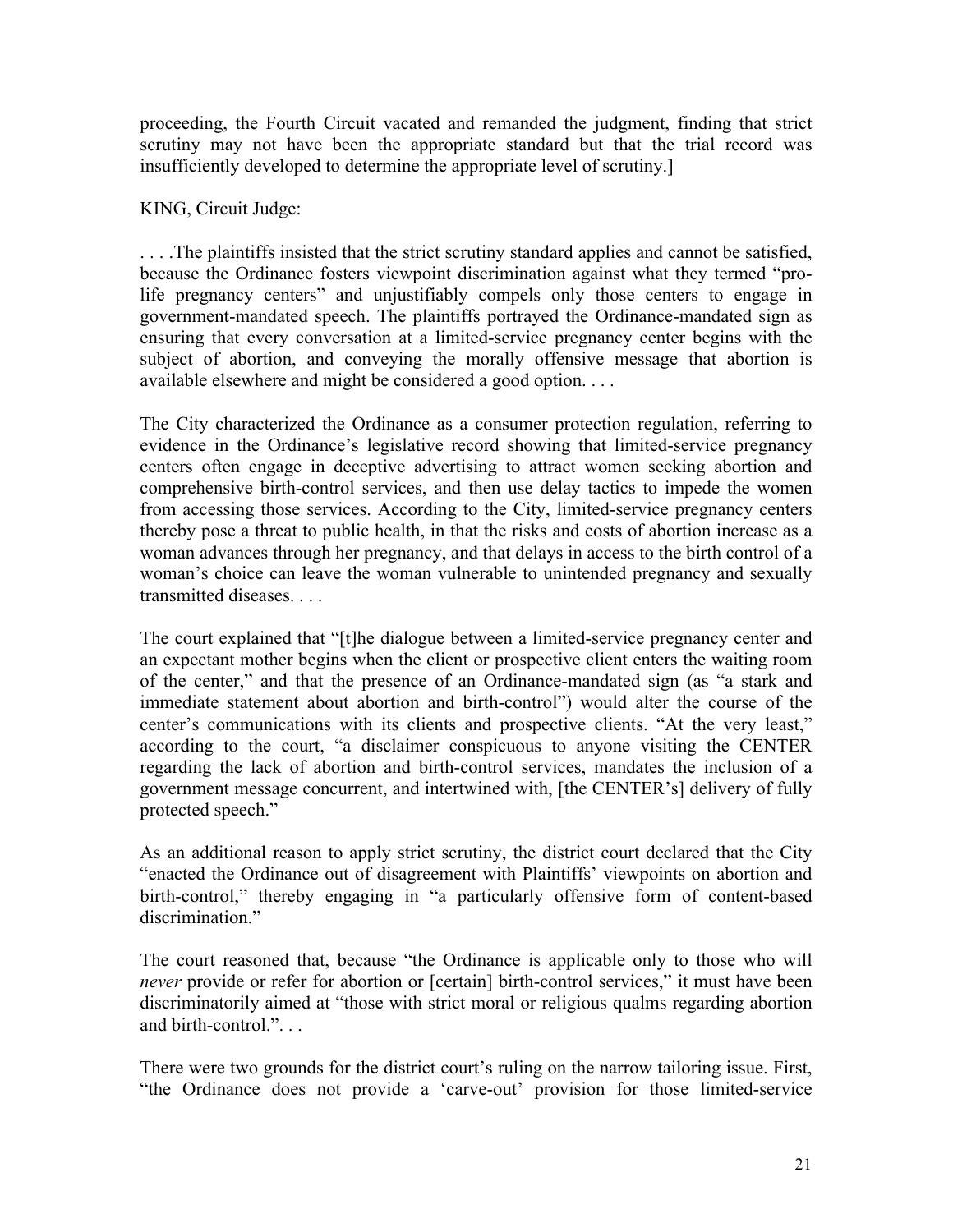pregnancy centers which do not engage in any deceptive practices"; rather, "[t]he disclaimer requirement is imposed irrespective of how forthcoming and transparent a pregnancy center presents itself." Second, "[i]n lieu of the disclaimer mandate of the Ordinance, [the City] could use or modify existing regulations governing fraudulent advertising to combat deceptive advertising practices by limited-service pregnancy centers," or it "could enact a new content-neutral advertising ordinance applicable to noncommercial entities that directly ameliorate [its] concerns regarding deceptive advertising.". . .

Although it may not ultimately prove meritorious, the City's commercial speech theory should not have been so easily dismissed by the district court. Under that theory, a limited-service pregnancy center

proposes a commercial transaction every time it offers to provide commercially valuable goods and services, such as pregnancy testing, sonograms, or options counseling, to a consumer. Such an offer may take the form of an advertisement in the phone book, on the internet, or on a sign above the [center's] door. It may also take the form of an oral solicitation from a [center] staff member to a consumer. The City Council received evidence that many [centers] intentionally mislead consumers about the scope of services they offer to obtain the patronage of those seeking abortion and comprehensive birth control services. The Ordinance regulates a [center's] offer to provide services to consumers by making clear that the offer does not include abortion and comprehensive birth control services.

The threshold question presented is whether the speech regulated by the Ordinance is actually commercial. That analysis is fact-driven, due to the inherent "difficulty of drawing bright lines that will clearly cabin commercial speech in a distinct category.". . .

From *Bolger*, courts of appeals have gleaned "three factors to consider in deciding whether speech is commercial: (1) is the speech an advertisement; (2) does the speech refer to a specific product or service; and (3) does the speaker have an economic motivation for the speech.". . . In any event, the potential commercial nature of speech does not hinge solely on whether the Center has an economic motive, as even *Bolger* does not preclude classification of speech as commercial in the absence of the speaker's economic motivation. . . .

[C]ontext matters. From a First Amendment free speech perspective, that context includes the viewpoint of the listener, for "[c]ommercial expression not only serves the economic interest of the speaker, but also assists consumers and furthers the societal interest in the fullest possible dissemination of information.". . .

[O]ur review today is of a permanent injunction entered in the absence of a fully developed record. Without all the pertinent evidence—including evidence concerning the Center's economic motivation (or lack thereof) and the scope and content of its advertisements—we cannot properly analyze the speech regulated by the Ordinance. Put succinctly, the district court should have likewise refrained from immediately deciding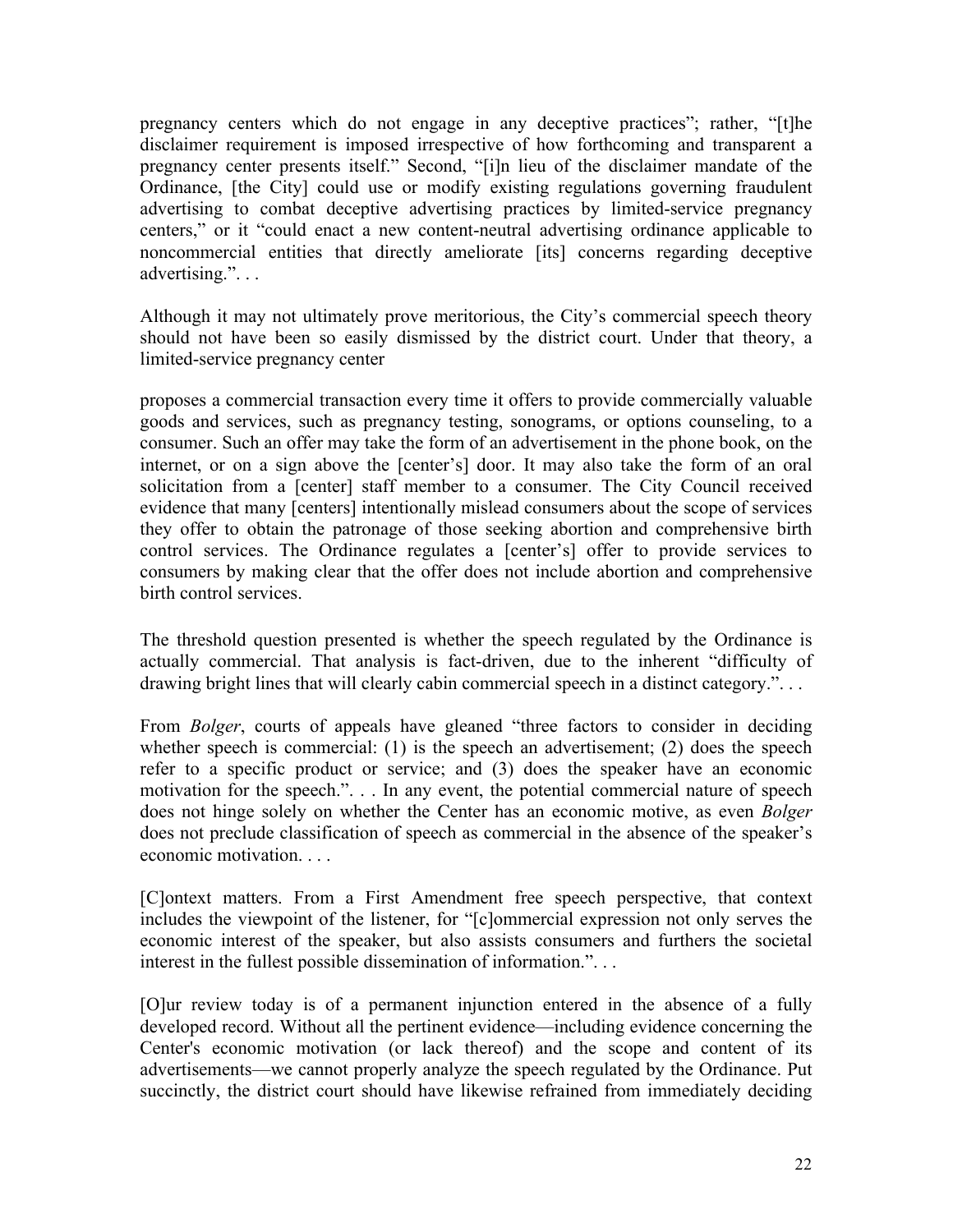the commercial speech issue. . . . [O]ur ruling today is simply this: the district court improperly denied the City essential discovery. . . . Consequently, we vacate the judgment and remand for further proceedings.

#### **New York State Restaurant Association v. New York City Board Of Health** United States Court of Appeals for the Second Circuit 556 F.3d 114 (2009)

[New York City Health Code § 81.50 requires large chain restaurants to post calorie content information on their menus and menu boards. The New York City Restaurant Association challenged this provision on both First Amendment and preemption grounds. The District Court denied the plaintiff's motion for preliminary injunction. The Second Circuit affirmed, holding inter alia that the calorie content information requirement does not violate the First Amendment.]

#### POOLER, Circuit Judge:

. . . .[New York State Restaurant Association **(**NYSRA)] argues that Regulation 81.50 should be subjected to heightened scrutiny, and not, as the district court concluded, "rationality." However, the district court's conclusion was compelled by this Circuit's law, which rested on our interpretation of Supreme Court precedent. The Supreme Court has stated that there are "material differences between [purely factual and uncontroversial] disclosure requirements and outright prohibitions on speech," and that regulations that compel "purely factual and uncontroversial" commercial speech are subject to more lenient review than regulations that restrict accurate commercial speech. In light of *Zauderer,* this Circuit thus held that rules "mandating that commercial actors disclose commercial information" are subject to the rational basis test. *Nat'l Elec. Mfrs. Ass'n v. Sorrell,* 272 F.3d 104, 114-15 (2d Cir. 2001), We explained that:

Commercial disclosure requirements are treated differently from restrictions on commercial speech because mandated disclosure of accurate, factual, commercial information does not offend the core First Amendment values of promoting efficient exchange of information or protecting individual liberty interests. Such disclosure furthers, rather than hinders, the First Amendment goal of the discovery of truth and contributes to the efficiency of the "marketplace of ideas." Protection of the robust and free flow of accurate information is the principal First Amendment justification for protecting commercial speech, and requiring disclosure of truthful information promotes that goal. In such a case, then, less exacting scrutiny is required than where truthful, nonmisleading commercial speech is restricted. *Id.* at 113–14.

In arguing both that *Sorrell* was incorrectly decided and that it does not govern this case, NYSRA makes the following three arguments. First, *United States v. United Foods, Inc.*, issued three months before *Sorrell* and which *Sorrell* does not discuss, limited the rational basis test described in *Zauderer* to those situations in which the law at issue furthers the State's interest in preventing deception of consumers. Second, *International*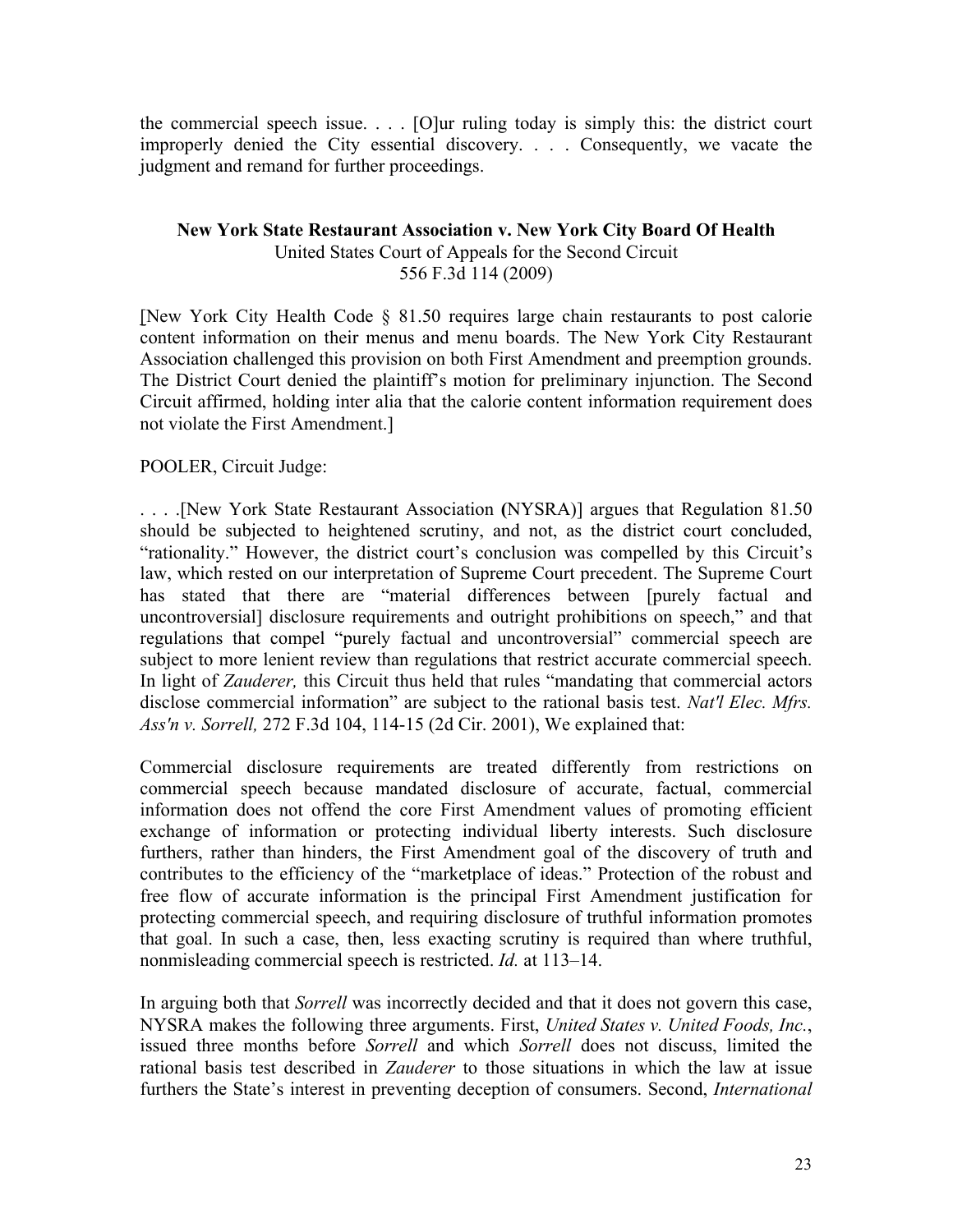*Dairy Foods Association v. Amestoy (IDFA)*, in which we applied intermediate scrutiny pursuant to *Central Hudson*, is more akin to this case. Third, the parties in *Sorrell* did not dispute the significance of the facts that they were being asked to disclose. In contrast, NYSRA's member restaurants, which do not believe that disclosing calorie information would reduce obesity, and would prefer to provide complete nutrition information, are instead forced, as counsel informed us during oral argument, to "cram" calorie information "down the throats" of their customers.

We think NYSRA reads too much into *United Foods.* The paragraph on which NYSRA relies simply distinguishes *Zauderer* on the basis that the compelled speech in *Zauderer* was necessary to prevent deception of consumers; it does not provide that all other disclosure requirements are subject to heightened scrutiny. Of course, there is no error in this distinction as *Zauderer* addressed deceptive advertising. Nor was this distinction lost on us in *Sorrell,* when we held that *Zauderer's* holding was broad enough to encompass nonmisleading disclosure requirements. . . .

NYSRA's final objection is also resolved by *Sorrell,* which clearly held that laws that compel the reporting of "factual and uncontroversial" information by commercial entities are scrutinized for rationality. Thus, "[t]he question that we must answer is whether [Regulation 81.50's] labeling ... requirements are compelled speech in violation of the Constitution or simply requirements of purely factual disclosures.". . .

Accordingly, rational basis applies and NYSRA concedes that it will not prevail if we apply that test. Our review reveals the concession to be warranted; New York City has plainly demonstrated a reasonable relationship between the purpose of Regulation 81.50's disclosure requirements and the means employed to achieve that purpose. . . .

## **Stuart v. Huff**

## United States District Court for the Middle District of North Carolina 834 F. Supp. 2d 424 (2011)

[North Carolina's "Women's Right to Know Act" created a set of "informed consent" requirements for abortion procedures. Most controversially, the statute's "speech-anddisplay requirement" established that providers must perform an ultrasound at least four hours in advance of the abortion procedure, make the images produced from the ultrasound visible to the patient, and describe the images to the patient. Several North Carolina physicians challenged the law on First Amendment, vagueness, and substantive due process grounds. The District Court issued a preliminary injunction, excerpted below, holding inter alia that the statute plaintiffs were likely to succeed on the merits in their First Amendment challenge. In 2014, Judge Eagles issued a permanent injunction striking down the provision.]

EAGLES, District Judge:

. . . . Section 90–21.85 of the Act setting forth the "speech-and-display requirements"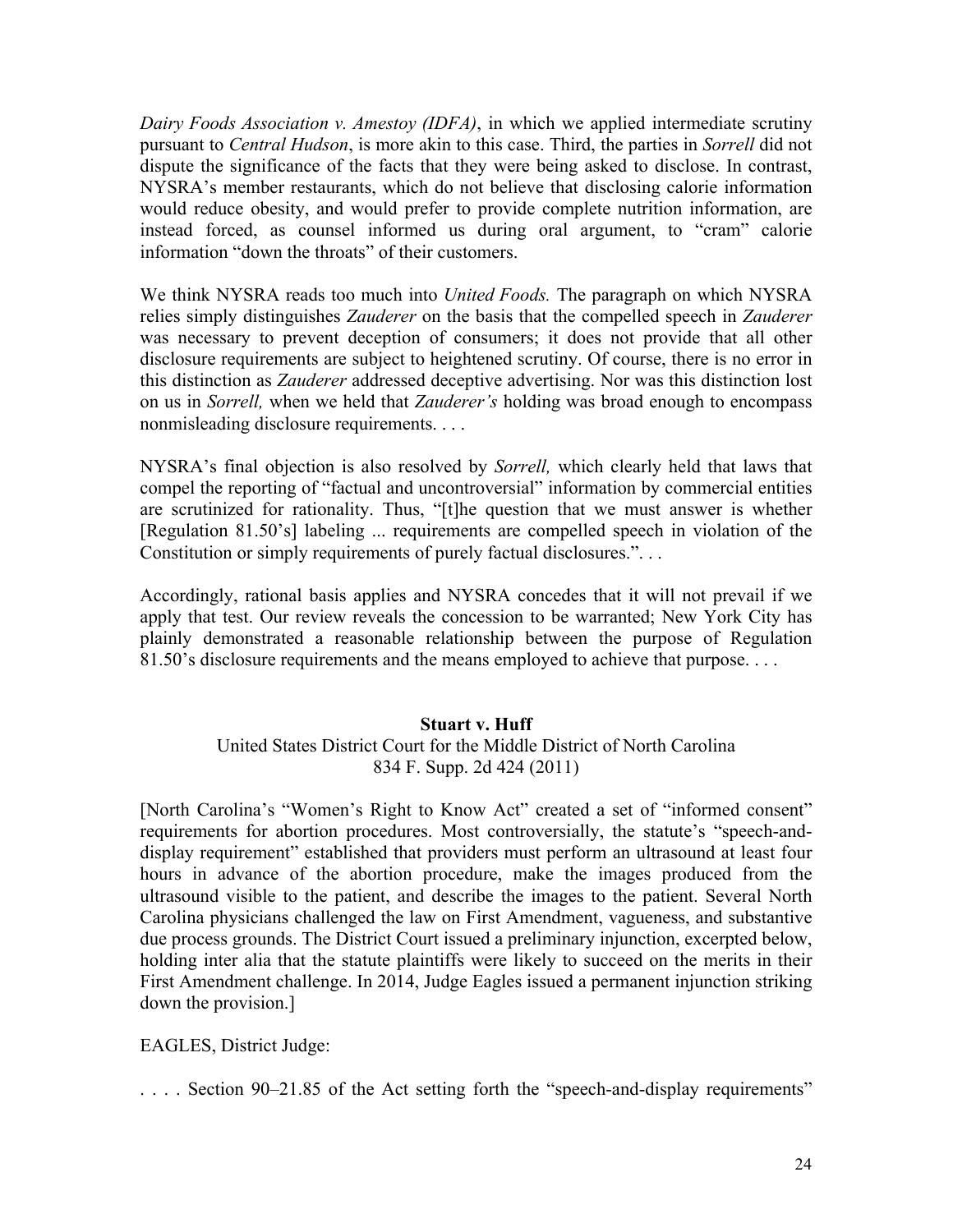first requires that a woman undergo an ultrasound at least four hours before an abortion. The statute also mandates that the physician or qualified technician working with the physician shall display the images produced from the ultrasound "so that the [patient] may view them." It further requires the providers to give "a simultaneous explanation of what the display is depicting, which shall include the presence, location, and dimensions of the unborn child within the uterus," and "a medical description of the images, which shall include the dimensions of the embryo or fetus and the presence of external members and internal organs, if present and viewable."

The Plaintiffs contend these speech-and-display requirements violate the First Amendment by compelling unwilling speakers to deliver the state's message discouraging abortion. The Plaintiffs argue that the compelled speech required by the Act should be viewed under a strict scrutiny standard. The Defendants argue that strict scrutiny is the wrong standard to apply; they contend in the alternative that even applying strict scrutiny, the state has three compelling state interests: protecting the psychological health of the patient, preventing coercive abortions, and expressing its preference for the life of the unborn.

The First Amendment generally includes the right to refuse to engage in speech compelled by the government. "[T]he First Amendment guarantees 'freedom of speech,' a term necessarily comprising the decision of both what to say and what not to say." Both compelled statements of opinions and compelled statements of fact burden protected speech.

The Supreme Court has historically taken a dim view of content-based speech compelled by the government, finding it to violate the First Amendment in the absence of a compelling state interest in a wide variety of circumstances. "Mandating speech that a speaker would not otherwise make necessarily alters the content of the speech," and laws which mandate speech are generally considered content-based regulations of speech.

"[C]ontent-based regulations of speech are presumptively invalid." Even when the state has a compelling interest, "any restriction based on the content of the speech must satisfy strict scrutiny, that is, the restriction must be narrowly tailored to serve a compelling government interest."

It is undisputed that the Act compels content-based speech by providers; it requires providers to orally and visually convey specified material about the fetus to their patients. The message is compelled regardless of a patient's individual circumstances or condition and regardless of the provider's medical opinion. The message is required even when the provider does not want to deliver the message and even when the patients affirmatively do not wish to see it or hear it. It is further undisputed that this implicates the First Amendment rights of providers such as the Plaintiffs. *See Planned Parenthood of Se. Penn. v. Casey,* 505 U.S. 833, 884, (1992) (plurality opinion) (applying strict scrutiny to compelled ideological speech). Thus, strict scrutiny would ordinarily apply.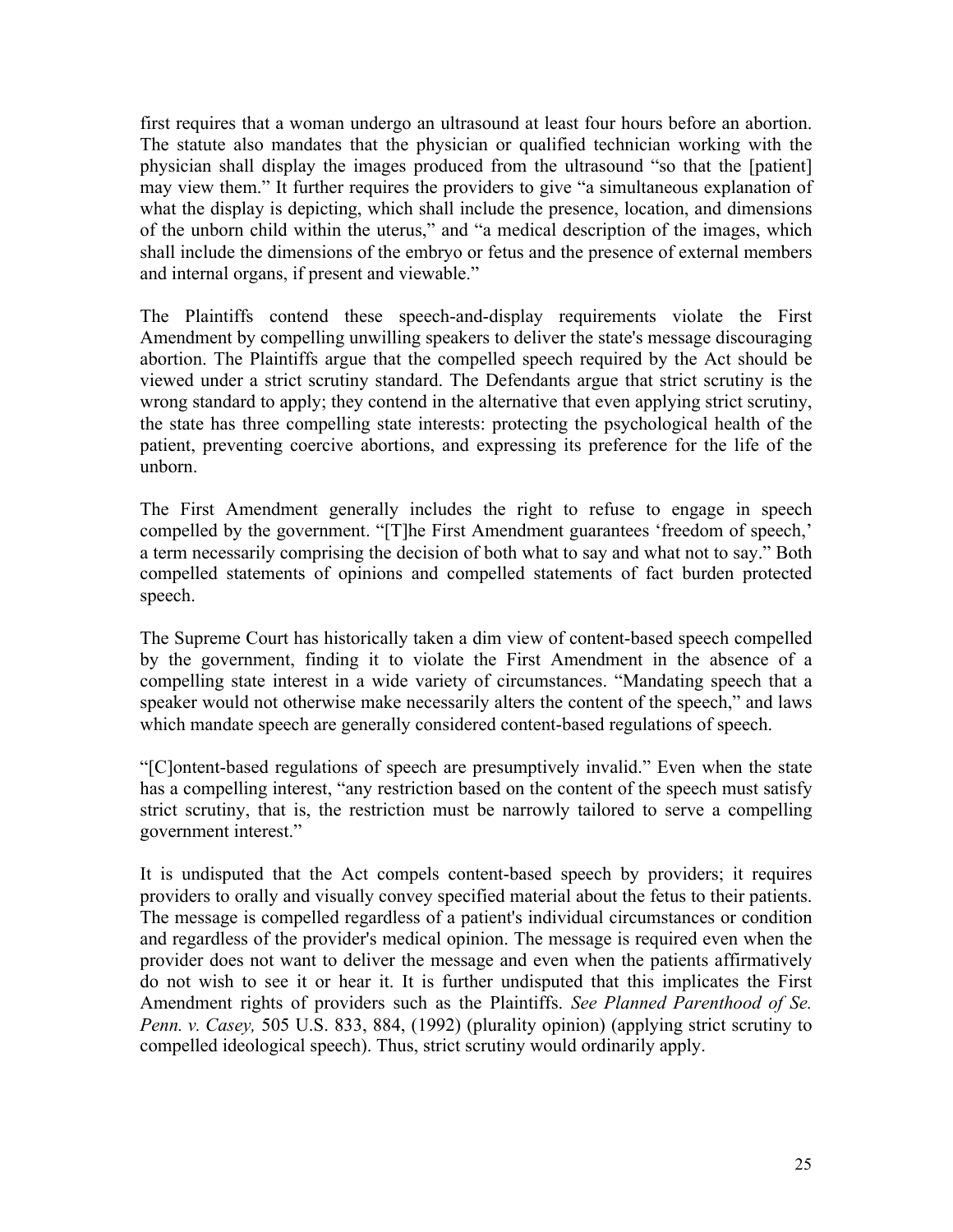The Defendants contend that the compelled speech here should instead be evaluated under an undue burden standard, relying on the Supreme Court's decision in *Casey. Casey* concerned a Pennsylvania law that required, among other things, that providers give a woman seeking an abortion certain written materials concerning her decision. In ruling on a claim that the provision violated the liberty interests of women protected by *Roe v. Wade*, the Court held that a state could require physicians to provide patients with information that is "truthful and non-misleading" and related to a woman's decision to have an abortion. In determining which regulations may be permitted, the Court adopted the undue burden standard.

What is at stake is the woman's right to make the ultimate decision, not a right to be insulated from all others in doing so. Regulations which do no more than create a structural mechanism by which the State, or the parent or guardian of a minor, may express profound respect for the life of the unborn are permitted, if they are not a substantial obstacle to the woman's exercise of the right to choose. Unless it has that effect on her right of choice, a state measure designed to persuade her to choose childbirth over abortion will be upheld if reasonably related to that goal. Regulations designed to foster the health of a woman seeking an abortion are valid if they do not constitute an undue burden. The Defendants argue that the North Carolina statute does not create an undue burden on a woman's right to get an abortion, and as such the compelled speech mandated by the Act is permitted.

The Court in *Casey* did not, however, combine the due process/liberty interest analysis with the First Amendment analysis. Rather, the Supreme Court applied the undue burden standard only in evaluating the Pennsylvania statute's limits on a woman's liberty interest under the Due Process Clause.

The Supreme Court's brief discussion of the First Amendment challenges to the Pennsylvania statute was undertaken separately and without substantial detail. It seems unlikely that the Supreme Court decided by implication that long-established First Amendment law was irrelevant when speech about abortion is at issue, and this Court declines to so find.

In the alternative, the Defendants contend that the speech at issue is "professional" or "commercial" and thus "the Act's regulation of physicians' speech is not subject to strict scrutiny." The Defendants do not clearly state what a non-strict-scrutiny standard would be or explain how it would apply here.

Commercial speech is "expression related solely to the economic interests of the speaker and its audience." *Cent. Hudson Gas & Elec. Corp. v. Pub. Serv. Comm'n of N.Y.,* 447 U.S. 557, 561 (1980). When regulated speech is purely commercial, it is often entitled to less protection under the First Amendment, though the degree of that protection is not always easy to discern. Just what "professional speech" means and the degree of protection it receives is even less clear; the phrase has been used by Supreme Court justices only in passing.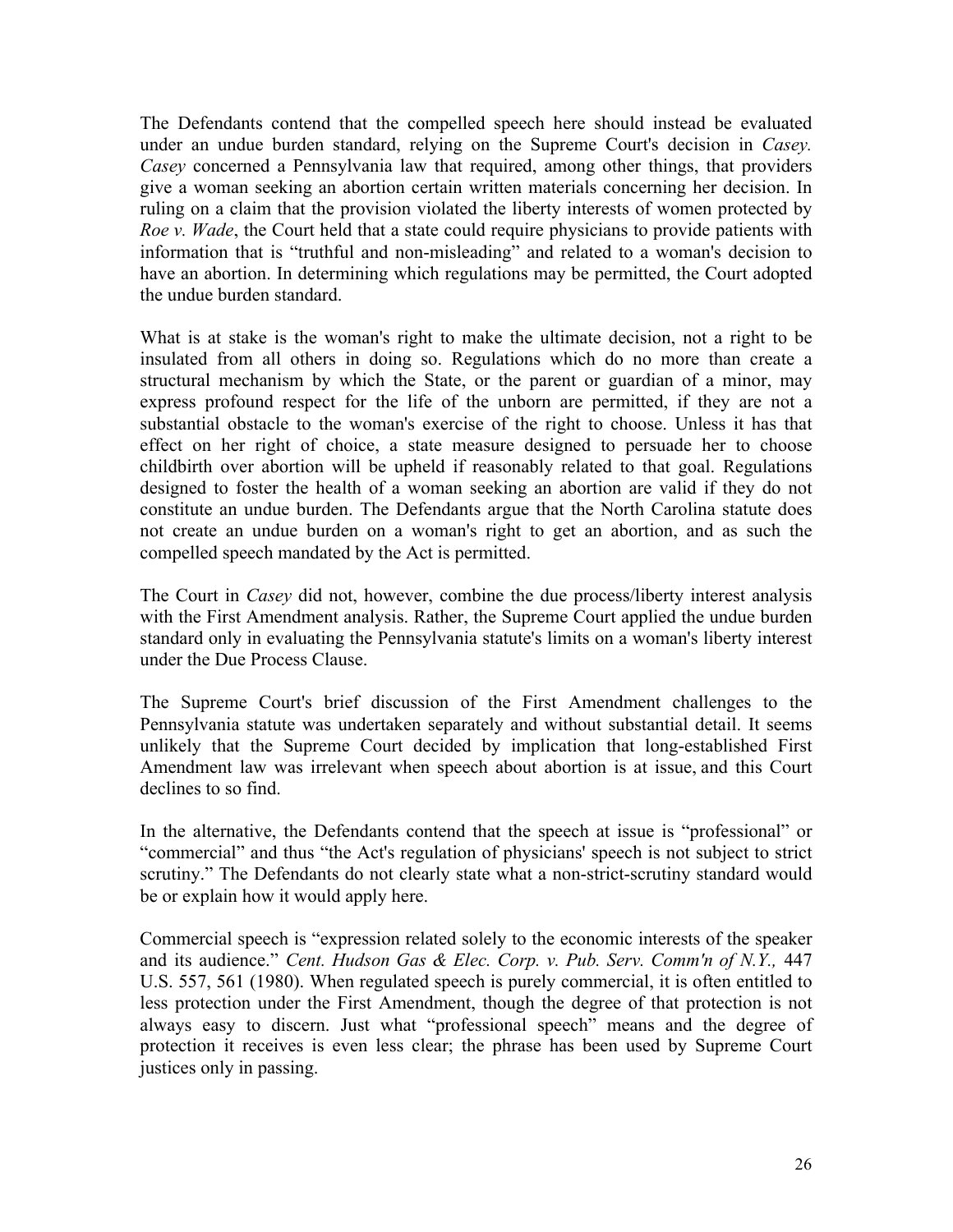The Defendants' contention that this speech is "commercial" and thus subject to a lower degree of scrutiny is not persuasive. Where the speech at issue blends commercial with noncommercial elements, strict scrutiny ordinarily applies. To the extent there is some commercial or professional speech involved here, it is intertwined with non-commercial speech and thus entitled to the full protection of the First Amendment.

It is unlikely that a rational basis standard would be found to apply here, given the Supreme Court's deeply entrenched precedent that "[t]he law is not free to interfere with speech for no better reason than promoting an approved message or discouraging a disfavored one, however enlightened either purpose may strike the government." *Hurley v. Irish American Gay, Lesbian, and Bisexual Group of Boston*, 515 U.S. 557, 579 (1995). As the Court stated in Hurley, outside the context of commercial speech, the government "may not compel affirmance of a belief with which the speaker disagrees."

It is possible that the Supreme Court would apply some intermediate standard to compelled speech in the ordinary informed-consent context, given the historical interest the state has in regulating certain aspects of medical care. That is not, however, this case. The Act goes well beyond requiring disclosure of those items traditionally a part of the informed consent process, which include in this context the nature and risks of the procedure and the gestational age of the fetus. The Act also goes well beyond the provision approved in *Casey,* which only required providers to "make available" stategenerated written materials which contained a viewpoint. In this case, the state compels the provider to physically speak and show the state's non-medical message to patients unwilling to hear or see. Other courts have applied strict scrutiny in similar circumstances.

The Court finds that the speech-and-display requirements of the Act are subject to strict scrutiny under traditional and longstanding First Amendment principles. Thus, the Defendants must establish that the compelled speech required of the providers furthers a compelling state interest and that the requirements are narrowly tailored to achieve that interest. The Defendants have not established either element.

The Defendants first assert that the state has an interest in protecting abortion patients from psychological and emotional distress and that this interest justifies the speech-anddisplay requirements. Even if this is a compelling interest, there is no evidence in the record supporting the state's claim that the speech-and-display requirements further this interest. Indeed, the undisputed evidence offered by the Plaintiffs establishes that these provisions are likely to harm the psychological health of the very group the state purports to protect.

The Defendants next put forth the state's interest in preventing women from being coerced into having abortions. Assuming without deciding that this is a compelling interest, the Defendants have not articulated how the speech-and-display requirements address the stated concern in reducing compelled abortions, and none is immediately apparent.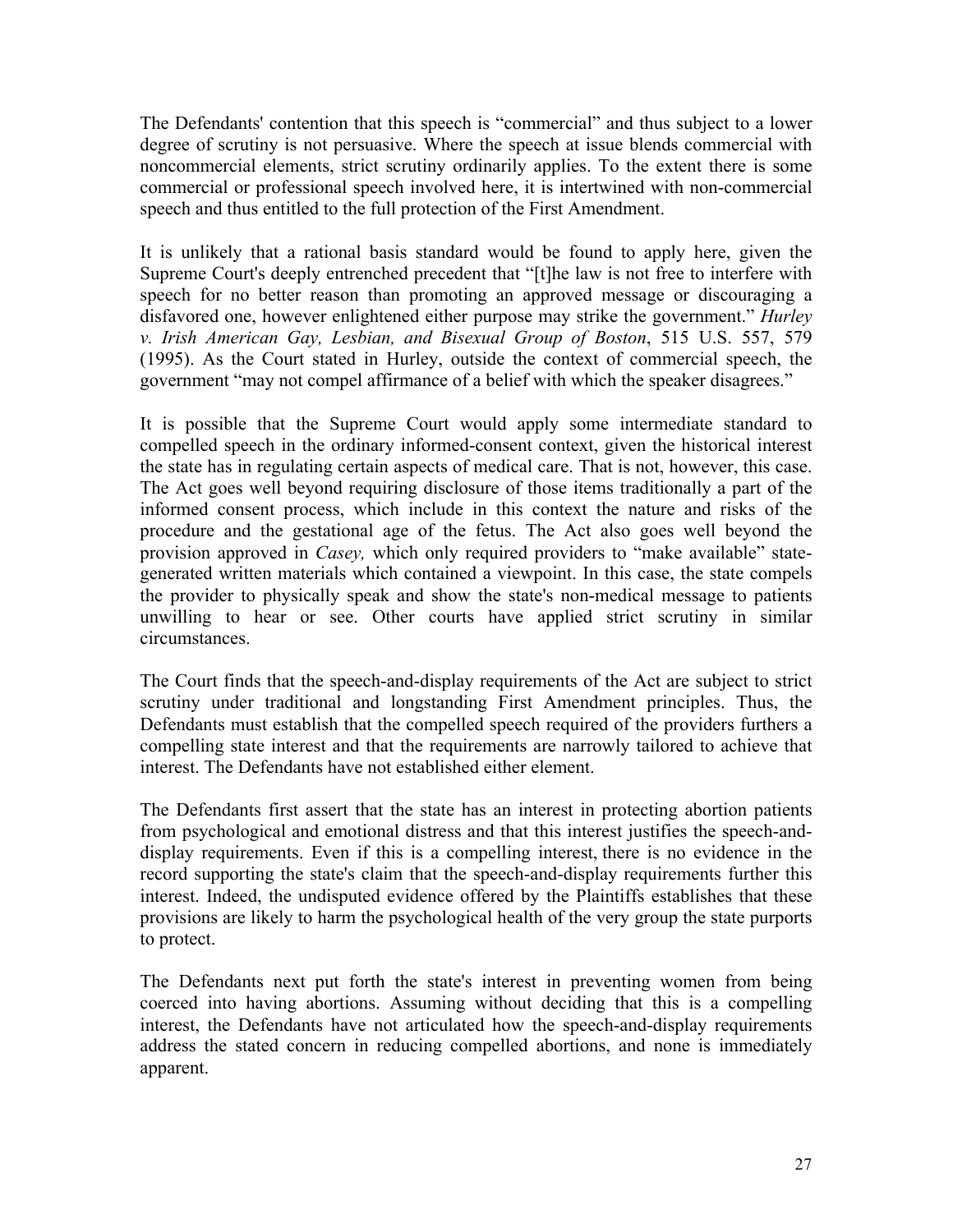At oral argument, the Defendants added the state's interest in promoting life and discouraging abortion as a compelling interest justifying the compelled speech. This interest might well be present after viability, but nowhere does *Casey* characterize the state's interest in potential life as "compelling" during the entire term of a woman's pregnancy.

In any event, even if the state has a compelling interest, the state has provided no evidence that alternatives more in proportion to the resulting burdens placed on speech would not suffice. These alternatives might include making the information at issue available to the patient in written form, as in *Casey,* or possibly offering to provide the verbal or visual information to the patient but respecting the patient's rejection of hearing or seeing the information.

The speech-and-display requirements in section 90–21.85 thus do not survive strict scrutiny. The Court concludes that the Plaintiffs are likely to prevail on their First Amendment claim as to the compelled speech required by section 90–21.85.

# **Texas Medical Providers Performing Abortion Services v. Lakey**

United States Court of Appeals for the Fifth Circuit 667 F.3d 570 (2012)

[Texas statute H.B. 15 amended Texas's "informed consent" requirements for women who seek abortion services. The law requires physicians to display a sonogram of the fetus, play heart auscultation of the fetus for the patient to hear, and explain the sonogram images to the patient. The patient must generally wait 24 hours after these procedures before the abortion can be performed. A patient may opt out of the viewing the sonogram images and hearing the heart auscultation, but may decline to hear the explanation of the images only on certification that her pregnancy falls into one of several statutory exceptions. Any woman who chooses to go forward with the abortion procedure must also complete a form certifying that the informed consent requirements have all been abided by. A group of physician challenged the law on First Amendment and vagueness grounds. While the District Court enjoined several of the statute's provisions, the Fourth Circuit's opinion, excerpted below, vacated the judgment. On remand, the district court granted summary judgment for the defendant.]

JONES, Chief Judge:

. . . .Appellees contend that H.B. 15 abridges their First Amendment rights by compelling the physician to take and display to the woman sonogram images of her fetus, make audible its heartbeat, and explain to her the results of both exams. This information, they contend, is the state's "ideological message" concerning the fetal life that serves no medical purpose, and indeed no other purpose than to discourage the abortion. Requiring the woman to certify the physician's compliance with these procedures also allegedly violates her right "not to speak." In fashioning their First Amendment compelled speech arguments, which the district court largely accepted, Appellees must confront the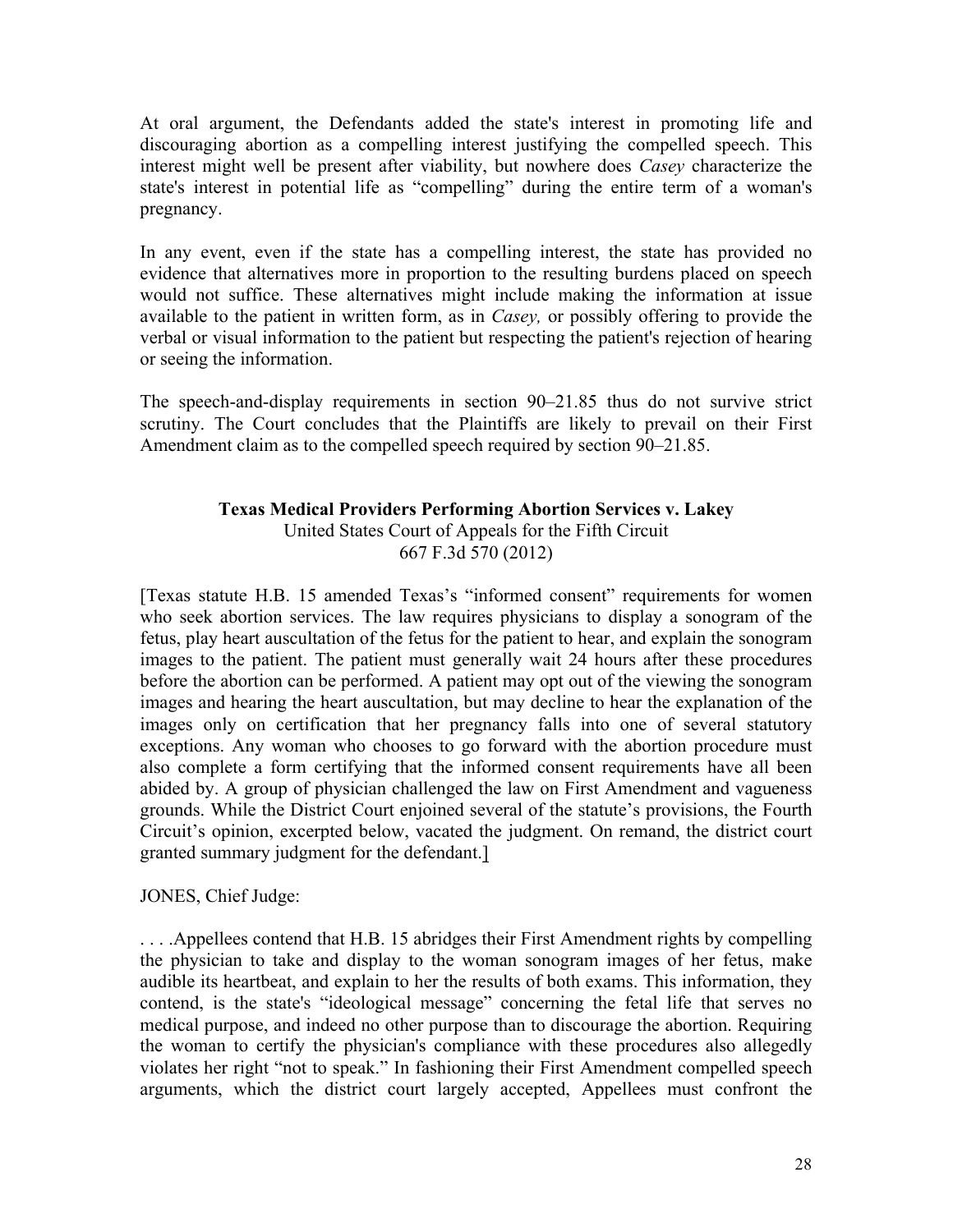Supreme Court's holding in *Planned Parenthood of Southeastern Pennsylvania v. Casey,* that reaffirmed a woman's substantive due process right to terminate a pregnancy but also upheld an informed-consent statute over precisely the same "compelled speech" challenges made here. . . .We begin this analysis with *Casey.*

The law at issue in *Casey* required an abortion provider to inform the mother of the relevant health risks to her and the "probable gestational age of the unborn child." The woman also had to certify in writing that she had received this information and had been informed by the doctor of the availability of various printed materials "describing the fetus and providing information about medical assistance for childbirth, information about child support from the father, and a list of agencies which provide adoption and other services as alternatives to abortion." Planned Parenthood contended that all of these disclosures operate to discourage abortion and, by compelling the doctor to deliver them, violated the physician's First Amendment free-speech rights. Planned Parenthood urged application of the strict scrutiny test governing certain First Amendment speech rights.

The *Casey* plurality's opinion concluded that such provisions, entailing "the giving of truthful, nonmisleading information" which is "relevant. . .to the decision," did not impose an undue burden on the woman's right to an abortion and were thus permitted by the Fourteenth Amendment. . . .

The plurality then turned to the petitioners' asserted First Amendment right of a physician not to provide information about the risks of abortion, and childbirth, in a manner mandated by the state. To be sure, the physician's First Amendment rights not to speak are implicated, but only as part of the practice of medicine, subject to reasonable licensing and regulation by the State. We see no constitutional infirmity in the requirement that the physician provide the information mandated by the state here.

The plurality response to the compelled speech claim is clearly not a strict scrutiny analysis. It inquires into neither compelling interests nor narrow tailoring. The three sentences with which the Court disposed of the First Amendment claims are, if anything, the antithesis of strict scrutiny. . . . The only reasonable reading of *Casey*'s passage is that physicians' rights not to speak are, when "part of the practice of medicine, subject to reasonable licensing and regulation by the State[.]" This applies to information that is "truthful," "nonmisleading," and "relevant. . .to the decision" to undergo an abortion.

The Court's decision in *Gonzales v. Carhart*, reaffirmed *Casey,* as it upheld a state's "significant role. . .in regulating the medical profession" and added that "[t]he government may use its voice and regulatory authority to show its profound respect for the life within the woman.". . .

The import of these cases is clear. First, informed consent laws that do not impose an undue burden on the woman's right to have an abortion are permissible if they require truthful, nonmisleading, and relevant disclosures. Second, such laws are part of the state's reasonable regulation of medical practice and do not fall under the rubric of compelling "ideological" speech that triggers First Amendment strict scrutiny. Third, "relevant"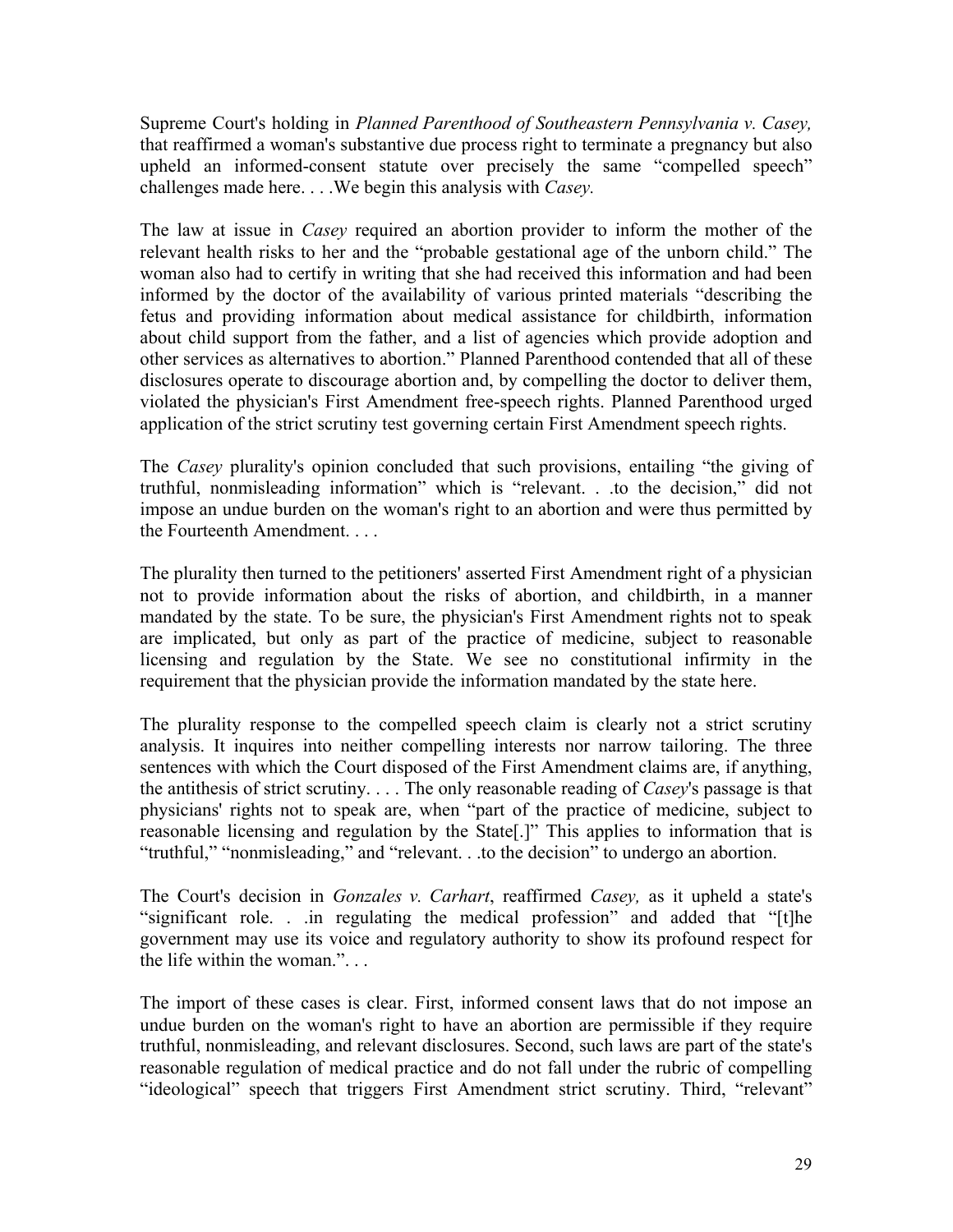informed consent may entail not only the physical and psychological risks to the expectant mother facing this "difficult moral decision," but also the state's legitimate interests in "protecting the potential life within her." Finally, the possibility that such information "might cause the woman to choose childbirth over abortion" does not render the provisions unconstitutional.

Fortifying this reading, the Eighth Circuit sitting en banc construed *Casey* and *Gonzales* in the same way:. . .[W]hile the State cannot compel an individual simply to speak the State's ideological message, it can use its regulatory authority to require a physician to provide truthful, non-misleading information relevant to a patient's decision to have an abortion, *even if that information might also encourage the patient to choose childbirth over abortion. Planned Parenthood Minn. v. Rounds,* 530 F.3d 724, 735 (8th Cir. 2008) (en banc) (emphasis added). Significantly, the *Rounds* dissent agreed that the state's reasonable medical regulation of abortion includes its assertion of " 'legitimate interests in the health of the mother and in protecting the potential life within her.' " *Rounds* upheld, against compelled speech challenges, an informed consent provision, and associated compliance certifications by both the physician and pregnant woman, requiring, inter alia*,* a disclosure that the abortion "will terminate the life of a whole, separate, unique, living human being" with whom the woman "has an existing relationship" entitled to legal protection.

In contrast to the disclosures discussed in *Rounds,* H.B. 15 requires the taking and displaying of a sonogram, the heart auscultation of the pregnant woman's fetus, and a description by the doctor of the exams' results. That these medically accurate depictions are inherently truthful and non-misleading is not disputed by Appellees, nor by any reasoned analysis by the district court. (We consider later the Appellees' argument that the disclosures are not medically necessary, and are therefore "irrelevant" to procuring the woman's informed consent under *Casey*). Unlike the plaintiffs in *Casey* and *Rounds,* the Appellees here do not contend that the H.B. 15 disclosures inflict an unconstitutional undue burden on a woman's substantive due process right to obtain an abortion. These omissions, together, are significant. If the disclosures are truthful and non-misleading, and if they would not violate the woman's privacy right under the *Casey* plurality opinion, then Appellees would, by means of their First Amendment claim, essentially trump the balance *Casey* struck between women's rights and the states' prerogatives. *Casey,* however, rejected any such clash of rights in the informed consent context.

Applying to H.B. 15 the principles of *Casey*'s plurality, the most reasonable conclusion is to uphold the provisions declared as unconstitutional compelled speech by the district court. To belabor the obvious and conceded point, the required disclosures of a sonogram, the fetal heartbeat, and their medical descriptions are the epitome of truthful, non-misleading information. They are not different in kind, although more graphic and scientifically up-to-date, than the disclosures discussed in *Casey*—probable gestational age of the fetus and printed material showing a baby's general prenatal development stages. Likewise, the relevance of these disclosures to securing informed consent is sustained by *Casey* and *Gonzales,* because both cases allow the state to regulate medical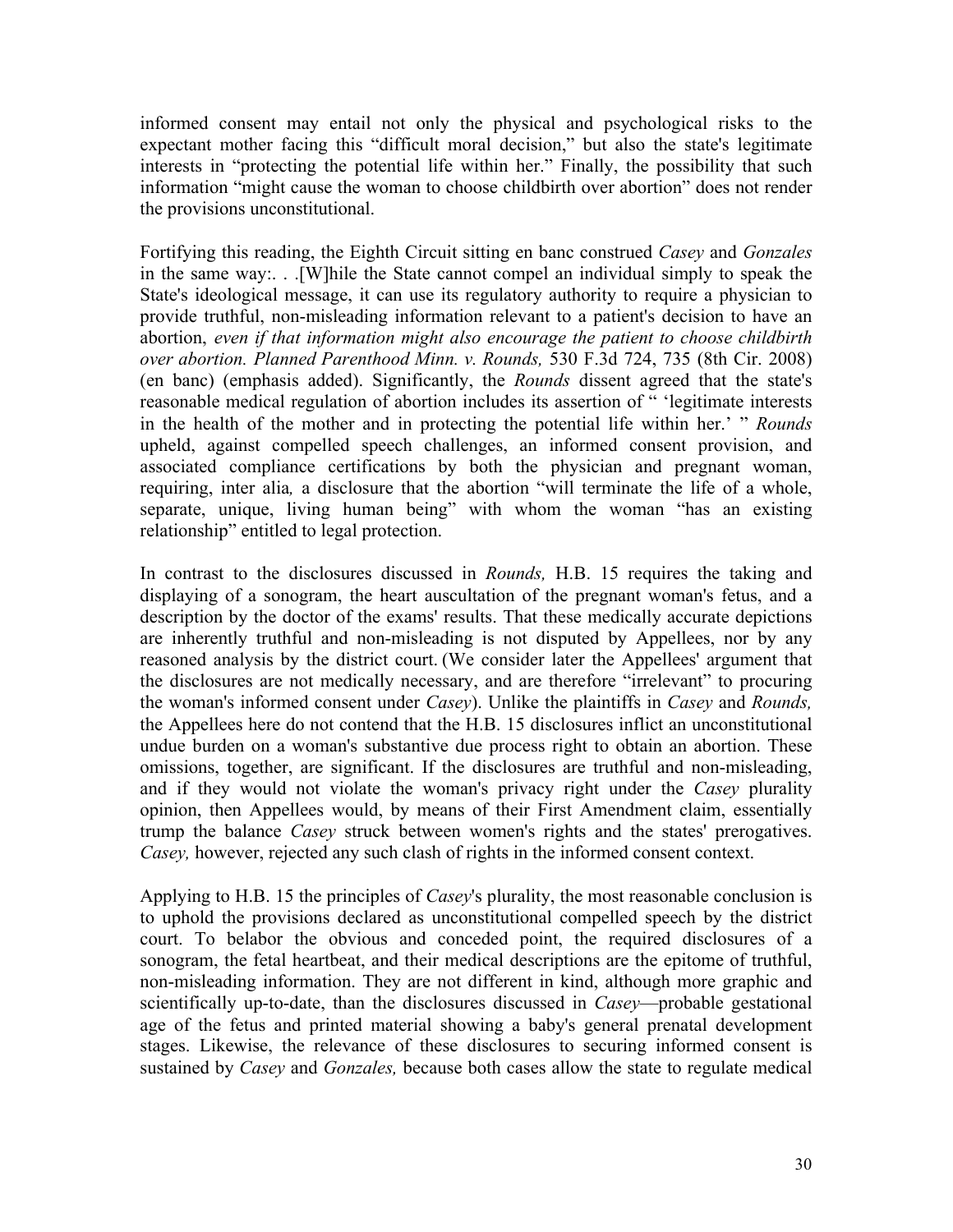practice by deciding that information about fetal development is "relevant" to a woman's decision-making.

As for the woman's consent form, that, too, is governed by *Casey,* which approves the practice of obtaining written consent "as with any medical procedure." H.B. 15, §  $171.012(a)(5)$ , requires that a pregnant woman certify in writing her understanding that (1) Texas law requires an ultrasound prior to obtaining an abortion, (2) she has the option to view the sonogram images, (3) she has the option to hear the fetal heartbeat, and (4) she is required to hear the medical explanation of the sonogram unless she falls under the narrow exceptions to this requirement.<sup>6</sup>

To invalidate the written consent form as compelled speech would potentially subject to strict scrutiny a host of other medical informed-consent requirements. Appellees have offered no theory how the H.B. 15 informed-consent certification differs constitutionally from informed-consent certifications in general. Nevertheless, the district court was especially troubled by the requirement that, to avoid the description of the sonogram images, a victim of rape or incest might have to certify her status as a victim, despite fearing (by the very terms of the certification) physical reprisal if she makes her status known. This system of certified exceptions may be a debatable choice of policy, but it does not transgress the First Amendment. If the State could properly decline to grant any exceptions to the informed-consent requirement, it cannot create an inappropriate burden on free speech rights where it simply conditions an exception on a woman's admission that she falls within it. Indeed, such an infirmity could just as well be cured by striking down the exceptions alone as by striking down the requirement of written certification. Because the general requirement is valid, we see no constitutional objection to the certification required for an exception.

Notwithstanding the facial application of *Casey* to H.B. 15, Appellees characterize its disclosure requirements as "qualitatively different" in two ways. First, the disclosure of the sonogram and fetal heartbeat are "medically unnecessary" to the woman and therefore beyond the standard practice of medicine within the state's regulatory powers. Appellees refer to currently required disclosures of health risks to the mother alone and apparently would limit information about the fetus in these circumstances to its "probable gestational age," as specifically approved in *Casey.* Requiring any more information about the fetus amounts to advocacy by the state. Second, whereas *Casey* only required the physician to make certain materials about childbirth and the fetus "available" to the woman, the physician here is required to explain the results of sonogram and fetal heart auscultation, and the woman is required to listen to the sonogram results. This interchange makes the physician the "mouthpiece" of the state, again for medically unnecessary reasons. Appellees' position seems to assume that the facts of *Casey* represent a constitutional ceiling for regulation of informed consent to abortion, not a set of principles to be applied to the states' legislative decisions. On this broad level, however, the Court has admonished that federal courts are not the repository for regulation of the practice of medicine.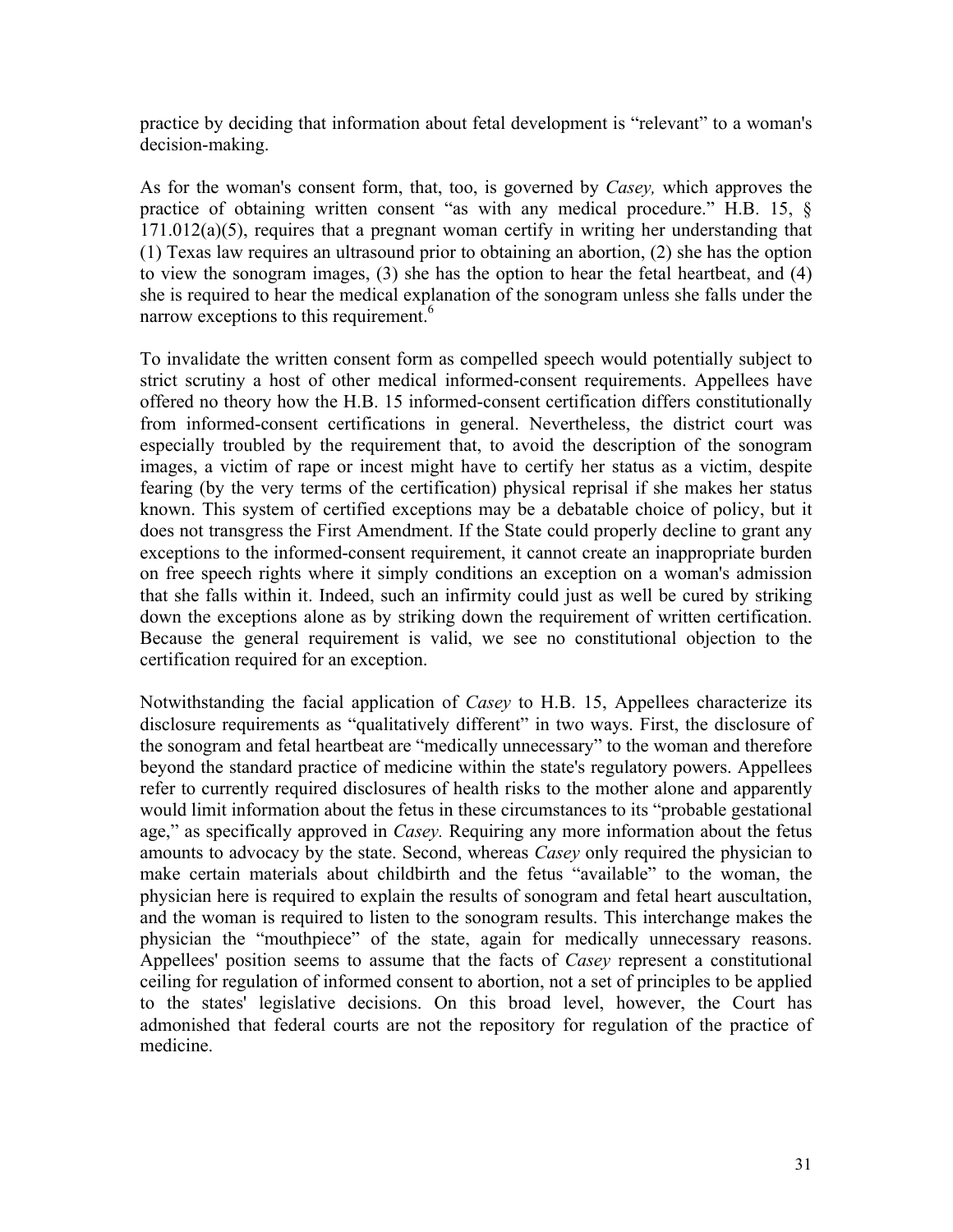Turning to Appellees' specific objections, the provision of sonograms and the fetal heartbeat are routine measures in pregnancy medicine today. They are viewed as "medically necessary" for the mother and fetus. Only if one assumes the conclusion of Appellees' argument, that pregnancy is a condition to be terminated, can one assume that such information about the fetus is medically irrelevant. The point of informed consent laws is to allow the patient to evaluate her condition and render her best decision under difficult circumstances. Denying her up to date medical information is more of an abuse to her ability to decide than providing the information. In any event, the Appellees' argument ignores that *Casey* and *Gonzales,* as noted above, emphasize that the gravity of the decision may be the subject of informed consent through factual, medical detail, that the condition of the fetus is relevant, and that discouraging abortion is an acceptable effect of mandated disclosures.

More to the point, perhaps, is Appellees' concern that H.B. 15 requires a doctor, at a minimum, to converse with the patient about the sonogram as a predicate to securing informed consent, rather than show her the way to obtain a brochure or similar written information. Certainly, the statute's method of delivering this information is direct and powerful, but the mode of delivery does not make a constitutionally significant difference from the "availability" provision in *Casey.* The *Casey* plurality opinion places this issue squarely in the context of the regulation of medical practice. . . . *Casey* did not analyze the doctor's status based on how he provided "specific information.". . .The mode of compelled expression is not by itself constitutionally relevant, although the context is. Here, the context is the regulation of informed consent to a medical procedure. The constitutional irrelevance of the verbal nature of this description is even clearer given the facts of *Casey;* the law upheld there required doctors to describe verbally the fetus's gestational age, a description which the *Casey* plurality acknowledged was relevant to "informed consent" only in a sense broad enough to include the potential impact on the fetus.

For all these reasons, we conclude that the enumerated provisions of H.B. 15 requiring disclosures and written consent are sustainable under *Casey,* are within the State's power to regulate the practice of medicine, and therefore do not violate the First Amendment. Appellees have not demonstrated a likelihood of success on the merits justifying the preliminary injunction.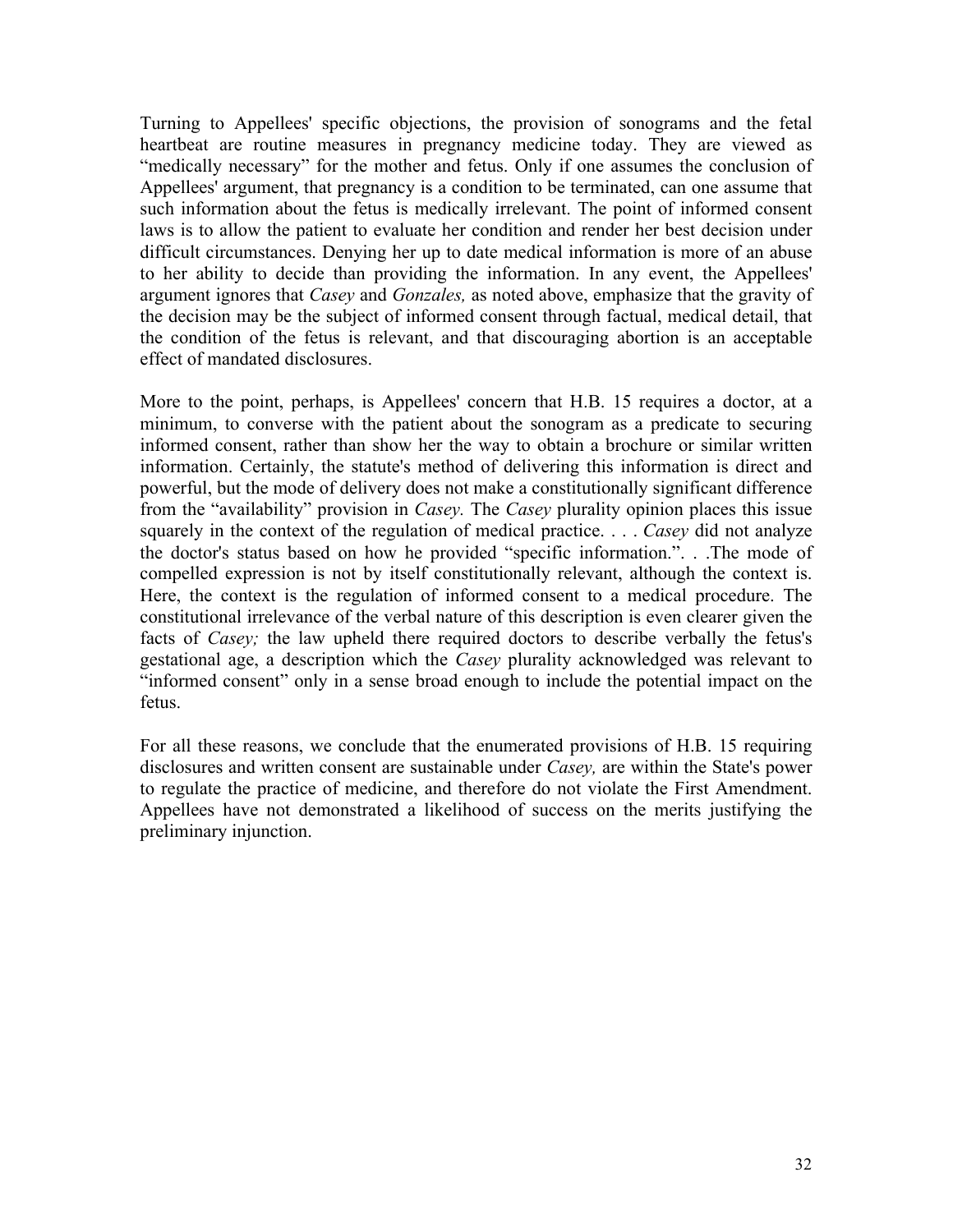# **FOOD AND DRUG REGULATION PANEL**

The basic architecture of our food and drug regulation regime is decades old. Recent Supreme Court cases, however, have brought the First Amendment into tension with this regime. We include here a key Supreme Court case, *Sorrell v. IMS Health Inc*., which invalidated a Vermont law restricting the disclosure of pharmaceutical records, in the process suggesting that the Court's traditional and more permissive scrutiny of commercial speech was not appropriate where restrictions on commercial speech were "content based." Following *Sorrell*, the Second Circuit's decision in *United States v. Caronia* concluded that the government is not permitted to criminalize the off-label promotion of drugs, a decision that cuts at the heart of the FDA's ability to require drug companies to produce evidence of the safety and efficacy of their drugs. The court in *Caronia* noted that the government could still prosecute pharmaceutical speech as false and misleading, which raises the question: when is speech in this context false or misleading? The POM Wonderful case illustrates the challenges of applying such a standard, and how the First Amendment might be used to give courts rather than regulators substantial power to evaluate scientific claims. *United States v. Alvarez*, another recent Supreme Court case, has opened the door for new claims that the First Amendment protects false speech. And in *Harkonen v. United States*, a drug company executive convicted of fraud for misrepresenting a clinical trial claims that the First Amendment protects his expression of scientific "opinion." When is a scientific matter one of fact, and when of opinion? Can the government regulate in ways that seek to generate evidence, as the FDA seeks to do, and if not, how will we ensure that we have a sound evidence base about the food and drugs that we prescribe and ingest?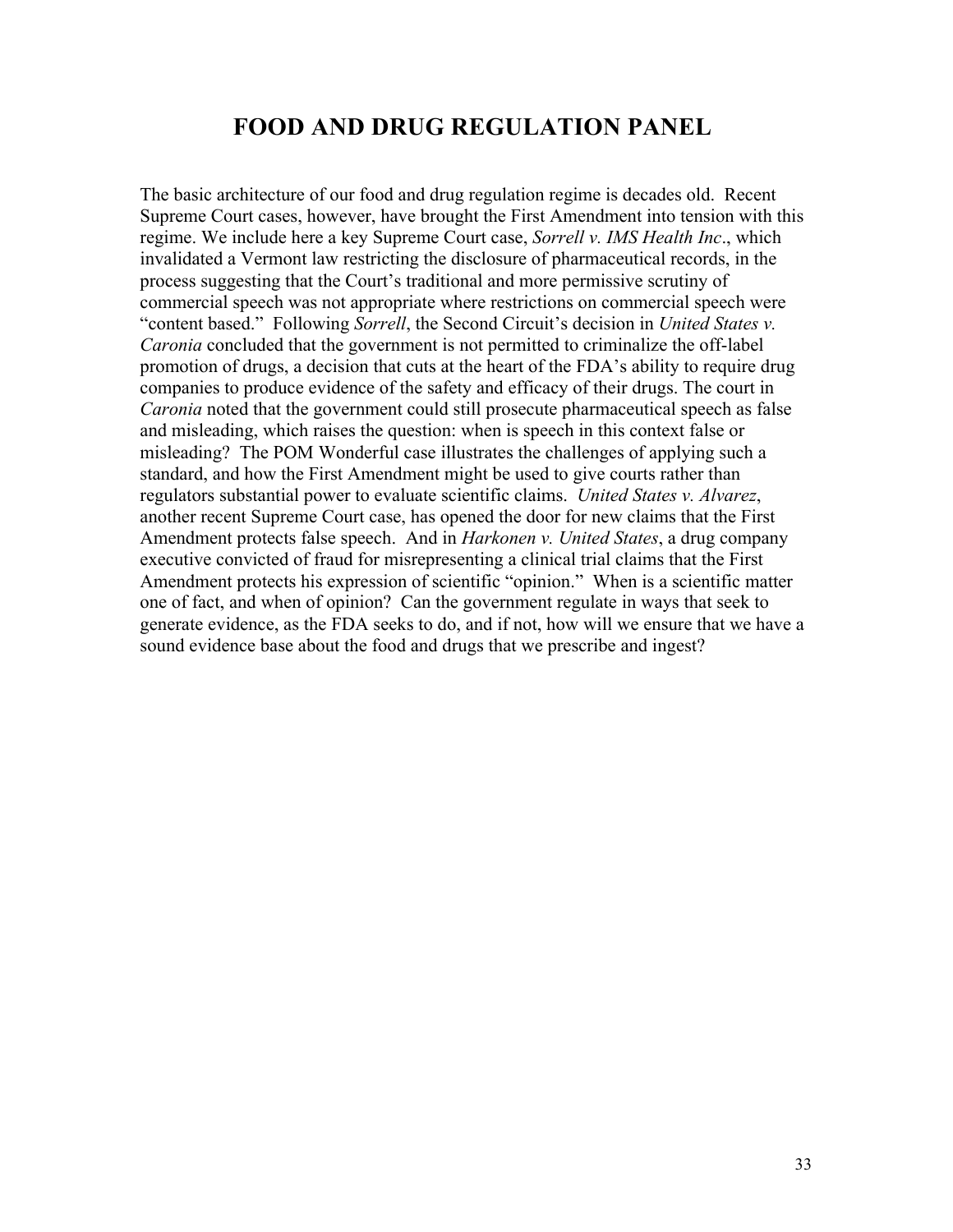## **Sorrell v. IMS Health Inc.** United States Supreme Court

131 S. Ct. 2653 (2011)

[Vermont's Prescription Confidentiality Law restricted the sale, disclosure, and use of pharmacy records that reveal the prescribing practices of individual doctors. A group of data miners and drug manufacturers challenged the law on First Amendment grounds. The district court ruled in favor of Vermont but the Second Circuit reversed, holding that the law unconstitutionally burdened speech. The Supreme Court affirmed.]

Justice KENNEDY delivered the opinion of the Court.

. . . . On its face, Vermont's law enacts content-and speaker-based restrictions on the sale, disclosure, and use of prescriber-identifying information. The provision first forbids sale subject to exceptions based in large part on the content of a purchaser's speech. For example, those who wish to engage in certain "educational communications," may purchase the information. The measure then bars any disclosure when recipient speakers will use the information for marketing. Finally, the provision's second sentence prohibits pharmaceutical manufacturers from using the information for marketing. The statute thus disfavors marketing, that is, speech with a particular content. More than that, the statute disfavors specific speakers, namely pharmaceutical manufacturers. As a result of these content- and speaker-based rules, detailers cannot obtain prescriber-identifying information, even though the information may be purchased or acquired by other speakers with diverse purposes and viewpoints. Detailers are likewise barred from using the information for marketing, even though the information may be used by a wide range of other speakers. . . .The law on its face burdens disfavored speech by disfavored speakers. . . .

Act 80 is designed to impose a specific, content-based burden on protected expression. It follows that heightened judicial scrutiny is warranted. . . . The First Amendment requires heightened scrutiny whenever the government creates "a regulation of speech because of disagreement with the message it conveys." . . . Commercial speech is no exception. A "consumer's concern for the free

flow of commercial speech often may be far keener than his concern for urgent political dialogue." Bates v. State Bar of Ariz., 433 U. S. 350, 364 (1977). That reality has great relevance in the fields of medicine and public health, where information can save lives.

The State argues that heightened judicial scrutiny is unwarranted because its law is a mere commercial regulation. It is true that restrictions on protected expression are distinct from restrictions on economic activity or, more generally, on nonexpressive conduct. It is also true that the First Amendment does not prevent restrictions directed at commerce or conduct from imposing incidental burdens on speech. That is why a ban on race-based hiring may require employers to remove " 'White Applicants Only' " signs, why "an ordinance against outdoor fires" might forbid "burning a flag"; and why antitrust laws can prohibit "agreements in restraint of trade."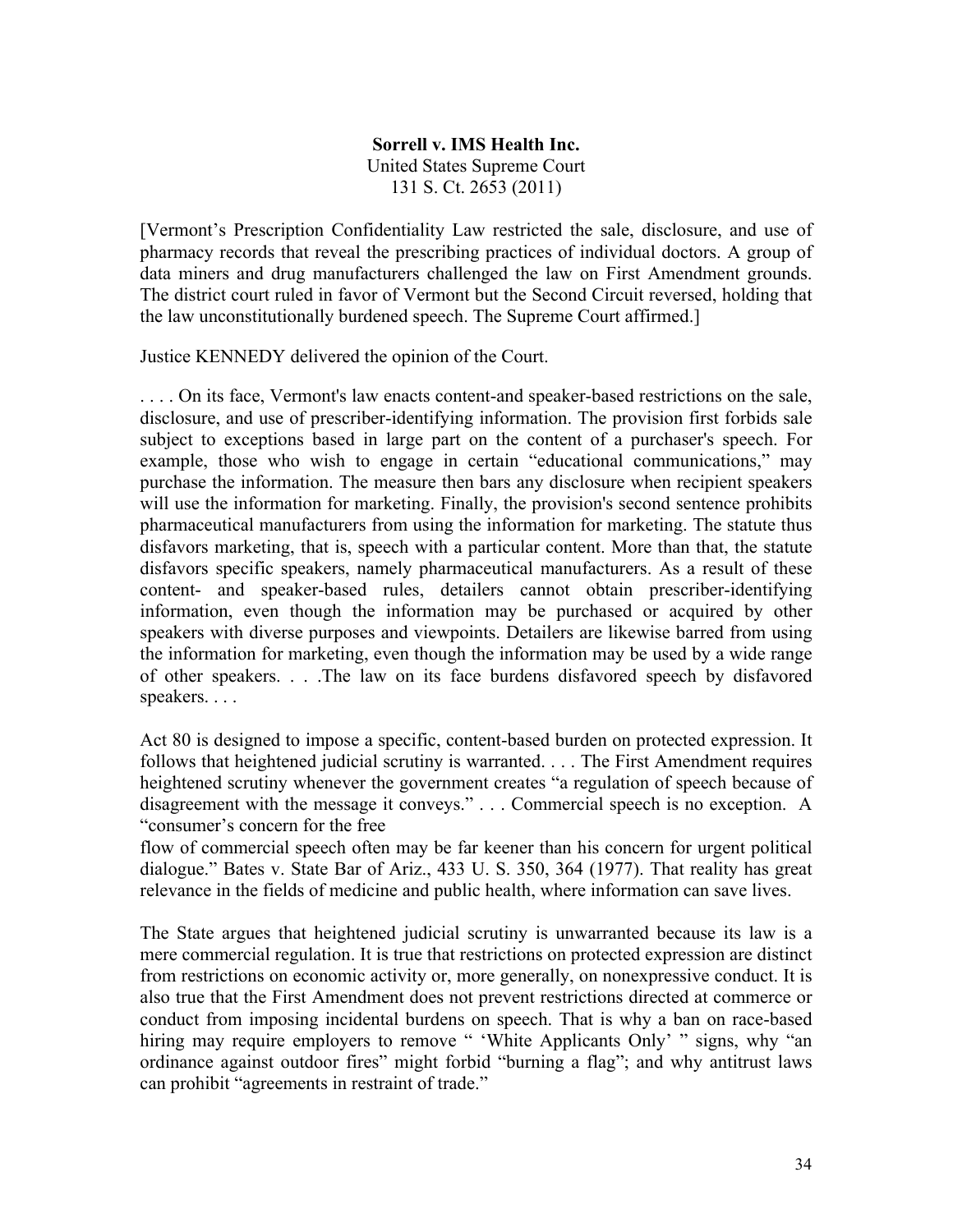But § 4631(d) imposes more than an incidental burden on protected expression. Both on its face and in its practical operation, Vermont's law imposes a burden based on the content of speech and the identity of the speaker. While the burdened speech results from an economic motive, so too does a great deal of vital expression. Vermont's law does not simply have an effect on speech, but is directed at certain content and is aimed at particular speakers. . . .

Vermont further argues that  $\S$  4631(d) regulates not speech but simply access to information. Prescriber-identifying information was generated in compliance with a legal mandate, the State argues, and so could be considered a kind of governmental information. . . . [But] Vermont has imposed a restriction on access to information in private hands. . . . An individual's right to speak is implicated when information he or she possesses is subjected to "restraints on the way in which the information might be used" or disseminated. *Seattle Times Co. v. Rhinehart,* 467 U.S. 20, 32 (1984). . . .

The State also contends that heightened judicial scrutiny is unwarranted in this case because sales, transfer, and use of prescriber-identifying information are conduct, not speech. Consistent with that submission, the United States Court of Appeals for the First Circuit has characterized prescriber-identifying information as a mere "commodity" with no greater entitlement to First Amendment protection than "beef jerky." In contrast the courts below concluded that a prohibition on the sale of prescriber-identifying information is a content-based rule akin to a ban on the sale of cookbooks, laboratory results, or train schedules.

This Court has held that the creation and dissemination of information are speech within the meaning of the First Amendment. Facts, after all, are the beginning point for much of the speech that is most essential to advance human knowledge and to conduct human affairs. There is thus a strong argument that prescriber-identifying information is speech for First Amendment purposes.

The State asks for an exception to the rule that information is speech, but there is no need to consider that request in this case. The State has imposed content- and speaker-based restrictions on the availability and use of prescriber-identifying information. So long as they do not engage in marketing, many speakers can obtain and use the information. But detailers cannot. Vermont's statute could be compared with a law prohibiting trade magazines from purchasing or using ink. Like that hypothetical law, § 4631(d) imposes a speaker- and content-based burden on protected expression, and that circumstance is sufficient to justify application of heightened scrutiny. As a consequence, this case can be resolved even assuming, as the State argues, that prescriber-identifying information is a mere commodity.

In the ordinary case it is all but dispositive to conclude that a law is content-based and, in practice, viewpoint-discriminatory. The State argues that a different analysis applies here because, assuming § 4631(d) burdens speech at all, it at most burdens only commercial speech. As in previous cases, however, the outcome is the same whether a special commercial speech inquiry or a stricter form of judicial scrutiny is applied. For the same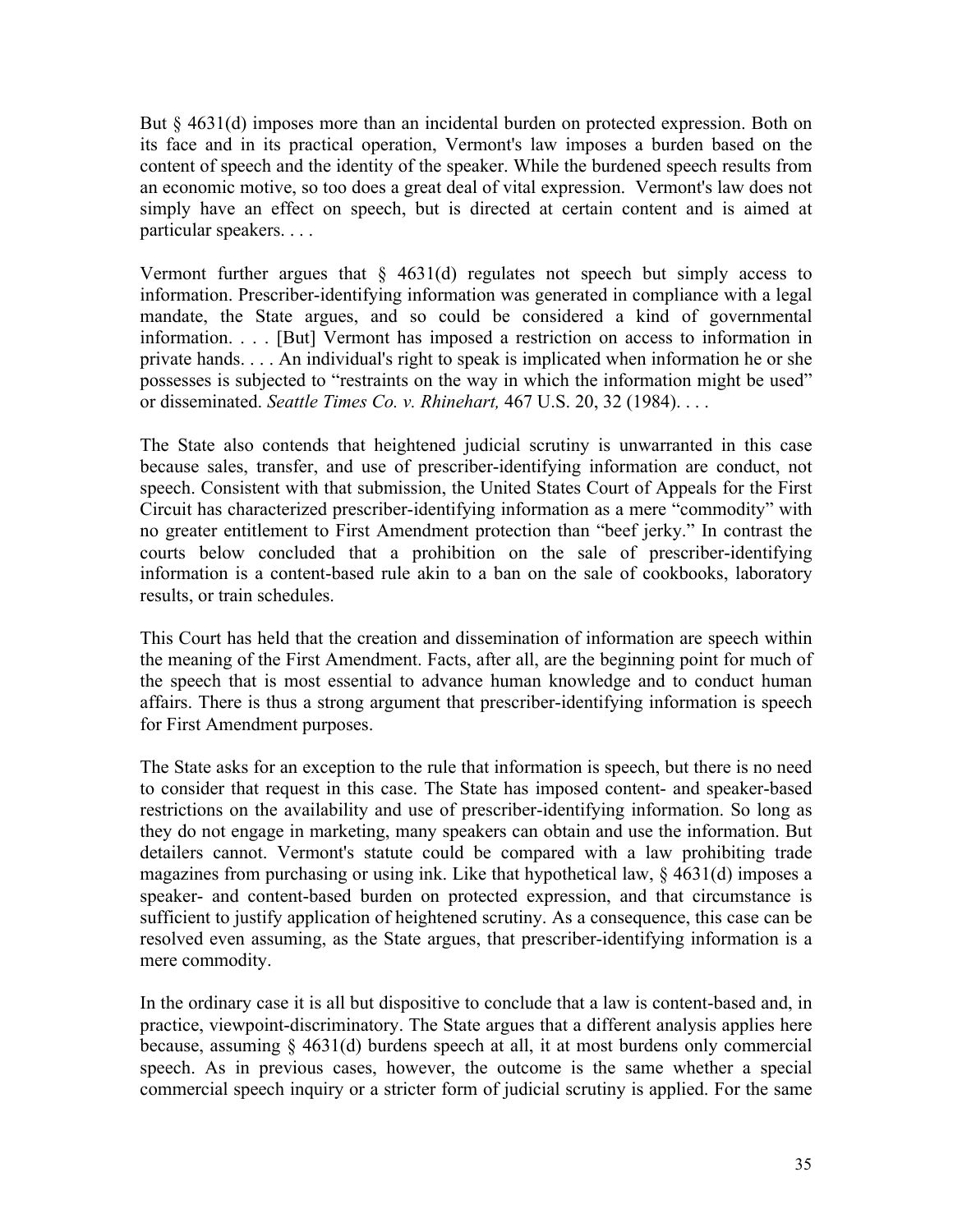reason there is no need to determine whether all speech hampered by  $\S$  4631(d) is commercial, as our cases have used that term.

Under a commercial speech inquiry, it is the State's burden to justify its content-based law as consistent with the First Amendment. To sustain the targeted, content-based burden § 4631(d) imposes on protected expression, the State must show at least that the statute directly advances a substantial governmental interest and that the measure is drawn to achieve that interest. There must be a "fit between the legislature's ends and the means chosen to accomplish those ends." As in other contexts, these standards ensure not only that the State's interests are proportional to the resulting burdens placed on speech but also that the law does not seek to suppress a disfavored message.

The State's asserted justifications for § 4631(d) come under two general headings. First, the State contends that its law is necessary to protect medical privacy, including physician confidentiality, avoidance of harassment, and the integrity of the doctor-patient relationship. Second, the State argues that  $\S$  4631(d) is integral to the achievement of policy objectives—namely, improved public health and reduced healthcare costs. Neither justification withstands scrutiny.

Vermont argues that its physicians have a "reasonable expectation" that their prescriberidentifying information "will not be used for purposes other than ... filling and processing" prescriptions. It may be assumed that, for many reasons, physicians have an interest in keeping their prescription decisions confidential. But § 4631(d) is not drawn to serve that interest. Under Vermont's law, pharmacies may share prescriber-identifying information with anyone for any reason save one: They must not allow the information to be used for marketing. Exceptions further allow pharmacies to sell prescriber-identifying information for certain purposes, including "health care research." And the measure permits insurers, researchers, journalists, the State itself, and others to use the information. All but conceding that  $\S$  4631(d) does not in itself advance confidentiality interests, the State suggests that other laws might impose separate bars on the disclosure of prescriber-identifying information. But the potential effectiveness of other measures cannot justify the distinctive set of prohibitions and sanctions imposed by § 4631(d).

Perhaps the State could have addressed physician confidentiality through "a more coherent policy." For instance, the State might have advanced its asserted privacy interest by allowing the information's sale or disclosure in only a few narrow and well-justified circumstances. A statute of that type would present quite a different case than the one presented here. But the State did not enact a statute with that purpose or design. Instead, Vermont made prescriber-identifying information available to an almost limitless audience. The explicit structure of the statute allows the information to be studied and used by all but a narrow class of disfavored speakers. Given the information's widespread availability and many permissible uses, the State's asserted interest in physician confidentiality does not justify the burden that  $\S$  4631(d) places on protected expression.

The State points out that it allows doctors to forgo the advantages of  $\S$  4631(d) by consenting to the sale, disclosure, and use of their prescriber-identifying information. It is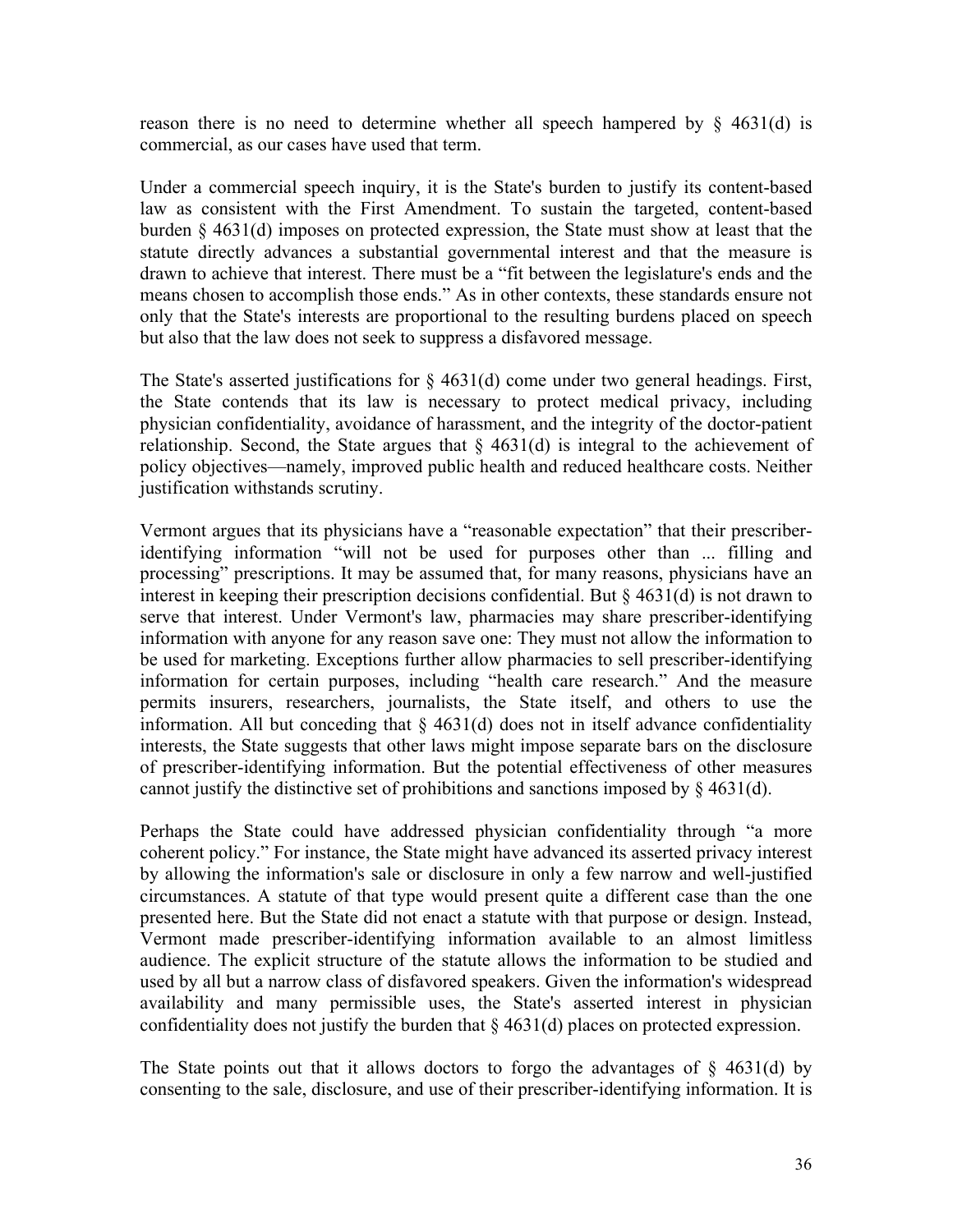true that private decisionmaking can avoid governmental partiality and thus insulate privacy measures from First Amendment challenge. But that principle is inapposite here. Vermont has given its doctors a contrived choice: Either consent, which will allow your prescriber-identifying information to be disseminated and used without constraint; or, withhold consent, which will allow your information to be used by those speakers whose message the State supports. Section 4631(d) may offer a limited degree of privacy, but only on terms favorable to the speech the State prefers. This is not to say that all privacy measures must avoid content-based rules. Here, however, the State has conditioned privacy on acceptance of a content-based rule that is not drawn to serve the State's asserted interest. To obtain the limited privacy allowed by  $\S$  4631(d), Vermont physicians are forced to acquiesce in the State's goal of burdening disfavored speech by disfavored speakers.

Respondents suggest that a further defect of  $\S$  4631(d) lies in its presumption of applicability absent a physician's election to the contrary. Vermont's law might burden less speech if it came into operation only after an individual choice, but a revision to that effect would not necessarily save § 4631(d). Even reliance on a prior election would not suffice, for instance, if available categories of coverage by design favored speakers of one political persuasion over another. Rules that burden protected expression may not be sustained when the options provided by the State are too narrow to advance legitimate interests or too broad to protect speech. As already explained, § 4631(d) permits extensive use of prescriber-identifying information and so does not advance the State's asserted interest in physician confidentiality. The limited range of available privacy options instead reflects the State's impermissible purpose to burden disfavored speech. Vermont's argument accordingly fails, even if the availability and scope of private election might be relevant in other contexts, as when the statute's design is unrelated to any purpose to advance a preferred message.

The State also contends that § 4631(d) protects doctors from "harassing sales behaviors." "Some doctors in Vermont are experiencing an undesired increase in the aggressiveness of pharmaceutical sales representatives," the Vermont Legislature found, "and a few have reported that they felt coerced and harassed." It is doubtful that concern for "a few" physicians who may have "felt coerced and harassed" by pharmaceutical marketers can sustain a broad content-based rule like  $\S$  4631(d). Many are those who must endure speech they do not like, but that is a necessary cost of freedom. In any event the State offers no explanation why remedies other than content-based rules would be inadequate. Physicians can, and often do, simply decline to meet with detailers, including detailers who use prescriber-identifying information. Doctors who wish to forgo detailing altogether are free to give "No Solicitation" or "No Detailing" instructions to their office managers or to receptionists at their places of work. Personal privacy even in one's own home receives "ample protection" from the "resident's unquestioned right to refuse to engage in conversation with unwelcome visitors."

Vermont argues that detailers' use of prescriber-identifying information undermines the doctor-patient relationship by allowing detailers to influence treatment decisions. According to the State, "unwanted pressure occurs" when doctors learn that their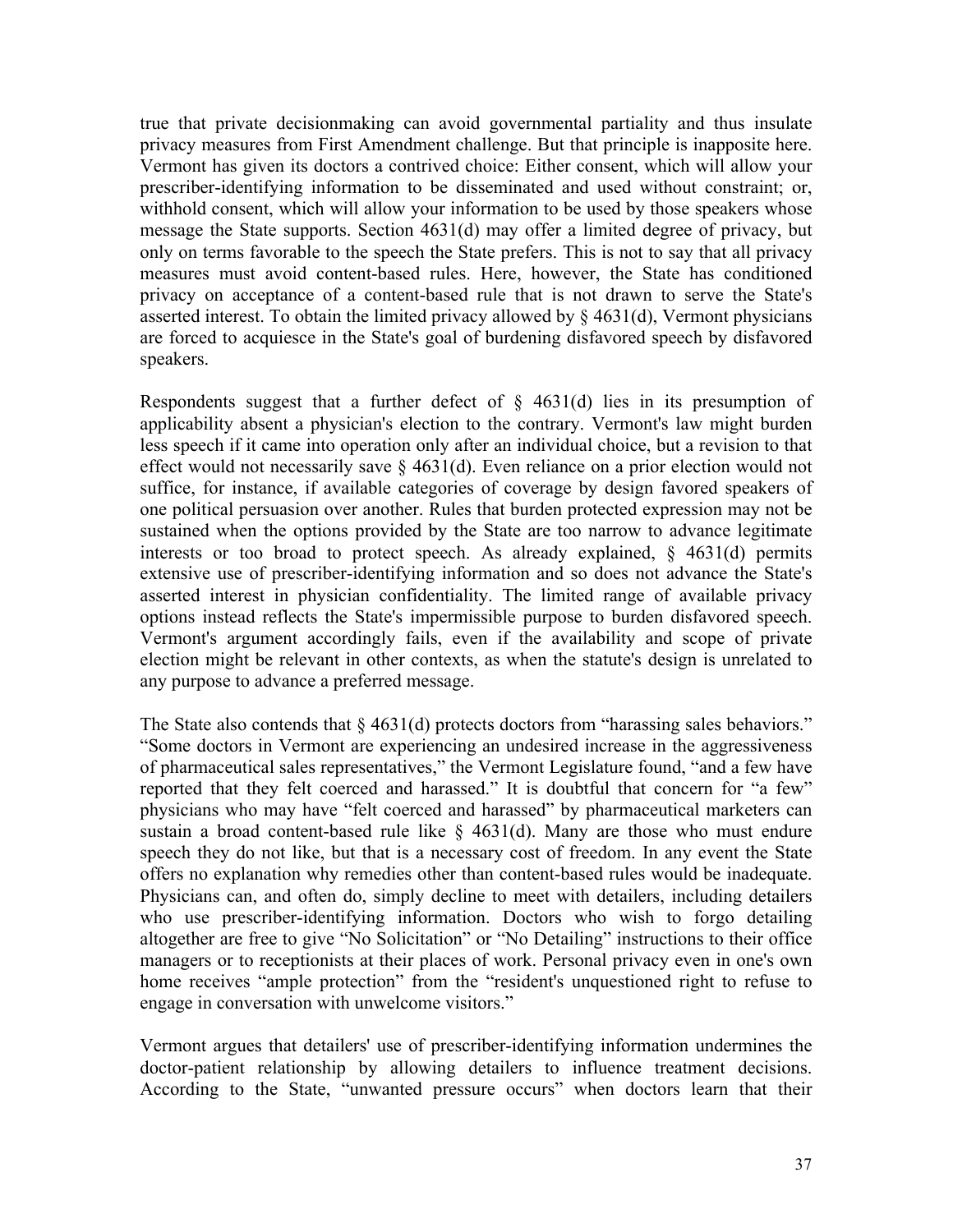prescription decisions are being "monitored" by detailers. Some physicians accuse detailers of "spying" or of engaging in "underhanded" conduct in order to "subvert" prescription decisions. And Vermont claims that detailing makes people "anxious" about whether doctors have their patients' best interests at heart. But the State does not explain why detailers' use of prescriber-identifying information is more likely to prompt these objections than many other uses permitted by  $\S$  4631(d). In any event, this asserted interest is contrary to basic First Amendment principles. Speech remains protected even when it may "stir people to action," "move them to tears," or "inflict great pain." *Snyder v. Phelps,* 131 S.Ct. 1207, 1220 (2011). The more benign and, many would say, beneficial speech of pharmaceutical marketing is also entitled to the protection of the First Amendment. If pharmaceutical marketing affects treatment decisions, it does so because doctors find it persuasive. Absent circumstances far from those presented here, the fear that speech might persuade provides no lawful basis for quieting it.

The State contends that  $\S 4631(d)$  advances important public policy goals by lowering the costs of medical services and promoting public health. If prescriber-identifying information were available for use by detailers, the State contends, then detailing would be effective in promoting brand-name drugs that are more expensive and less safe than generic alternatives. This logic is set out at length in the legislative findings accompanying § 4631(d). Yet at oral argument here, the State declined to acknowledge that § 4631(d)'s objective purpose and practical effect were to inhibit detailing and alter doctors' prescription decisions. The State's reluctance to embrace its own legislature's rationale reflects the vulnerability of its position.

While Vermont's stated policy goals may be proper,  $\S$  4631(d) does not advance them in a permissible way. As the Court of Appeals noted, the "state's own explanation of how" § 4631(d) "advances its interests cannot be said to be direct." The State seeks to achieve its policy objectives through the indirect means of restraining certain speech by certain speakers—that is, by diminishing detailers' ability to influence prescription decisions. Those who seek to censor or burden free expression often assert that disfavored speech has adverse effects. But the "fear that people would make bad decisions if given truthful information" cannot justify content-based burdens on speech. "The First Amendment directs us to be especially skeptical of regulations that seek to keep people in the dark for what the government perceives to be their own good." These precepts apply with full force when the audience, in this case prescribing physicians, consists of "sophisticated and experienced" consumers.

As Vermont's legislative findings acknowledge, the premise of  $\S$  4631(d) is that the force of speech can justify the government's attempts to stifle it. Indeed the State defends the law by insisting that "pharmaceutical marketing has a strong influence on doctors' prescribing practices." This reasoning is incompatible with the First Amendment. In an attempt to reverse a disfavored trend in public opinion, a State could not ban campaigning with slogans, picketing with signs, or marching during the daytime. Likewise the State may not seek to remove a popular but disfavored product from the marketplace by prohibiting truthful, nonmisleading advertisements that contain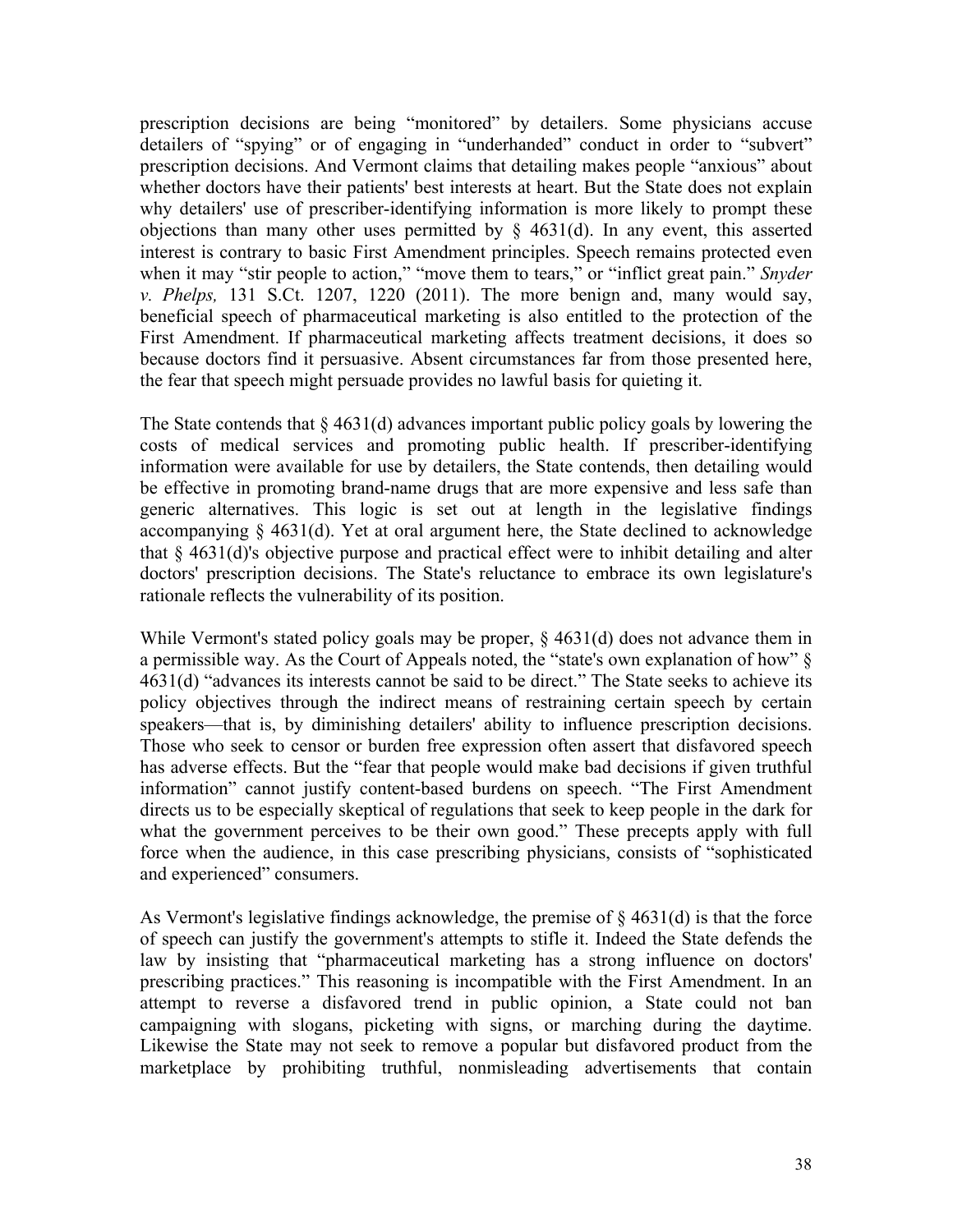impressive endorsements or catchy jingles. That the State finds expression too persuasive does not permit it to quiet the speech or to burden its messengers.

The defect in Vermont's law is made clear by the fact that many listeners find detailing instructive. Indeed the record demonstrates that some Vermont doctors view targeted detailing based on prescriber-identifying information as "very helpful" because it allows detailers to shape their messages to each doctor's practice. Even the United States, which appeared here in support of Vermont, took care to dispute the State's "unwarranted view that the dangers of [n]ew drugs outweigh their benefits to patients." There are divergent views regarding detailing and the prescription of brand-name drugs. Under the Constitution, resolution of that debate must result from free and uninhibited speech. As one Vermont physician put it: "We have a saying in medicine, information is power. And the more you know, or anyone knows, the better decisions can be made." There are similar sayings in law, including that "information is not in itself harmful, that people will perceive their own best interests if only they are well enough informed, and that the best means to that end is to open the channels of communication rather than to close them." The choice "between the dangers of suppressing information, and the dangers of its misuse if it is freely available" is one that "the First Amendment makes for us."

Vermont may be displeased that detailers who use prescriber-identifying information are effective in promoting brand-name drugs. The State can express that view through its own speech. But a State's failure to persuade does not allow it to hamstring the opposition. The State may not burden the speech of others in order to tilt public debate in a preferred direction. "The commercial marketplace, like other spheres of our social and cultural life, provides a forum where ideas and information flourish. Some of the ideas and information are vital, some of slight worth. But the general rule is that the speaker and the audience, not the government, assess the value of the information presented."

It is true that content-based restrictions on protected expression are sometimes permissible, and that principle applies to commercial speech. Indeed the government's legitimate interest in protecting consumers from "commercial harms" explains "why commercial speech can be subject to greater governmental regulation than noncommercial speech." The Court has noted, for example, that "a State may choose to regulate price advertising in one industry but not in others, because the risk of fraud. . . is in its view greater there." Here, however, Vermont has not shown that its law has a neutral justification. . . .

The capacity of technology to find and publish personal information, including records required by the government, presents serious and unresolved issues with respect to personal privacy and the dignity it seeks to secure. In considering how to protect those interests, however, the State cannot engage in content-based discrimination to advance its own side of a debate.

If Vermont's statute provided that prescriber-identifying information could not be sold or disclosed except in narrow circumstances then the State might have a stronger position. Here, however, the State gives possessors of the information broad discretion and wide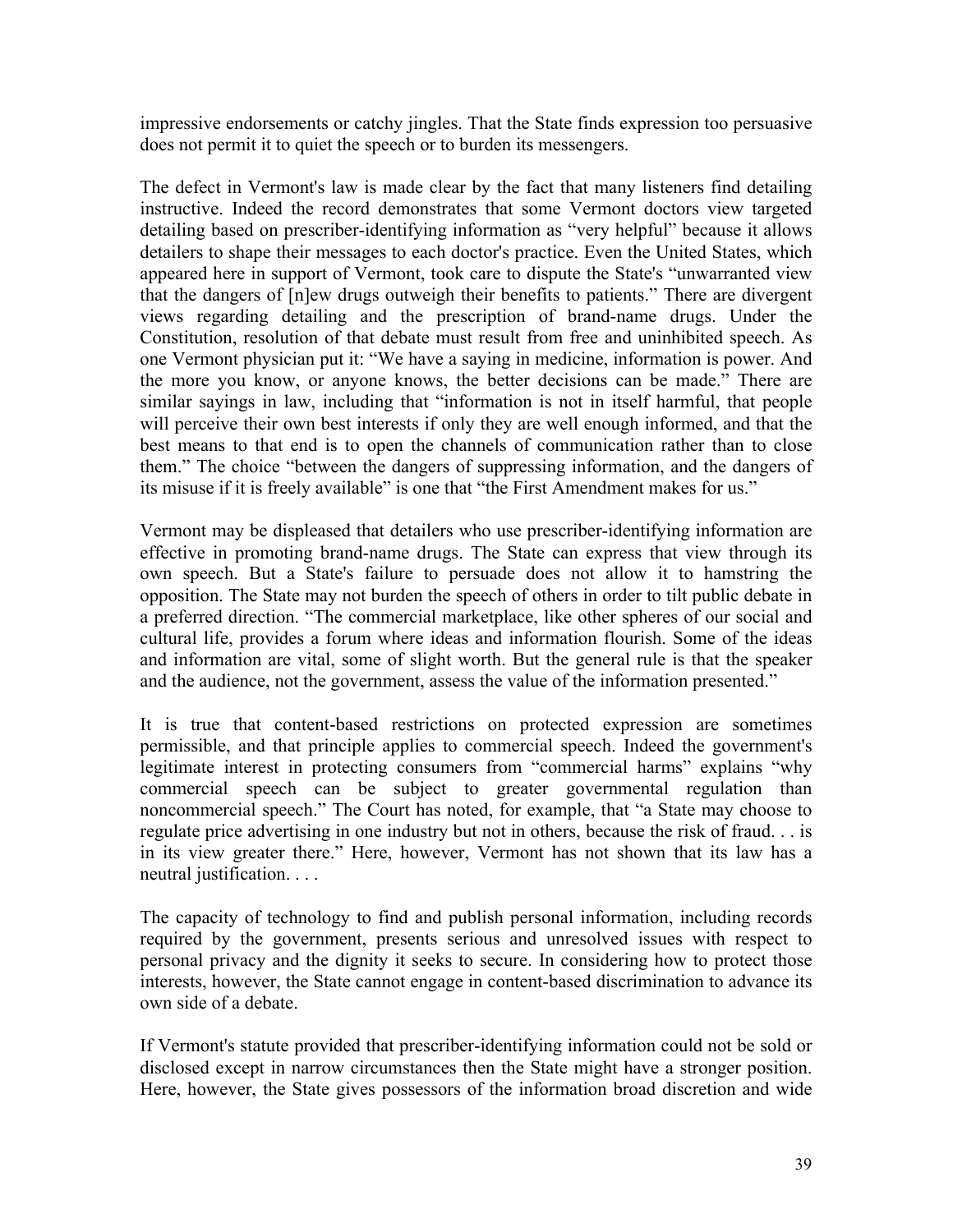latitude in disclosing the information, while at the same time restricting the information's use by some speakers and for some purposes, even while the State itself can use the information to counter the speech it seeks to suppress. Privacy is a concept too integral to the person and a right too essential to freedom to allow its manipulation to support just those ideas the government prefers.

When it enacted  $\S$  4631(d), the Vermont Legislature found that the "marketplace for ideas on medicine safety and effectiveness is frequently one-sided in that brand-name companies invest in expensive pharmaceutical marketing campaigns to doctors." "The goals of marketing programs," the legislature said, "are often in conflict with the goals of the state." The text of § 4631(d), associated legislative findings, and the record developed in the District Court establish that Vermont enacted its law for this end. The State has burdened a form of protected expression that it found too persuasive. At the same time, the State has left unburdened those speakers whose messages are in accord with its own views. This the State cannot do.

The judgment of the Court of Appeals is affirmed.

JUSTICE BREYER, with whom JUSTICE GINSBURG and JUSTICE KAGAN join, dissenting.

. . . . Because many, perhaps most, activities of human beings living together in communities take place through speech, and because speech-related risks and offsetting justifications differ depending upon context, this Court has distinguished for First Amendment purposes among different contexts in which speech takes place. Thus, the First Amendment imposes tight constraints upon government efforts to restrict, e.g., "core" political speech, while imposing looser constraints when the government seeks to restrict, e.g., commercial speech, the speech of its own employees, or the regulationrelated speech of a firm subject to a traditional regulatory program.

These test-related distinctions reflect the constitutional importance of maintaining a free marketplace of ideas, a marketplace that provides access to "social, political, esthetic, moral, and other ideas and experiences." At the same time, our cases make clear that the First Amendment offers considerably less protection to the maintenance of a free marketplace for goods and services. . . . applied a less than strict, "intermediate" First Amendment test when the government directly restricts commercial speech.

Under that test, government laws and regulations may significantly restrict speech, as long as they also "directly advance" a "substantial" government interest that could not "be served as well by a more limited restriction." Moreover, the Court has found that "sales practices" that are "misleading, deceptive, or aggressive" lack the protection of even this "intermediate" standard. Liquormart, Inc. v. Rhode Island, 517 U. S. 484, 501  $(1996)$ ...

To apply a strict First Amendment standard virtually as a matter of course when a court reviews ordinary economic regulatory programs (even if that program has a modest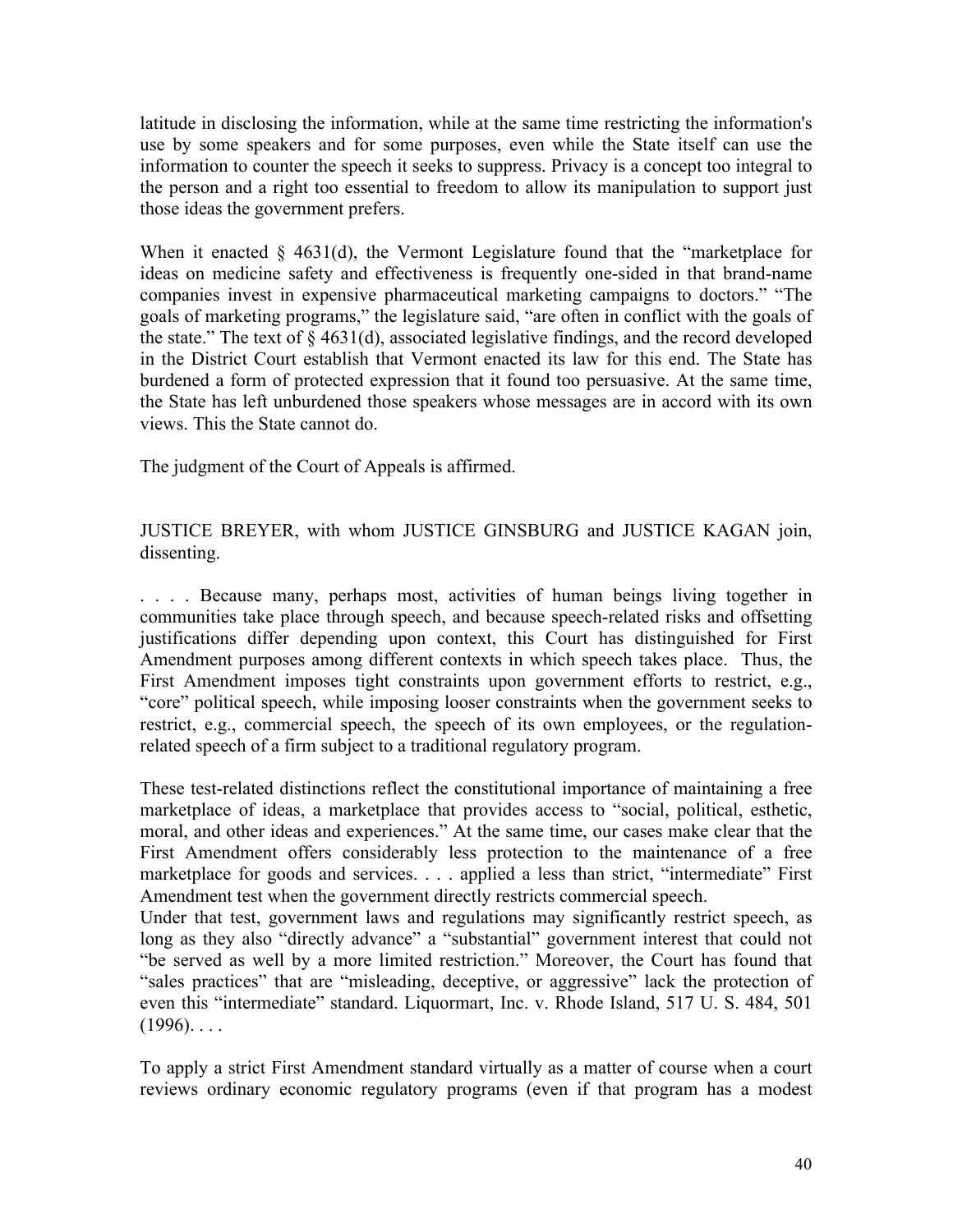impact upon a firm's ability to shape a commercial message) would work at crosspurposes with this more basic constitutional approach. Since ordinary regulatory programs can affect speech, particularly commercial speech, in myriad ways, to apply a "heightened" First Amendment standard of review whenever such a program burdens speech would transfer from legislatures to judges the primary power to weigh ends and to choose means, threatening to distort or undermine legitimate legislative objectives. To apply a "heightened" standard of review in such cases as a matter of course would risk what then-Justice Rehnquist, dissenting in Central Hudson, described as a "retur[n] to the bygone era of Lochner v. New York, in which it was common practice for this Court to strike down economic regulations adopted by a State based on the Court's own notions of the most appropriate means for the State to implement its considered policies." 447 U. S., at 589. . . .

The Court (suggesting a standard yet stricter than Central Hudson) says that we must give content-based restrictions that burden speech "heightened" scrutiny. It adds that "[c]ommercial speech is no exception." [But [r]egulatory programs necessarily draw distinctions on the basis of content. Electricity regulators, for example, oversee company statements, pronouncements, and proposals, but only about electricity. The Federal Reserve Board regulates the content of statements, advertising, loan proposals, and interest rate disclosures, but only when made by financial institutions. And the FDA oversees the form and content of labeling, advertising, and sales proposals of drugs, but not of furniture. Given the ubiquity of content-based regulatory

categories, why should the "content-based" nature of typical regulation require courts (other things being equal) to grant legislators and regulators less deference?

Nor, in the context of a regulatory program, is it unusual for particular rules to be "speaker-based," affecting only a class of entities, namely, the regulated firms. An energy regulator, for example, might require the manufacturers of home appliances to publicize ways to reduce energy consumption, while exempting producers of industrial equipment. Or a trade regulator might forbid a particular firm to make the true claim that its cosmetic product contains "cleansing grains that scrub away dirt and excess oil" unless it substantiates that claim with detailed backup testing, even though opponents of cosmetics use need not substantiate their claims. Or the FDA might control in detail just what a pharmaceutical firm can, and cannot, tell potential purchasers about its products. Such a firm, for example, could not suggest to a potential purchaser (say, a doctor) that he or she might put a pharmaceutical drug to an "off label" use, even if the manufacturer, in good faith and with considerable evidence, believes the drug will help. All the while, a third party (say, a researcher) is free to tell the doctor not to use the drug for that purpose.

If the Court means to create constitutional barriers to regulatory rules that might affect the content of a commercial message, it has embarked upon an unprecedented task—a task that threatens significant judicial interference with widely accepted regulatory activity. . . .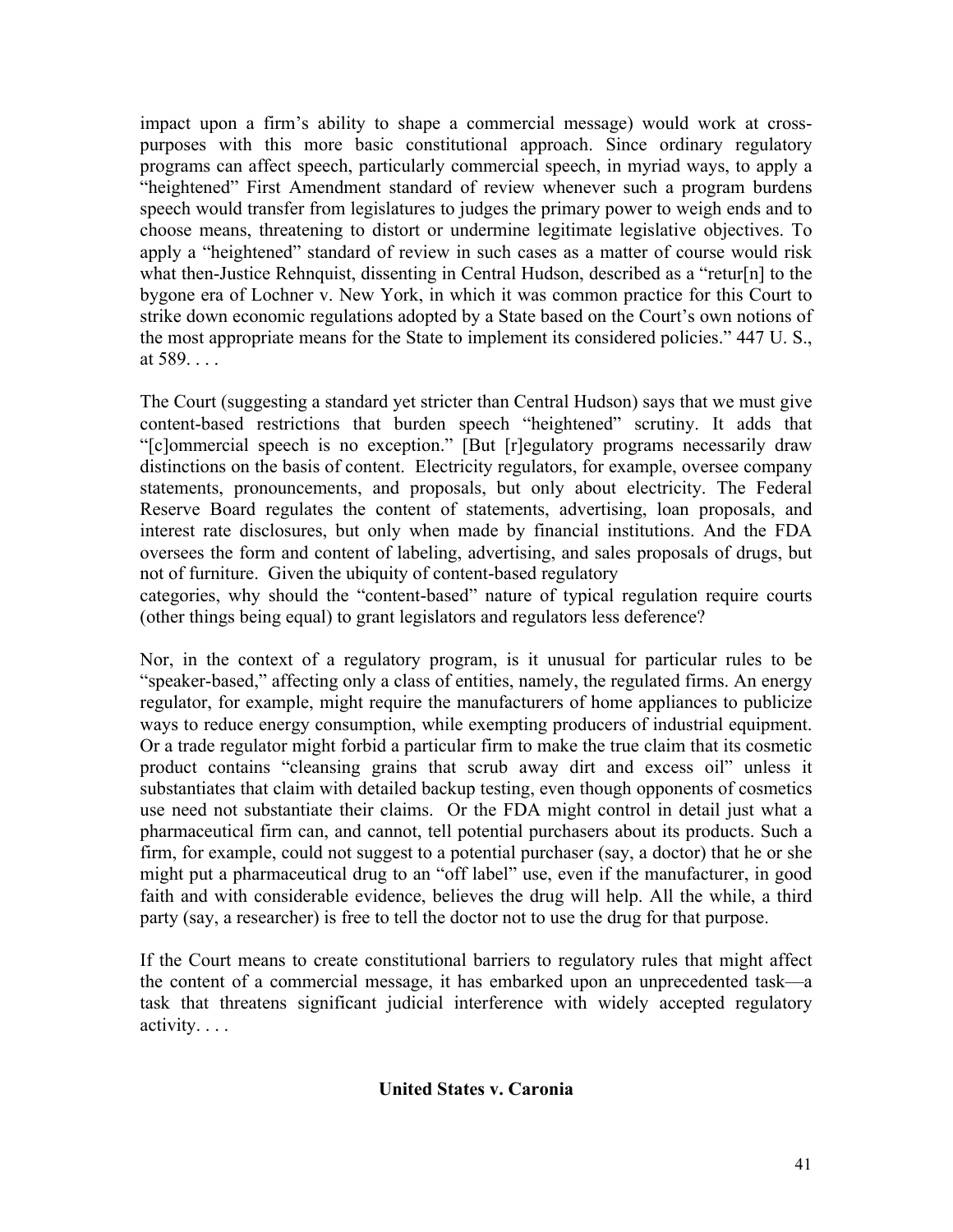## United States Court of Appeals for the Second Circuit 703 F.3d 149 (2012)

[Under the Federal Food, Drug, and Cosmetic Act, companies wishing to sell new drugs must first prove to the FDA that the drug is safe and efficacious. When a drug is approved, it is given a certain "label" that corresponds to the evidence provided by the company. The FDA prohibits companies from marketing the drug "off-label," for indications that were not supported by the evidence submitted to the FDA. Such marketing is considered prohibited "misbranding" under the FDCA. Marketers can earn the legal right to market for new indications by submitting supporting evidence in a supplemental application. Doctors, however, may (and commonly do) prescribe drugs off-label, especially in certain fields, such as pediatrics, where clinical trials are relatively rare. Alfred Caronia promoted the promoted the drug Xyrem, approved for narcolepsy, for unapproved uses including restless leg syndrome and insomnia. He was convicted of conspiracy to introduce a misbranded drug into interstate commerce. Caronia appealed, arguing that the he was convicted for his speech in violation of the First Amendment. The Second Circuit agreed and vacated the conviction. The US did not appeal.]

CHIN, Circuit Judge:

. . . . Caronia argues that the First Amendment does not permit the government to prohibit and criminalize a pharmaceutical manufacturer's truthful and non-misleading promotion of an FDA-approved drug to physicians for off-label use where such use is not itself illegal and others are permitted to engage in such speech.

We review Caronia's First Amendment challenge to his conspiracy conviction *de novo.*  We agree that Caronia's conviction must be vacated, but for narrower reasons than he urges.

While the FDCA makes it a crime to misbrand or conspire to misbrand a drug, the statute and its accompanying regulations do not expressly prohibit or criminalize off-label promotion. Rather, the FDCA and FDA regulations reference "promotion" only as evidence of a drug's intended use. Thus, under the principle of constitutional avoidance, explained *infra,* we construe the FDCA as not criminalizing the simple promotion of a drug's off-label use because such a construction would raise First Amendment concerns. Because we conclude from the record in this case that the government prosecuted Caronia for mere off-label promotion and the district court instructed the jury that it could convict on that theory, we vacate the judgment of conviction. . . .

As the Supreme Court has held: "Speech in aid of pharmaceutical marketing ... is a form of expression protected by the Free Speech Clause of the First Amendment." *Sorrell v. IMS Health, Inc.,* 131 S.Ct. 2653, 2659, (2011). Here, the proscribed conduct for which Caronia was prosecuted was precisely his speech in aid of pharmaceutical marketing. Accordingly, we conclude that the government did prosecute Caronia for his speech, and we turn to whether the prosecution was permissible. . . .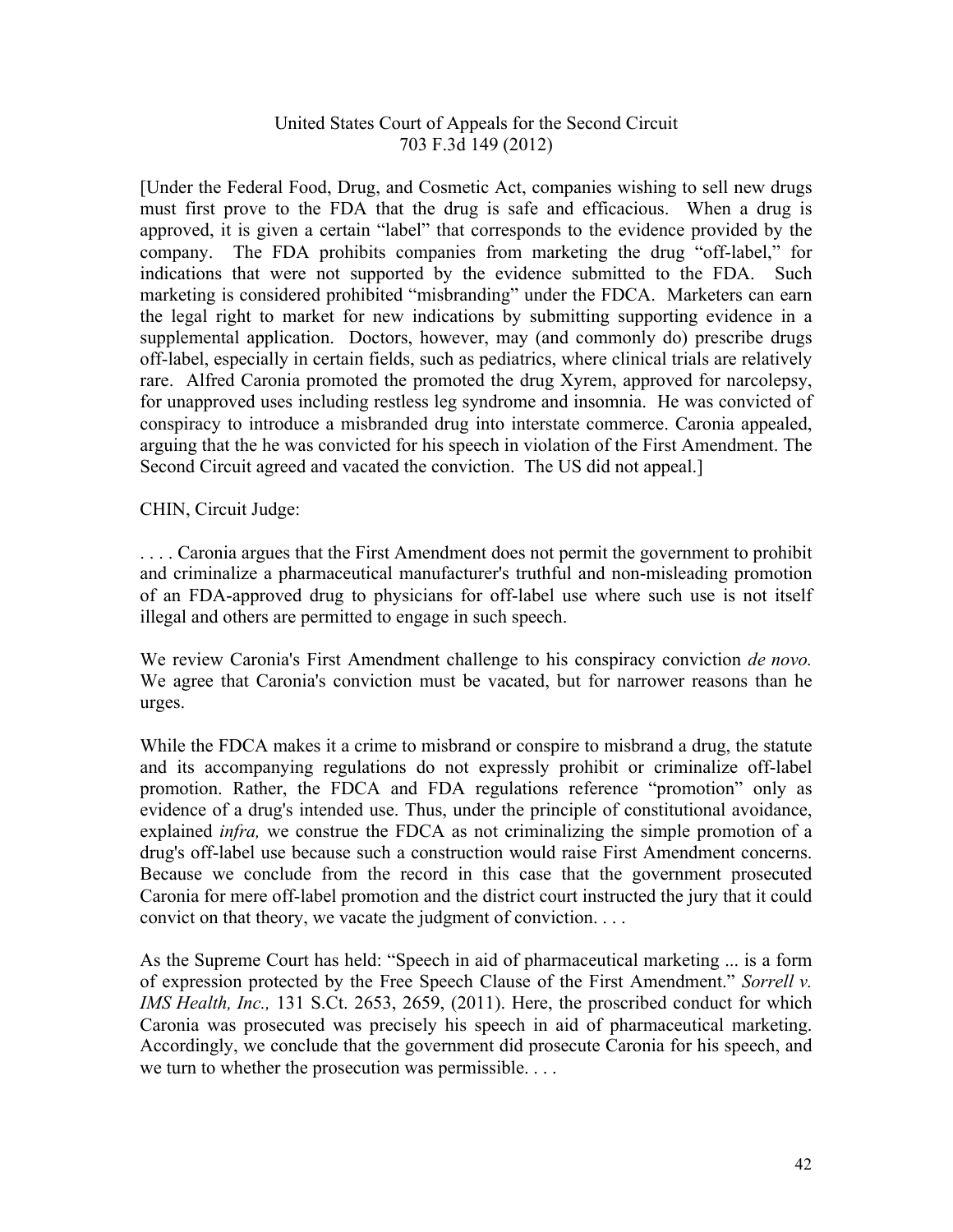The FDCA defines misbranding in terms of whether a drug's labeling is adequate for its intended use, and permits the government to prove intended use by reference to promotional statements made by drug manufacturers or their representatives. . . .

We review the government's theory of prosecution under the *Sorrell* Court's two-step analysis to determine whether it runs afoul of the First Amendment. First, we conclude that the government's construction of the FDCA's misbranding provisions imposes content- and speaker-based restrictions on speech subject to heightened scrutiny. Second, we conclude the government cannot justify a criminal prohibition of off-label promotion even under *Central Hudson's* less rigorous intermediate test.

The government's construction of the FDCA's misbranding provisions to prohibit and criminalize the promotion of off-label drug use by pharmaceutical manufacturers is content- and speaker-based, and, therefore, subject to heightened scrutiny.

First, the government's interpretation of the FDCA's misbranding provisions to prohibit off-label promotion is content-based because it distinguishes between "favored speech" and "disfavored speech on the basis of the ideas or views expressed." Under this construction, speech about the government-approved use of drugs is permitted, while certain speech about the off-label use of drugs—that is, uses not approved by the government—is prohibited, even though the off-label use itself is not. . . .

Second, this construction is speaker-based because it targets one kind of speaker pharmaceutical manufacturers—while allowing others to speak without restriction. . . .

Additionally, a claim to First Amendment protection here is more compelling than in *Sorrell* because this case involves a criminal regulatory scheme subject to more careful scrutiny. Accordingly, the government's construction of the FDCA's misbranding provisions to prohibit and criminalize off-label promotion is content- and speaker-based, and subject to heightened scrutiny under *Sorrell. . . .*

The first two prongs of *Central Hudson* are easily satisfied here. . . . The third and fourth prongs of *Central Hudson* require that the regulation directly advance the government's interests and be narrowly drawn. . . .

First, off-label drug usage is not unlawful, and the FDA's drug approval process generally contemplates that approved drugs will be used in off-label ways. In effect, even if pharmaceutical manufacturers are barred from off-label promotion, physicians can prescribe, and patients can use, drugs for off-label purposes. . . .

Second, prohibiting off-label promotion by a pharmaceutical manufacturer while simultaneously allowing off-label use "paternalistically" interferes with the ability of physicians and patients to receive potentially relevant treatment information; such barriers to information about off-label use could inhibit, to the public's detriment, informed and intelligent treatment decisions. In fact, in granting safe harbor to manufacturers by permitting the dissemination of off-label information through scientific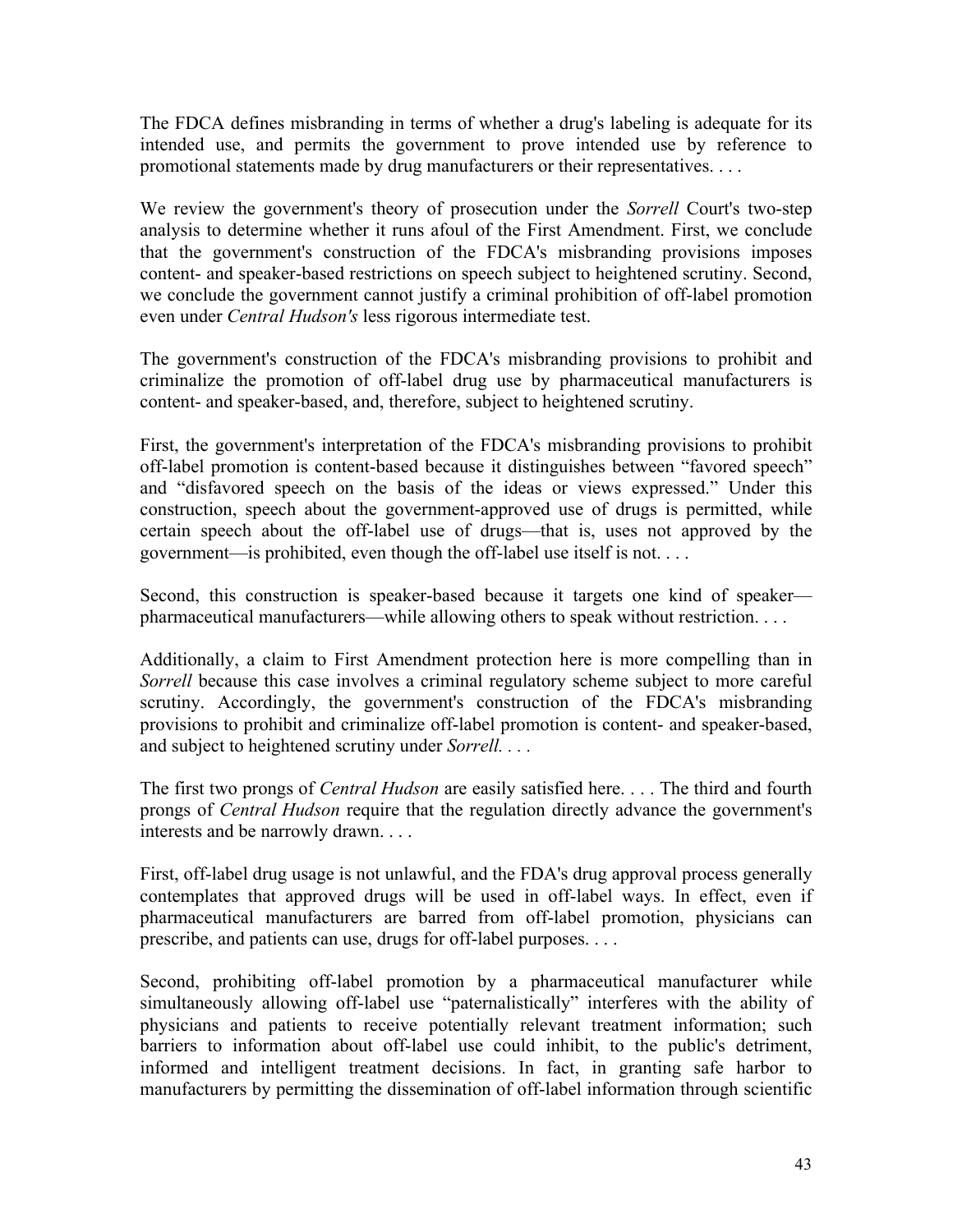journals, the FDA itself "recognizes that public health can be served when health care professionals receive truthful and non-misleading scientific and medical information on unapproved uses" of approved drugs. . . .

While some off-label information could certainly be misleading or unhelpful, this case does not involve false or misleading promotion. Moreover, in the fields of medicine and public health, "where information can save lives," it only furthers the public interest to ensure that decisions about the use of prescription drugs, including off-label usage, are intelligent and well-informed.

The government's construction of the FDCA essentially legalizes the outcome—off-label use—but prohibits the free flow of information that would inform that outcome. . . . Thus, the government's construction of the FDCA's misbranding provisions does not directly advance its interest in reducing patient exposure to off-label drugs or in preserving the efficacy of the FDA drug approval process because the off-label use of such drugs continues to be generally lawful. Accordingly, the government's prohibition of off-label promotion by pharmaceutical manufacturers "provides only ineffective or remote support for the government's purpose."

The last prong of *Central Hudson* requires the government's regulation to be narrowly drawn to further the interests served. Here, the government's construction of the FDCA to impose a complete and criminal ban on off-label promotion by pharmaceutical manufacturers is more extensive than necessary to achieve the government's substantial interests. . . .

To advance the integrity of the FDA's drug approval process and increase the safety of off-label drug use, the government could pursue several alternatives without excessive First Amendment restrictions. For example, if the government is concerned about the use of drugs off-label, it could more directly address the issue. If the government is concerned that off-label promotion may mislead physicians, it could guide physicians and patients in differentiating between misleading and false promotion, exaggerations and embellishments, and truthful or non-misleading information. The government could develop its warning or disclaimer systems, or develop safety tiers within the off-label market, to distinguish between drugs. The government could require pharmaceutical manufacturers to list all applicable or intended indications when they first apply for FDA approval, enabling physicians, the government, and patients to track a drug's development. To minimize off-label use, or manufacturer evasion of the approval process for such use, the government could create other limits, including ceilings or caps on offlabel prescriptions. The FDA could further remind physicians and manufacturers of, and even perhaps further regulate, the legal liability surrounding off-label promotion and treatment decisions. Finally, where off-label drug use is exceptionally concerning, the government could prohibit the off-label use altogether. The possibilities are numerous indeed.

"If the First Amendment means anything, it means that regulating speech must be a last—not first—resort." The government has not established a "reasonable fit" among its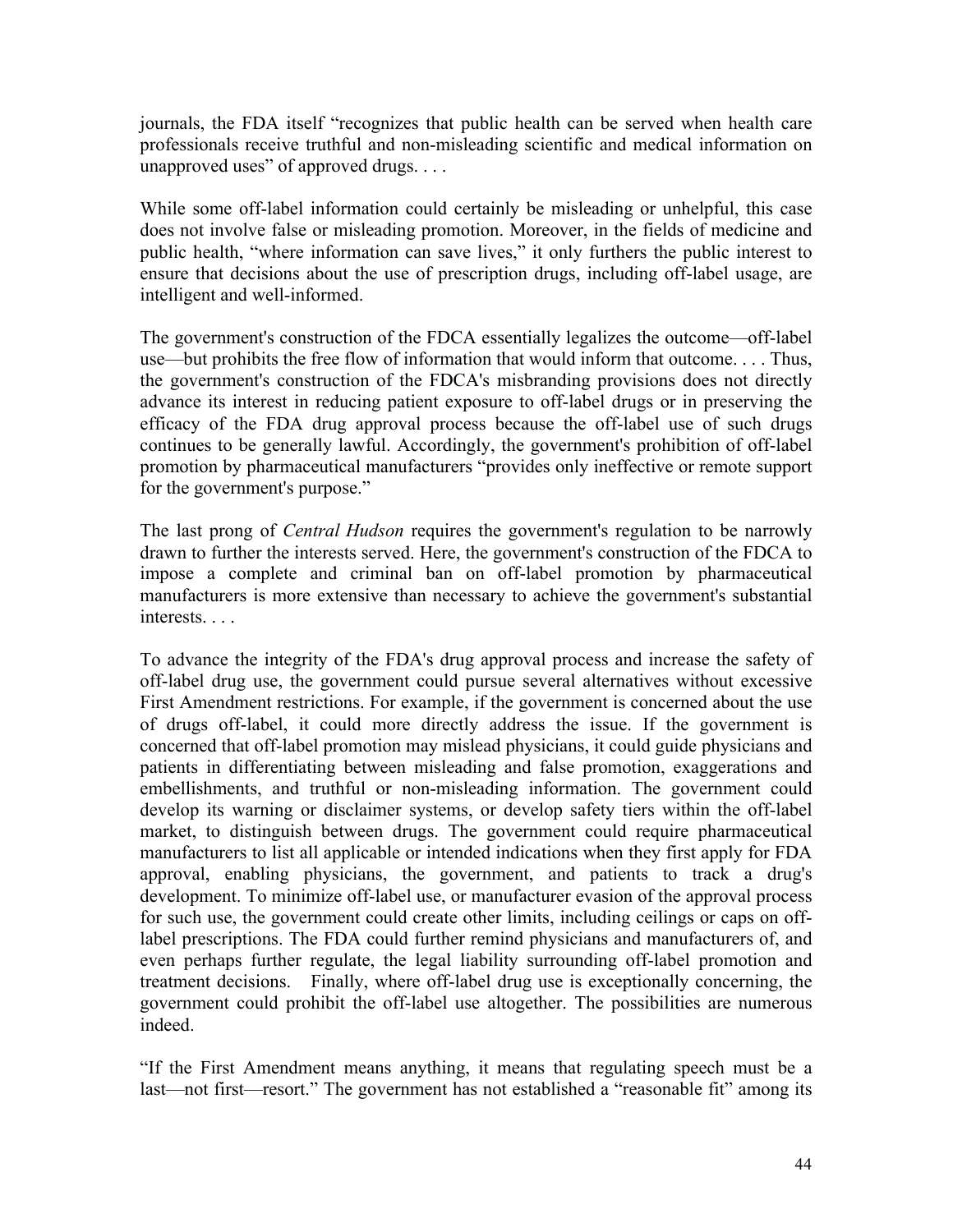interests in drug safety and public health, the lawfulness of off-label use, and its construction of the FDCA to prohibit off-label promotion. The government's interests could be served equally well by more limited and targeted restrictions on speech. . . .

Accordingly, even if speech can be used as evidence of a drug's intended use, we decline to adopt the government's construction of the FDCA's misbranding provisions to prohibit manufacturer promotion alone as it would unconstitutionally restrict free speech. We construe the misbranding provisions of the FDCA as not prohibiting and criminalizing the truthful off-label promotion of FDA-approved prescription drugs. Our conclusion is limited to FDA-approved drugs for which off-label use is not prohibited, and we do not hold, of course, that the FDA cannot regulate the marketing of prescription drugs. We conclude simply that the government cannot prosecute pharmaceutical manufacturers and their representatives under the FDCA for speech promoting the lawful, off-label use of an FDA-approved drug.

## **Brief for Petitioners POM Wonderful LLC et al.**

POM Wonderful LLC v. FTC United States Court of Appeals for the D.C. Circuit August 16, 2013

[The FTC recently decided that POM Wonderful, a pomegranate juice and vitamin supplement producer, had deceptively advertised that its products are capable of treating or preventing various health conditions. While POM had offered some evidence to support its health claims, the FTC ruled that experts in the field would require two randomized controlled trials (RCTs) to support claims of treatment or preventative effect. Because POM provided no such trials, the FTC concluded that its treatment and prevention claims were misleading. The case is now pending before the D.C. Circuit, where POM's challenge is based on First Amendment and overbreadth grounds. The Selections from POM's brief to the D.C. Circuit – where the case is pending as of this writing – are included below.]

#### *Summary of the Argument*

The Commission's Order violates the First Amendment. The Order bans constitutionally protected statements about healthy foods. Part I, *infra.* Because that prohibition seeks to prevent *potentially* misleading speech rather than *actually* misleading speech, it is subject to constitutional scrutiny. Part II, *infra.* The Commission did not assert that its Order could survive First Amendment scrutiny, and it cannot for two reasons: (i) it does not directly advance the government's asserted interest in preventing consumer confusion (Part III.A, *infra);* and (ii) it is broader than necessary to achieve that interest (Part III.B, *infra).*

POM's advertisements advance accurate, truthful, and carefully qualified claims about the health benefits of consuming pomegranate juice. Those claims are based on the best science that is reasonably available. Although there are claims in POM's ads that are not based on statistically significant, randomized, and placebo-controlled human clinical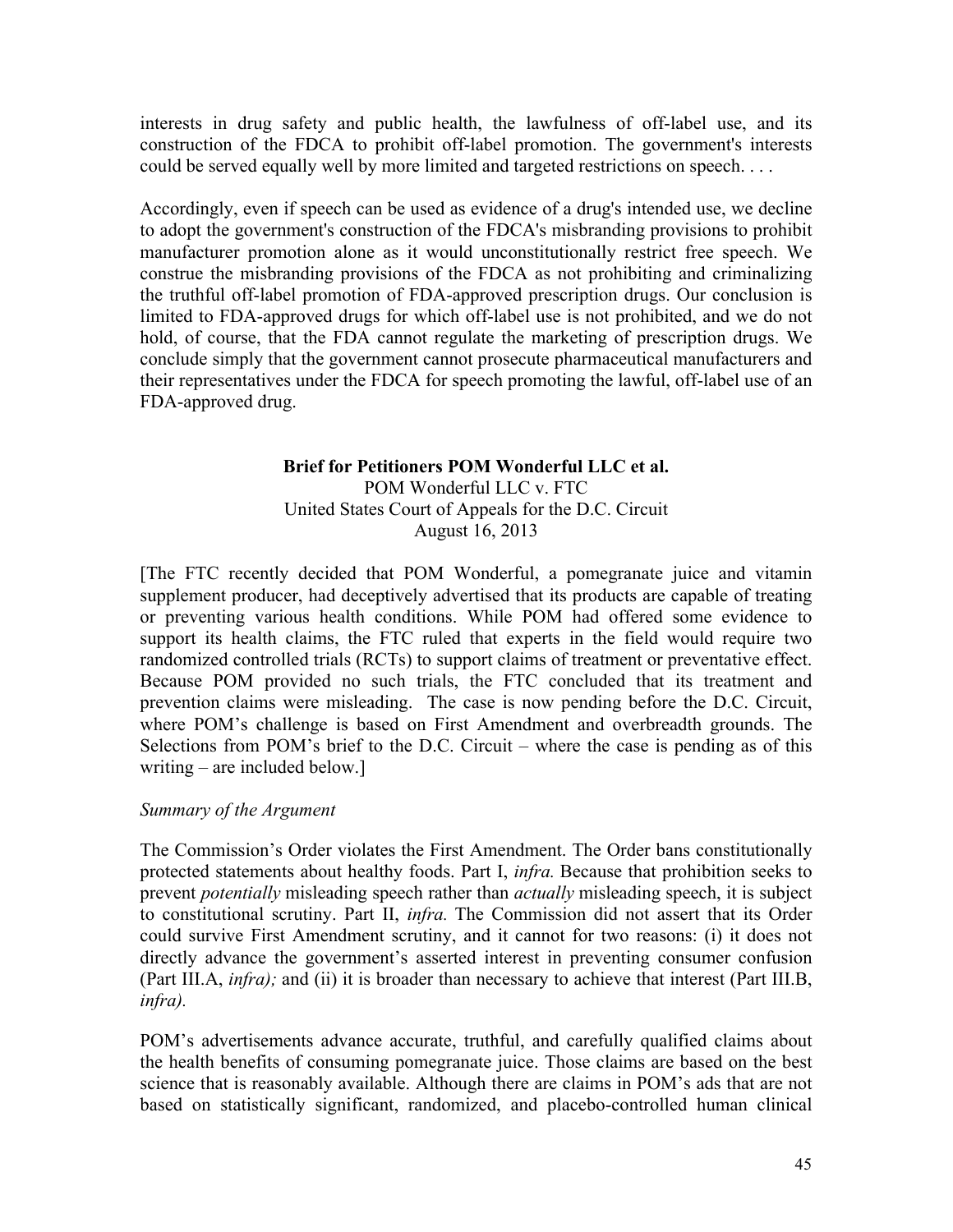trials ("RCTs"), the fact is that there will never be statistically significant RCTs to substantiate most of the health benefits of foods and nutrients because of overwhelming scientific, economic, and ethical barriers to conducting such studies on food products. . . . The Commission's Order, however, withdraws from consumers a significant source of truthful information: speech that is supported by competent and reliable scientific evidence other than statistically significant RCTs. . . .

Even if some consumers inferred that POM products are causally linked to specific health benefits, the Commission did not doubt that many others will not infer that claim and thus will not be misled. Also, the Commission did not find that the POM products fail to produce the positive health effects that the Commission inferred were claimed by the advertisements. Instead, it concluded that because POM did not substantiate its claims with RCTs, it lacked sufficient proof to justify its claims.

POM's advertisements cannot be labeled "actually misleading" on the theory that RCTs have not yet proven with scientific certainty that POM's products are causally linked to health benefits. . . . In any event, the Commission did not find, or even assert, that *consumers* would be misled into reading POM's qualified advertisements to imply that POM's claims were backed by statistically significant RCTs.

Of note, the Commission did not produce the proof it has regularly used in past cases to establish that consumers interpret advertisements as the Commission alleges: extrinsic evidence documenting the effects of advertising, such as consumer surveys. Traditionally, that evidence has ensured that the Commission's regulatory impulses are based upon the actual effect of advertising on consumers, rather than an aggressive policy agenda. Here, however, the Commission asserted that the burden was on POM to produce evidence that would disprove the Commission's assertion that the advertising would mislead consumers. That the Commission has absolved itself in prior cases from producing such evidence cannot rescue the Order: the First Amendment does not permit the government to presume that protected speech is misleading and require the speaker to produce the evidence invalidating that assumption.

Assuming that POM's advertising was potentially misleading, under *Central Hudson Gas & Electric Corp. v. Public Service Commission of New York,* 447 U.S. 557, 566 (1980), the Order can be upheld only if (1) the prohibition seeks to further a substantial interest, and its rule both (2) directly advances that interest and (3) is not broader than necessary to achieve that interest. . . .

Importantly, the FTC's asserted interest in this case was to prevent consumer confusion, *not* to protect public health. . . .

[T]he Commission failed to produce "substantial evidence" that its regulation "directly advances" its asserted interest. . . . Consumers will not be better informed if the Commission suppresses advertising that accurately reports the results of *in vitro* or animal studies, or if they are permitted to learn about a clinical trial involving human subjects only if that study satisfies the government's definition of statistical significance.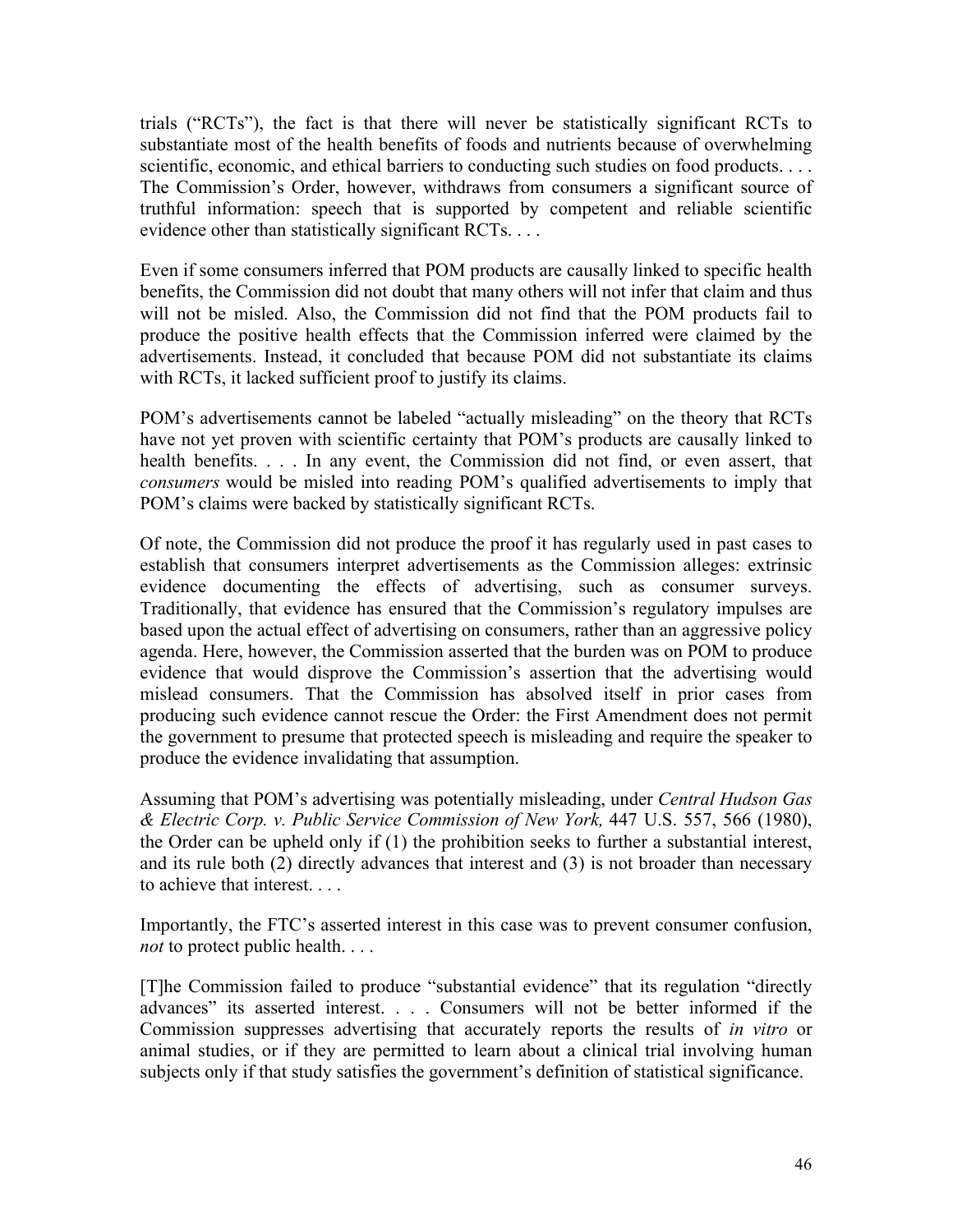Further, the aim of the Order is to deprive consumers of information. . . . [T]he First Amendment does not allow the government to command a speaker to include all details and all sides of a debate on a matter of public concern simply to avoid the possibility of creating misleading "implications." The Order pursues the forbidden objective of "prohibit[ing] certain kinds of speech on the premise that consumers need government to protect them from accurate information."

If anything, the Order augments consumer confusion by creating different standards of proof that turn entirely on the identity of the speaker. It prohibits advertisers from making claims to promote their products based on competent and reliable scientific evidence other than RCTs. By contrast, regulatory agencies remain free to rely on such evidence as the basis for promoting, regulating, or even prohibiting products in the marketplace. For similar reasons, the Commission's rule also amounts to prohibited viewpoint discrimination: it bans speech only when the speaker asserts that its food products improve health; contrary claims of opponents and the government calling into question the benefits of POM products are freely permitted even if they are based on the same scientific basis.

*B.* The Commission's newfound RCT requirement also fails the third *Central Hudson*  requirement because it is broader than necessary to achieve the government's interest. . . . For certain kinds of claims – such as an unqualified claim that a drug has been proven to be an effective treatment of heart disease or prostate cancer – an RCT might be required. Here, however, the Commission as a practical matter deemed irrelevant critical *Pfizer*  factors – such as the type of product at issue, and the complete infeasibility of an RCT standard.

At no point has the Commission explained why it could not achieve its interest in preventing consumer confusion by faithfully adhering to its competent and reliable scientific evidence standard. . . . At a minimum, the FTC had narrower remedies available, such as requiring claim qualification under Pearson, to protect consumers short of prohibiting categories of speech outright. The First Amendment compels the Commission at least to consider, if not to adopt, such remedies.

**IV.** If this Court were nonetheless to affirm the Commission's finding of liability, it should vacate the Commission's remedy requiring that all health claims in POM's advertising be supported by two RCTs. Such a broad "fencing in" remedy is inappropriate where far less intrusive remedies were available to prevent consumer deception, and where the Commission applied its newfound liability standard – the RCT requirement – for the first time in this case.

> **United States v. Alvarez** United States Supreme Court 132 S. Ct. 2537 (2012)

[The Stolen Valor Act criminalized false claims about winning a military decoration or medal, and added enhanced penalties for falsely claiming to have won the Congressional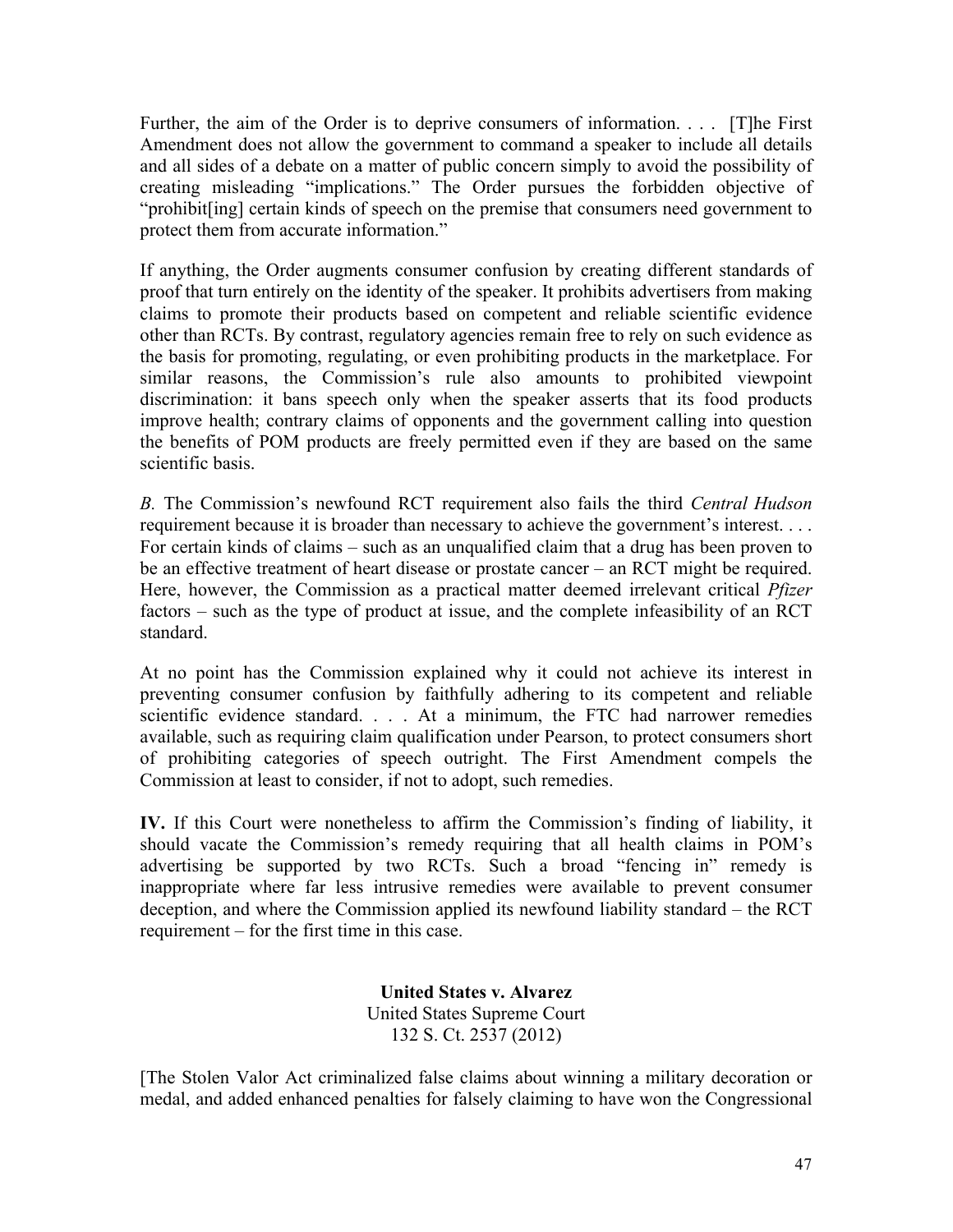Medal of Honor. Xavier Alvarez was prosecuted under the Act for claiming to have won the Congressional Medal of Honor and entered a conditional guilty please. The Ninth Circuit held that the Act was invalid under the First Amendment. The Supreme Court affirmed.]

Justice KENNEDY announced the judgment of the Court and delivered an opinion, in which THE CHIEF JUSTICE, Justice GINSBURG, and Justice SOTOMAYOR join.

Respondent challenges the statute as a content-based suppression of pure speech, speech not falling within any of the few categories of expression where content-based regulation is permissible. The Government defends the statute as necessary to preserve the integrity and purpose of the Medal, an integrity and purpose it contends are compromised and frustrated by the false statements the statute prohibits. It argues that false statements "have no First Amendment value in themselves," and thus "are protected only to the extent needed to avoid chilling fully protected speech." Although the statute covers respondent's speech, the Government argues that it leaves breathing room for protected speech, for example speech which might criticize the idea of the Medal or the importance of the military. The Government's arguments cannot suffice to save the statute. . .

.... [C]ontent-based restrictions on speech have been permitted, as a general matter, only when confined to the few "'historic and traditional categories [of expression] long familiar to the bar."... Absent from those few categories where the law allows contentbased regulation of speech is any general exception to the First Amendment for false statements. This comports with the common understanding that some false statements are inevitable if there is to be an open and vigorous expression of views in public and private conversation, expression the First Amendment seeks to guarantee.

The Government disagrees with this proposition. It cites language from some of this Court's precedents to support its contention that false statements have no value and hence no First Amendment protection. . . . These quotations all derive from cases discussing defamation, fraud, or some other legally cognizable harm associated with a false statement, such as an invasion of privacy or the costs of vexatious litigation. In those decisions the falsity of the speech at issue was not irrelevant to our analysis, but neither was it determinative. The Court has never endorsed the categorical rule the Government advances: that false statements receive no First Amendment protection. Our prior decisions have not confronted a measure, like the Stolen Valor Act, that targets falsity and nothing more.

Even when considering some instances of defamation and fraud, moreover, the Court has been careful to instruct that falsity alone may not suffice to bring the speech outside the First Amendment. The statement must be a knowing or reckless falsehood. . . .

The Government thus seeks to use this principle for a new purpose. It seeks to convert a rule that limits liability even in defamation cases where the law permits recovery for tortious wrongs into a rule that expands liability in a different, far greater realm of discourse and expression. That inverts the rationale for the exception. The requirements of a knowing falsehood or reckless disregard for the truth as the condition for recovery in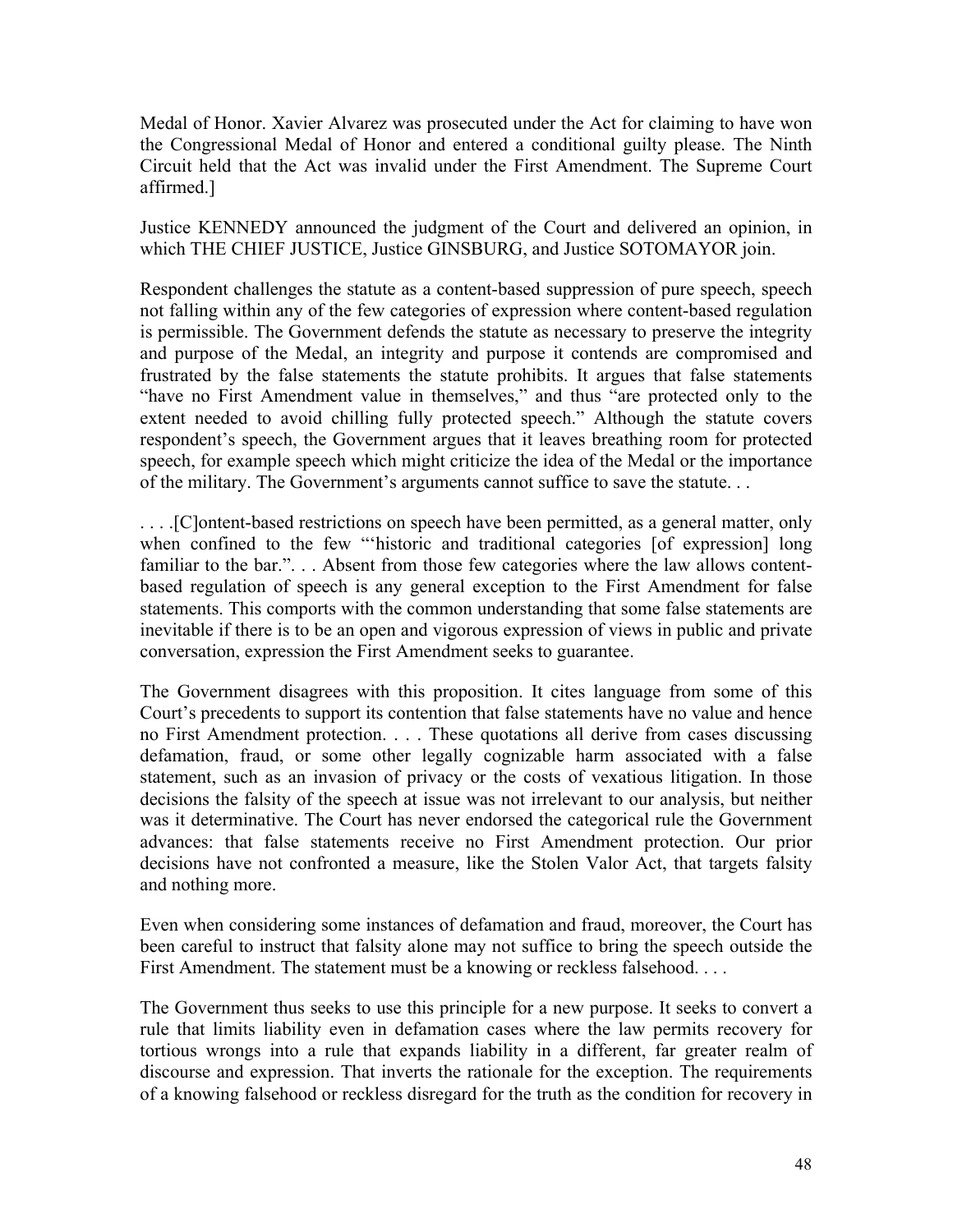certain defamation cases exists to allow more speech, not less. A rule designed to tolerate certain speech ought not blossom to become a rationale for a rule restricting it. . . .

Section 1001's prohibition on false statements made to Government officials, in communications concerning official matters, does not lead to the broader proposition that false statements are unprotected when made to any person, at any time, in any context. . . .

It is not simply because perjured statements are false that they lack First Amendment protection. Perjured testimony "is at war with justice" because it can cause a court to render a "judgment not resting on truth." Perjury undermines the function and province of the law and threatens the integrity of judgments that are the basis of the legal system. . . .

Statutes that prohibit falsely representing that one is speaking on behalf of the Government, or that prohibit impersonating a Government officer, also protect the integrity of Government processes, quite apart from merely restricting false speech. . . .

As our law and tradition show, then, there are instances in which the falsity of speech bears upon whether it is protected. Some false speech may be prohibited even if analogous true speech could not be. This opinion does not imply that any of these targeted prohibitions are somehow vulnerable. But it also rejects the notion that false speech should be in a general category that is presumptively unprotected. . . .

Before exempting a category of speech from the normal prohibition on content-based restrictions, however, the Court must be presented with "persuasive evidence that a novel restriction on content is part of a long (if heretofore unrecognized) tradition of proscription." The Government has not demonstrated that false statements generally should constitute a new category of unprotected speech on this basis. . . .

The Act by its plain terms applies to a false statement made at any time, in any place, to any person. It can be assumed that it would not apply to, say, a theatrical performance. . . . Here the lie was made in a public meeting, but the statute would apply with equal force to personal, whispered conversations within a home. The statute seeks to control and suppress all false statements on this one subject in almost limitless times and settings. And it does so entirely without regard to whether the lie was made for the purpose of material gain. . . .

Permitting the government to decree this speech to be a criminal offense, whether shouted from the rooftops or made in a barely audible whisper, would endorse government authority to compile a list of subjects about which false statements are punishable. That governmental power has no clear limiting principle. Our constitutional tradition stands against the idea that we need Oceania's Ministry of Truth. . . . Where false claims are made to effect a fraud or secure moneys or other valuable considerations, say offers of employment, it is well established that the Government may restrict speech without affronting the First Amendment. But the Stolen Valor Act is not so limited in its reach. Were the Court to hold that the interest in truthful discourse alone is sufficient to sustain a ban on speech, absent any evidence that the speech was used to gain a material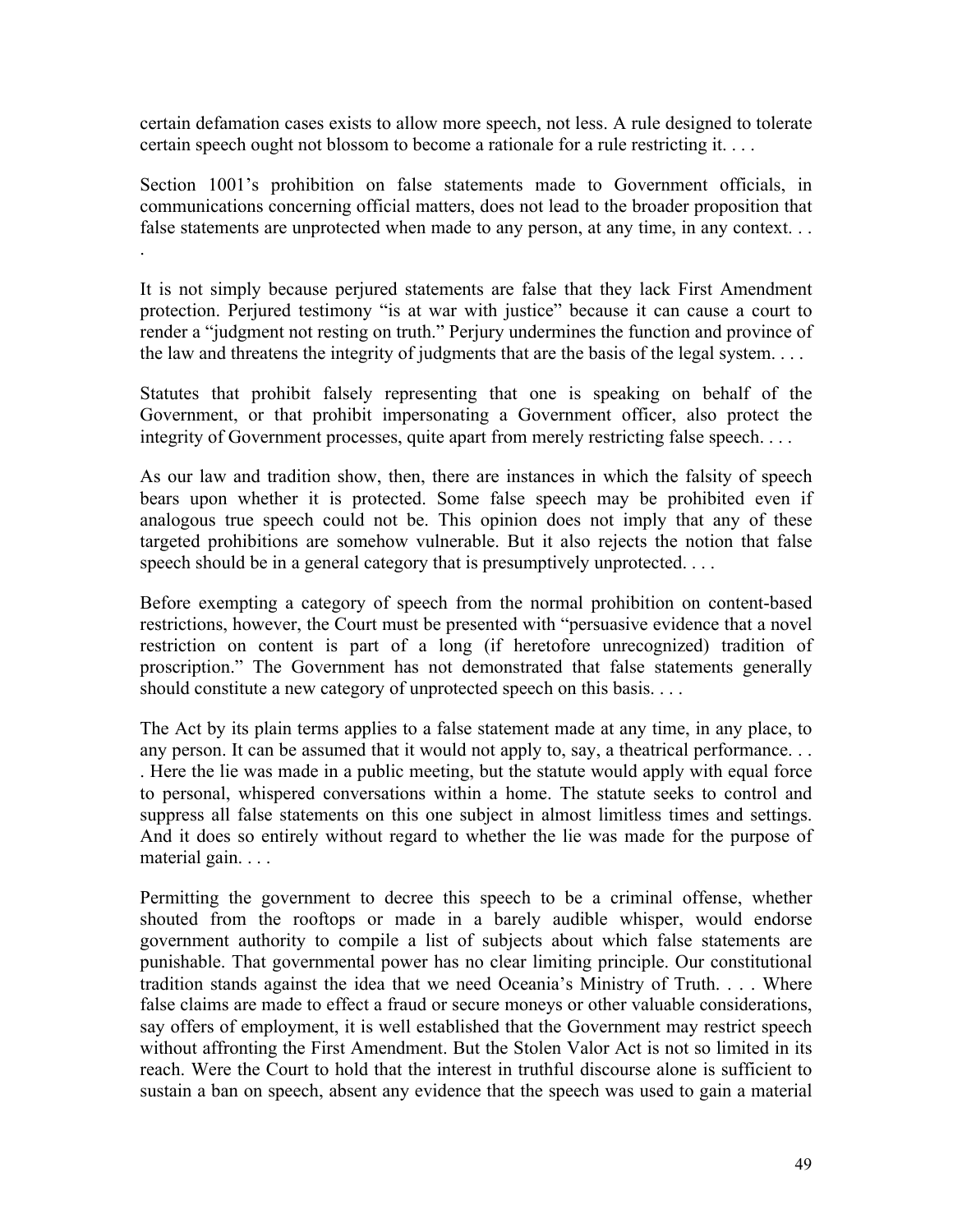advantage, it would give government a broad censorial power unprecedented in this Court's cases or in our constitutional tradition. . . .

Although the objectives the Government seeks to further by the statute are not without significance, the Court must, and now does, find the Act does not satisfy exacting scrutiny. . . . The First Amendment requires that the Government's chosen restriction on the speech at issue be "actually necessary" to achieve its interest. . . . The link between the Government's interest in protecting the integrity of the military honors system and the Act's restriction on the false claims of liars like respondent has not been shown. . . . The Government points to no evidence to support its claim that the public's general perception of military awards is diluted by false claims such as those made by Alvarez. . . . The Government has not shown, and cannot show, why counterspeech would not suffice to achieve its interest. The facts of this case indicate that the dynamics of free speech, of counterspeech, of refutation, can overcome the lie. . . .

The remedy for speech that is false is speech that is true. . . . And in any event, in order to show that public refutation is not an adequate alternative, the Government must demonstrate that unchallenged claims undermine the public's perception of the military and the integrity of its awards system. . . .

In addition, when the Government seeks to regulate protected speech, the restriction must be the "least restrictive means among available, effective alternatives.". . . A Government-created database could list Congressional Medal of Honor winners. Were a database accessible through the Internet, it would be easy to verify and expose false claims.

# **Petition for Writ of Certiorari, Harkonen v. United States**

United States Supreme Court August 5, 2013

[Here we provide excerpts from a petition for certiorari to the U.S. Supreme Court, on behalf of a pharmaceutical executive convicted of wire fraud. The basis of the conviction was the government's claim that he misrepresented the results of a clinical trial and had sufficient knowledge to know that the presentation of these results, in a press release, was false. He objected, arguing that the case involved a difference of opinion, rather than fact. Cert was denied in the case.]

## **Questions Presented**

The Ninth Circuit upheld a wire fraud conviction for the issuance of a press release about a pharmaceutical clinical study. The only statements charged as false expressed a conclusion, *i.e.,* that the data demonstrated that the drug benefitted patients. The government conceded that the data in the press release, which showed that far more patients survived on the drug than on placebo, were accurate. The government challenged as false only the inference that the drug (and not random chance) caused that beneficial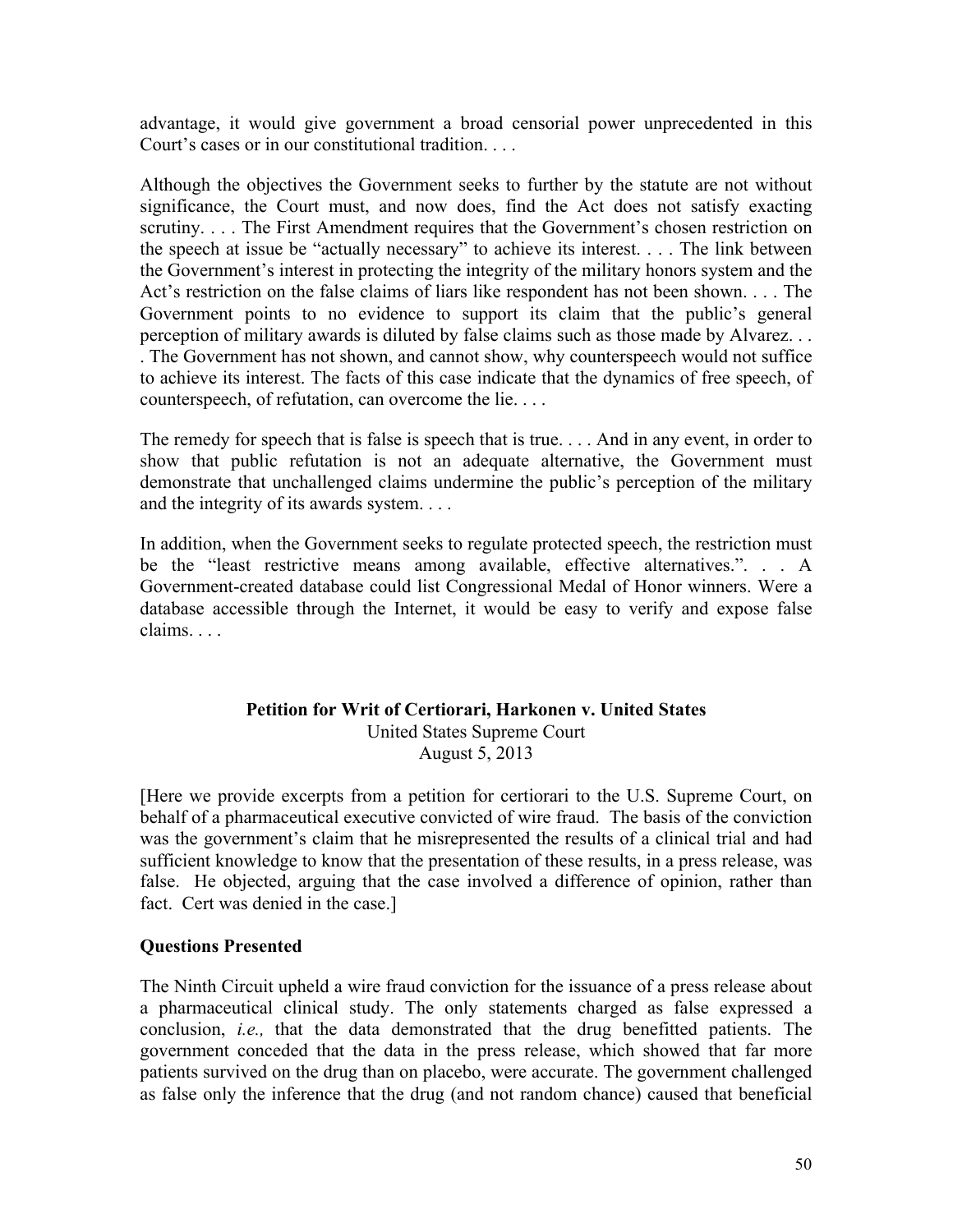#### outcome.

The questions presented are:

1. Whether a conclusion about the meaning of scientific data, one on which scientists may reasonably disagree, satisfies the element of a "false or fraudulent" statement under the wire fraud statute, 18 U.S.C. § 1343?

2. Whether applying 18 U.S.C. § 1343 to scientific conclusions drawn from accurate data violates the First Amendment's proscription against viewpoint discrimination, or renders the statute, as applied, unconstitutionally vague.

#### **Statement of the Case**

This case has drawn national attention because the government has criminalized the expression of a reasonable scientific opinion. Harkonen, a physician, researcher, and former CEO of InterMune, Inc., was convicted on one count of wire fraud. His conviction stemmed solely from the issuance of a single press release. The press release reported the preliminary results of a randomized, double-blind, placebo-controlled clinical trial, "the 'gold standard'" for clinical trials. The press release stated that study results demonstrated that a prescription medication, Actimmune, provided a survival benefit to patients with idiopathic pulmonary fibrosis ("IPF").

Harkonen's conviction is extraordinary because the "Government has always agreed that there was *no falsification of data here, so that fact is not in dispute.*". . . The government contended, however, that because the study failed to meet its primary endpoint, the study itself was a failure, and the remarkable survival data "at best only 'suggested'" a survival benefit, but did not *demonstrate* one. It is this alleged "*falsification of the conclusions that could be drawn* from the data, that was what the trial was all about.". . .

No federal fraud prosecution should ever be "all about" the conclusions drawn from concededly accurate data, at least where, as here, no law mandates adherence to the government's viewpoint, and no scientific consensus exists on the issue. The fraud laws do not apply to such scientific conclusions, and any prosecution of them violates the First Amendment and the Due Process Clause. . . . In this country, "the conclusions that one ought to draw from . . . data" are for scientists to debate, not for the government to prosecute as wire fraud. This Court established that principle over a century ago in *American School of Magnetic Healing* v. *McAnnulty,* 187 U.S. 94 (1902). There, the Court limited the materially identical language of the civil mail fraud statute to "cases of actual fraud in fact, in regard to which opinion formed no basis.". . .

This Court established long ago that the expression of a scientific conclusion about which reasonable minds can differ is not "false and fraudulent" within the meaning of the civil postal mail fraud statute. . . .

Review is warranted immediately, because pharmaceutical companies routinely do and must issue press releases announcing material clinical trial results. Chilling such speech—forcing it to conform to the opinions of FDA staff—was the avowed intent of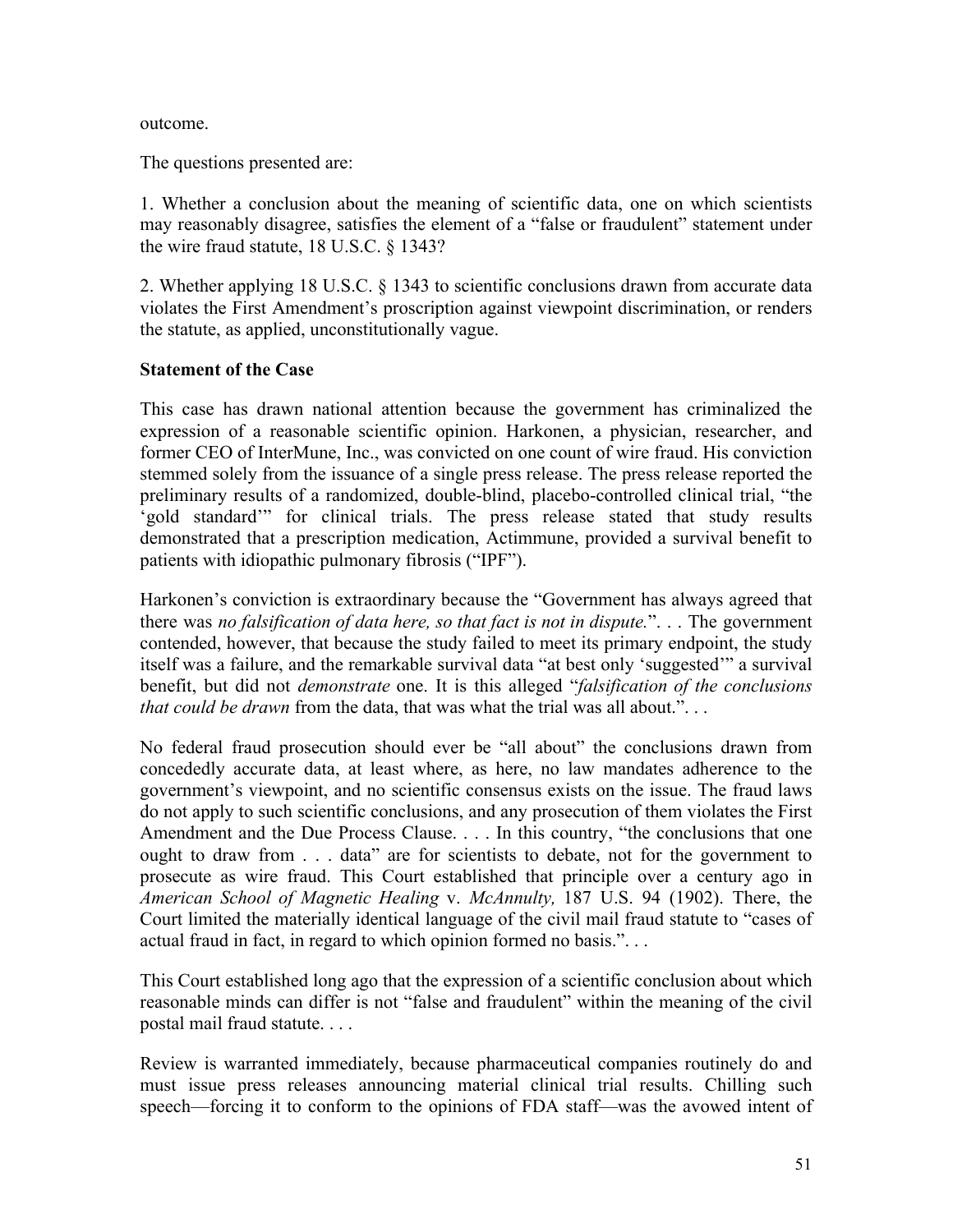this prosecution. Government officials are now empowered to say, in the investigations that pervade the pharmaceutical industry, that those who publicly disagree with the scientific views of government employees do so at their criminal peril. They may send the same message to the many scientists whose research depends on government grants or public funding. The chilling effect of this message is immediate and extraordinary, and fully warrants this Court's review. . . .

The petition also should be granted because the Ninth Circuit's construction of the wire fraud statute squarely presents the "grave questions of constitutional law". . .

The first such question implicates the First Amendment. Construing the criminal mail and wire fraud statutes to permit the government to prosecute scientific conclusions with which the government disagrees raises a question of exceptional importance about the role of independent judicial review to prevent the government from prosecuting as "fraud" scientific viewpoints that the First Amendment protects.

Viewpoint discrimination lies at the core of the First Amendment: the government may not proscribe speech "'because of disagreement with the message it conveys.'". . . But here the government prosecuted Harkonen because the press release expressed a conclusion about accurate data—that they demonstrated a survival benefit—with which two individuals at FDA— "FDA medical review staff"—disagreed.

The freedom to disagree with other scientists, and especially with government staff, is fundamental to the First Amendment. . . . First Amendment protections cannot rest solely on labels; they require fair scrutiny of the defendant's statement in the context of legitimate scientific disagreement.

The Ninth Circuit's decision thus raises an important question that this Court has resolved for other categories of unprotected speech, but not yet for fraud, about an appellate court's "constitutional duty to conduct an independent examination of the record as a whole" and to decide "whether a given course of conduct falls on the near or far side of the line of constitutional protection."*. . .*

Therefore, this Court has required independent judicial review in cases involving speech that allegedly falls into many unprotected categories, including not only "fighting words," but also obscenity, child pornography, incitement to imminent lawless action, and libel. . . . Just as independent review was necessary in *Snyder* and *Peel* to ensure that the factfinders did not punish protected speech, so it is necessary here, where prosecutors have attacked the expression of a protected scientific opinion that government officials condemned. . . .

The Ninth Circuit's alternate tact—observing that "nearly all" government witnesses stated that the press release "misrepresented" the study results—is equally indefensible because those who so testified did so based on a single viewpoint about the proper interpretation of data: that a clinical study lacking statistically significant p-values on prespecified end- points cannot "demonstrate" anything. Yet the government made no attempt to establish the universality of its p-value restriction on truthful scientific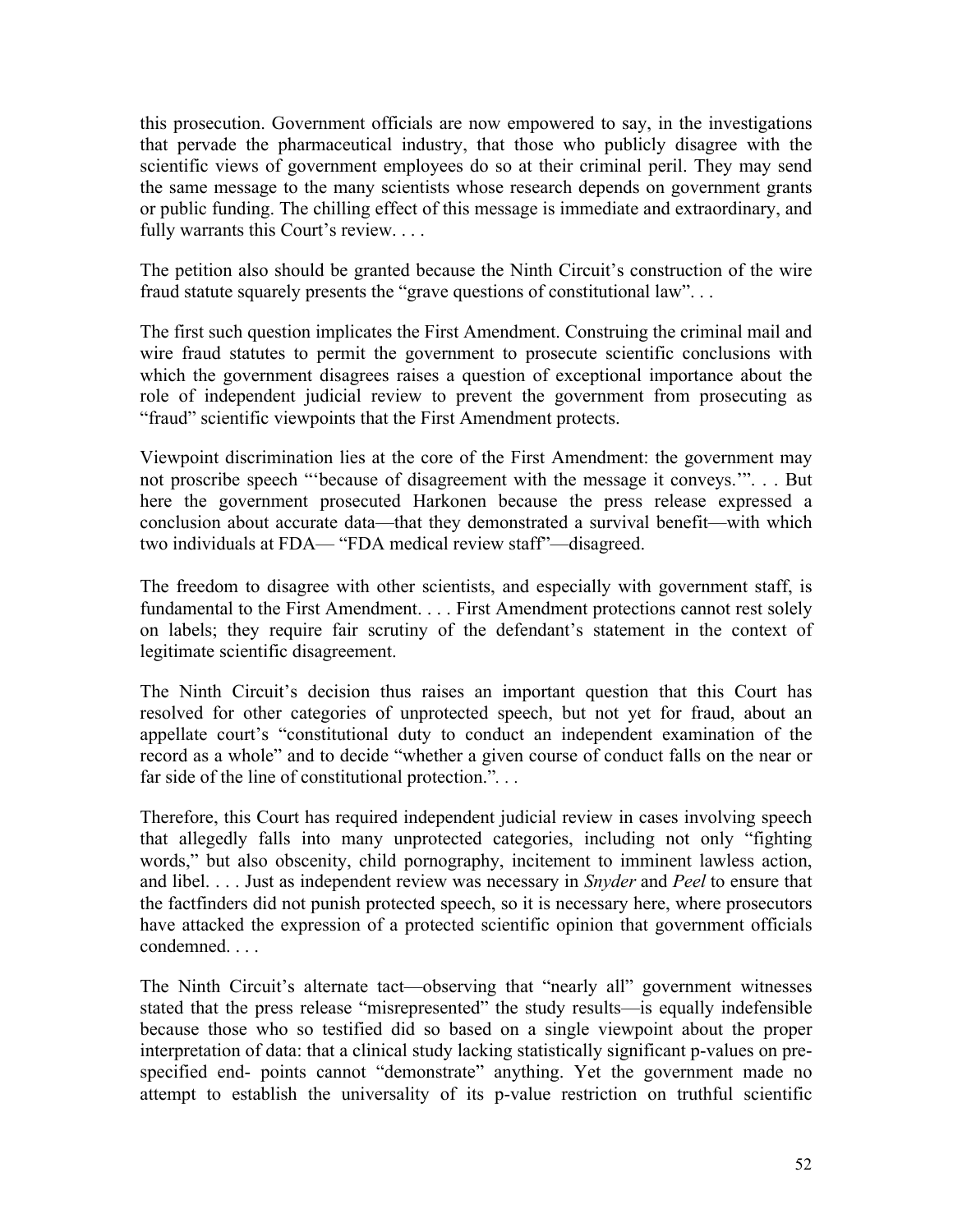inference. No such showing could be made. . . .

It stated that courts "frequently permit expert testimony on causation based on evidence other than statistical significance," and medical professionals and researchers do not limit the data they consider to "'statistically significant evidence.'". . .

Some of science's greatest leaps forward defied conventional thinking and were roundly and publicly condemned. Leaving juries to decide whether a scientific conclusion drawn from accurate facts is false or misleading, without the check of independent judicial review, is a recipe for viewpoint discrimination and chilling extraordinarily important speech. This Court should grant the petition to clarify that the First Amendment mandates independent judicial review of falsity where, as here, the government prosecutes speech about the meaning of scientific research results, to ensure that a fraud prosecution does not transgress "acceptably narrow limits" and impermissibly regulate protected scientific opinion. . . .

The public interest in the free flow of information has particular relevance "in the fields of medicine and public health, where information can save lives." *Sorrell,* 131 S. Ct. at 2664. Press releases expressing opinions about the import of the latest clinical studies are integral to this communication. . . .

Two criticisms have been and always can be levied against such press releases. One is that they omitted important information; that is unavoidable, because no release can contain the same details as could a full report to FDA, a journal article, or a conference presentation, and scientists will disagree on what is most important. The other is that the conclusions overstate the importance of the results; such disagreement again is inevitable, because drawing conclusions from data involves exercising judgment. . . .

Pharmaceutical companies sponsor important research. Their scientists should enjoy the same freedoms that government and academic scientists have to express conclusions about the meaning of data. . . . By allowing fraud prosecutions to target scientific conclusions, the Ninth Circuit let the government cross a line into criminalizing scientific opinion that no court before let it cross. . . .

Whether the government may convict scientists of fraud for the inferences they draw from accurate data is a question of exceptional importance to which this Court should promptly provide a uniform national answer.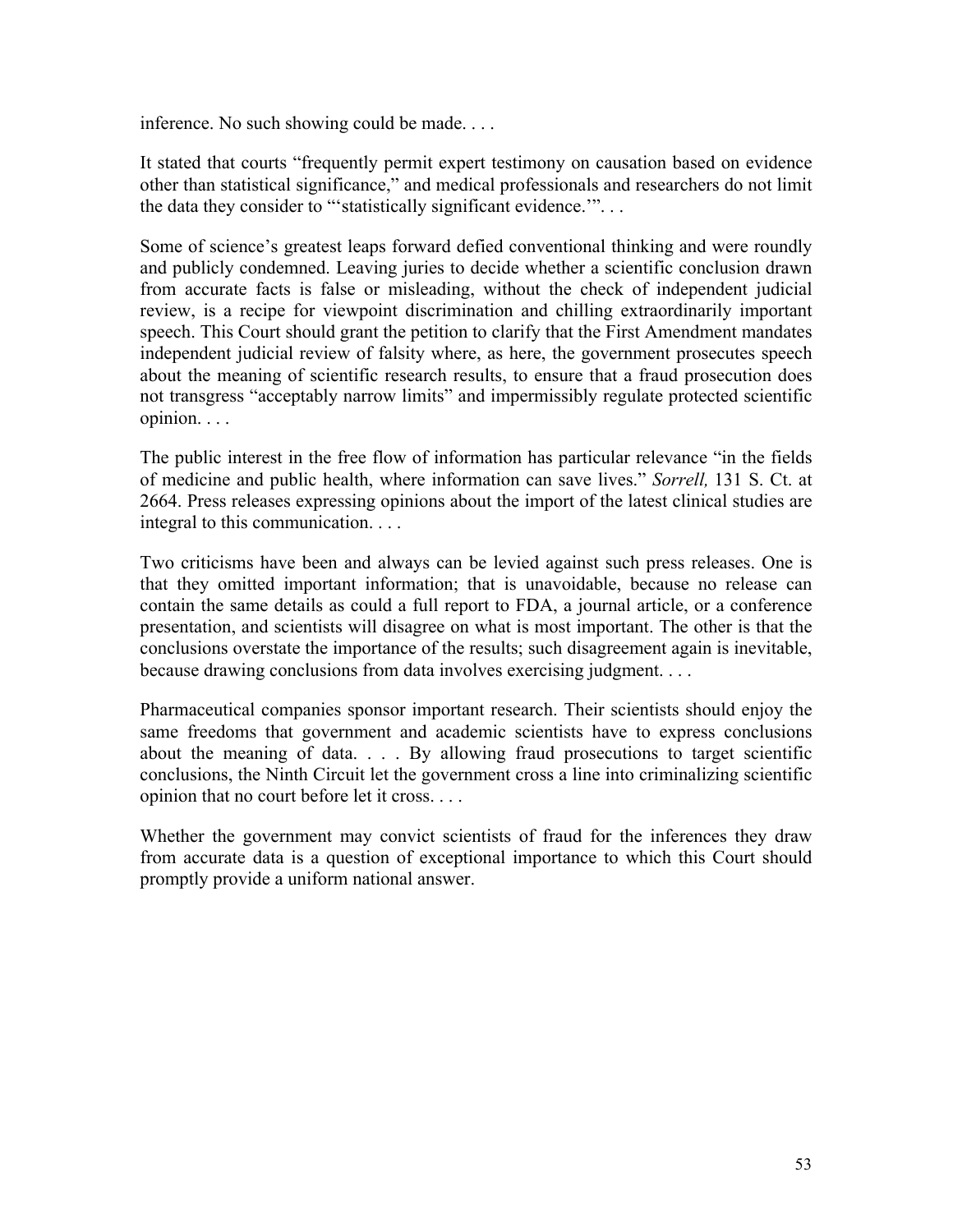# **PROFESSIONAL CONDUCT PANEL**

Speech is integral to the professional practice of medicine. How, then, may professional speech be regulated consistent with the First Amendment? The Supreme Court has long considered doctors to have First Amendment rights, but the extent of those rights is far from clear. Doctors clearly can be legally sanctioned for their speech. They may, for example, lose their license if they engage in speech that constitutes malpractice.

But legislatures also sometimes seek, independently of medical licensing boards, to regulate what physicians must or may not say to patients. In recent years, this has occurred with some regularity, particularly in the highly charged contexts of abortion, gun violence, and sexual orientation. Doctors have invoked First Amendment rights against such statutes, arguing that they either (1) prevent healthcare professionals from communicating truthful disciplinary knowledge to clients, or (2) compel healthcare professionals to communicate statements that they know to be false according to the professional consensus of medical science. Judges then must decide whether the regulation in question blocks or encourages the flow of accurate and non-misleading information to patients in the name of patient health, safety, and well-being. But what standard should they use, and how well are courts situated to resolve such questions? In the sphere of public discourse, all opinions are created equal; this is not true in the sphere of professional knowledge, where some opinions are harmful. The difficulty is determining when legislation aims to supplant expert knowledge with mere political opinion, thus triggering First Amendment protection, and when regulation protects the integrity of disciplinary knowledge and the patients who receive it from harmful or untested professional advice, consistent with First Amendment values.

This panel will address the implications of the First Amendment for the regulation of the speech and workflow of health professionals. Issues for discussion include: (1) how First Amendment doctrine should approach government regulation that mandates or forbids certain statements or disclosures to patients; (2) how and whether the First Amendment protects health professionals' duties of loyalty and advocacy, (3) the implications, for the First Amendment, of the fact that medicine frequently intersects with controversial social issues, and that medical evidence can be misconstrued or inadequate in the face of such social conflict; and (4) the First Amendment implications of moving from a health care system governed by professional self-regulation (e.g., of advertising) and individual care delivery to a system more governed by direct government regulation and corporate care delivery.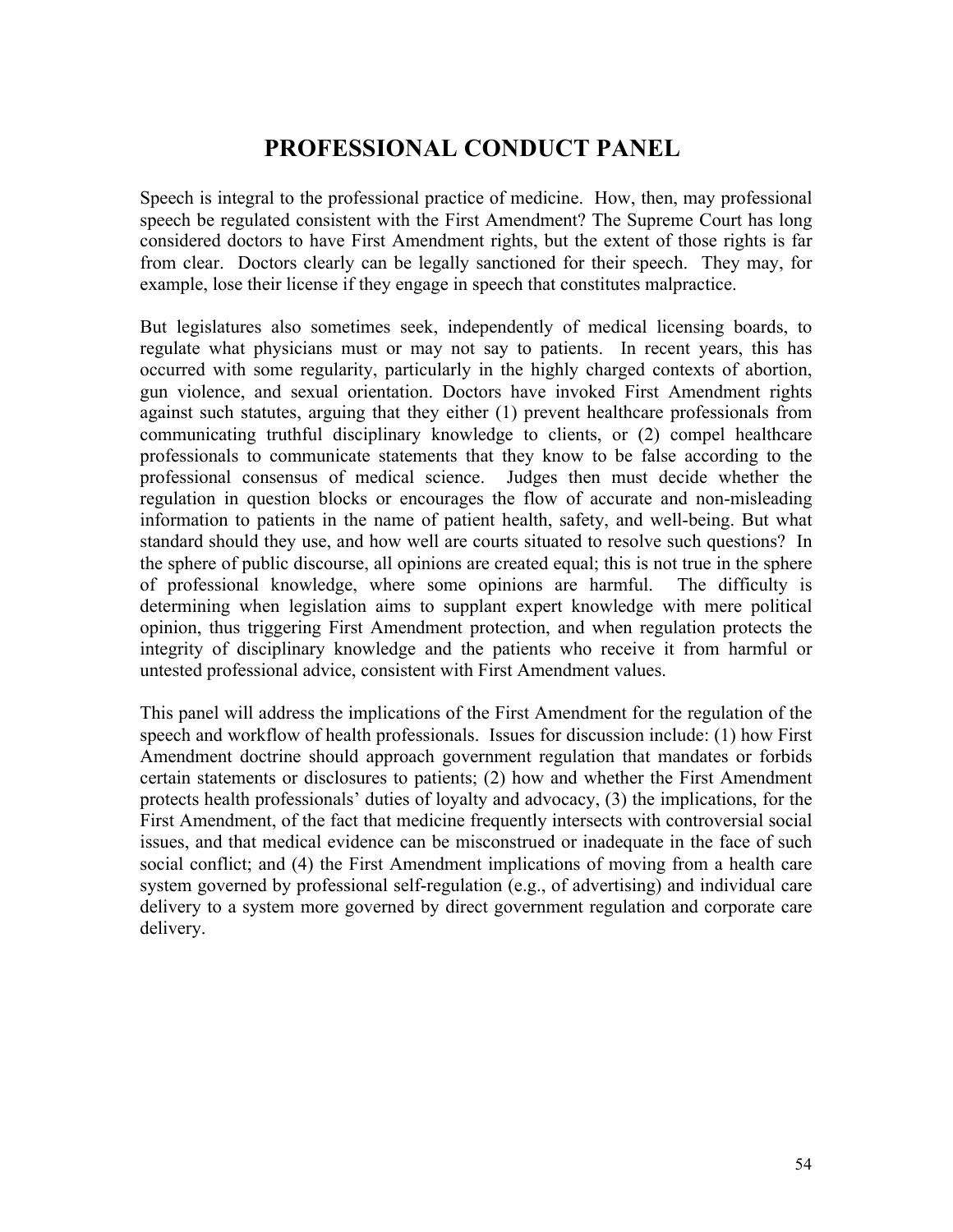#### **Conant v. Walters** United States Court of Appeals for the Ninth Circuit 309 F.3d 629 (2002)

[In response to California and Arizona initiatives decriminalizing the use of marijuana for some medical purposes, the federal government began investigating doctors for "recommending" the use of marijuana to their patients. A group of patients and physicians challenged this policy. The District Court granted a permanent injunction and the Ninth Circuit affirmed, holding inter alia that the policy violated doctors' First Amendment rights.]

#### SCHROEDER, Chief Judge:

The government policy [] strike[s] at core First Amendment interests of doctors and patients. An integral component of the practice of medicine is the communication between a doctor and a patient. Physicians must be able to speak frankly and openly to patients. That need has been recognized by the courts through the application of the common law doctor-patient privilege.

The doctor-patient privilege reflects "the imperative need for confidence and trust" inherent in the doctor-patient relationship and recognizes that "a physician must know all that a patient can articulate in order to identify and to treat disease; barriers to full disclosure would impair diagnosis and treatment." The Supreme Court has recognized that physician speech is entitled to First Amendment protection because of the significance of the doctor-patient relationship. *See Planned Parenthood of Southeastern Pennsylvania v. Casey,* 505 U.S. 833 (recognizing physician's First Amendment right not to speak).

This Court has also recognized the core First Amendment values of the doctor-patient relationship. In *Nat'l Ass'n for the Advancement of Psychoanalysis v. California Bd. of Psychology,* 228 F.3d 1043 (9th Cir. 2000), we recognized that communication that occurs during psychoanalysis is entitled to First Amendment protection. We upheld California's mental health licensing laws that determined when individuals qualified as mental health professionals against a First Amendment challenge. Finding the laws content-neutral, we noted that California did not attempt to "dictate the content of what is said in therapy" and did not prevent licensed therapists from utilizing particular "psycho-analytical methods."

Being a member of a regulated profession does not, as the government suggests, result in a surrender of First Amendment rights. To the contrary, professional speech may be entitled to "the strongest protection our Constitution has to offer." Even commercial speech by professionals is entitled to First Amendment protection. Attorneys have rights to speak freely subject only to the government regulating with "narrow specificity."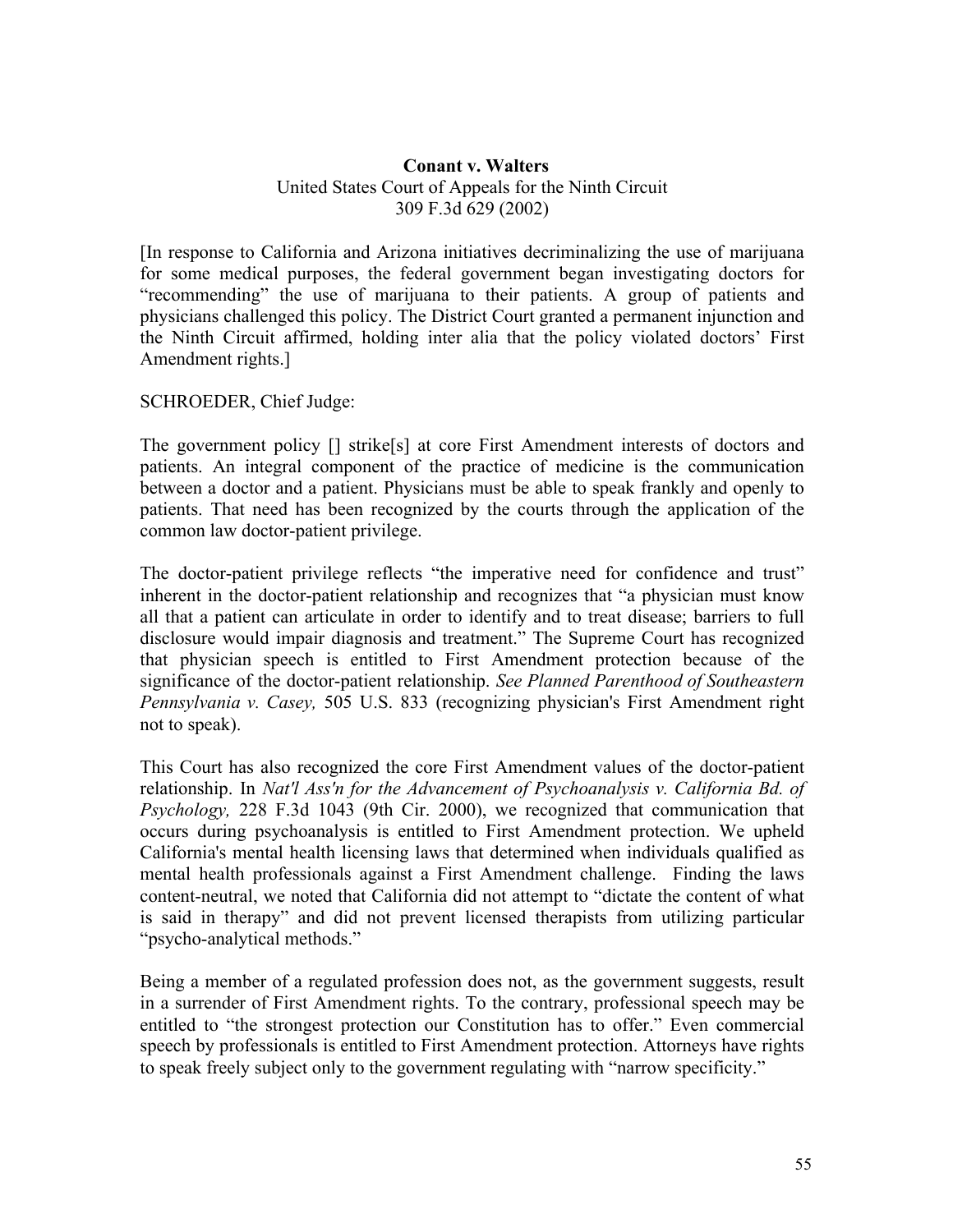In its most recent pronouncement on regulating speech about controlled substances, *Thompson v. Western States Medical Ctr.,* 535 U.S. 357 (2002), the Supreme Court found that provisions in the Food and Drug Modernization Act of 1997 that restricted physicians and pharmacists from advertising compounding drugs violated the First Amendment. The Court refused to make the "questionable assumption that doctors would prescribe unnecessary medications" and rejected the government's argument that "people would make bad decisions if given truthful information about compounded drugs." The federal government argues in this case that a doctor-patient discussion about marijuana might lead the patient to make a bad decision, essentially asking us to accept the same assumption rejected by the Court in *Thompson.* We will not do so. Instead, we take note of the Supreme Court's admonition in *Thompson:* "If the First Amendment means anything, it means that regulating speech must be a last—not first—resort. Yet here it seems to have been the first strategy the Government thought to try."

The government's policy in this case seeks to punish physicians on the basis of the content of doctor-patient communications. Only doctor-patient conversations that include discussions of the medical use of marijuana trigger the policy. Moreover, the policy does not merely prohibit the discussion of marijuana; it condemns expression of a particular viewpoint, i.e., that medical marijuana would likely help a specific patient. Such condemnation of particular views is especially troubling in the First Amendment context. "When the government targets not subject matter but particular views taken by speakers on a subject, the violation of the First Amendment is all the more blatant." Indeed, even content-based restrictions on speech are "presumptively invalid."

The government's policy is materially similar to the limitation struck down in *Legal Services Corp. v. Velazquez,* 531 U.S. 533 (2001), that prevented attorneys from "present[ing] all the reasonable and well-grounded arguments necessary for proper resolution of the case." In *Velazquez,* a government restriction prevented legal assistance organizations receiving federal funds from challenging existing welfare laws. Like the limitation in *Velazquez*, the government's policy here "alter[s] the traditional role" of medical professionals by "prohibit[ing] speech necessary to the proper functioning of those systems."

The government relies upon *Rust* and *Casey* to support its position in this case. However, those cases did not uphold restrictions on speech itself. *Rust* upheld restrictions on federal funding for certain types of activity, including abortion counseling, referral, or advocacy. In *Casey,* a plurality of the Court upheld Pennsylvania's requirement that physicians' advice to patients include information about the health risks associated with an abortion and that physicians provide information about alternatives to abortion. The plurality noted that physicians did not have to comply if they had a reasonable belief that the information would have a "severely adverse effect on the physical or mental health of the patient," and thus the statute did not "prevent the physician from exercising his or her medical judgment." The government's policy in this case does precisely that.

The government seeks to justify its policy by claiming that a doctor's "recommendation"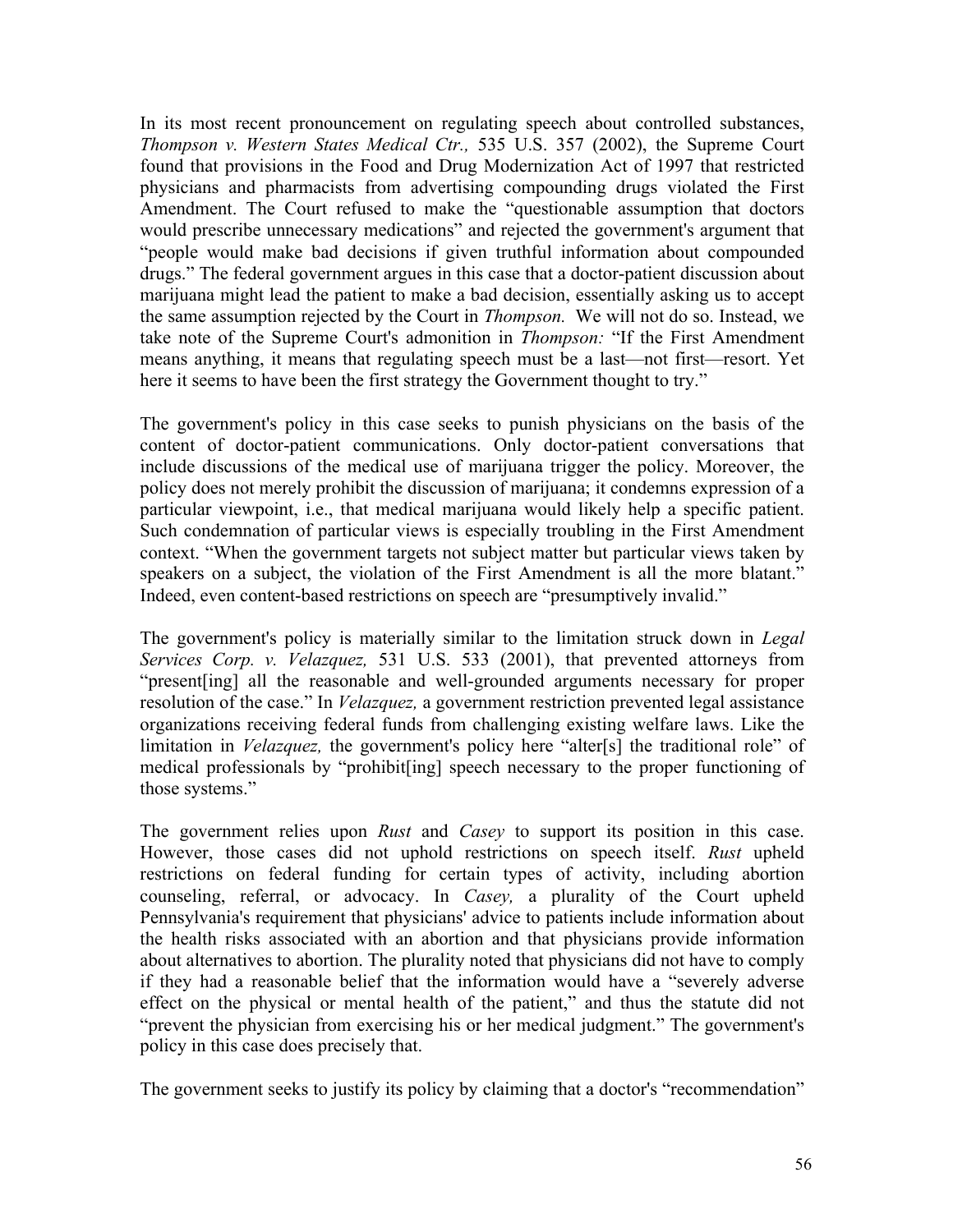of marijuana may encourage illegal conduct by the patient, which is not unlike the argument made before, and rejected by, the Supreme Court in a recent First Amendment case. In *Free Speech Coalition,* the government defended the Child Pornography Prosecution Act of 1996 by arguing that, although virtual child pornography does not harm children in the production process, it threatens them in "other, less direct, ways." For example, the government argued pedophiles might use such virtual images to encourage children to participate in sexual activity. The Supreme Court rejected such justifications, holding that the potential harms were too attenuated from the proscribed speech. "Without a significantly stronger, more direct connection, the Government may not prohibit speech on the ground that it may encourage . . . illegal conduct." The government's argument in this case mirrors the argument rejected in *Free Speech Coalition.*

The government also relies on a case in which a district court refused to order an injunction against this federal drug policy. The court did so, however, because the plaintiffs in that case did not factually support their claim that the policy chilled their speech. In this case, the record is replete with examples of doctors who claim a right to explain the medical benefits of marijuana to patients and whose exercise of that right has been chilled by the threat of federal investigation. The government even stipulated in the district court that a "reasonable physician would have a genuine fear of losing his or her DEA registration to dispense controlled substances if that physician were to recommend marijuana to his or her patients."

To survive First Amendment scrutiny, the government's policy must have the requisite "narrow specificity." Throughout this litigation, the government has been unable to articulate exactly what speech is proscribed, describing it only in terms of speech the patient believes to be a recommendation of marijuana. Thus, whether a doctor-patient discussion of medical marijuana constitutes a "recommendation" depends largely on the meaning the patient attributes to the doctor's words. This is not permissible under the First Amendment. In *Thomas,* the court struck down a state statute that failed to make a clear distinction between union membership, solicitation, and mere "discussion, laudation, [or] general advocacy." The distinction rested instead on the meaning the listeners attributed to spoken words. The government's policy, like the statute in *Thomas,* leaves doctors and patients "no security for free discussion." As Judge Smith appropriately noted in granting the preliminary injunction, "when faced with the fickle iterations of the government's policy, physicians have been forced to suppress speech that would not rise to the level of that which the government constitutionally may prohibit."

Our decision is consistent with principles of federalism that have left states as the primary regulators of professional conduct. We must "show [ ] respect for the sovereign States that comprise our Federal Union. That respect imposes a duty on federal courts, whenever possible, to avoid or minimize conflict between federal and state law, particularly in situations in which the citizens of a State have chosen to serve as a laboratory in the trial of novel social and economic experiments without risk to the rest of the country."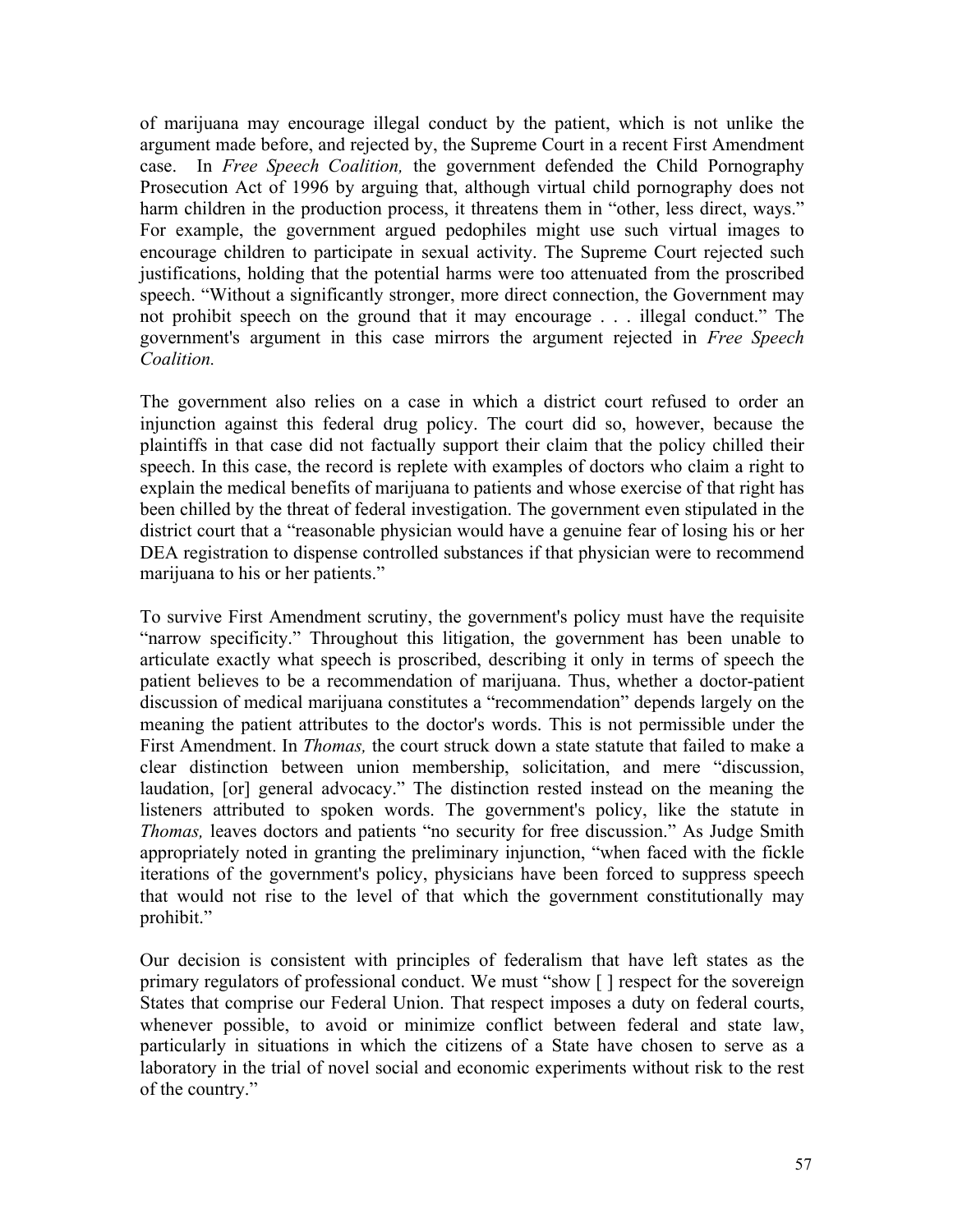For all of the foregoing reasons, we affirm the district court's order entering a permanent injunction.

#### **Pickup v. Brown** United States Court of Appeals for the Ninth Circuit 740 F.3d 1208 (2014)

[California's Senate Bill 1172 (SB 1172) prohibits licensed therapists from engaging in "sexual orientation change efforts" (SOCE)—also called conversion therapy or reparative therapy—with minors. That statute defines sexual orientation change efforts as "any practices. . .that seek to change an individual's sexual orientation."

Two separate district court judges heard preliminary injunction challenges brought by SOCE practitioners and the parents of children undergoing SOCE therapy. In *Pickup v. Brown*, the court denied a request for preliminary injunction, holding *inter alia* that that statute does not violate doctors' or patients' First Amendment rights. Judge Kimberly Mueller based her decision on the finding "that SOCE therapy is subject to the state's legitimate control over the professions [and] SB 1172's restrictions on therapy do not implicate fundamental rights and are not properly evaluated under strict scrutiny review, but rather under the rational basis test." She further found that SB 1172's stated purpose of protecting the health of minors more than meets this burden.

In *Welch v. Brown*, Judge William Shubb disagreed and issued a preliminary injunction. He found *inter alia* that SB 1172 ran afoul of the First Amendment: "When a mental health provider's pursuit of SOCE is guided by the provider's or patient's views of homosexuality, it is difficult, if not impossible, to view the conduct of performing SOCE as anything but integrally intertwined with viewpoints, messages, and expression about homosexuality." As a restriction on speech content and viewpoint neutral, the court held that SB 1172 must be subjected to strict scrutiny. Judge Welch further found that "in light of the heavy burden strict scrutiny imposes on defendants, the lack of evidence demonstrating 'actual harm' and a causal relationship between SOCE and harm to minors, and the underinclusiveness of SB 1172" the bill was unlikely to withstand strict scrutiny.

In the opinion excerpted below, the Ninth Circuit resolved the conflicting district court opinions on SB 1172's constitutionality, holding *inter alia* that the statute does not violate the First Amendment. Certiorari was recently denied by the Supreme Court.]

## GRABER, Circuit Judge:

The first step in our analysis is to determine whether SB 1172 is a regulation of conduct or speech. "[W]ords can in some circumstances violate laws directed not against speech but against conduct. . . ." *R.A. V. v. City of St. Paul,* 505 U.S. 377, 389 (1992). "Congress,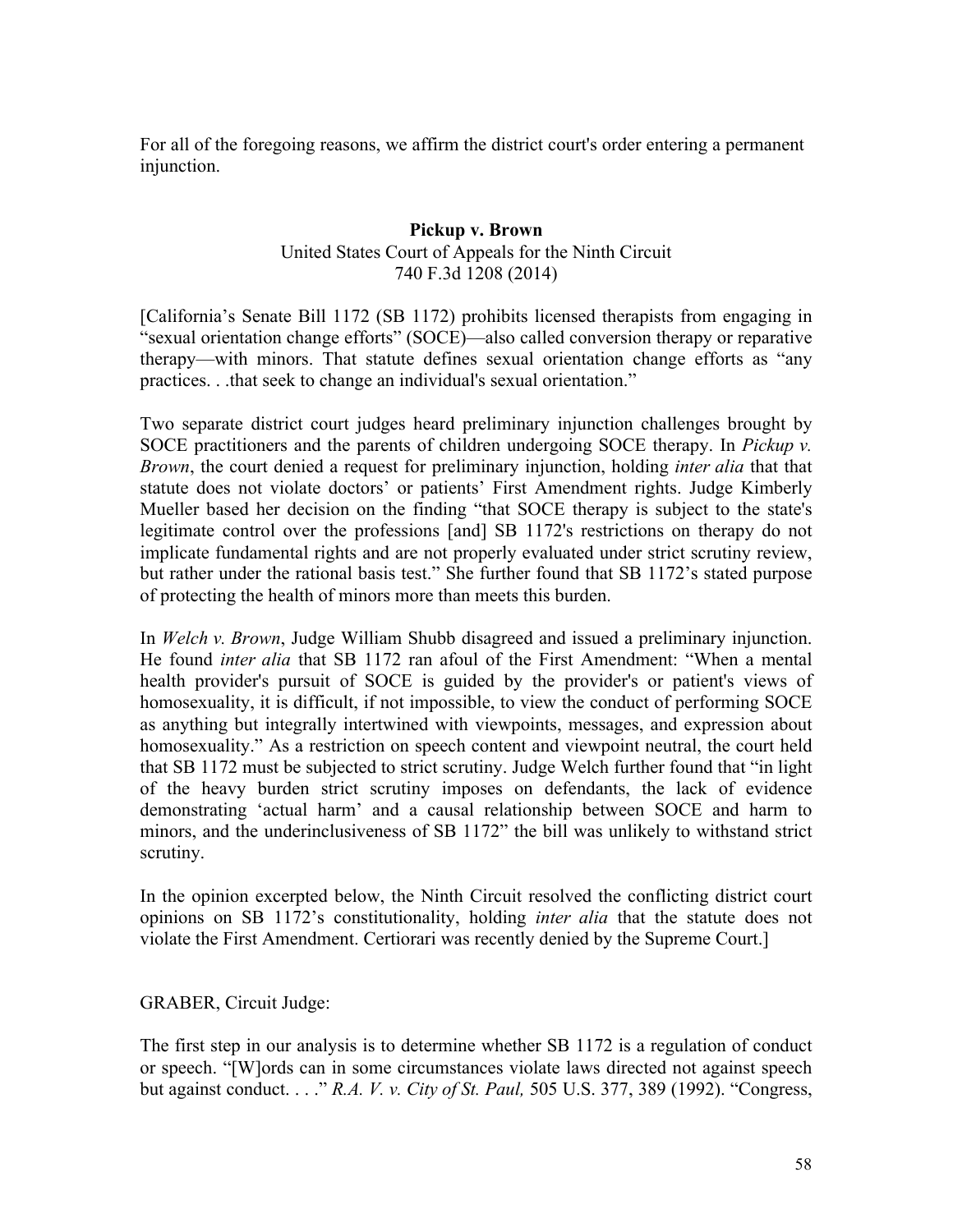for example, can prohibit employers from discriminating in hiring on the basis of race. The fact that this will require an employer to take down a sign reading 'White Applicants Only' hardly means that the law should be analyzed as one regulating the employer's speech rather than conduct." The Supreme Court has made clear that First Amendment protection does not apply to conduct that is not "inherently expressive." In identifying whether SB 1172 regulates conduct or speech, two of our cases guide our decision: *National Association for the Advancement of Psychoanalysis v. California Board of Psychology ("NAAP"),* 228 F.3d 1043 (9th Cir. 2000), and *Conant v. Walters,* 309 F.3d 629 (9th Cir. 2002). . . .

We distill the following relevant principles from *NAAP* and *Conant*: (1) doctor-patient communications *about* medical treatment receive substantial First Amendment protection, but the government has more leeway to regulate the conduct necessary to administering treatment itself; (2) psychotherapists are not entitled to special First Amendment protection merely because the mechanism used to deliver mental health treatment is the spoken word; and (3) nevertheless, communication that occurs during psychotherapy does receive *some* constitutional protection, but it is not immune from regulation.

Because those principles, standing alone, do not tell us whether or how the First Amendment applies to the regulation of specific mental health treatments, we must go on to consider more generally the First Amendment rights of professionals, such as doctors and mental health providers. In determining whether SB 1172 is a regulation of speech or conduct, we find it helpful to view this issue along a continuum.

At one end of the continuum, where a professional is engaged in a public dialogue, First Amendment protection is at its greatest. Thus, for example, a doctor who publicly advocates a treatment that the medical establishment considers outside the mainstream, or even dangerous, is entitled to robust protection under the First Amendment—just as any person is—even though the state has the power to regulate medicine. That principle makes sense because communicating to the *public* on matters of *public concern* lies at the core of First Amendment values. Thus, outside the doctor-patient relationship, doctors are constitutionally equivalent to soapbox orators and pamphleteers, and their speech receives robust protection under the First Amendment.

At the midpoint of the continuum, within the confines of a professional relationship, First Amendment protection of a professional's speech is somewhat diminished. For example, in *Planned Parenthood of Southeastern Pennsylvania v. Casey,* 505 U.S. 833, 884 (1992), the plurality upheld a requirement that doctors disclose truthful, nonmisleading information to patients about certain risks of abortion:

All that is left of petitioners' argument is an asserted First Amendment right of a physician not to provide information about the risks of abortion, and childbirth, in a manner mandated by the State. To be sure, the physician's First Amendment rights not to speak are implicated, but only as part of the practice of medicine, *subject to reasonable licensing and*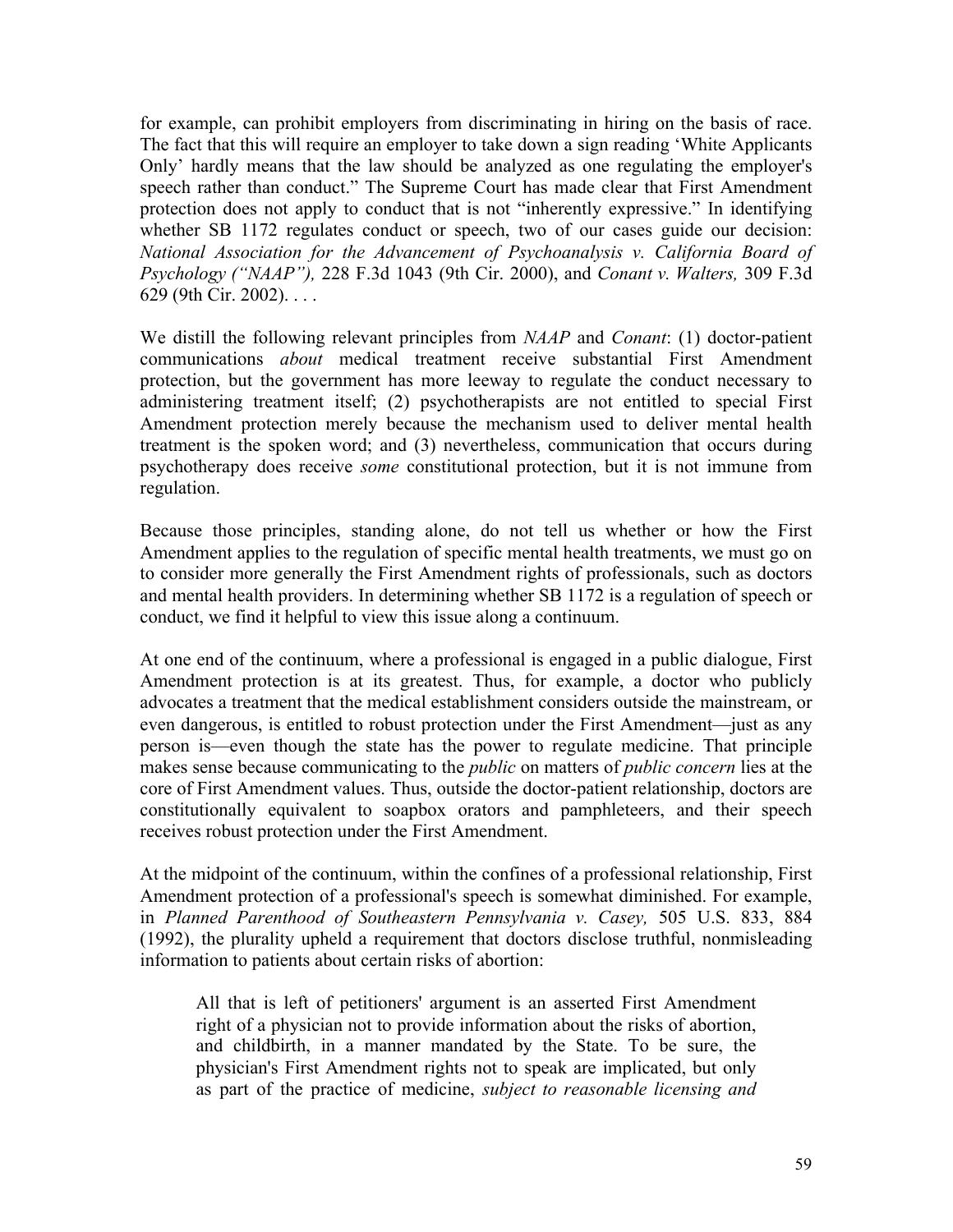*regulation by the State.* We see no constitutional infirmity in the requirement that the physician provide the information mandated by the State here.

Outside the professional relationship, such a requirement would almost certainly be considered impermissible compelled speech.

Moreover, doctors are routinely held liable for giving negligent medical advice to their patients, without serious suggestion that the First Amendment protects their right to give advice that is not consistent with the accepted standard of care. A doctor "may not counsel a patient to rely on quack medicine. The First Amendment would not prohibit the doctor's loss of license for doing so." And a lawyer may be disciplined for divulging confidences of his client, even though such disclosure is pure speech. Thus, the First Amendment tolerates a substantial amount of speech regulation within the professionalclient relationship that it would not tolerate outside of it. And that toleration makes sense: When professionals, by means of their state-issued licenses, form relationships with clients, the purpose of those relationships is to advance the welfare of the clients, rather than to contribute to public debate.

At the other end of the continuum, and where we conclude that SB 1172 lands, is the regulation of professional *conduct,* where the state's power is great, even though such regulation may have an incidental effect on speech. Most, if not all, medical and mental health treatments require speech, but that fact does not give rise to a First Amendment claim when the state bans a particular treatment. When a drug is banned, for example, a doctor who treats patients with that drug does not have a First Amendment right to speak the words necessary to provide or administer the banned drug. Were it otherwise, then any prohibition of a particular medical treatment would raise First Amendment concerns because of its incidental effect on speech. Such an application of the First Amendment would restrict unduly the states' power to regulate licensed professions and would be inconsistent with the principle that "it has never been deemed an abridgement of freedom of speech or press to make a course of conduct illegal merely because the conduct was in part initiated, evidenced, or carried out by means of language, either spoken, written, or printed."

Senate Bill 1172 regulates conduct. It bans a form of treatment for minors; it does nothing to prevent licensed therapists from discussing the pros and cons of SOCE with their patients. Senate Bill 1172 merely prohibits licensed mental health providers from engaging in SOCE with minors. It is the limited reach of SB 1172 that distinguishes the present cases from *Conant,* in which the government's policy prohibited speech *wholly apart* from the actual provision of treatment. Pursuant to its police power, California has authority to regulate licensed mental health providers' administration of therapies that the legislature has deemed harmful. Under *Giboney*, the fact that speech may be used to carry out those therapies does not turn the regulation of conduct into a regulation of speech. In fact, the *Welch* Plaintiffs concede that the state has the power to ban aversive types of SOCE. And we reject the position of the *Pickup* Plaintiffs—asserted during oral argument—that even a ban on aversive types of SOCE requires heightened scrutiny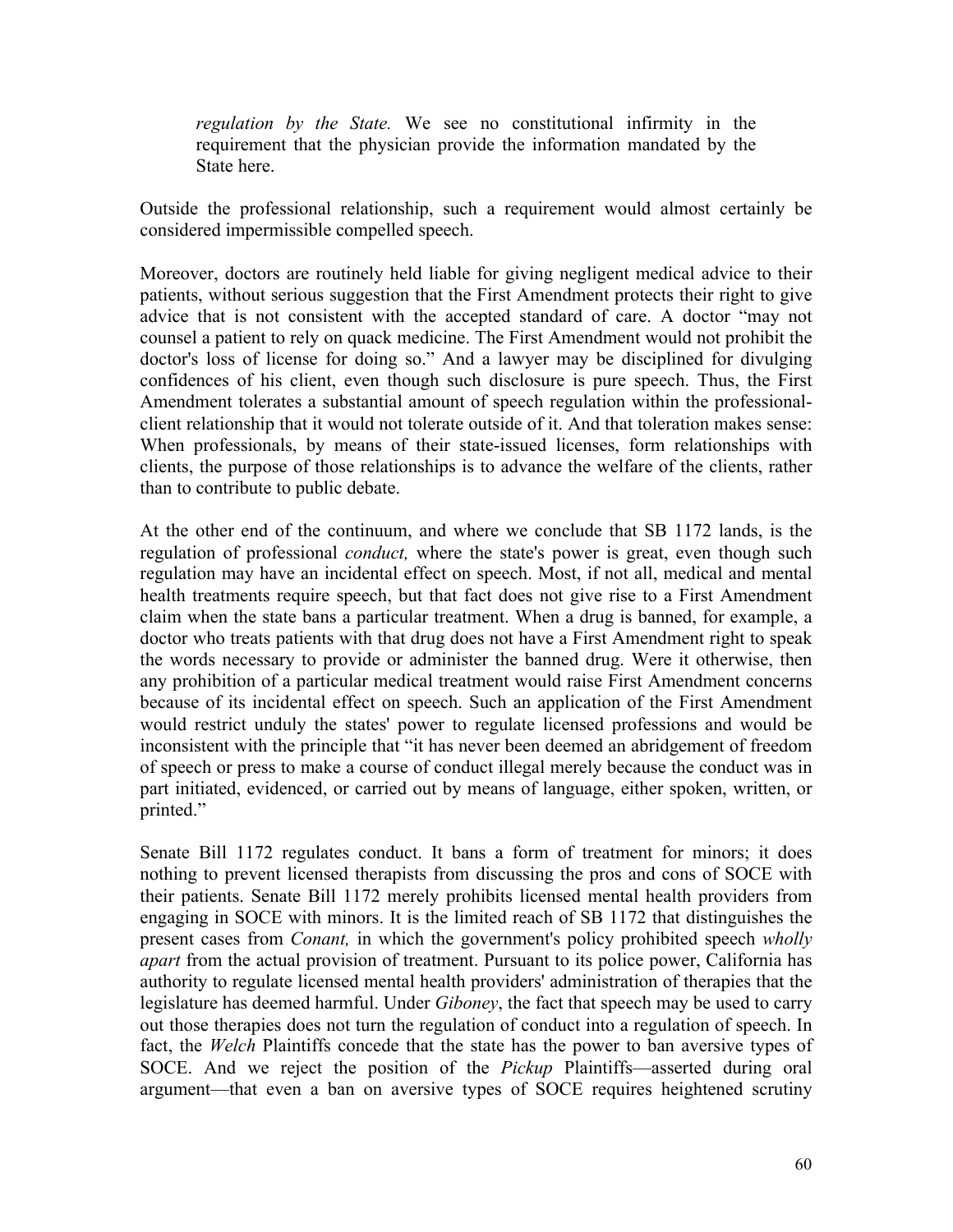because of the incidental effect on speech. Here, unlike in *Conant*, the law *allows* discussions about treatment, recommendations to obtain treatment, and expressions of opinions about SOCE and homosexuality. . . .

We further conclude that the First Amendment does not prevent a state from regulating treatment even when that treatment is performed through speech alone. As we have already held in *NAAP,* talk therapy does not receive special First Amendment protection merely because it is administered through speech. That holding rested on the understanding of talk therapy as "the *treatment* of emotional suffering and depression, *not* speech." Thus, under *NAAP,* to the extent that talk therapy implicates speech, it stands on the same First Amendment footing as other forms of medical or mental health treatment. Senate Bill 1172 is subject to deferential review just as are other regulations of the practice of medicine. . . .

Because SB 1172 regulates only treatment, while leaving mental health providers free to discuss and recommend, or recommend against, SOCE, we conclude that any effect it may have on free speech interests is merely incidental. Therefore, we hold that SB 1172 is subject to only rational basis review and must be upheld if it bears a rational relationship to a legitimate state interest.

According to the statute, SB 1172 advances California's interest in "protecting the physical and psychological well-being of minors, including lesbian, gay, bisexual and transgender youth, and in protecting its minors against exposure to serious harms caused by sexual orientation change efforts." Without a doubt, protecting the well-being of minors is a legitimate state interest. And we need not decide whether SOCE actually causes "serious harms"; it is enough that it could "reasonably be conceived to be true by the governmental decisionmaker."

The record demonstrates that the legislature acted rationally when it decided to protect the well-being of minors by prohibiting mental health providers from using SOCE on persons under 18. The legislature relied on the report of the Task Force of the American Psychological Association, which concluded that SOCE has not been demonstrated to be effective and that there have been anecdotal reports of harm, including depression, suicidal thoughts or actions, and substance abuse. The legislature also relied on the opinions of many other professional organizations. Each of those organizations opposed the use of SOCE, concluding, among other things, that homosexuality is not an illness and does not require treatment (American School Counselor Association), SOCE therapy can provoke guilt and anxiety (American Academy of Pediatrics), it may be harmful (National Association of Social Workers), and it may contribute to an enduring sense of stigma and self-criticism (American Psychoanalytic Association). Although the legislature also had before it some evidence that SOCE is safe and effective, the overwhelming consensus was that SOCE was harmful and ineffective. On this record, we have no trouble concluding that the legislature acted rationally by relying on that consensus.

Plaintiffs argue that the legislature acted irrationally when it banned SOCE for minors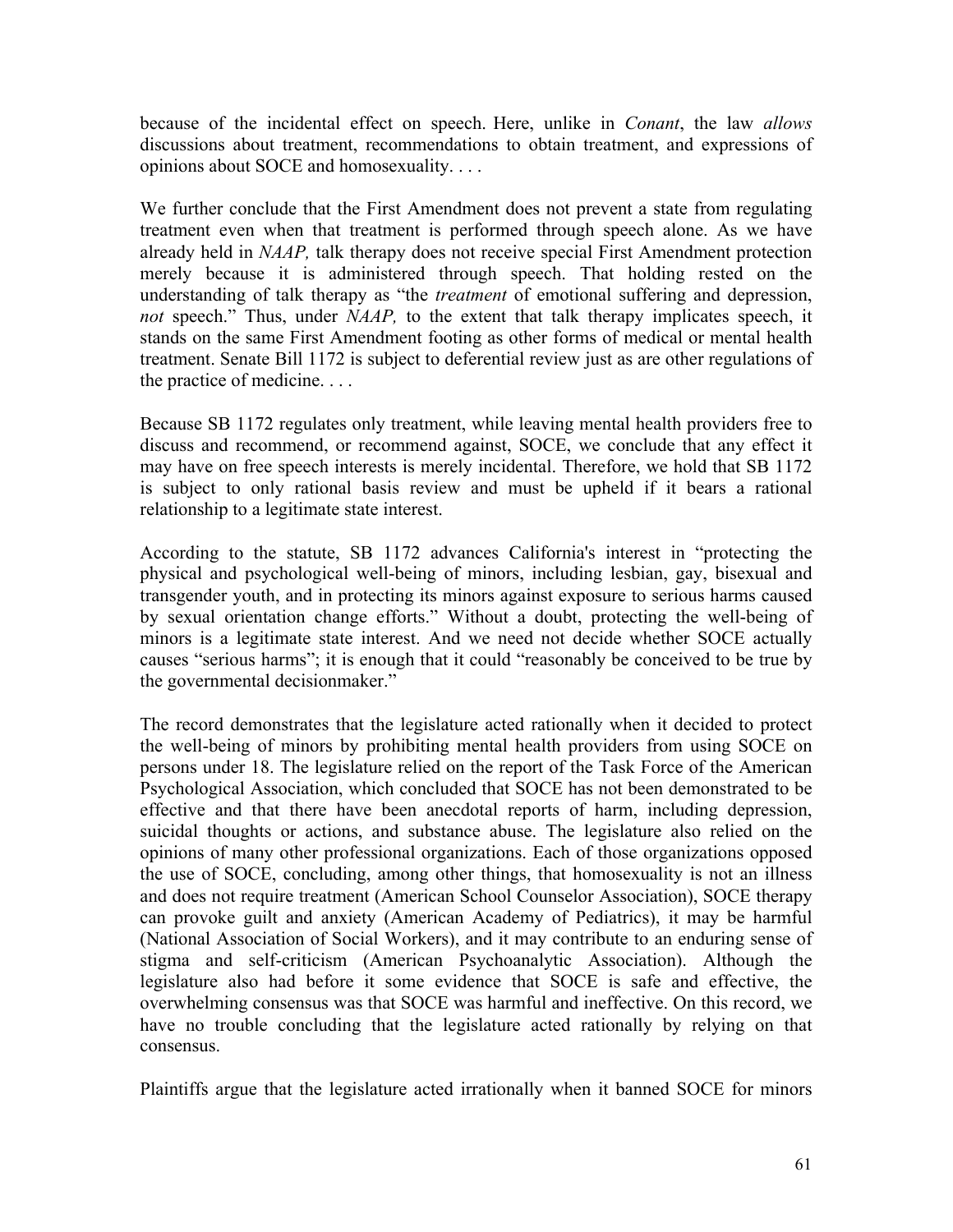because there is a lack of scientifically credible proof of harm. But, under rational basis review, "[w]e ask only whether there are plausible reasons for [the legislature's] action, and if there are, our inquiry is at an end."

Therefore, we hold that SB 1172 is rationally related to the legitimate government interest of protecting the well-being of minors.

## **Pickup v. Brown, Dissent from Denial for Rehearing En Banc**

United States Court of Appeals for the Ninth Circuit 740 F.3d 1208, 1214-21 (2014)

[The Ninth Circuit denied a motion for rehearing en banc by the plaintiffs in *Pickup*. In a dissent from this denial, Judge O'Scannlain questioned the *Pickup* panel's First Amendment reasoning.]

O'SCANNLAIN, Circuit Judge, joined by BEA and IKUTA, Circuit Judges, dissenting from the denial of rehearing en banc:

May the legislature avoid First Amendment judicial scrutiny by defining disfavored talk as "conduct"? That is what these cases are really about.

The State of California, in the statute at issue here, has prohibited licensed professionals from saying certain words to their clients. By labeling such speech as "conduct," the panel's opinion has entirely exempted such regulation from the First Amendment. In so doing, the panel contravenes recent Supreme Court precedent, ignores established free speech doctrine, misreads our cases, and thus insulates from First Amendment scrutiny California's prohibition—in the guise of a professional regulation—of politically unpopular expression. . . .

According to the panel the words proscribed by SB 1172 consist entirely of medical "treatment," which although effected by verbal communication nevertheless constitutes "professional *conduct* " entirely unprotected by the First Amendment. Unlike a professional's opinions, theories, recommendations, or advocacy, such "conduct" effected through speech would receive no constitutional safeguards against state suppression. *Id.* The panel provides no principled doctrinal basis for its dichotomy: by what criteria do we distinguish between utterances that are truly "speech," on the one hand, and those that are, on the other hand, somehow "treatment" or "conduct"? The panel, contrary to common sense and without legal authority, simply asserts that some spoken words those prohibited by SB 1172—are not speech.

Empowered by this ruling of our court, government will have a new and powerful tool to silence expression based on a political or moral judgment about the content and purpose of the communications. The First Amendment precisely forbids government from punishing speech on such grounds.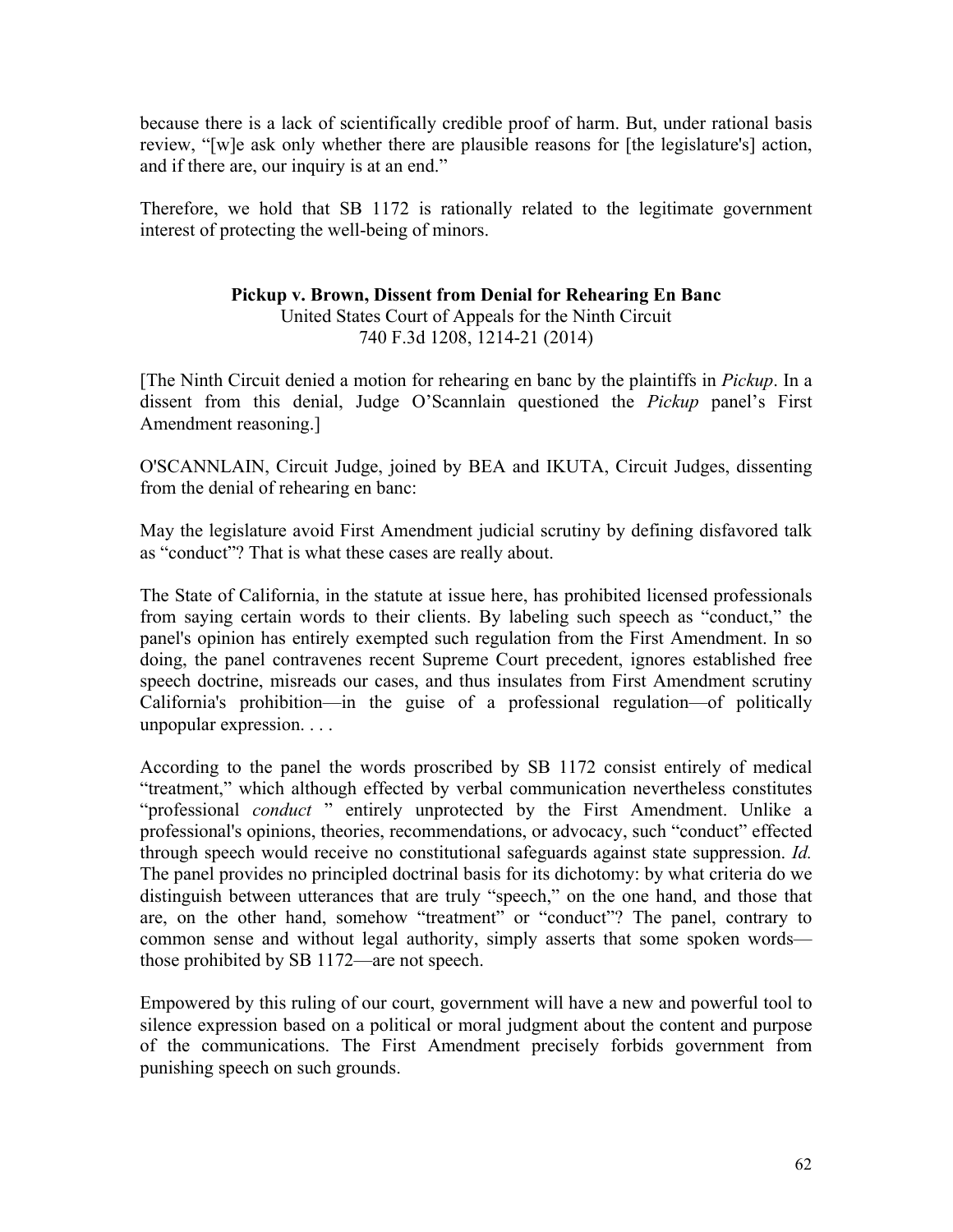Our precedents do not suggest that laws prohibiting "conduct" effected exclusively by means of speech escape First Amendment scrutiny. In fact, the Supreme Court, in its most recent relevant case, flatly refused to countenance the government's purported distinction between "conduct" and "speech" for constitutional purposes when the activity at issue consisted of talking and writing.

The plaintiffs in *Holder v. Humanitarian Law Project,* 561 U.S. 1, 130 (2010), had challenged a Federal statute forbidding "material support" to terrorist organizations for criminalizing protected verbal communications. The Supreme Court upheld the statute, but only after applying First Amendment scrutiny. Specifically, the Court rejected the government's argument that the statute only punished "conduct": for, in this situation, the "conduct triggering coverage under the statute consists of communicating a message." In other words, the government's *ipse dixit* cannot transform "speech" into "conduct" that it may more freely regulate. . . .

The reasoning of *Humanitarian Law Project* specifically forecloses courts from approving a statutory restriction on speech simply because it still permits various and extensive political expression.

The cases here present an analogous situation: professionals—including but not limited to doctors and psychologists—desire to "communicate a message" that the law in question does not permit. This court accordingly should subject SB 1172 to *some level of scrutiny* under the First Amendment.

It bears noting, further, that the Court in *Humanitarian Law Project* did not examine the content or purpose of the "message" the plaintiffs desired to communicate. Thus the panel's attempt to validate SB 1172, on the basis that the speech—the communicated "message"—it proscribes is not "expressive" or "symbolic," finds no support in *Humanitarian Law Project* itself. Whether the prohibited communications in any given situation qualify as pure political speech or, for example, commercial speech will affect only the level of scrutiny, not whether the First Amendment applies at all. The Supreme Court has not required that speech, as a threshold matter, be "expressive" or "symbolic" before deigning to extend to it constitutional protection. . . .

The regulation at issue may very well constitute a valid exercise of California's police power: I take no view as to the merits of SB 1172, either as a matter of policy or on the question whether it would withstand strict or some intermediate level of scrutiny. But as to the threshold issue—may California remove from the First Amendment's ambit the speech of certain professionals when the State disfavors its content or its purpose?—the Supreme Court has definitively and unquestionably said "No." It is no longer within our discretion to disagree.

For the foregoing reasons I respectfully dissent from the court's decision not to rehear these cases en banc.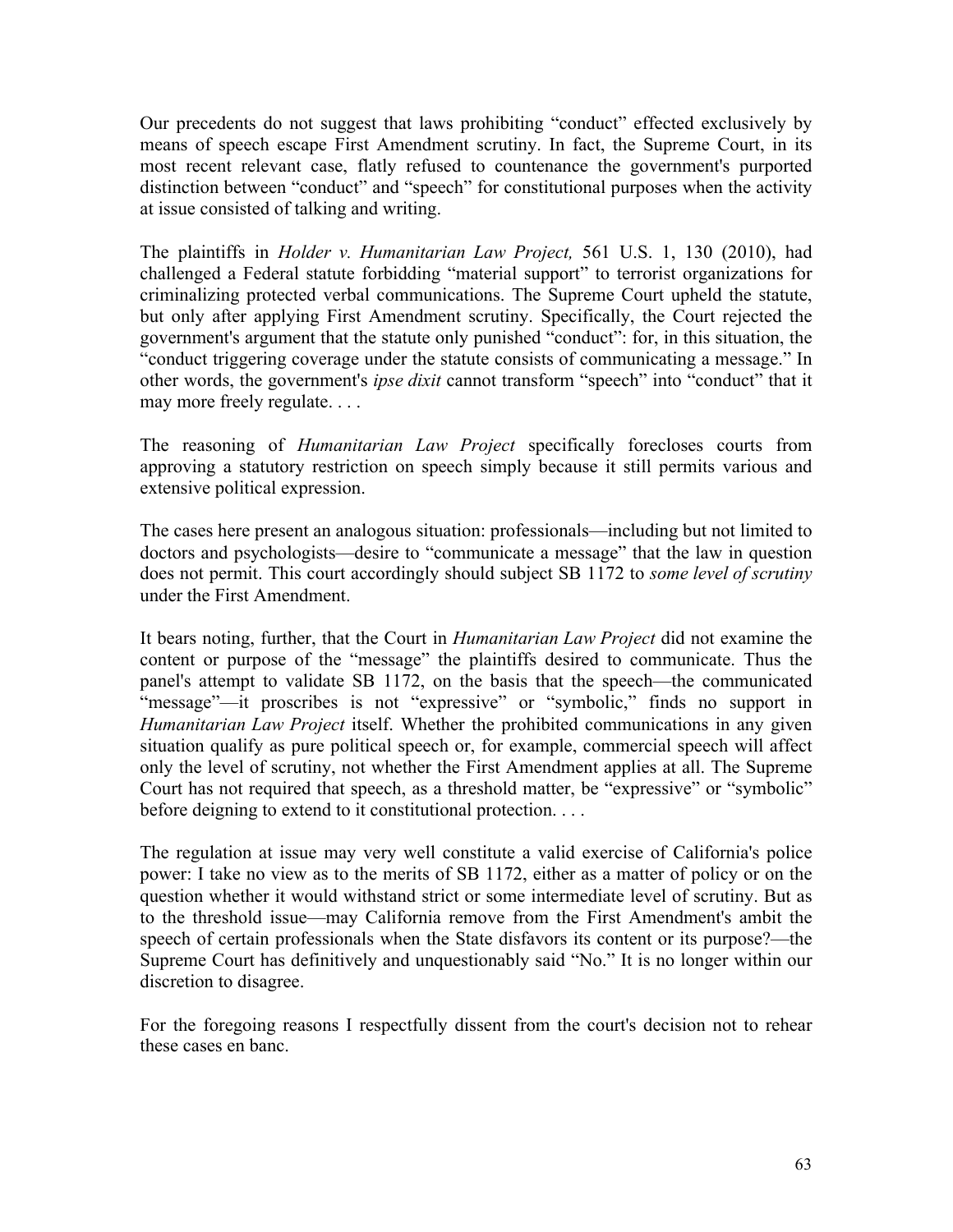### **Wollschlaeger v. Farmer** United States District Court for the Southern District of Florida 814 F. Supp. 2d 1367 (2011)

[A 2011 Florida law, the "Firearm Owners' Privacy Act," forbade doctors from including information about a patient's firearm ownership in medical records, asking a patient whether they own a firearm unless relevant to the patient's medical care, or discriminating against a patient because they own a firearm. A group of physicians challenged the law on First and Fourteenth Amendment grounds. The district court opinion excerpted below, held *inter alia* that the statute was a content-based speech restriction subject to strict scrutiny under the First Amendment. A later district court opinion, not included here, also *held inter* alia that the state's interests in protecting the Second Amendment right to bear arms, protecting the privacy rights of patients, and regulating the professions were also insufficient to justify the legislation.]

### COOKE, District Judge:

At issue in this litigation is a law directed at maintaining patients' privacy rights regarding firearm ownership within the context of the doctor-patient relationship. In effect, however, the law curtails practitioners' ability to inquire about whether patients own firearms and burdens their ability to deliver a firearm safety message to patients, under certain circumstances. The Firearm Owners' Privacy Act thus implicates practitioners' First Amendment rights of free speech. The Act also implicates patients' freedom to receive information about firearm safety, which the First Amendment protects.

"The First Amendment presupposes that the freedom to speak one's mind is not only an aspect of individual liberty—and thus a good unto itself—but also is essential to the common quest for truth and the vitality of society as a whole." *Bose Corp. v. Consumers Union of United States, Inc.,* 466 U.S. 485, 503–04 (1984). This case concerns one of our Constitution's most precious rights—the freedom of speech. "Open speech by a private citizen on a matter of public importance lies at the heart of expression subject to protection by the First Amendment." . . .

"The First Amendment generally prevents government from proscribing speech . . . because of disapproval of the ideas expressed." *R.A.V. v. City of St. Paul,* 505 U.S. 377, 382 (1992). A content-based statute by its terms distinguishes favored speech from disfavored speech based on the ideas or views expressed. *Turner Broad. Sys., Inc. v. FCC*, 512 U.S. 622 (1994). "Regulation of the subject matter of messages, ... is ... an objectionable form of content-based regulation." A content-neutral statute, on the other hand, "places no restrictions on . . . either a particular viewpoint or any subject matter that may be discussed."

Content-based statutes that ban or burden constitutionally protected speech are subject to strict scrutiny, i.e., "it is constitutional only if it constitutes the least restrictive means of advancing a compelling government interest." "It is rare that a regulation restricting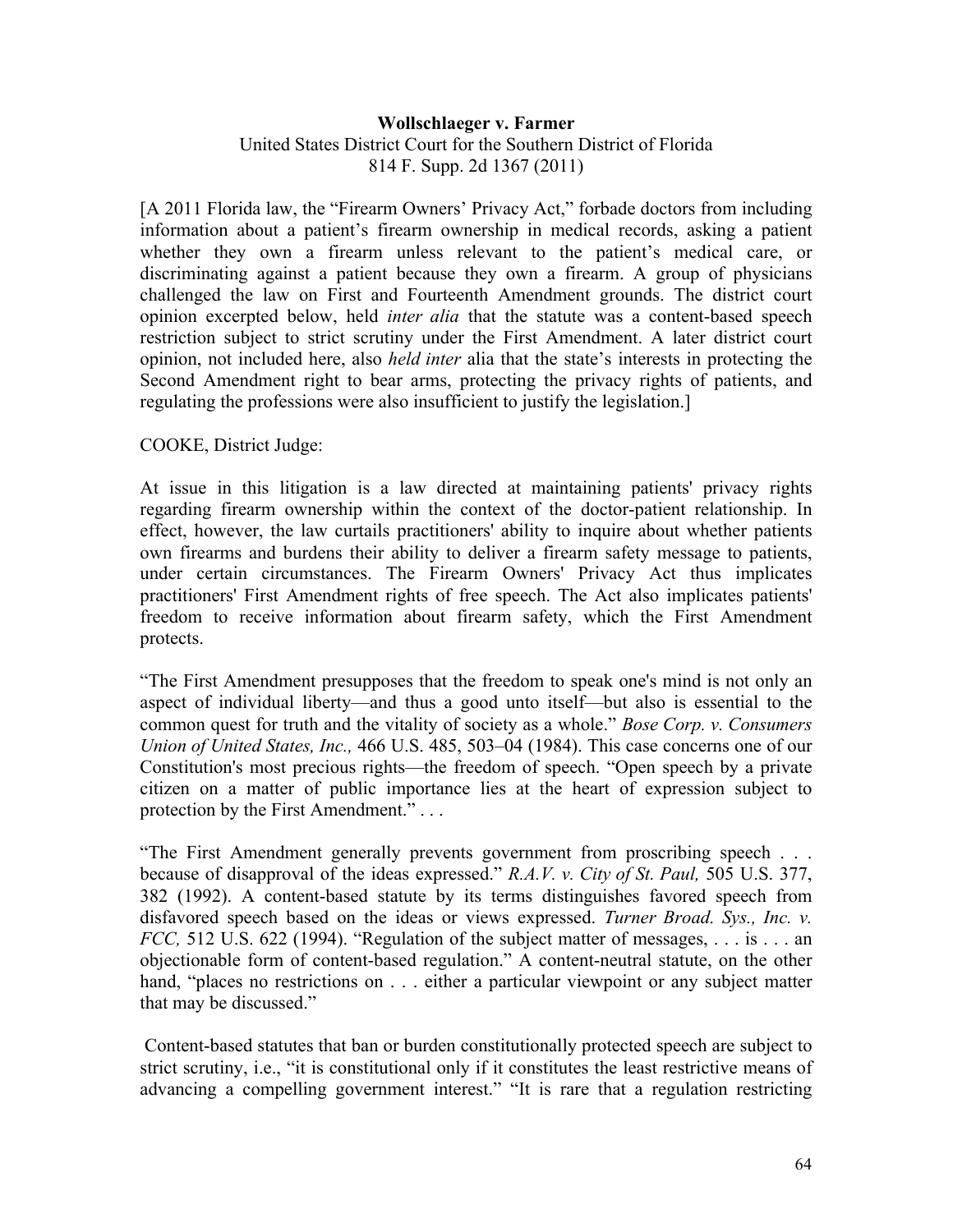speech because of its content will ever be permissible." Content-based statutes, therefore, "are presumptively invalid."

On its face, the Firearms Owners' Privacy Act places restrictions on a practitioner's freedom to inquire about or discuss a particular subject matter. The law bans inquiries regarding firearms unless the practitioner has a good faith belief that the information is relevant to the medical care or safety of the patient or others. Under the law, practitioners may not record such information in the patient's medical record unless she knows the information is relevant. Under this law, for example, physicians may ask a new patient complaining of a stomachache to fill out an initial intake questionnaire that includes questions regarding household chemicals, risky recreational activities, sexual conduct, or drugs and alcohol kept in the home, but not whether the patient owns a firearm. Additionally, although the law does not prevent practitioners from providing unsolicited information regarding firearm safety to any patient, the law arguably burdens practitioners' speech. Physicians concerned that a patient may interpret unsolicited counseling as "unnecessarily harassing" have stopped or curtailed their practice of counseling patients on firearm safety.

Review of legislative history reinforces the conclusion that the law places restrictions on a particular subject matter. The "current situation" that the State legislature intended to change through this law's passage was practitioners' practice of asking about firearm ownership. . . .

The Florida legislature specifically identified policies encouraging and recommending that physicians ask about firearms as an aspect of the problem that the law would rectify. The title of the bill—"An Act relating to the privacy of firearm owners"—and the title of § 790.338—"Medical privacy concerning firearms"—both suggest that the focus of the law is directed at only one subject matter—firearm ownership.

Statements by certain members of the Florida legislature similarly evidence concern or disagreement with health practitioners' firearm safety message. The Florida legislature also heard testimony from the NRA, which stated, "Every single day in Florida physicians are violating patients' privacy rights and people are furious. Questioning patients about gun ownership to satisfy a political agenda and withholding medical care when patients are most vulnerable needs to stop."

The plain language of the law, with reference to its legislative history, leads me to conclude that the Firearms Owners' Privacy Act is content-based. Having so determined, I must analyze whether the law will likely survive strict scrutiny. . . .

To survive strict scrutiny, a law must constitute the least restrictive means of advancing a compelling government interest. A court's determination of whether an interest is compelling, "is not to be made in the abstract, by asking whether fairness, privacy, etc., are highly significant values; but rather by asking whether the *aspect* of fairness, privacy, etc., addressed by the law at issue is highly significant."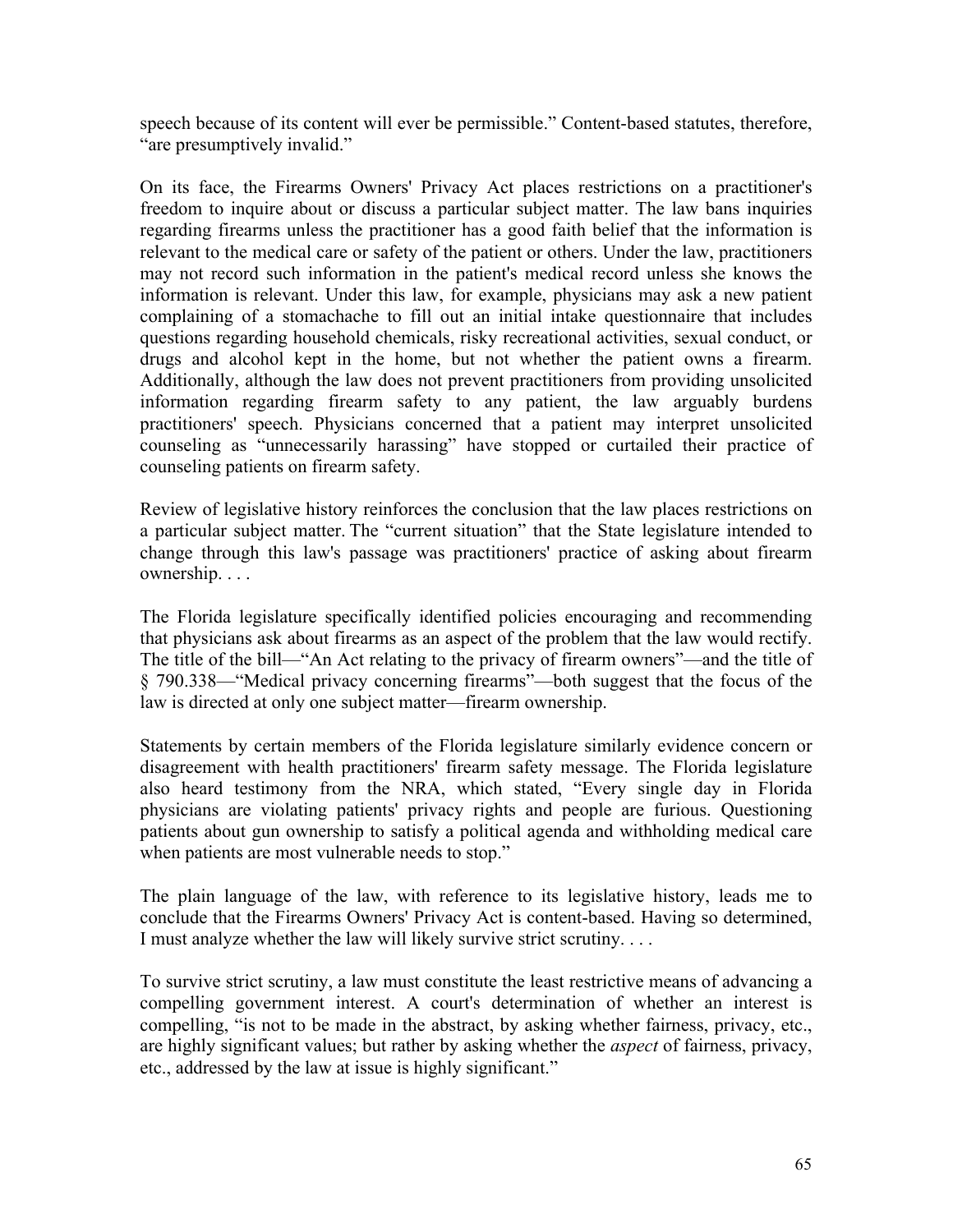The State's asserted justification for the Firearm Owners' Privacy Act is to prohibit practitioners from forcing patients to disclose information about firearm ownership during the course of the provision of medical care, as well as to prevent health practitioners from harassing and discriminating against patients based on their ownership of firearms. The State does not cite any case law to support the proposition that protecting patients from inquiries regarding firearm ownership constitutes a compelling government interest. In fact, "[w]here the designed benefit of a content-based speech restriction is to shield the sensibilities of listeners, the general rule is that the right of expression prevails, even where no less restrictive alternative exists."

The State's interest in assuring the privacy of this piece of information from practitioners does not appear to be a compelling one. Information regarding firearm ownership is not sacrosanct; federal and state statutes heavily regulate firearm ownership, possession, and sale, and require firearm owners to provide personal information in certain circumstances as a condition for obtaining a firearm or certain licenses. For example, to purchase a firearm, Florida residents must provide personal information and identification and subject themselves to a criminal background check. To carry a concealed firearm in Florida, a person must obtain a license.

The State also provides no case law indicating that preventing practitioners from harassing or discriminating against a patient based on firearm ownership constitutes a compelling government interest. The State also fails to provide any specific evidence, beyond anecdotal information, that such "harassment" and "discrimination" is widespread or pervasive. It is unlikely that a concern for some patients who may be offended or uncomfortable by questions regarding firearm ownership could justify this law. "Many are those who must endure speech they do not like, but that is a necessary cost of freedom."

Additionally, the State's interest in preventing discrimination is dubious, as the State itself acknowledges that the law does not prevent a physician from terminating the doctor-patient relationship if a patient refuses to answer questions regarding firearm ownership. The antidiscrimination provision therefore provides only remote, if any, support for the State's asserted purpose.

Even assuming, however, that the State's asserted interests are compelling, the law likely cannot withstand strict scrutiny because it is not the least restrictive means to accomplish that end.

Plaintiffs contend that a least restrictive alternative to the recordkeeping and inquiry restriction provisions would be a law permitting patients to decline to answer any inquiries regarding firearm ownership. Plaintiffs' proposed alternative would also prohibit a practitioner from entering any information regarding firearm ownership into the medical records of a patient who declined to provide such information.

The State does not provide any argument or evidence to suggest that Plaintiffs' proposed least restrictive alternative would be less effective in protecting patients from forced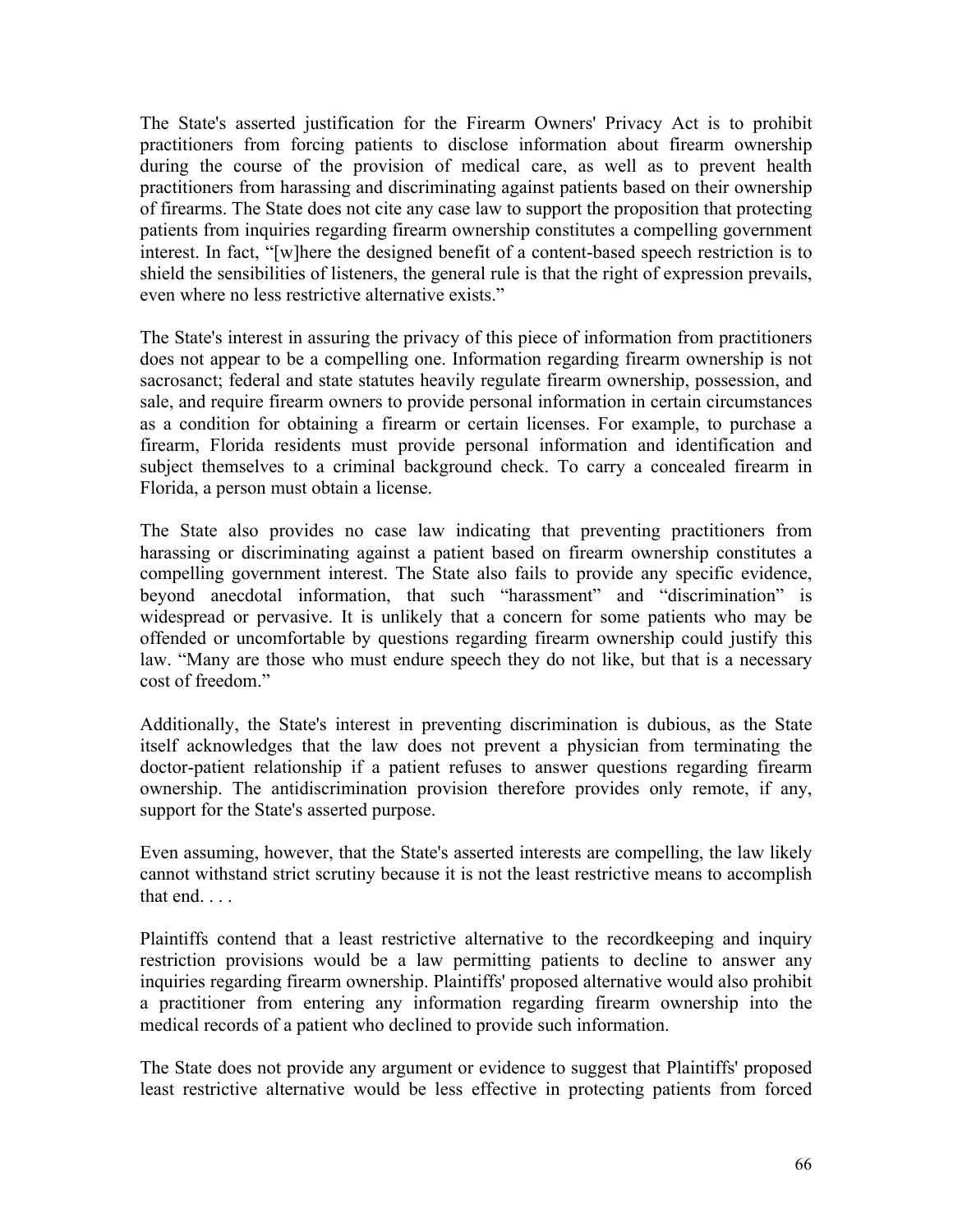disclosure of information regarding firearm ownership. Section 790.338(4) already provides that a patient may decline to answer questions about firearm ownership. This provision likely provides an effective means to protect patients' privacy. Placing the decision-making authority in the hands of the patient is likely to be a less restrictive alternative to prohibiting practitioners' speech. . . .

Further, the State does not explain why existing laws are insufficient to achieve the government's asserted interests in protecting patient privacy. State and federal laws protect as confidential patients' medical records.

As to the anti-harassment and anti-discrimination provisions, Plaintiffs contend that a least restrictive alternative would be a law that targets only offensive behavior or the manner of delivery of speech without regard to subject matter. A law not limited to a particular subject matter would have the same beneficial effect as the State hopes to achieve with the anti-harassment and antidiscrimination provisions. The State does not provide any argument or evidence to suggest that Plaintiffs' proposed alternative would be less effective in protecting patients from harassment or discrimination.

In *R.A.V. v. St. Paul,* the Supreme Court struck down an ordinance that prohibited "fighting words" that insulted or provoked violence on the basis of race, color, creed, religion, or gender. The Court noted that, through this ordinance, the city had not "singled out an especially offensive mode of expression," such as fighting words that communicate ideas in a threatening manner; rather, it "proscribed fighting words of whatever manner that communicate messages of racial, gender, or religious intolerance."

Here, the State has proscribed harassment and discrimination with respect to the subject of firearm ownership only. For example, a practitioner would remain in compliance with § 790.338 if she harassed or discriminated against a patient because of her use of alcohol or tobacco, or her sexual behavior. The State has singled out only harassing or discriminating words and conduct that communicate messages regarding firearm safety. In *R.A.V.*, the Court made clear that "[s]electivity of this sort creates the possibility that the city is seeking to handicap the expression of particular ideas." However, "[w]here the government does not target conduct on the basis of its expressive content, acts are not shielded from regulation merely because they express a discriminatory idea or philosophy." Thus, a less restrictive alternative would be a law proscribing harassment and discrimination in a content-neutral manner.

I will not speak to the wisdom of the legislation now before me. Questions of a law's constitutionality do not create "a license for courts to judge the wisdom, fairness, or logic of legislative choices." *FCC v. Beach Commc'ns, Inc.,* 508 U.S. 307, 313 (1993). The First Amendment, however, "was not designed to facilitate legislation," whether wise or not. *FEC v. Wis. Right to Life, Inc.,* 551 U.S. 449 (2007) (Scalia, J., concurring). Based on the foregoing, I find that Plaintiffs have a substantial likelihood of succeeding on the merits of their constitutional challenge.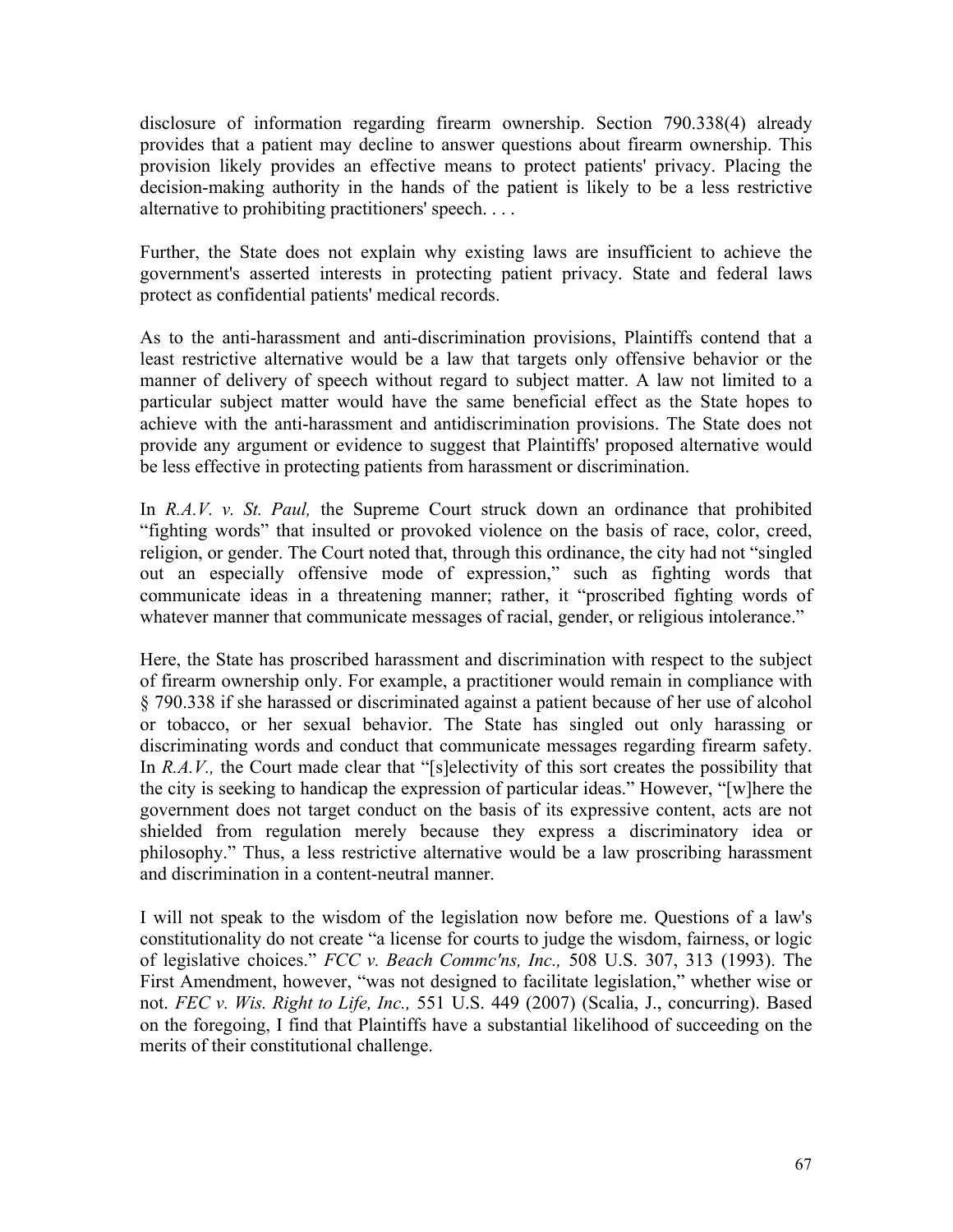#### **Planned Parenthood of Minnesota v. Rounds (Rounds I)**

United States Court of Appeals for the Eighth Circuit 653 F.3d 662 (2011)

[In 2005 South Dakota enacted House Bill 1166, expanding the requirements for informed consent to abortion. Under §7, any woman contemplating abortion must be given oral advisories twenty-four hours in advance of the procedure by the doctor scheduled to perform the abortion or by the doctor's designee. The doctor must give other written advisories at least two hours before the procedure. The written advisories required by  $\S7(1)$  are to inform the patient: "(b) That the abortion will terminate the life of a whole, separate, unique, living human being" (the human being advisory); (c) "That [the patient] has an existing relationship with that unborn human being and that the relationship enjoys protection under the United States Constitution and under the laws of South Dakota"; and (d) "That by having an abortion, her existing relationship and her existing constitutional rights with regards to that relationship will be terminated" (the relationship advisories). The advisory must further contain "[a] description of all known medical risks of the procedure" (the risk advisory). That description must include "[i]ncreased risk of suicide ideation and suicide" as a known risk of abortion (the suicide advisory).

Several abortion service providers brought suit, challenging the constitutionality of these various disclosure requirements. As relevant here, the district court granted the plaintiffs' summary judgment motions in part. The Eighth Circuit found *inter alia* that most of the advisories were constitutional, but that the suicide advisory violated the First Amendment.]

#### MURPHY, Circuit Judge:

.... Another portion of § 7 challenged by Planned Parenthood requires that doctors describe "all known medical risks" of abortion, including "[i]ncreased risk of suicide ideation and suicide" (collectively suicide). The district court granted summary judgment in Planned Parenthood's favor in respect to it, holding that this provision would unduly burden a woman's right to voluntary abortion and would violate doctors' First Amendment right to be free from compelled speech. South Dakota and the intervenors appeal, arguing that the suicide advisory presents no undue burden and requires only a truthful and nonmisleading statement. The question on appeal is whether this advisory is "untruthful, misleading or not relevant to the patient's decision to have an abortion."

We begin by examining what this part of the statute requires doctors to tell patients who have come for abortions. They must describe to the patient "all known medical risks of abortion." Since the word "known" is not defined in the statute, we consider its ordinary meaning. In ordinary use "known" means "generally recognized," "proved," or "familiar to all." Thus, the inclusive statement that "increased risk of suicide and suicide ideation are *known* medical risks of abortion" must be understood as opining that those conditions are generally recognized, proven, or familiar risks of abortion.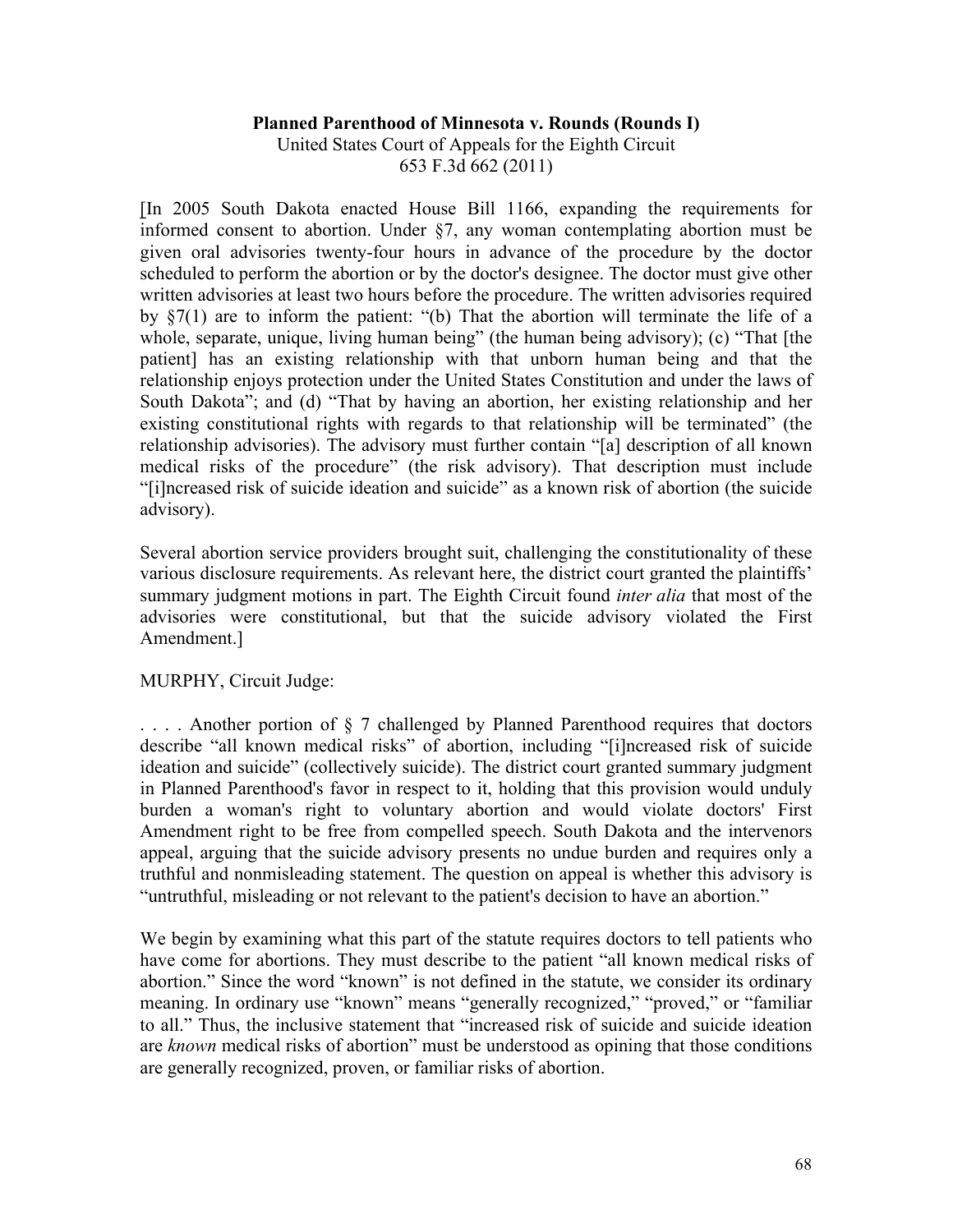The statute also does not define "risk," but medical dictionaries generally agree on that term's several possible meanings. "Absolute risk" is the "[p]robability that a specified event will occur in a specified population." *Stedman's Medical Dictionary* 1701 (28th ed. 2006). "Attributable risk" means "the rate of a disease ... in exposed individuals that can be attributed to the exposure." In respect to the statute's suicide advisory, attributable risk would refer to the rate of suicide attributable to a woman's having had an abortion. "Relative risk" refers to "the ratio of the risk of disease among those exposed to a risk factor to the risk among those not exposed." The other definitions are of unlikely relevance here, as they refer to family related risk or to issues of research design. Of special significance in this case is the reality that risk has varying meanings and that its usage is not clarified in the statute.

The dissent assumes without explanation that the legislature must have intended "increased risk" to refer specifically to "relative risk." The legislature's usage of "increased risk" does not support the dissent's theory, however. Attributable risk, absolute risk, and other types of medical risk can also be increased or decreased. Nothing in the advisory forecloses a patient from understanding it to mean that abortion would increase her absolute risk of suicide, for example from two to five percent.

Moreover, in the context of this statute a court cannot assume that the legislature had any one of several competing definitions of medical risk clearly in mind. The suicide advisory appears in the same subsection of  $\S$  7 that requires doctors to "descripel. . . [all] statistically significant risk factors to which the pregnant woman would be subjected" by abortion. The statute does not define "risk factor." After reviewing expert testimony, however, the district court concluded that "a 'risk factor' refers to a predisposing condition that a patient has *before* a procedure" rather than a risk resulting *from* a procedure. The statute thus used "risk factor" in a manner inconsistent with its medical meaning, leaving doctors "to guess as to the meaning the legislature intended to give to the phrase." The district court therefore enjoined enforcement of the "risk factor" provision, a ruling neither South Dakota nor the intervenors have attacked. The district court concluded that the legislative drafters "may not have fully understood the meaning of this phrase as used in the medical profession." It does not appear from the record that the word "risk" was used with the technical precision that the dissent would attribute to it.

Even if we were entitled to incorporate the term "relative risk" into the suicide advisory, rather than to "confine [ourselves] to the language used" in the statute as South Dakota rules of interpretation require, *see Langdeau v. Langdeau,* 751 N.W.2d 722, 727 (S.D. 2008), the advisory would not be made truthful, nonmisleading, and relevant. "Relative risk" incorporates the concept of a "risk factor," which may or may not denote causation of an increased risk. Nothing in the advisory would prevent the unproven inference that the "increased risk" mentioned in § 7 is increased *by* abortion.

The record does not demonstrate a generally recognized causal connection between abortion and suicide. In fact, it reveals vigorous debate over whether an apparent statistical correlation results from common cofactors rather than a showing that one causes the other. In the course of evaluating relevant peer reviewed literature, the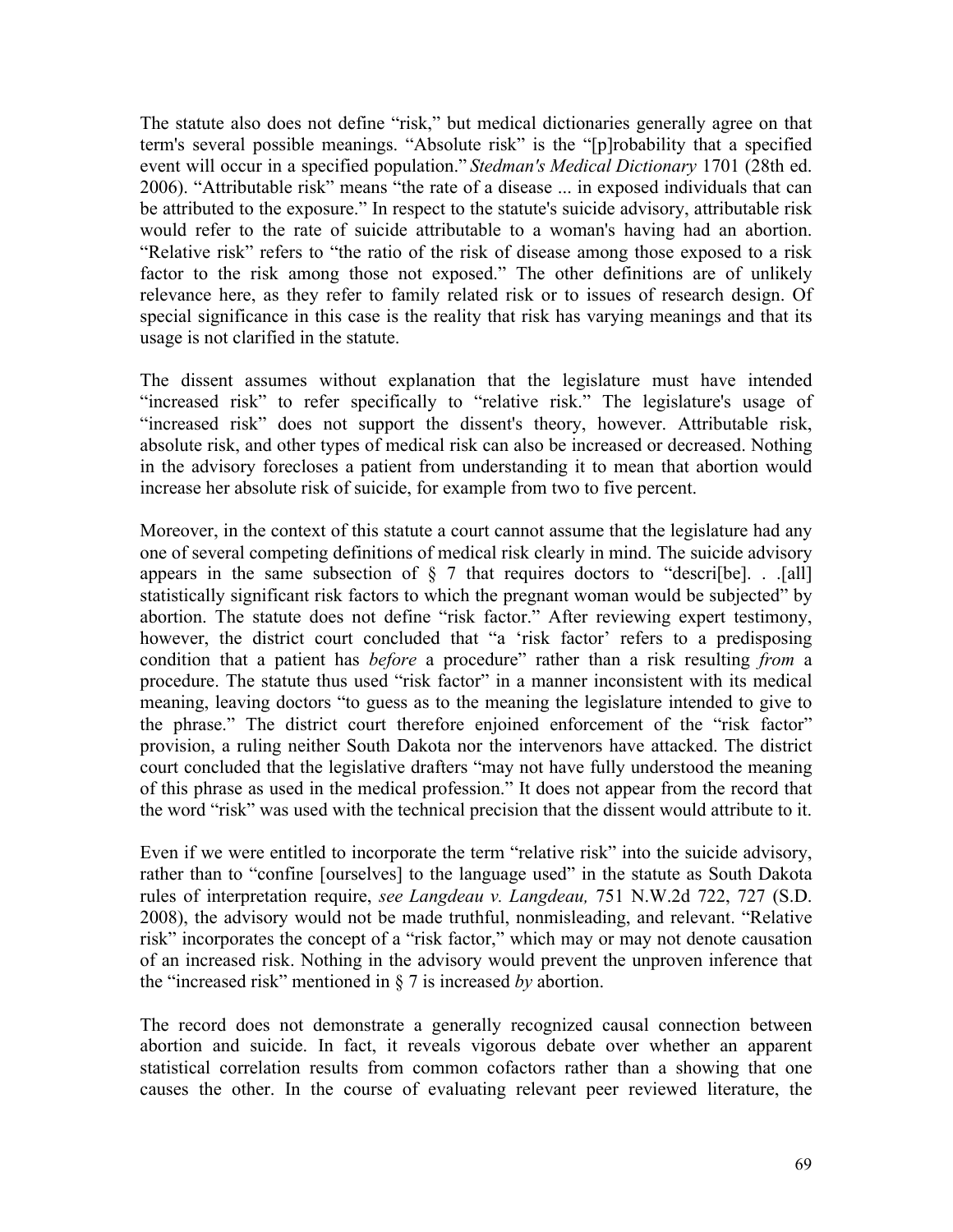American Psychological Association concluded that there is no evidence that risk of mental health problems among women who abort unwanted pregnancies is any greater than that of women who miscarry or deliver such pregnancies. Brenda Major et al., American Psychological Association, *Report of the APA Task Force on Mental Health and Abortion* 68 (2008).

Section 7 as written could mislead women who have unwanted pregnancies into believing that choosing abortion would increase their risk of suicide. The American Psychological Association report illustrates the fallacy of the dissent's proposed rewording of the suicide advisory which would assert that the "relative risk of suicide and suicide ideation is higher for women who abort their pregnancies compared to women in other relevant groups." The critical point is that data are lacking on the most relevant other group—that being women who carry unwanted pregnancies to term. Without that data it is not possible to talk about any effect of abortion on suicide risk.

Before granting summary judgment to Planned Parenthood on this issue, the district court considered a report by South Dakota expert Dr. Elizabeth M. Shadigian, who referenced reports by the American College of Obstetricians and Gynecologists, "the leading professional association of physicians who specialize in the health care of women." According to Dr. Shadigian, this specialized group of experts has rejected any connection between suicide risk and abortion as did the American Psychological Association. Also relevant to its position that suicide is not generally recognized as a danger of abortion is the labeling for the abortion inducing drug mifepristone. Although the FDA requires prescription drug labels to warn of all "clinically significant adverse reactions" and "other potential. . .hazards," it approved a label for mifepristone which did not mention suicide or suicide ideation.

South Dakota and the intervenors cite numerous peer reviewed articles, a portion of which concluded there is a causal relationship between suicide and abortion. The American Psychological Association report found several of these studies methodologically flawed because they failed to distinguish women with wanted pregnancies from women with unwanted pregnancies in evaluating the mental health effects of various pregnancy outcomes. Testimony by individual women reporting emotional problems after abortion has also been offered by South Dakota and the intervenors; all of these women had abortions either outside of South Dakota or before passage of the state's earlier informed consent provisions.

While the dissent objects that "nothing in the record . . . suggest[s] that abortion as a cause [of suicide] has been ruled out with certainty," it overlooks the fact that "medical risks" is modified in the statute by the word "known." Although the statute requires doctors to warn of all "known medical risks" of abortion, the dissent would read the word "known" out of the statute. Legislatures have "wide discretion to pass legislation in areas where there is medical and scientific uncertainty," but the suicide advisory asserts certainty on the issue of medical and scientific knowledge where none exists. The advisory thus "very likely . . . require[s] physicians to disclose information that is false." Robert Post, *Informed Consent to Abortion: A First Amendment Analysis of Compelled*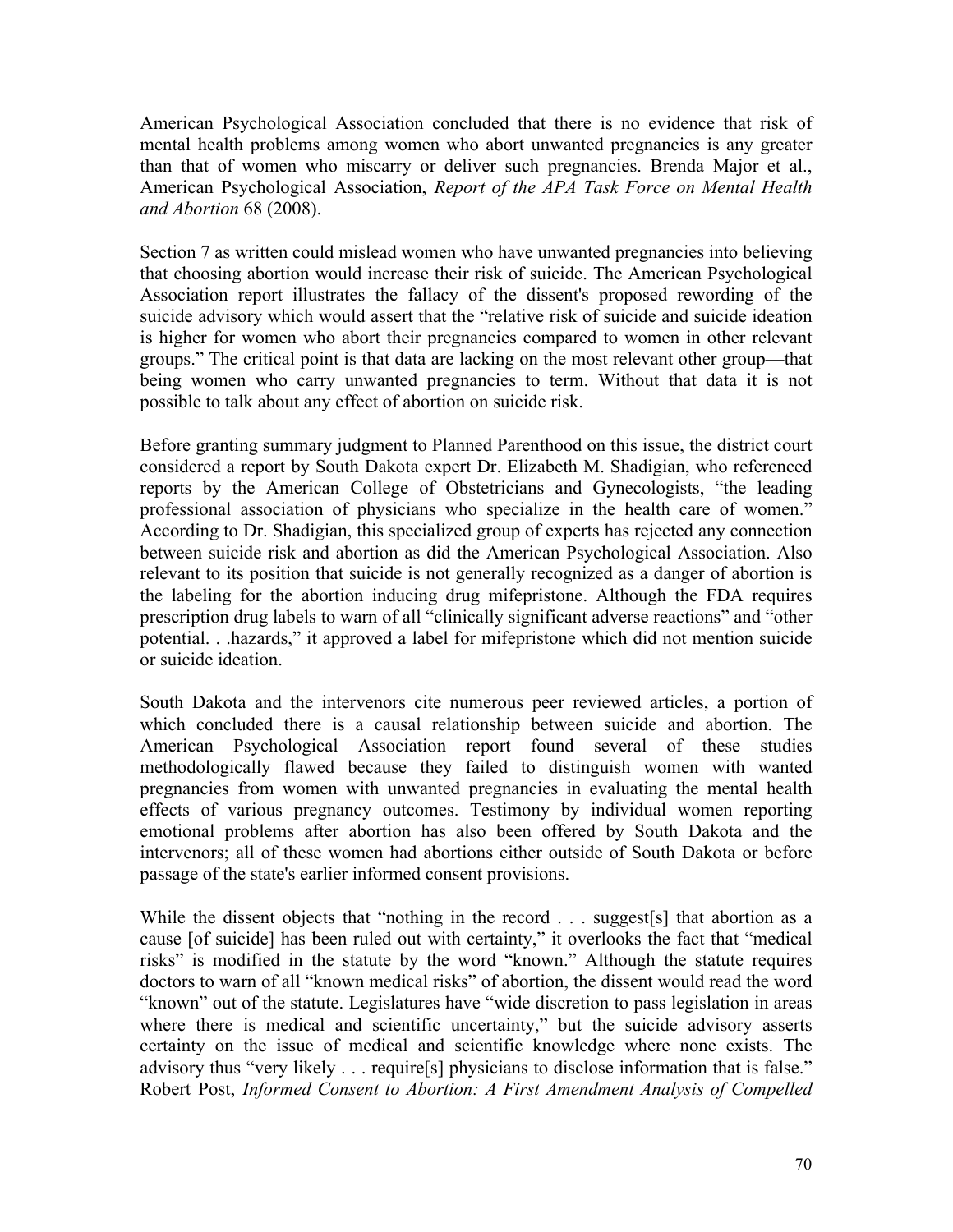*Physician Speech,* 2007 U. Ill. L. Rev. 939, 961 (2007). The district court did not err in concluding that the suicide advisory's warning of "known" risks compels untruthful speech by doctors. An untruthful, misleading, or irrelevant advisory violates both a patient's due process rights to voluntary abortion and a doctor's First Amendment rights.

The required suicide advisory would significantly constrain doctors' exercise of their professional judgment. South Dakota common law already requires doctors to inform patients of all the known material or significant risks of a medical procedure. Thus, if a doctor considers suicide a known material risk of abortion, there is a common law duty to warn patients. Unlike the statutory suicide advisory, this common law rule has an exception for risks that are extremely remote. It also affords a physician the discretion not to issue a warning which would cause severe emotional distress. The requirements of the suicide advisory would thus be redundant if a doctor were to believe that abortion posed a material risk of suicide to a patient and that advising her of it was unlikely to cause harm. The common law rule would compel a warning in these cases. In other cases the suicide advisory would have the effect of overriding doctors' professional judgment by compelling a statement that a doctor believes immaterial or even dangerous.

Informed consent requirements in the abortion context "must be calculated to inform [a] woman's free choice, not hinder it," facilitating "wise" and "informed" decisions. *Casey,* 505 U.S. at 877, 887. A compelled medical statement that contradicts in unequivocal terms the leading associations of experts in relevant fields does not serve that end. We conclude that the suicide advisory places a "substantial obstacle in the path of [women] seeking abortion," *id.* at 878, and thus violates due process. By compelling untruthful and misleading speech, the advisory also violates doctors' First Amendment right to be free from compelled speech that is untruthful, misleading, or irrelevant. We conclude that the district court did not err in granting Planned Parenthood summary judgment as to the suicide advisory.

## **Planned Parenthood Minnesota v. Rounds (Rounds II)** United States Court of Appeals for the Eighth Circuit

686 F.3d 889 (2012)

[A rehearing en banc was granted to review the suicide advisory issue decided in *Rounds I*. The court reversed the *Rounds I* panel, finding the suicide advisory constitutional.]

GRUENDER, Circuit Judge:

[T]he disclosure actually required by the suicide advisory depends upon the accepted usage of the term "increased risk" in the relevant medical field. We turn to the medical literature and expert evidence in the record to discern the accepted usage of the term "increased risk" in the applicable medical context, with an eye towards whether that accepted usage necessarily implies proof of causation.

The peer-reviewed medical literature in the record on the topic of suicide and abortion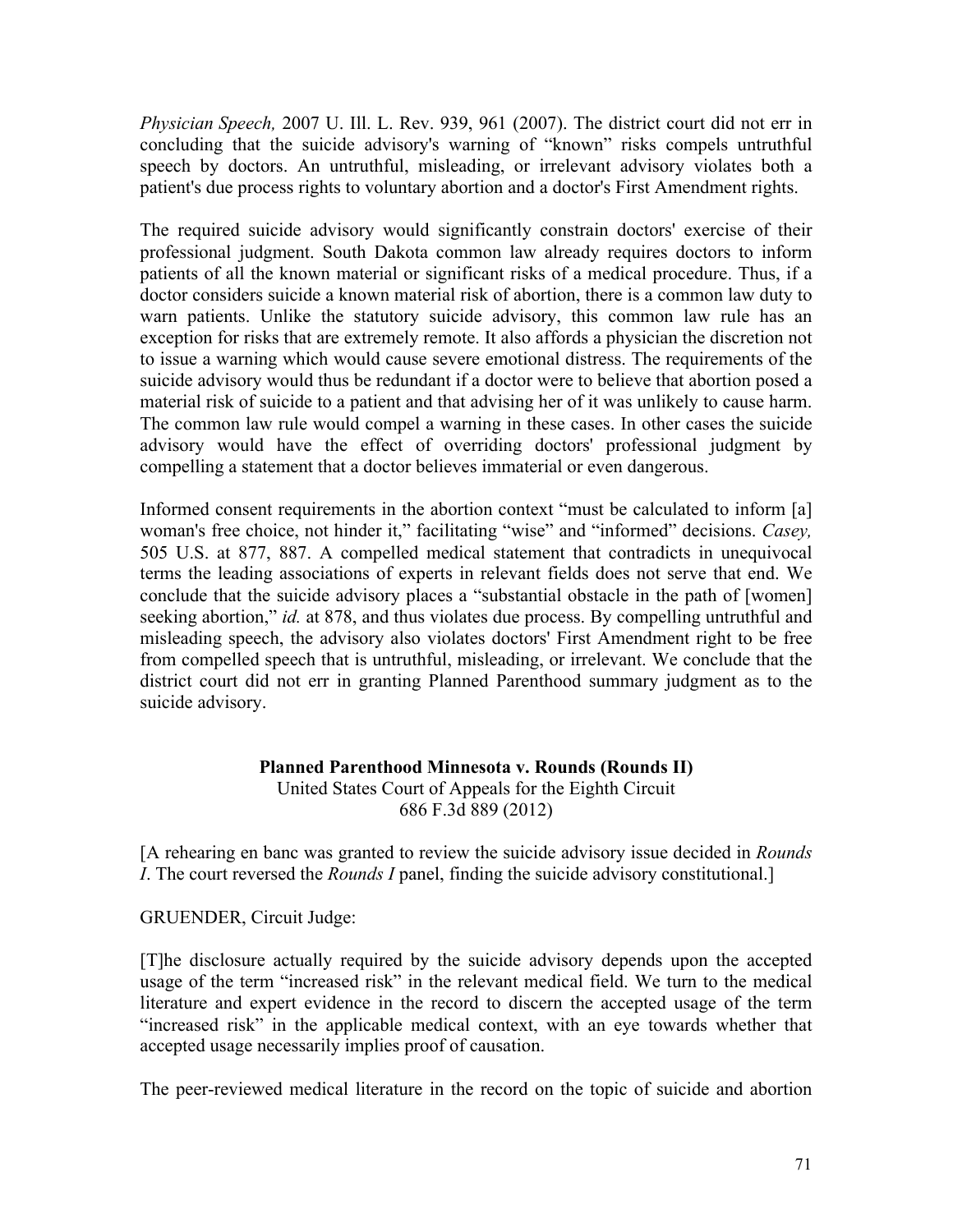consistently uses the term "increased risk" to refer to a relatively higher probability of an adverse outcome in one group compared to other groups—that is, to "relative risk." For example, one study compared the rate of suicide for women who had received an induced abortion with the rates of suicide for two other groups, women who had given birth and women who had miscarried. That study characterized its finding of a vastly higher suicide rate for women who received an induced abortion as "an increased risk of suicide." Another study compared the rate of, *inter alia,* suicide ideation in women who had received an induced abortion with the rates for women who had given birth and for women who had not become pregnant. That study concluded, "Certainly in this study, those young women who had abortions appeared to be at moderately *increased risk* of both concurrent and subsequent mental health problems when compared with equivalent groups of pregnant or non-pregnant peers.

The discussion of risk in the medical context provided by Intervenors' expert also supports the conclusion that the term "increased risk" refers to the comparison of two groups, or relative risk:

Assessment of degree of risk is often expressed in terms of absolute risk, which relates to the chance of developing a disease over a time-period (e.g., a 10% lifetime risk of suicide) or in terms of relative risk, which is a comparison of the probability of an adverse outcome in two groups. For example, abortion would be considered an *increased risk* for suicide *if the relative risk is significantly higher* for women who abort compared to women who give birth or never have children.

Based on the "accepted usage" of the term in the relevant field, *Peters,* 567 N.W.2d at 885, the term "increased risk" in subsection (ii) indicates that the "relative risk" definition is the one intended by the legislature for the suicide advisory.

Noticeably absent from the contextual definition of "increased risk" is a requirement for conclusive proof of causation. This stands to reason, because, as explained by the Intervenors' expert:

When examining complex human psychological and physical health outcomes, such as depression and suicidal behavior, identification of a single, precise causal mechanism applicable to all situations is not possible.... Given this inherent complexity, sound epidemiological evidence is nevertheless derived by identifying those variables which are most strongly linked with adverse mental or physical health outcomes for large groups of individuals.

While such evidence of relative risk eventually may prove direct causation as further experiments rule out plausible competing explanations, conclusive proof of causation is not required in order for the identification of a medical risk.

Even the evidence upon which Planned Parenthood heavily relies is consistent with the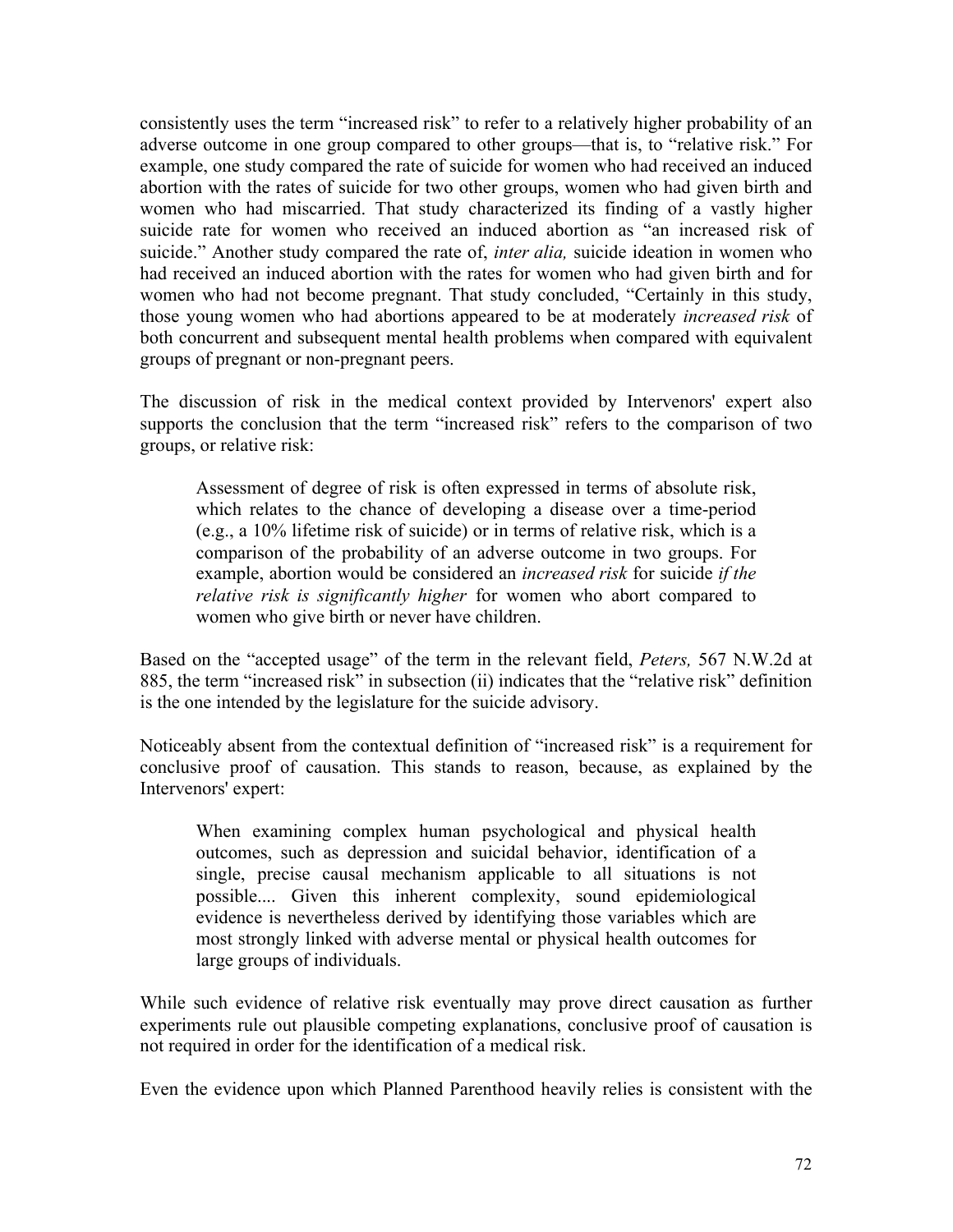"relative risk" definition of "increased risk," with no requirement for proof of causation. For example, the report of the American Psychological Association's ("APA") Task Force on Mental Health and Abortion decries the "tendency to confuse a risk and a cause" as a "logical fallacy." As another example, Planned Parenthood submitted into the record a letter to a medical journal from one of the researchers mentioned above. While the researcher emphasized that his studies linking suicide and abortion did not prove causation, he resolutely reiterated his finding of "increased risk." It would be nonsensical for those in the field to distinguish a relationship of "increased risk" from one of causation if the term "risk" itself was equivalent to causation. . . .

We certainly agree that the amendments to the medical-risks provision are "evidential of an intent that the words shall have a different construction," but in this case that different construction does not hinge on the removal of one word. Instead, the Act effects essentially a complete rewriting of the former § 34–23A–10.1(1)(b) (2004), removing thirteen of the original twenty-eight words and adding seventy new words, including an entirely new introduction requiring a description of "all known medical risks" and a listing of three new specific areas of concern in subsections (i)-(iii). Taken as a whole, these sweeping changes to the language of the provision express the legislature's intent to address a much broader range of specific medical risks in the required disclosure, not to implicitly sever the term "increased risk" from its accepted usage in the medical field. Indeed, where only fifteen words of original language remain in an amended provision of eighty-five words, ascribing such an effect to the removal of a single word would go far beyond any use of the cited rule of statutory construction of which we are aware.

Finally, even if the language of the suicide advisory also reasonably could be construed to require a disclosure of a causal link, we would be faced with "varying constructions of the South Dakota statute, 'by [one] of which grave and doubtful constitutional questions arise and by [the other] of which such questions are avoided.'" In such a situation, our "duty is to adopt the latter," and "[t]his is especially so since '[i]n evaluating a facial challenge to a state law, a federal court must. . .consider any limiting construction that a state ... enforcement agency has proffered.'" As a result, we would be called to apply the "relative risk" construction of increased risk over a construction that required disclosure of a causal link.

To summarize, in subsection (ii), the legislature expressly required the disclosure of an "increased risk," not a causal link. Based on the accepted usage of the term "increased risk" in the relevant medical field, the usage of that term in the context of  $\S$  34–23A–  $10.1(1)(e)(ii)$  does not imply a disclosure of a causal relationship. Instead, subsection (ii) requires a disclosure simply that the risk of suicide and suicide ideation is higher among women who abort compared to women in other relevant groups, such as women who give birth or do not become pregnant....

As a result, we hold that the disclosure facially mandated by the suicide advisory is truthful. . . .

Thus, the truthful disclosure regarding increased risk cannot be unconstitutionally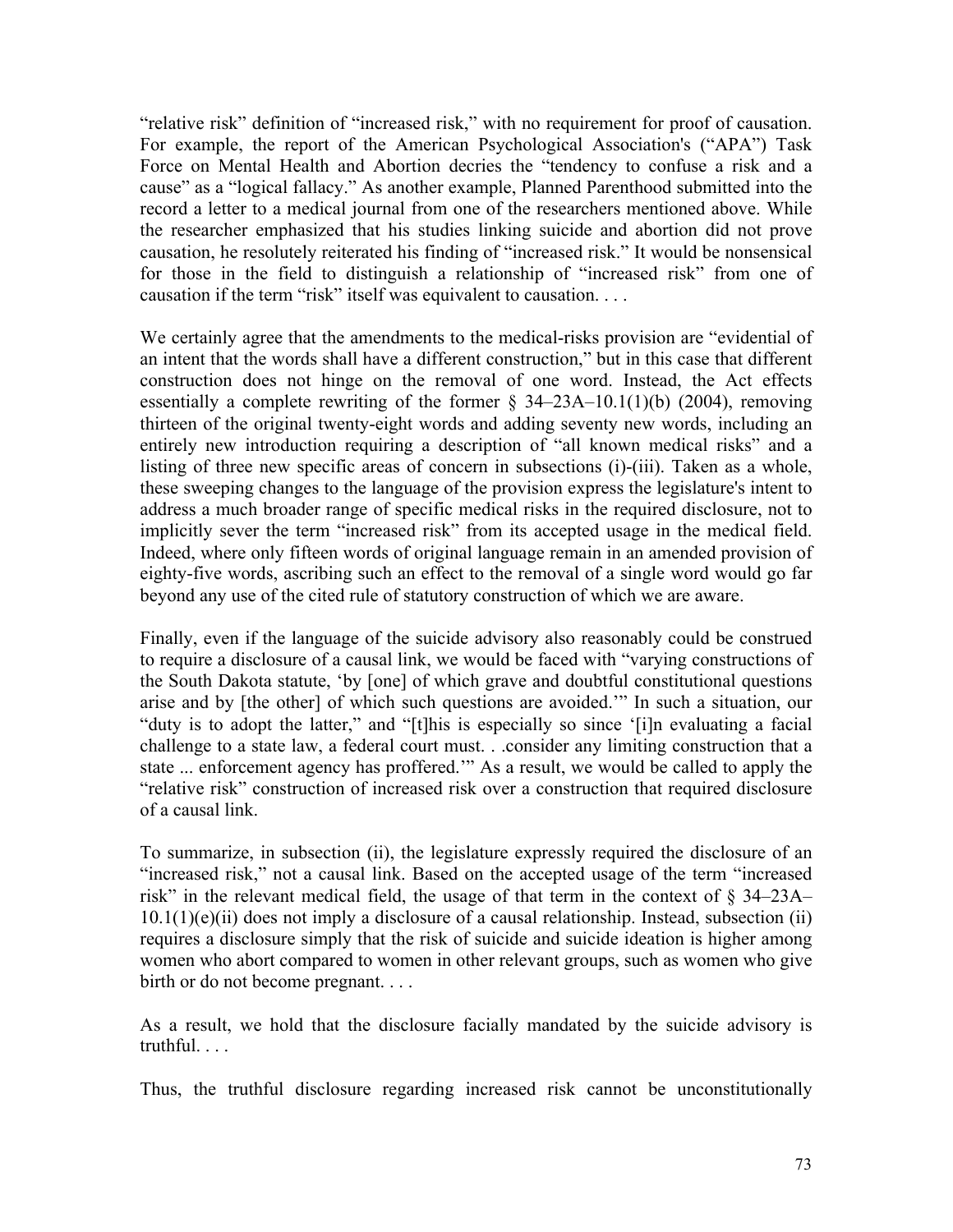misleading or irrelevant simply because of some degree of "medical and scientific uncertainty," *Gonzales,* 550 U.S. at 163, as to whether abortion plays a causal role in the observed correlation between abortion and suicide. Instead, Planned Parenthood would have to show that any "medical and scientific uncertainty" has been resolved into a certainty *against* a causal role for abortion. In other words, in order to render the suicide advisory unconstitutionally misleading or irrelevant, Planned Parenthood would have to show that abortion has been ruled out, to a degree of scientifically accepted certainty, as a statistically significant causal factor in post-abortion suicides. An examination of Planned Parenthood's evidence reveals that it has not met this burden.

First, Planned Parenthood points out that the label approved by the Food and Drug Administration ("FDA") for the abortion-inducing drug Mifeprex (mifepristone, also known as RU–486) does not list suicide or suicide ideation as a risk of using the drug, despite FDA labeling regulations requiring the listing of, *inter alia,* all "clinically significant adverse reactions" and "other potential safety hazards." However, an FDAapproved label does not represent the definitive or exclusive list of risks associated with a drug. The record before us does not show whether any evidence of the link between abortion and suicide was submitted to the FDA, nor does it provide details of the FDA's analysis, if any, of the link. Thus, the FDA-approved label for Mifeprex yields no information as to whether abortion has been ruled out as a statistically significant causal factor in post-abortion suicides.

Second, Planned Parenthood argues, and the district court found, that the American College of Obstetricians and Gynecologists ("ACOG"), a well-known professional medical organization, "rejects any suggestion that increased risk of suicide and suicide ideation are known risks of abortion." Unfortunately, there was no evidence from ACOG in the record for the district court to consider. The only evidence in the record pertaining to ACOG's position is a second-hand reference in a 2005 report by the State's expert, Dr. Elizabeth M. Shadigian, that quoted two sentences from a single ACOG Practice Bulletin: "Long-term risks sometimes attributed to surgical abortion include potential effects on . . . psychological sequelae. However, the medical literature, when carefully evaluated, clearly demonstrates no significant negative impact on any of these factors with surgical abortion." Dr. Shadigian further reported her opinion that ACOG's statement was erroneous and that "ACOG seems to claim that they have adequately evaluated the medical literature, but they do not consider our study or the many other studies we evaluated." There is no other evidence in the record as to what "medical literature" ACOG considered, in what fashion it was "carefully evaluated," whether suicide was one of the "psychological sequelae" considered, whether ACOG's analysis received any independent peer review, or indeed whether a "Practice Bulletin" purports to be grounded in any sort of reliable scientific method at all. The two unsupported sentences from an ACOG Practice Bulletin lend no credence to the argument that abortion has been ruled out as a statistically significant causal factor in post-abortion suicides.

Third, Planned Parenthood cites the previously mentioned APA Report. The six-person Task Force on Mental Health and Abortion that authored the APA Report reviewed "50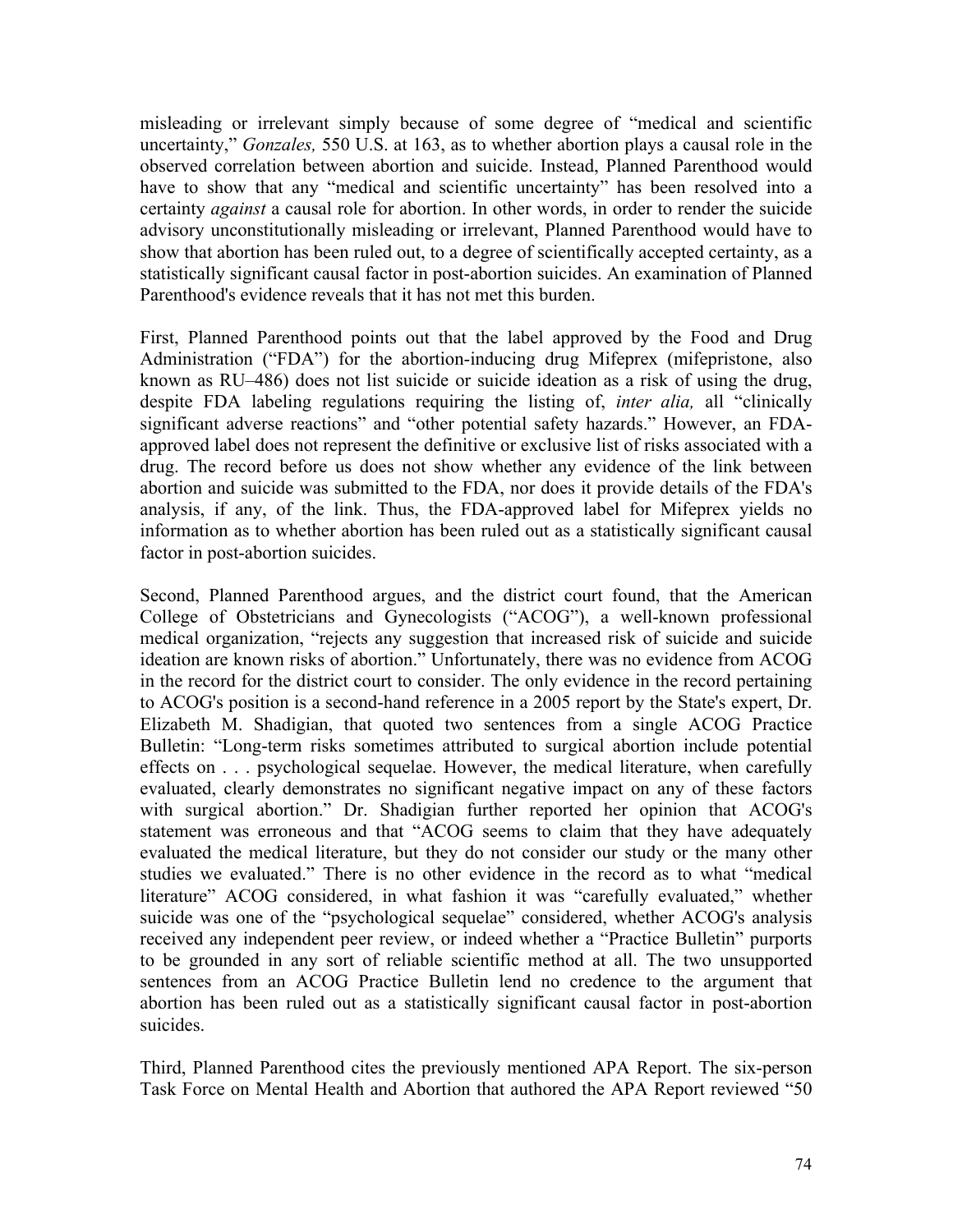papers published in peer-reviewed journals between 1990 and 2007 that analyzed empirical data of a quantitative nature on psychological experiences associated with induced abortion, compared to an alternative." For some of the studies that found increased mental health risks associated with abortion, the APA Report identifies perceived methodological deficiencies, including an inability to limit the comparison group to women who carried unplanned or unwanted pregnancies to term. Based on one study that attempted to account for that variable, the report states that "the *best* scientific evidence indicates that the relative risk of mental health problems among adult women who have an *unplanned pregnancy* is no greater if they have an elective first-trimester abortion than if they deliver that pregnancy." In the very same sentence, however, the report states that the published literature could not provide "unequivocal evidence regarding the relative mental health risks associated with abortion per se compared to its alternatives (childbirth of an unplanned pregnancy)."

The State and Intervenors argue that the APA Report is deficient in several respects. While the APA Report alleges methodological flaws in all of the studies that found a strong link between abortion and adverse mental health outcomes, it does not systematically list or analyze those flaws for each study considered. Instead, the report uses a handful of studies as illustrative examples. The State and Intervenors contend that this lack of rigor allowed the APA Report to analyze studies that found abortion to be "a benign experience for most women" less stringently than studies that found abortion to cause adverse effects. For example, while the APA Report suggests that the studies showing increased risk did not compare women receiving abortions to women who carried *unplanned* pregnancies to term, at least three studies purportedly considered by the task force did use such a control group, and each of those studies still "definitively indicated that abortion was associated with more mental health problems." The APA Report also does not acknowledge that some of the studies showing increased risk did statistically control for other potential causal factors such as history of depression, anxiety, suicide ideation, childhood sexual abuse, physical abuse, child neuroticism, and low self-esteem. As another example, although a high rate of attrition (i.e., the loss of subjects from a long-term study before the study is complete) is typically regarded as a methodological weakness, the APA Report downplays the significance of attrition, possibly because "the studies with the highest attrition rates. . .are also the ones that provide little evidence of negative effects" of abortion. A number of published authors in the field contacted the APA to point out these problems and ask that the APA Report be retracted.

At a minimum, it appears that many published authors in the field do not accept the opinion of the APA's six-person task force that the "best evidence" suggests that there is no real significance to the link between abortion and suicide. Even if one accepts the findings in the APA Report at face value, however, the crux of the matter is that while the APA Report states that the evidence available at the time of its review is not "sufficient to support the claim that an observed association between abortion history and mental health was *caused* by the abortion," it also concludes that the published literature is inconclusive and more research is needed "to disentangle confounding factors and establish relative risks of abortion compared to its alternatives," (admitting that the published literature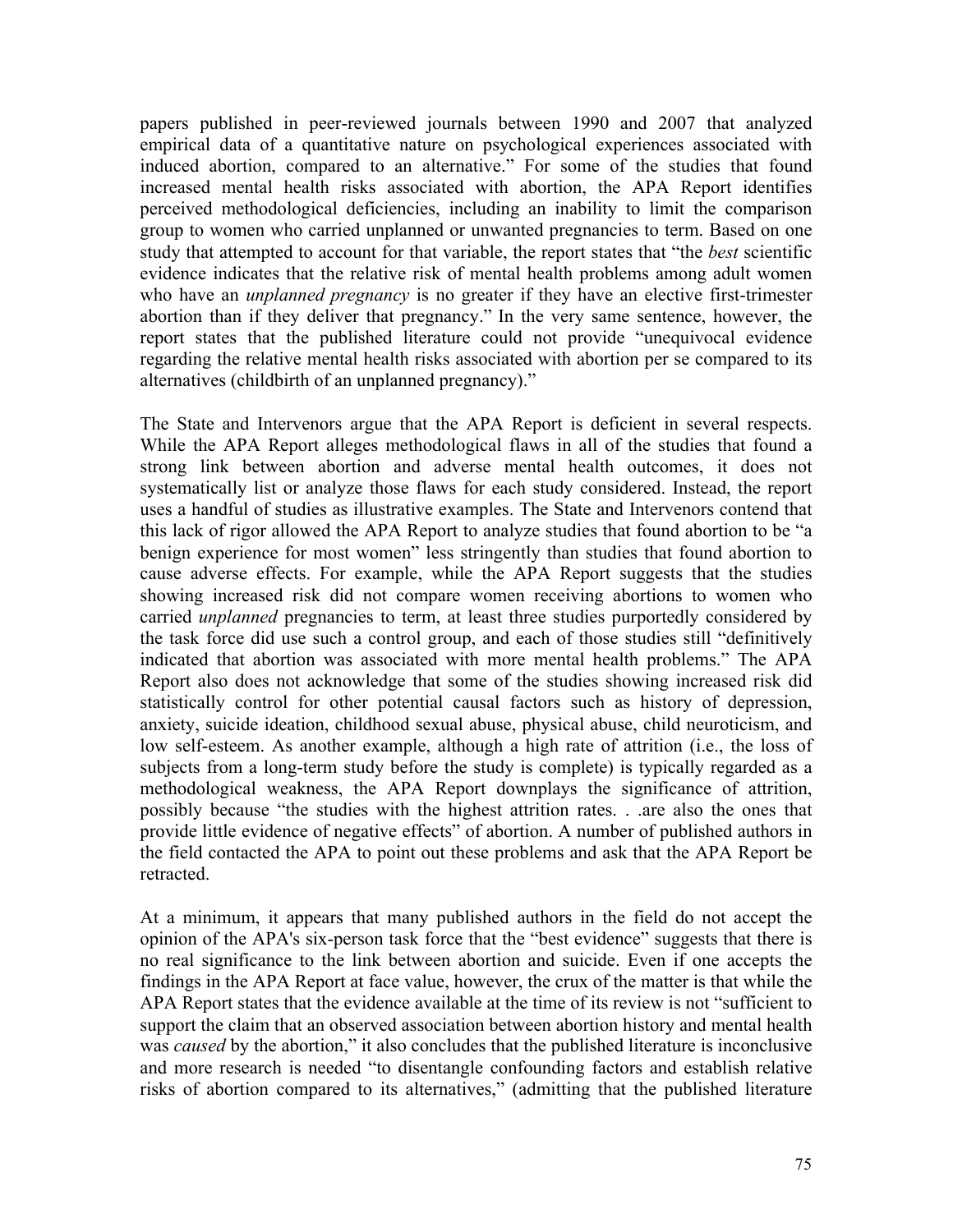could not provide "unequivocal evidence regarding the relative mental health risks associated with abortion per se compared to its alternatives, i.e. childbirth of an unplanned pregnancy"). In other words, while the APA Report finds that studies to date have not established with certainty that abortion is a causal factor in post-abortion suicide, it also acknowledges that abortion has not been ruled out as a causal factor and that currently available studies are inadequate for that purpose. Thus, the APA Report provides no support for the proposition that abortion has been ruled out as a statistically significant causal factor in post-abortion suicides. . . .

In summary, although the record reflects "medical and scientific uncertainty," *Gonzales,* 550 U.S. at 163, as to whether abortion itself is a causal factor in the observed correlation between abortion and suicide, there is nothing in the record to suggest that abortion as a cause *per se* has been ruled out with certainty. As a result, the disclosure of the observed correlation as an "increased risk" is not unconstitutionally misleading or irrelevant under *Casey* and *Gonzales.* Indeed, physicians who provide abortions should be capable of reviewing the research in the field, understanding the difference between relative risk and proof of causation, and explaining it correctly to their patients. In the end, "[t]he point of informed consent laws is to allow the patient to evaluate her condition and render her best decision under difficult circumstances. Denying her up to date medical information is more of an abuse to her ability to decide than providing the information."

Accordingly, we hold that the suicide advisory is non-misleading and relevant to the patient's decision to have an abortion.

In conclusion, we hold that the requirements of S.D.C.L.  $\S$  34–23A–10.1(1)(e)(ii) are satisfied by a disclosure that the relative risk of suicide and suicide ideation is higher for women who abort compared to women in other relevant groups, as described in the relevant medical research. The statute does not require the physician to disclose that a causal link between abortion and suicide has been proved. The disclosure is truthful, as evidenced by a multitude of studies published in peer-reviewed medical journals that found an increased risk of suicide for women who had received abortions compared to women who gave birth, miscarried, or never became pregnant. Various studies found this correlation to hold even when controlling for the effects of other potential causal factors for suicide, including pre-existing depression, anxiety, suicide ideation, childhood sexual abuse, physical abuse, child neuroticism, and low self-esteem.

Moreover, the suicide advisory is non-misleading and relevant to the patient's decision to have an abortion, as required by *Casey.* It is a typical medical practice to inform patients of statistically significant risks that have been associated with a procedure through medical research, even if causation has not been proved definitively. While Planned Parenthood points to uncertainty as to whether abortion itself is a causal factor in the observed correlation to suicide, as opposed to other underlying factors that tend to be associated independently with both abortion and suicide, the Supreme Court "has given state and federal legislatures wide discretion to pass legislation in areas where there is medical and scientific uncertainty," including "in the abortion context." Thus, a truthful disclosure cannot be unconstitutionally misleading or irrelevant simply because some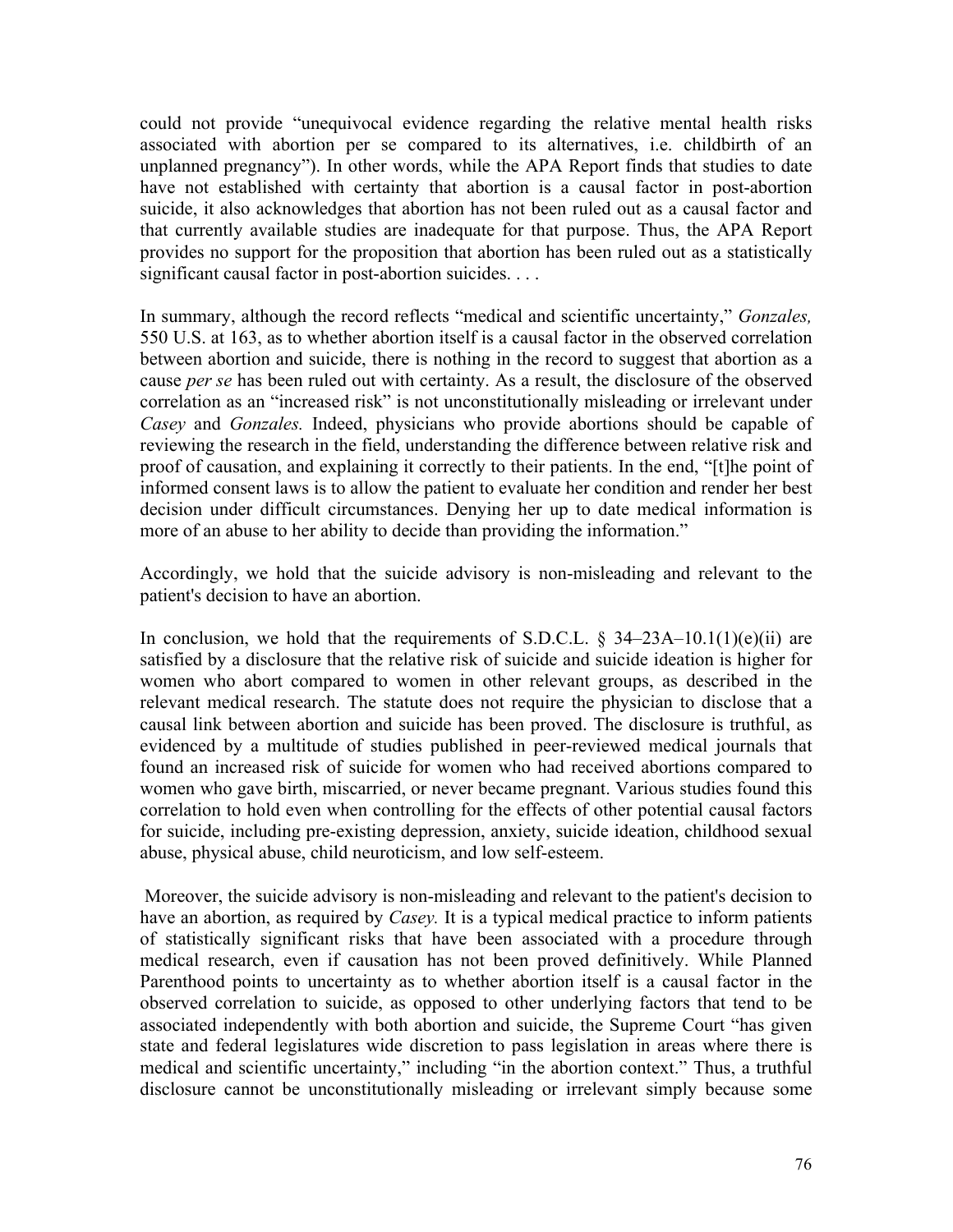degree of medical and scientific uncertainty persists. To be sure, informed consent requirements "must be calculated to inform [a] woman's free choice, not hinder it," *Casey,* 505 U.S. at 877, but there is no unconstitutional hindrance of the woman's choice where, as here, the State merely is using "its regulatory authority to require a physician to provide truthful, non-misleading information relevant to a patient's decision to have an abortion, even if that information might also encourage the patient to choose childbirth over abortion"

On its face, the suicide advisory presents neither an undue burden on abortion rights nor a violation of physicians' free speech rights. Accordingly, we reverse the district court's grant of summary judgment to Planned Parenthood with respect to S.D.C.L. § 34–23A–  $10.1(1)(e)(ii)$ , direct the entry of summary judgment for the State as to that provision, and vacate the permanent injunction against the enforcement of that provision.

## **Stuart v. Loomis**

## United States District Court for the Middle District of North Carolina 2014 WL 186310 (Jan. 17, 2014)

[In 2011, North Carolina imposed new requirements on doctors who treat patients seeking abortions. The new law's "speech-and-display provision" required that the doctor perform an ultrasound at least four hours in advance of an abortion, during which he or she must display ultrasound images so that the patient may view them and must describe the images to the patient. A group of doctors challenged this provision on First Amendment grounds. The district court opinion, excerpted below, held that the provision unconstitutionally infringes doctors' free speech rights. The Attorney General of North Carolina has indicated that he intends to appeal the decision to the Fourth Circuit.]

## EAGLES, District Judge:

Plaintiffs contend that the speech-and-display provision violates their First Amendment rights because it compels them to deliver the state's content-based message to their patients, a message they do not want to deliver in the absence of a request from or consent of their patients. Plaintiffs contend that the Court should apply strict scrutiny to this compelled, content-based speech, and that the provision does not survive this review.

The First Amendment generally prohibits the government from requiring people to speak its messages. Because "[m]andating speech that a speaker would not otherwise make necessarily alters the content of the speech," speech compelled by the government is typically considered content-based regulation. Content-based speech compelled by the government is generally subject to strict scrutiny, even where the compelled speech is limited to factually accurate or non-ideological statements.

Despite the apparent absolute nature of these rules, courts have recognized certain areas of compelled speech to which strict scrutiny does not apply. One common area exempt from strict scrutiny is compelled commercial speech, which is "expression related solely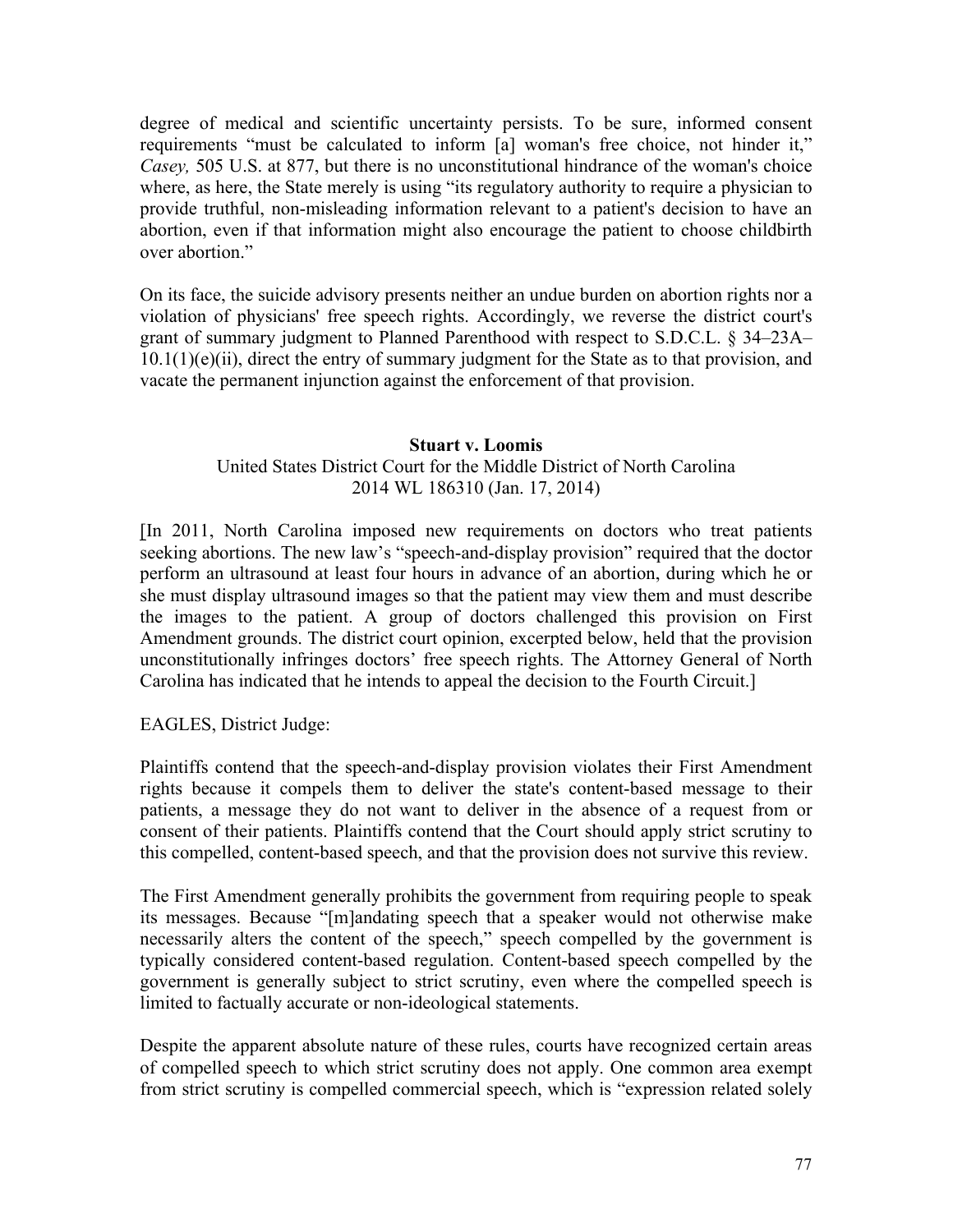to the economic interests of the speaker and its audience." *Cent. Hudson Gas & Elec. Corp. v. Pub. Serv. Comm'n of N.Y.,* 447 U.S. 557, 561 (1980). Such speech is still entitled to First Amendment protection, though the government has more leeway to impose restrictions. Typically, laws restricting or prohibiting non-misleading commercial speech are subject to intermediate scrutiny, under which the government must prove that the restriction directly advances and is narrowly tailored to serve a substantial government interest. If, however, the government compels people to disclose "purely factual and uncontroversial information about the terms under which [their] services will be available" in order to avoid misleading advertisements, the regulation is scrutinized less heavily, and the government need only show a reasonable connection between its interest in preventing deception and the regulation. *Zauderer v. Office of Disciplinary Counsel,* 471 U.S. 626, 651 (1985). The Court has upheld disclosure rules in the bankruptcy context under this same standard when the compelled disclosures at issue were needed to prevent deception in advertising.

The Supreme Court does not necessarily apply rational basis review every time the government compels speech in the context of professional advertising. "Unjustified or unduly burdensome disclosure requirements," for example, "offend the First Amendment." The Court has evaluated some restrictions and prohibitions on professional advertising under intermediate scrutiny, and others under strict scrutiny.

Moreover, the commercial speech doctrine is less likely to apply when the speech regulation at issue is content-based. For example, in *Riley,* the Supreme Court considered a First Amendment challenge to a statute requiring professional fundraisers to disclose to potential donors the percentage of charitable contributions collected during the previous twelve months that were actually turned over to charity. In deciding to apply strict scrutiny, the Court noted only that the Act was a content-based regulation of speech because it was compelled speech and that the speech could not be labeled commercial when examined as a whole.

Similarly, in *Sorrell v. IMS Health Inc.,* the Supreme Court held that a state statute that prohibited pharmaceutical manufacturers from using prescriber-identifying information for marketing was First Amendment-protected expression that must be subject to "heightened judicial scrutiny." Even though the statute regulated commercial speech, the Court applied heightened scrutiny in striking it down because it was content-based; its express purpose was "to diminish the effectiveness of marketing by manufacturers of brand-name drugs." Heightened scrutiny requires at a minimum that the provision at issue must directly advance a substantial state interest and be drawn to achieve that interest. It also requires that the harms the provision prevents must be "real, not merely conjectural," and that the provision at issue "in fact alleviate[s] these harms in a direct and material way."

Outside of the advertising context, it has long been recognized that the state can require licenses and impose reasonable regulations on professions which require "a certain degree of skill and learning upon which the community may confidently rely." *Dent v. West Virginia,* 129 U.S. 114, 122 (1889). In *Dent,* the Supreme Court upheld a state law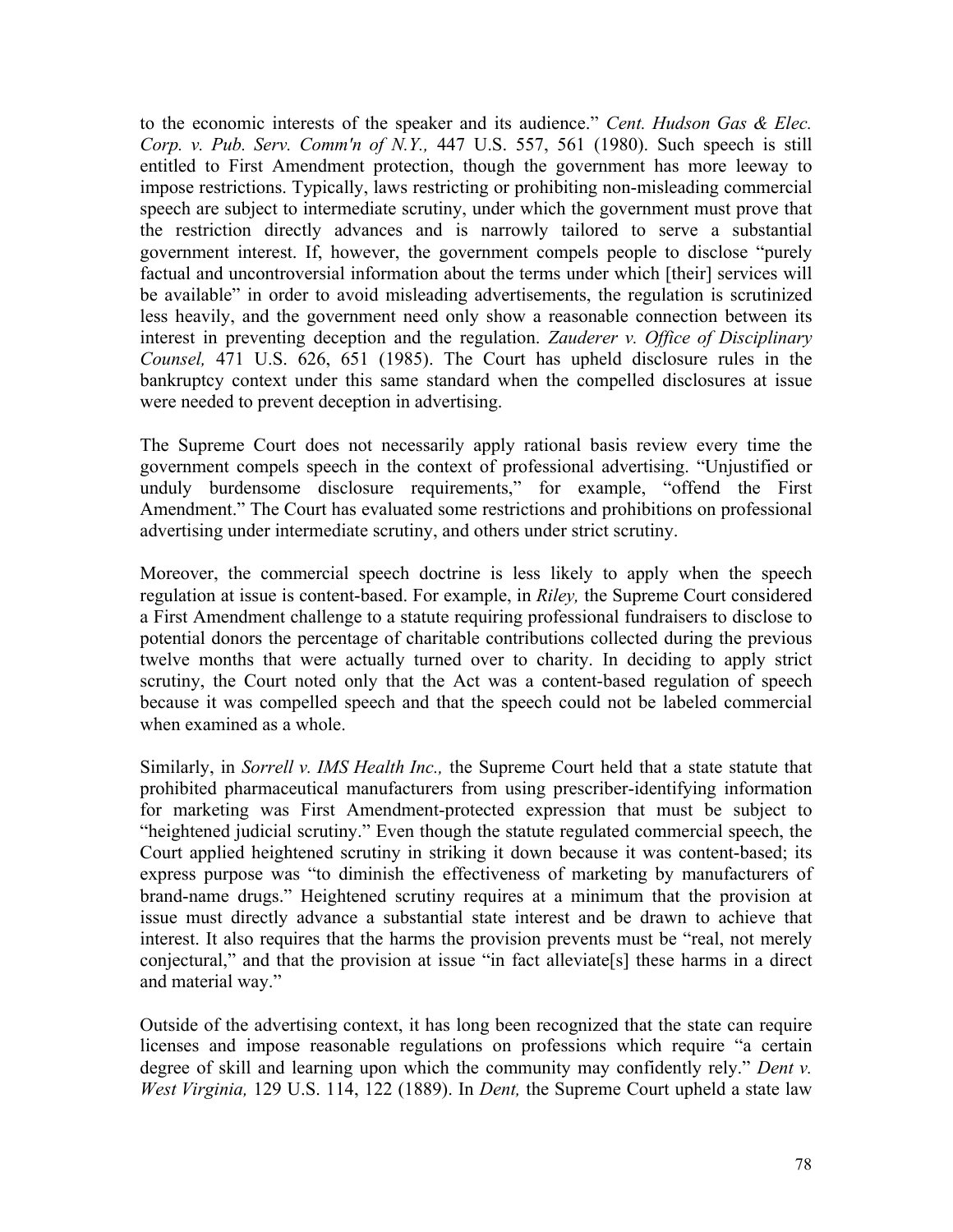prohibiting the practice of medicine without a license, holding that a state may require a license so long as it is "appropriate to the calling or profession, and attainable by reasonable study or application." Similarly, in *Keller v. State Bar of California,* the Supreme Court held that the state may require lawyers to belong to an organized bar that expended dues to fund activities germane to the profession because of its interests in regulating the profession and improving the quality of legal services.

In a variety of contexts, the Supreme Court has acknowledged the government's "interest in protecting the integrity and ethics of the medical profession" specifically. *Washington v. Glucksberg,* 521 U.S. 702, 731 (1997). States have routinely required that health care providers conform to professional standards within the field and provide competent medical advice. *See Pickup v. Brown,* 728 F.3d 1042, 1054–55 (9th Cir. 2013) (collecting cases, noting that a doctor "may not counsel a patient to rely on quack medicine" (quotation marks omitted)).

States have also long required health care providers to give patients information they need to make informed decisions about medical treatment. Thus, courts have routinely imposed civil liability on physicians who have failed to provide enough information to patients in advance of treatment. In doing so, courts have linked informed consent and competent advice requirements to standards of the profession and to well-established negligence standards.

Beyond generally applicable licensing systems and enforcement of professional norms, just what "professional speech" means and whether it receives a different degree of protection under the First Amendment is not particularly clear. Nonetheless, it is clear that individuals do not surrender their First Amendment rights entirely when they speak as professionals. In *Casey,* the Court explicitly recognized a physician's First Amendment rights and cited *Wooley v. Maynard,* 430 U.S. 705 (1977), which held that the state cannot compel a person to speak the state's ideological message. The Supreme Court also has noted in dicta that "[s]peech by professionals obviously has many dimensions. There are circumstances in which we will accord speech by [professionals]. . .the strongest protection our Constitution has to offer." *Fla. Bar v. Went For It, Inc.,* 515 U.S. 618, 634 (1995).

In fact, the Fourth Circuit recently intimated that where professionals are accredited and licensed, the state has a lower interest in compelling their speech. *See Moore–King v. Cnty. of Chesterfield,* 708 F.3d 560, 570 (4th Cir. 2013). In *Moore–King,* the Fourth Circuit upheld a regulation requiring professional fortune tellers to obtain and pay for licenses, finding no First Amendment violation. The court noted that "[w]ith respect to an occupation such as fortune telling where no accrediting institution like a board of law examiners or medical practitioners exists, a legislature may reasonably determine that additional regulatory requirements are necessary."

In the health care context specifically, the Ninth Circuit recently reiterated that "doctorpatient communications about medical treatment receive substantial First Amendment protection." *Pickup,* 728 F.3d at 1053 (emphasis omitted). In *Pickup,* the court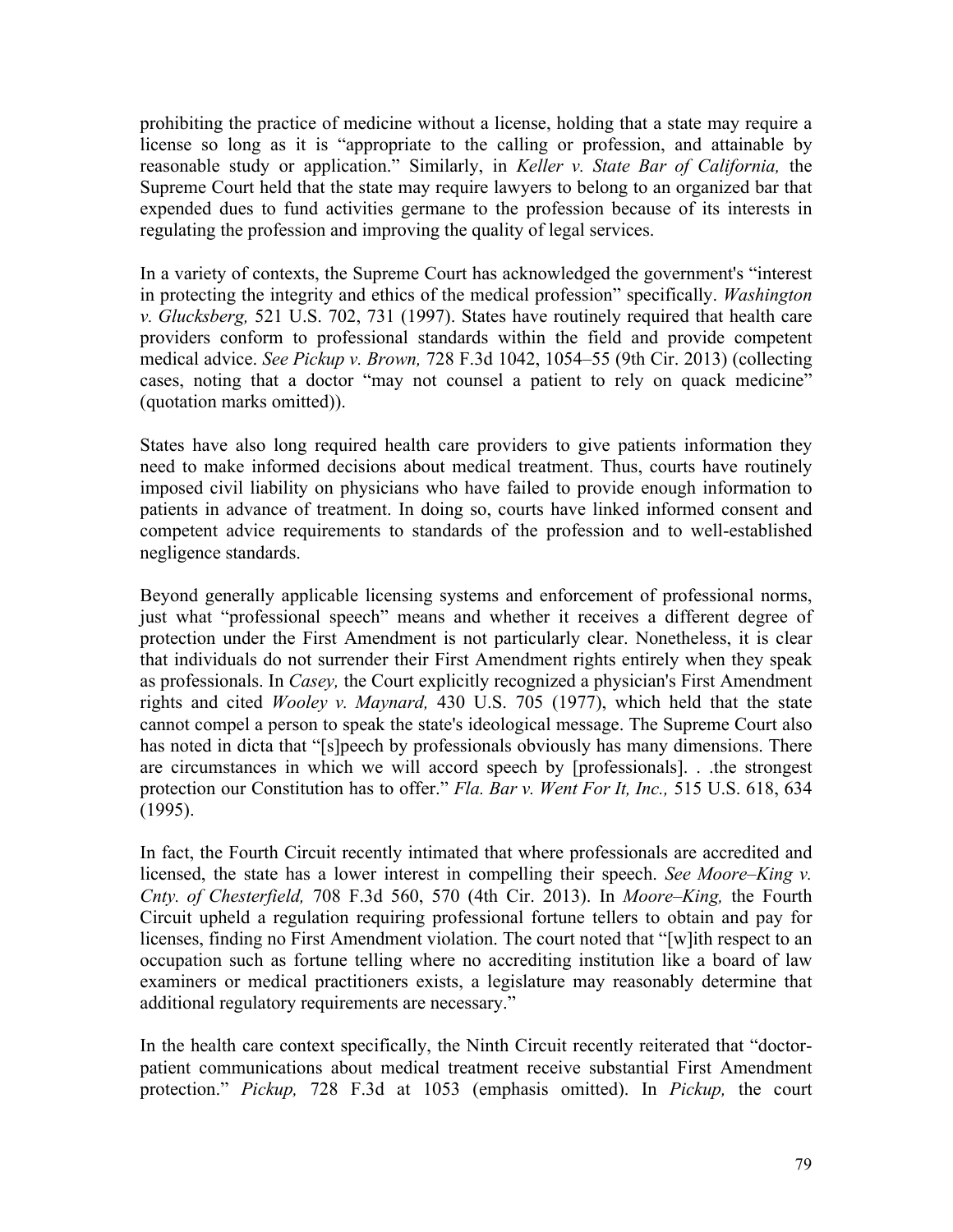characterized a statute that prohibited a certain kind of psychotherapy for use with minors as a regulation of conduct with only an incidental effect on speech. The court found rational basis review was appropriate because the statute "regulates only treatment, while leaving mental health providers free to discuss and recommend, or recommend against." Because the "overwhelming consensus" of opinion within the profession was that the recommended therapy was harmful and ineffective, the Court found the legislature acted rationally in relying on that consensus.

The Ninth Circuit in *Pickup* was guided by two of its earlier speech cases. In *NAAP,* the Court held that California's psychology licensing scheme did not violate the First Amendment, as it was content- and viewpoint-neutral and did not "dictate what can be said between psychologists and patients during treatment." The *Pickup* court contrasted *NAAP* with *Conant v. Walters,* in which the Ninth Circuit applied strict scrutiny to a federal policy declaration that a doctor's recommendation or prescription of medical marijuana would lead to revocation of the doctor's registration to prescribe controlled substances. The court recognized that "[b]eing a member of a regulated profession does not, as the government suggests, result in a surrender of First Amendment rights," and concluded that the content- and viewpoint-based policy was not sufficiently narrowly tailored. The court in *Pickup* characterized *Conant* as holding that "content-or viewpointbased regulation of communication *about* treatment must be closely scrutinized."

It is also clear that a state's regulation of professional speech must be consistent with the goals and duties of the profession. In *Legal Services Corp. v. Velazquez,* for example, the Supreme Court expressed concern about a statute that interfered with traditional professional relationships by restricting the kind of professional advice a lawyer could give. The Court found that regulations which prohibited federally-funded legal aid attorneys from advising clients about potential constitutional claims violated the First Amendment, noting that "[r]estricting. . .attorneys in advising their clients and in presenting arguments and analyses to the courts distorts the legal system by altering the traditional role of the attorneys." Likewise, in *Milavetz,* the Court narrowly construed the statute at issue so as to avoid any concerns that the statute would inhibit "frank discussion" between attorney and client. Courts have been careful to insure that the regulation at issue was in fact directed at the state's purported interest in the profession.

As a review of these authorities makes clear, whether, when, and to what extent the government can compel speech by a professional cannot be established with hard and fast rules. The use of labels and categories is of limited utility. Rather, compelled professional speech is more appropriately viewed on a continuum, taking into account the regulatory context, the nature of the professional relationship, the degree of intrusion into the relationship, the reasons and evidentiary support for the intrusion, and the connection between the compelled speech and the government's interests.

To the extent the speech-and-display provision requires providers to deliver a message designed to persuade women not to terminate a pregnancy, which the state forthrightly acknowledges is one of its purposes, it "imposes burdens that are based on the content of speech and that are aimed at a particular viewpoint." *See Sorrell,* 131 S.Ct. at 2663–64.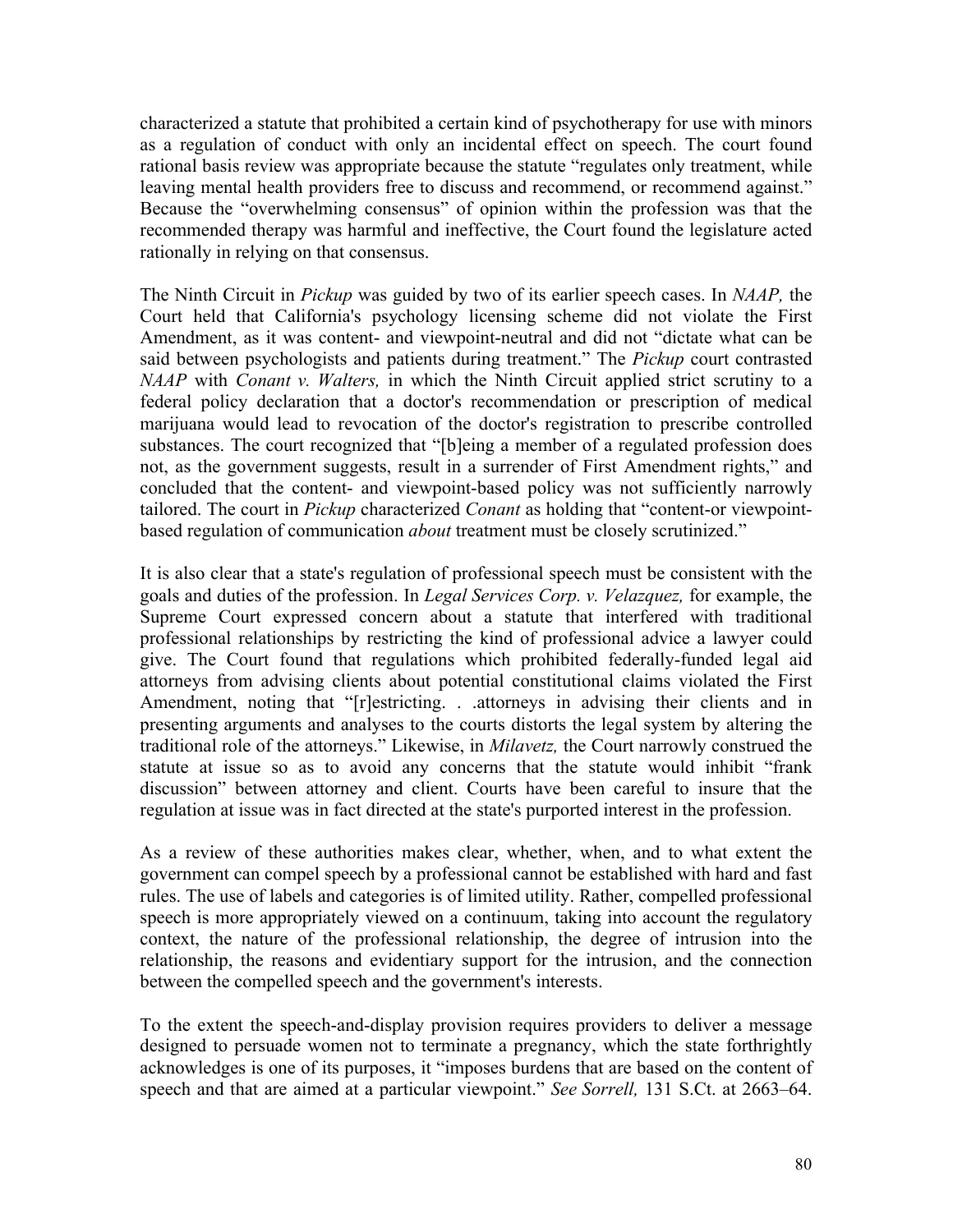Requiring a physician or other health care provider to deliver the state's content-based, non-medical message in his or her own voice as if the message was his or her own constitutes compelled ideological speech and warrants the highest degree of First Amendment protection. 1428. This is so even if the disclosure is limited to factual information.

The state contends that the speech-and-display provision is related to medical care so that, consistent with the state's traditional authority to regulate medical care, a lower standard of scrutiny should apply. Plaintiffs appear to dismiss this argument completely, contending that strict scrutiny always applies when the state compels content-based speech. Yet Plaintiffs' approach overlooks the state's historic interest in the health and safety of its citizens, which the state may protect through reasonable regulation of the medical profession, including compelled speech consistent with professional norms.

Nonetheless, the talismanic recitation that the state has the authority to license and regulate health care providers does not mean much merely by being invoked. The Court cannot disregard the state's express ideological interest in determining what level of scrutiny to apply, even if it is only one of several interests at play. Therefore, it is appropriate to evaluate the speech-and-display provision with heightened scrutiny. It is also appropriate to apply heightened scrutiny because the state is seeking to compel "doctor-patient communications *about* medical treatment," *see Pickup,* 728 F.3d at 1053, and to create a new professional norm in a highly regulated field where providers are educated specialists with significant training and expertise and who are already licensed by the state. There may be minimal First Amendment concerns when the state compels compliance with "standards of acceptable and prevailing medical practice," but when the state seeks to compel speech outside those prevailing practices, the issue is quite different.

Even though the speech at issue is obviously not commercial, the heightened scrutiny applicable to commercial speech restrictions provides a good model for evaluating restrictions on professional speech. This is particularly so here, where "the outcome is the same whether a special commercial speech inquiry or a stricter form of judicial scrutiny is applied." *See Sorrell,* 131 S.Ct. at 2667. As stated earlier, heightened scrutiny requires at a minimum that the provision directly advances a substantial state interest and is drawn to achieve that interest. It also requires that the harms the provision prevents are "real, not merely conjectural," and that the provision at issue "in fact alleviate[s] these harms in a direct and material way." This evaluation must take into account the regulatory context, the nature of the professional relationship, the degree of intrusion into it, the reasons for the intrusion and evidentiary support for the intrusion, and the connection between the compelled speech and the government's interests.

The state has offered no real defense of this one-size-fits-all requirement, and the only evidence the state presents about psychological harm does not contradict Plaintiffs' evidence. The state's expert information "simply because it might cause temporary stress or anxiety," and further testified that he is "not aware of any evidence that patients will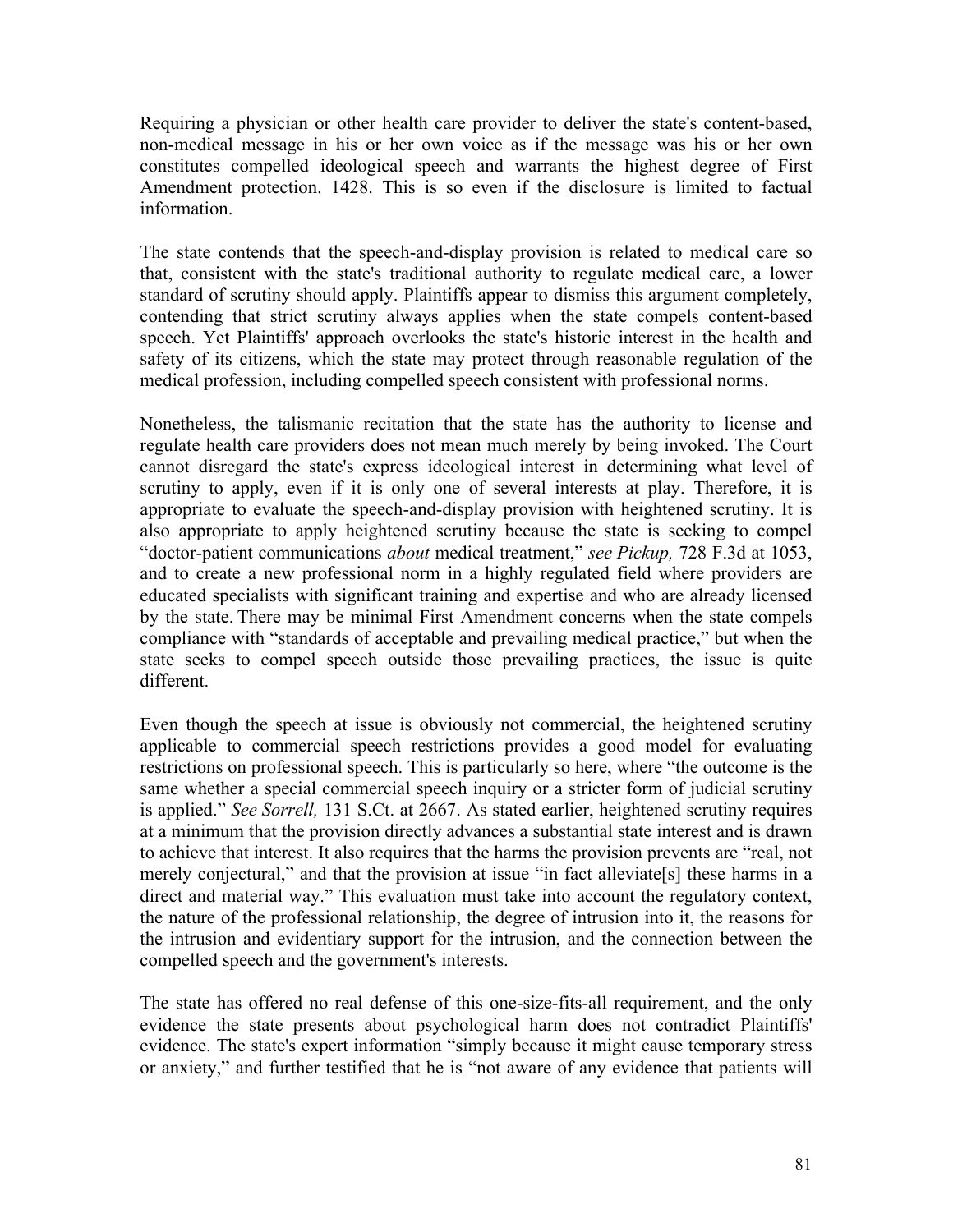be harmed by the provision of information." He does not address or even mention those patients who have individual risk factors for more profound psychological problems.

Plaintiffs have presented undisputed evidence that compelled delivery of the state's message in these situations would raise serious ethical issues and be inconsistent with the purposes of the informed consent rule.

Consistent with rules of medical ethics summarized above, even the state's expert emphasizes that "there can obviously be no rigid prescription" as to what a patient medically and ethically should be told, and that an individual approach to patients is generally required. Further, he agrees that informed consent procedures "must be free of coercion," should be "designed to facilitate the capacity of rational beings to make judgments of what they consider best, rather than what the physician or any other person might consider best for them," and should be free of paternalism. These ethical rules honoring medical judgment and discretion and patient autonomy support accepting the patient's decision not to receive the information and do not support forcing providers to give this information to women who do not want it, who are not required to receive it, and who take steps to avoid receiving it.

The state attempts to justify the compelled speech with the contention that showing a woman her own fetus and describing it to her is the best way for the state to express its interest in promoting life, as it has the effect of encouraging the woman "to engage in a moment of reflection about her decision whether to terminate her pregnancy—and the gravity of that decision." But the speech-and-display provision is *not* the state's expression of its own message promoting childbirth and discouraging abortion. Rather, it compels a health care provider to act as the state's courier and to disseminate the state's message discouraging abortion, in the provider's own voice, in the middle of a medical procedure, and under circumstances where it would seem the message is the provider's and not the state's. This is not allowed under the First Amendment. While "[t]he government may use *its* voice and its regulatory authority to show its profound respect for the life within the woman," *Gonzales,* 550 U.S. at 128, the Supreme Court has never held that the government may use a professional's voice to do the same. The state "does not have a compelling interest in each marginal percentage point by which its goals are advanced."

Defendants also contend that the speech-and-display requirement furthers the state's interest in promoting voluntary and informed consent by making women aware of the extent of fetal development, by protecting women's psychological health by ensuring that women are fully informed before making an irreversible decision that they may come to regret, and by reducing coerced abortions. Here, the state relies on its traditional power to regulate the practice of medicine so as to promote and protect patient health.

This argument is undermined by the very structure of the Act, which does not require women to receive the information about fetal development. Because the Act explicitly allows a woman to "refuse to hear" the information, she can give voluntary and informed consent even if she refuses to receive the state's message. Indeed, the speech-and-display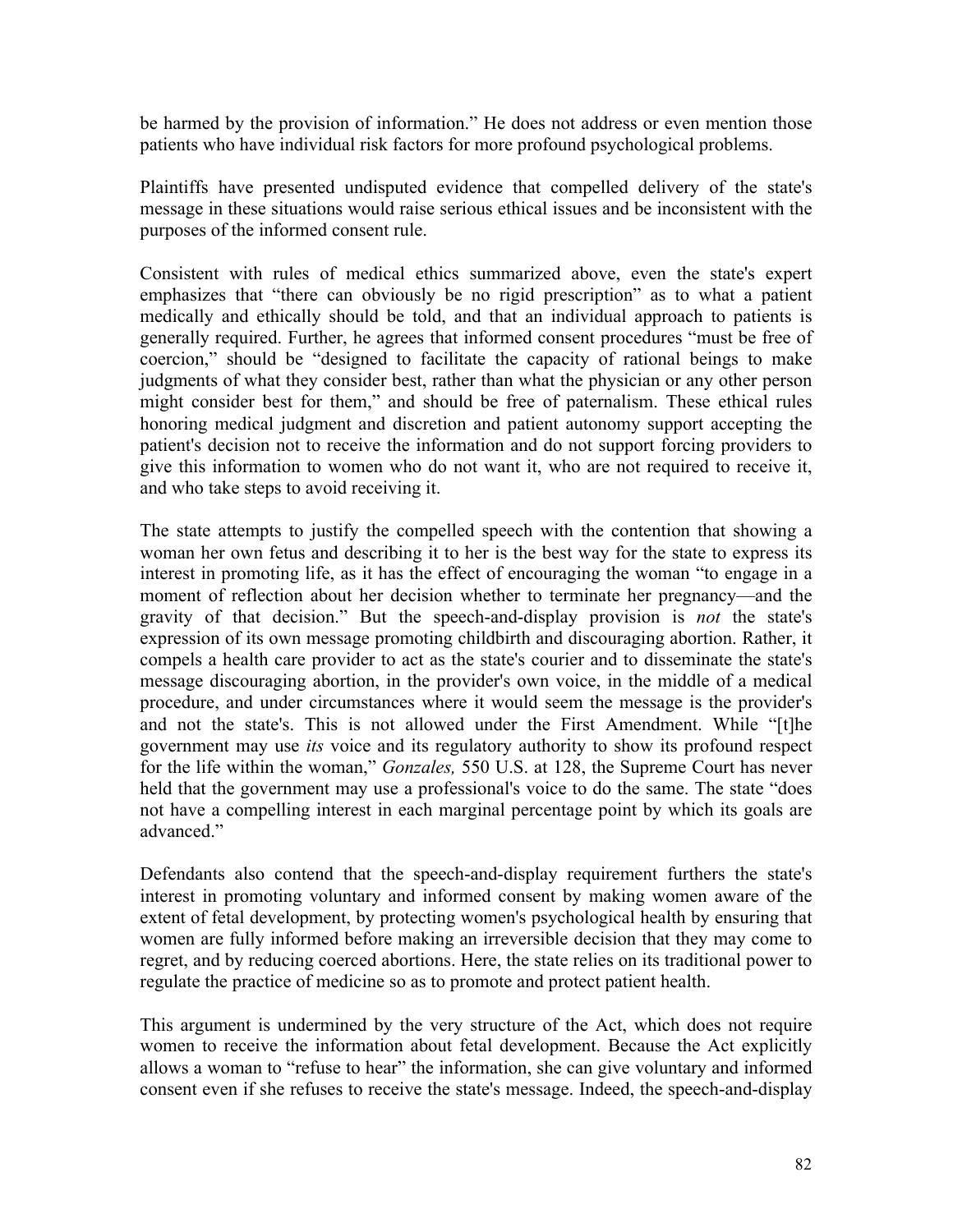provision is in an entirely different section of the Act, from the section dealing with informed consent. It is also undermined by the state's expert, who agrees that requiring the provider to deliver information to women who refuse to listen does nothing to advance the state's goals, and by the state's willingness to require providers to inflict psychological harm on some of their patients in order to insure delivery of its message.

Further, the state has not shown that the speech-and-display provision is necessary to alleviate a real harm. The state offers no evidence that psychological harm caused by learning of the fetus's physical characteristics after an abortion is substantial either in numbers or degree, nor is there evidence that the compelled disclosures ameliorate any such harm, especially when they are not received. In the face of Plaintiffs' evidence that the provision will cause serious psychological harm to some women, the state has not shown that its interest "would be achieved less effectively absent the regulation."

Even assuming provider-coerced abortion is a real and not theoretical harm, the state has not shown that the speech-and-display provision is directed at alleviating this harm. If a provider is already in the habit of unethically and illegally coercing abortions, in violation of unquestionably valid informed consent law and ethical rules, the addition of the speech-and-display provision will not deter him or her from continuing to ignore the law. Rather than more regulations that compel speech from ethical providers, better enforcement of the existing rules is an obvious, more direct solution.

To the extent Defendants contend that third-parties, such as boyfriends, husbands, or parents, are coercing abortions, Defendants have not provided any evidence that the speech-and-display provision is directed at preventing such coercion. Even under intermediate scrutiny, the government's burden is heavy.

Even assuming the speech-and-display provision actually reduces the risk of psychological harm or of coercive abortion, it burdens substantially more speech than necessary. There are many other ways to provide the necessary information to patients without hijacking the provider's voice in the middle of a medical procedure. The Act, generally applicable informed consent law, and established medical practices in North Carolina ensure that women are informed several times in several ways of the availability of information about fetal development and that it is easily available to those women who believe it will be helpful to their decision-making. The Act requires that its informed consent disclosures be provided to the woman "individually," and in a manner that ensures that "the woman is not the victim of a coerced abortion." It further requires the provider to inform the patient that she has other alternatives to abortion and that she is "free to withhold or withdraw her consent to the abortion at any time." The uncontradicted evidence is that providers in the state consider it to be part of the standard of care to offer women the opportunity to view the ultrasound and to ensure that women are not being coerced before they perform an abortion.

In short, the state's arguments do nothing to avoid the First Amendment issues raised by compelling providers to speak the state's message to women who refuse to hear it or who would be harmed by it. Indeed, those arguments increase the First Amendment concerns,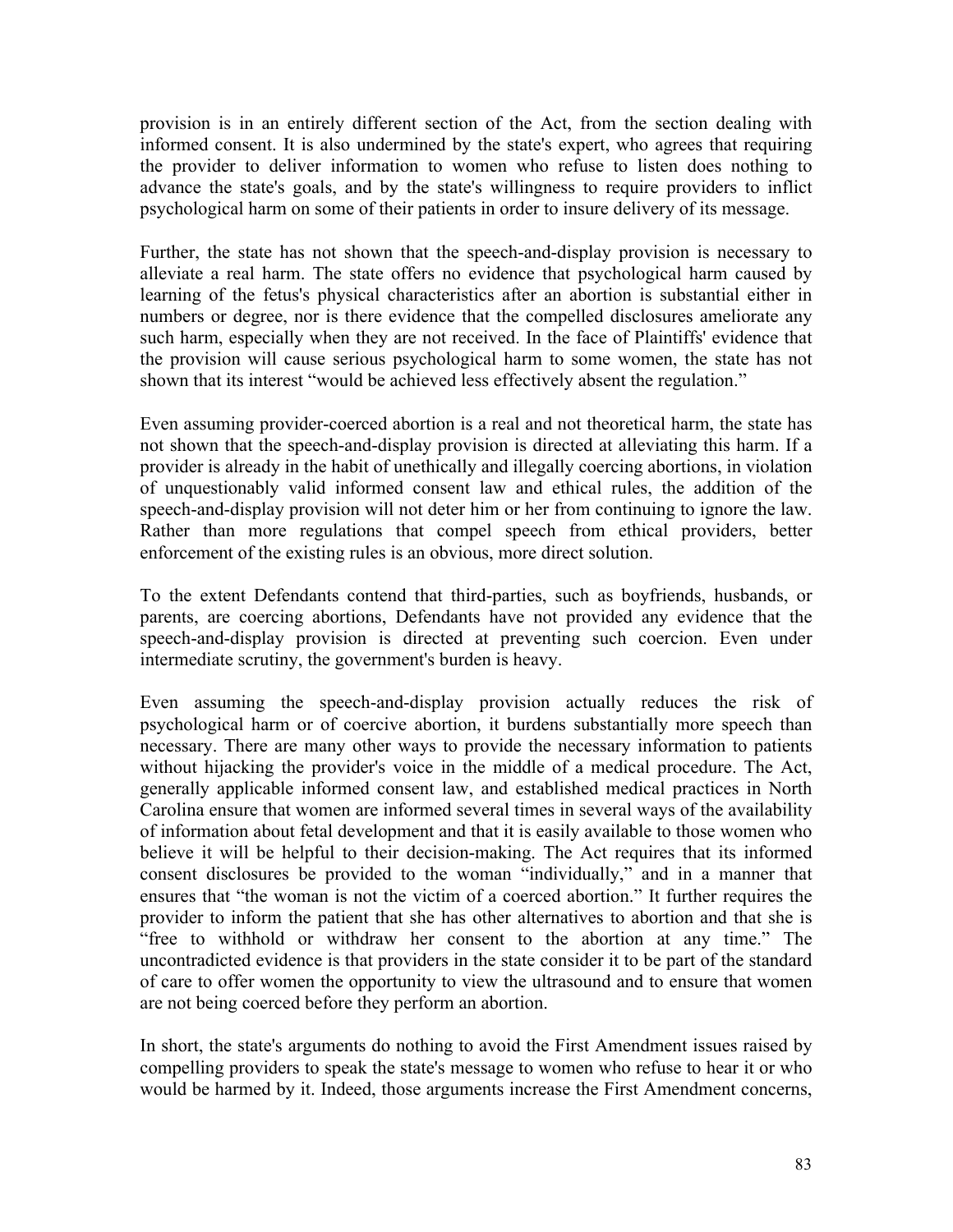given the lack of empirical evidence for the supposed health interests put forth, the conflicts with established rules of medical ethics, and the admitted non-medical and value-based motives behind the Act. With no provision for a therapeutic exception or for a different method of delivery to women at serious risk of harm and with no evidence of any benefit from delivering the message to women who refuse to listen to it, the Act does not directly or indirectly advance any of the proffered state interests and is not drawn to achieve a substantial state interest. It undermines well-established professional norms in the medical field, without empirical justification. It does not survive heightened scrutiny.

*Casey* does not compel a different analysis. The state contends that *Casey* stands for the proposition that if a statute compels physicians to convey truthful, non-misleading, and relevant information to patients, then it does not constitute an undue burden on the woman's right to choose and, *ipso facto,* it passes First Amendment muster. The state also points to two federal courts of appeals cases which employed the undue burden test to uphold compelled disclosure laws in the abortion context against First Amendment challenges.

In the due process context, *Casey* provides an exhaustive and detailed analysis of the reasons the state may regulate abortion providers and the ways in which such regulation is permissible under the Fourteenth Amendment. *Casey* does not provide a similarly detailed analysis on the way to evaluate such laws under the First Amendment. Rather, *Casey* refers to the state's ability to license and regulate the practice of medicine, contrasts it to the state's inability to compel ideological speech, and concludes there is no "constitutional infirmity in the requirement that the physician provide the information mandated by the State *here.*"

Despite its brevity, the First Amendment analysis is clearly a traditional one, couched by its reference to *Wooley* in terms of compelled speech and by its reference to the state's ability to regulate the practice of medicine in terms of professional speech. *Casey* did not purport to carve out a new First Amendment exception or create a new standard of review for all abortion-related speech cases.

Nowhere else in First Amendment law is the state's effort to compel speech evaluated by determining whether the compelled speech violates a different constitutional right, much less a different constitutional right belonging to a different person. Such an interpretation of *Casey* would be inconsistent with decades of First Amendment case law and would ignore the values memorialized in the First Amendment.

With due respect, *Lakey* and *Rounds* are wrongly decided. They are not grounded in traditional First Amendment principles, from which *Casey* did not diverge. They read *Casey* as creating, in two sentences, an entirely new category of abortion-related compelled speech to which a unique standard of review applies. The application of a due process standard to a First Amendment issue improperly conflates two separate constitutional doctrines in a way that gives short shrift to the First Amendment. Even if the Court credited this standard of review, the speech-and-display provision would not